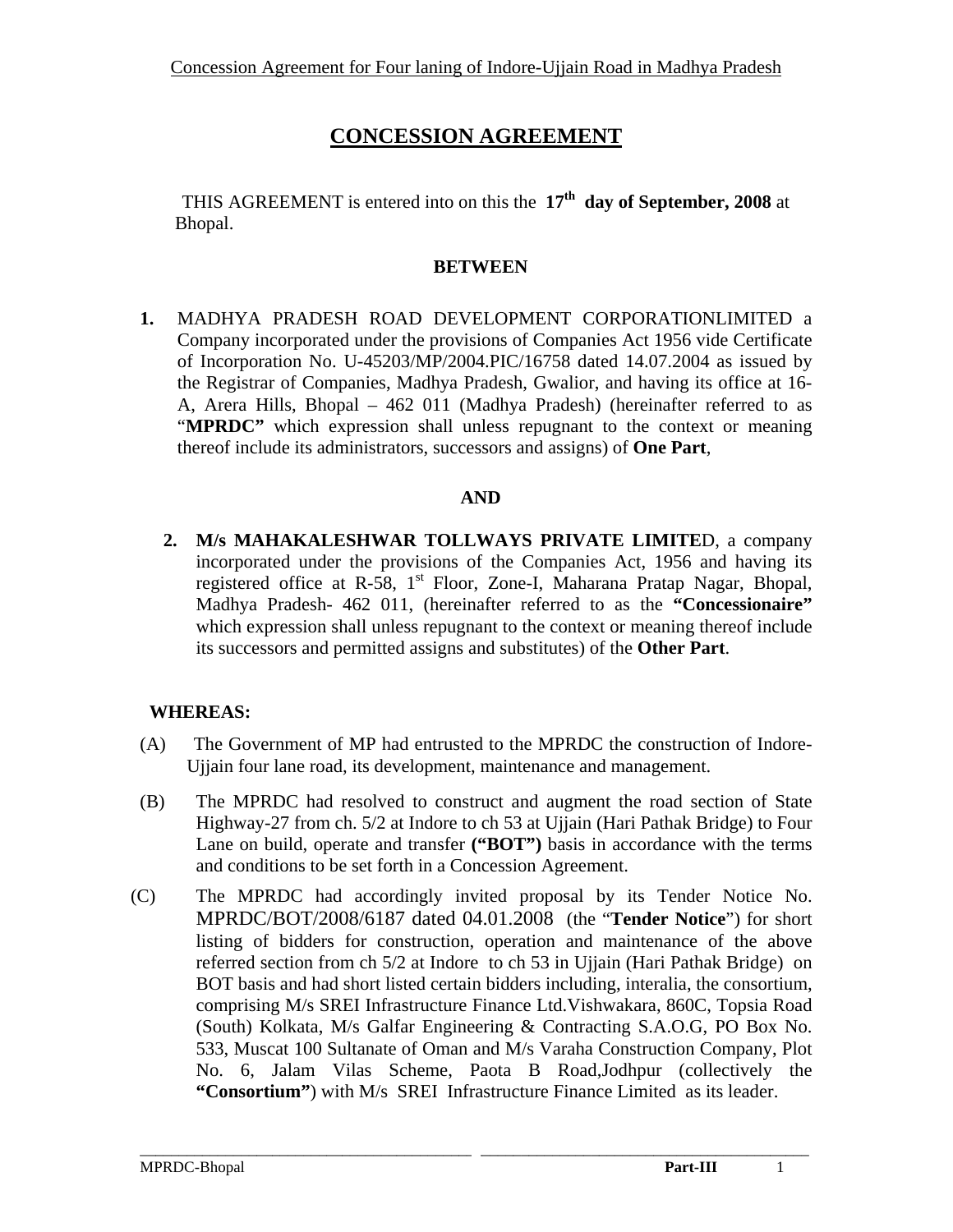- (D) The MPRDC had prescribed the technical and commercial terms and conditions, and invited bids from the short listed bidders pursuant to the Tender Notice for undertaking the Project.
- (E) After evaluation of the bids received, the MPRDC had accepted the bid of the Consortium and issued its letter of acceptance No. MPRDC/I-U/BOT/2008/3402 dated 05.08.2008 (hereinafter called the "**LOA**") to the Consortium requiring , interalia, the execution of this Concession Agreement within 45 (forty-five) days of the date of issue thereof.
- (F) The Consortium has since promoted and incorporated the Concessionaire as a limited liability company under the Companies Act 1956, and has requested the MPRDC to accept the Concessionaire as the entity which shall undertake and perform the obligations and exercise the rights of the consortium under the LOA, including the obligation to enter into this Concession Agreement pursuant to the LOA for executing the Project.
- (G) By its letter dated 22.08.2008 the Concessionaire has also joined in the said request of the Consortium to the MPRDC to accept it as the entity which shall undertake and perform the obligations and exercise the rights of the Consortium including the obligation to enter into this Concession Agreement pursuant to the LOA. The Concessionaire has further represented to the effect that it has been promoted by the Consortium for the purpose hereof.
- (H) The MPRDC has agreed to the said request of the Consortium and the Concessionaire, and has accordingly agreed to enter into this Concession Agreement with the Concessionaire for execution of the Project on BOT basis, subject to and on the terms and conditions set forth hereinafter.

**NOW THEREFORE** in consideration of the foregoing and the respective covenants and agreements set forth in this Concession Agreement, the sufficiency and adequacy of which is hereby acknowledge, and intending to be legally bound hereby, the parties agree as follows: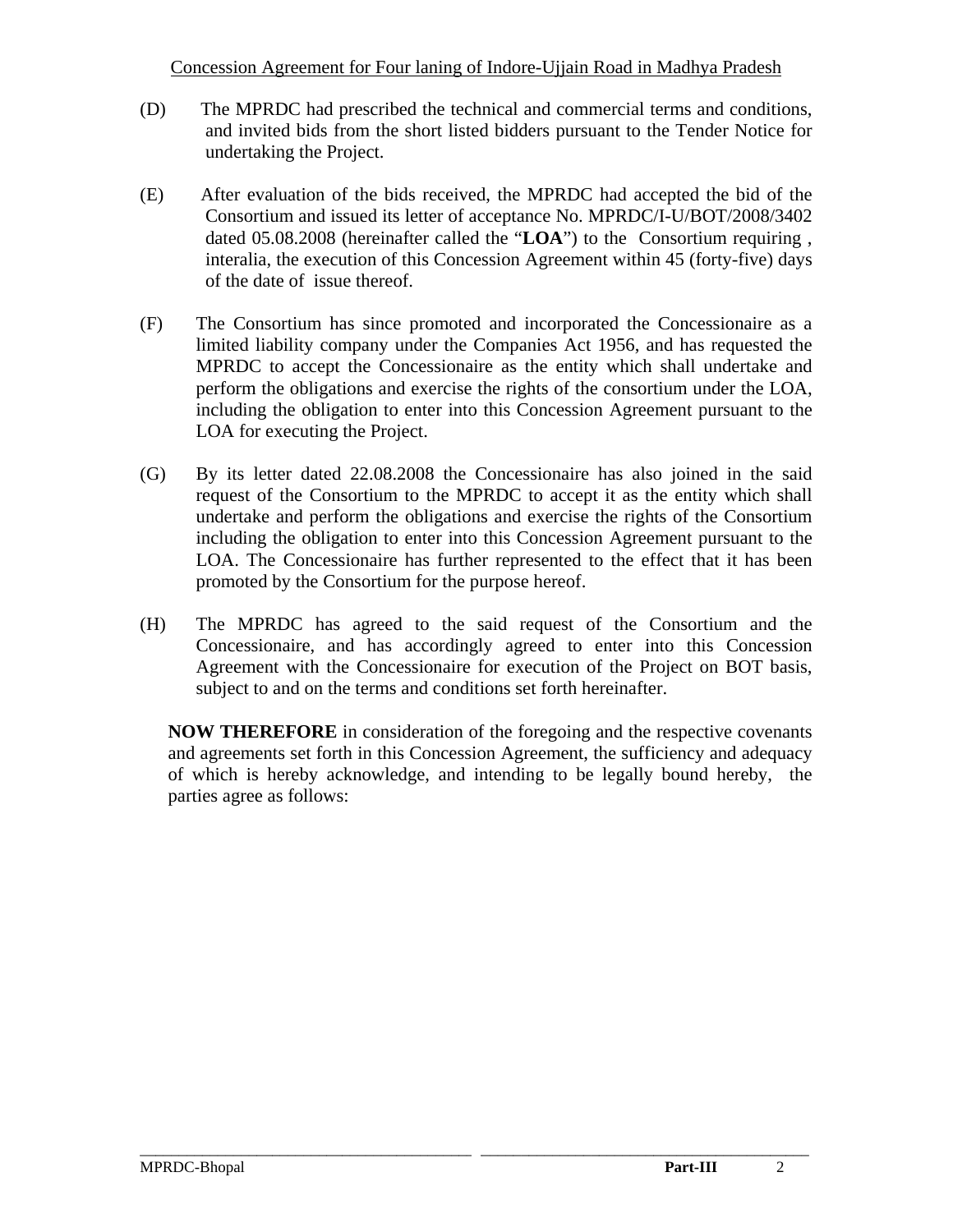### **DEFINITION AND INTERPRETATION**

#### **1.1 Definitions**

The words and expression beginning with capital letters and defined in this Agreement (including those in Article 48) shall, unless the context otherwise requires, have the meaning ascribed thereto herein and the words and expression defined in the Schedules and used therein shall have the meaning ascribed thereto in the Schedules.'

#### **1.2 Interpretation**

In this Agreement, unless the context otherwise requires,

- (a) references to any legislation or any provision thereof shall include amendment or re-enactment or consolidation of such legislation or any provision thereof so far as such amendment or re-enactment or consolidation applies or is capable of applying to any transaction entered into hereunder;
- (b) references to laws of India or Indian law or regulation having the force of law shall include the laws, acts, ordinances, rules, regulations, bye laws or notifications which have the force of law in the territory of India and as from time to time may be amended , modified, supplemented, extended or re-enacted;
- (c) references to a "**person"** and words denoting a natural person shall be construed as a reference to any individual, firm, company, corporation, society, trust, government, state or agency of a state or any association or partnership (whether or not having separate legal personality) of two or more of the above and shall include successors and assigns;
- (d) the table of contents, headings or sub headings in this Agreement are for convenience of reference only and shall not be used in, and shall not affect, the construction or interpretation of this Agreement;
- (e) the words **"include"** and **"including"** are to be construed, without limitation and shall be deemed to be followed by " without limitation" or but not limited to" whether or not they are followed by such phrases;
- (f) references to **"construction"** include, unless the context otherwise requires, investigation, design, developing, engineering, procurement, delivery, transportation, installation, processing fabrication, testing, commissioning and other activities incidental to the construction and **"construct**" shall be construed accordingly;
- (g) any reference to any period of time shall mean a reference to that according to Indian Standard Time;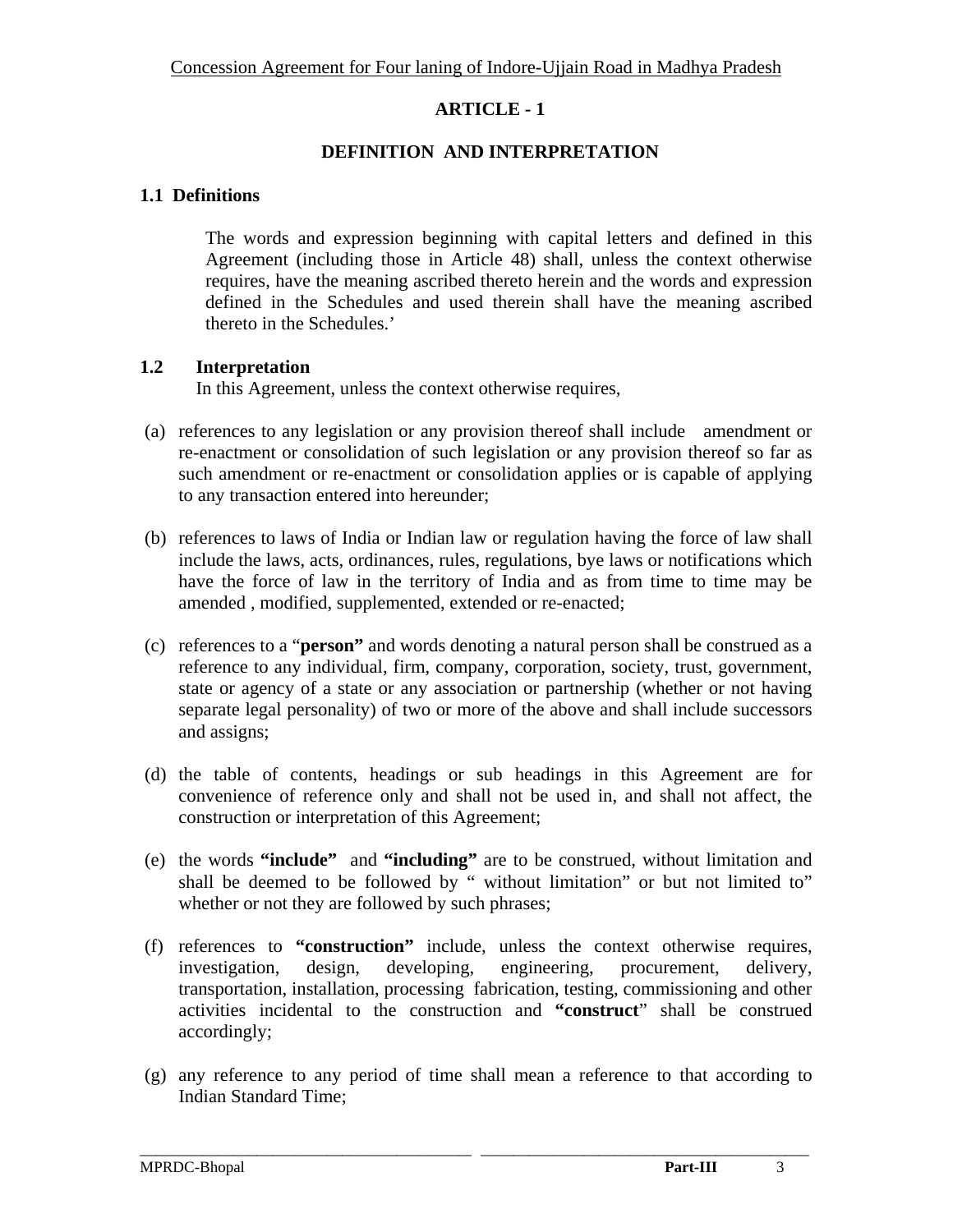- (h) any reference to day shall mean a reference to a calendar day;
- (i) references to a "**business day**" shall be construed as a reference to a day (other than a Sunday) on which banks in Bhopal are generally open for business ;
- (j) any reference to a month shall mean a reference to a calendar month as per the Gregorian calendar;
- (k) references to any date, period or Project Milestone shall mean and include such date, period or Project Milestone as may be extended pursuant to this Agreement;
- (l) any reference to any period commencing "**from**" a specified day or date and "**till**" or "**until**" a specified day or date shall include both such days or dates; provided that if the last day of any period computed under this Agreement is not a business day, then the period shall run until the end of the next business day;
- (m) the words importing singular shall include plural and vice versa;
- (n) references to any gender shall include the other and the neutral gender;
- (o) "**lakh**" means a hundred thousand (100,000) and " **crore**" means ten million (10,000,000);
- (p) "**indebtedness**" shall be construed so as to include any obligation(whether incurred as principal or surety) for the payment or repayment of money, whether present or future , actual or contingent;
- (q) references to the "**winding-up**", " **dissolution**," " **insolvency**", or "**reorganization**" of a company or corporation shall be construed so as to include any equivalent or analogous proceedings under the law of the jurisdiction in which such company or corporation is incorporated or any jurisdiction in which such company or corporation carries on business including the seeking of liquidation , winding –up, reorganization, dissolution, arrangement, protection or relief of debtors;
- (r) any reference, at any time, to any agreement, deed , instrument, licence or document of any description shall be construed as reference to that agreement , deed , instrument, licence or other document as amended , varied , supplemented, modified or suspended at the time of such reference ; provided that this Sub-clause shall not operate so as to increase liabilities or obligations of the MPRDC hereunder or pursuant hereto in any manner whatsoever;
- (s) any agreement, consent, approval, authorisation, notice, communication, information or report required under or pursuant to this Agreement from or by any Party or the Independent Engineer shall be valid and effective only if it is in writing under the hand of duly authorised representative of such Party or the Independent Engineer, as the case may be, in this behalf and not otherwise;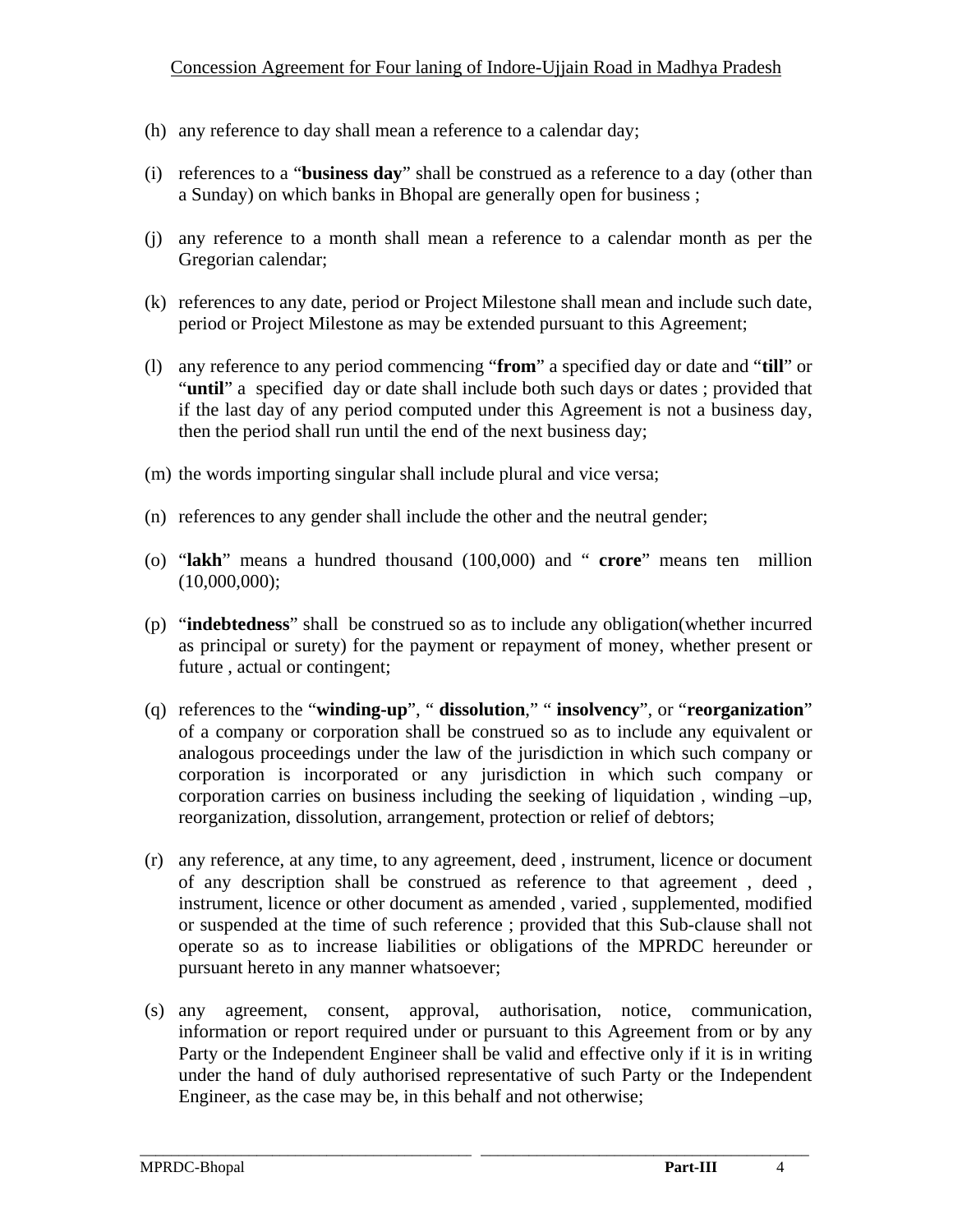- (t) the Schedules and Recitals to this Agreement form an integral part of this Agreement and will be in full force and effect as though they were expressly set out in the body of this Agreement;
- (u) references to Recitals, Articles, Clauses, Sub-clauses or Schedules in this Agreement shall, except where the context otherwise requires, mean references to Recitals, Articles, Clauses, Sub-clauses and Schedules of or to this Agreement, and references to a paragraph shall, subject to any contrary indication, be construed as a reference to a paragraph of this Agreement or of the Schedule in which such reference appears ; and
- (v) the damages payable by either Party to the other of them as set forth in this Agreement, whether on per diem basis or otherwise , are mutually agreed genuine pre-estimated loss and damage likely to be suffered and incurred by the Party entitled to receive the same and are not by w ay of penalty (the" **Damages**").
- 1.2.2 Unless expressly provide otherwise in this Agreement, any Documentation required be provided or furnished by the Concessionaire to the MPRDC and/or the Independent Engineer shall be provided free of cost and in three copies, and if the MPRDC and/or the Independent Engineer is required to return any such Documentation with their comments and/or approval, they shall be entitled to retain two copies thereof.
- 1.2.3 The rule of construction, if any, that a contract should be interpreted against the parties responsible for the drafting and preparation thereof, shall not apply.
- 1.2.4 Any word or expression used in this Agreement shall unless otherwise defined or construed in this Agreement, bear its ordinary English meaning and, for these purposes, the General Clauses Act 1897 shall not apply.

### **1.3 Measurement and Arithmetic Conventions**

All measurement and calculations shall be in the metric system and calculation done to 2 (two) decimal places, with the third digit of 5 (five) or above being rounded up and below 5 (five) being rounded down..

### **1.4 Priority of Agreements and errors/discrepancies**

- 1.4.1 This agreement, and all other agreements and documents forming part of this agreement are to be taken as mutually explanatory and, unless otherwise expressly provided elsewhere in this agreement, the priority of this agreement and other documents and agreements forming part hereof shall, in the event of any conflict between them, be in the following order:
	- (a) this agreement; and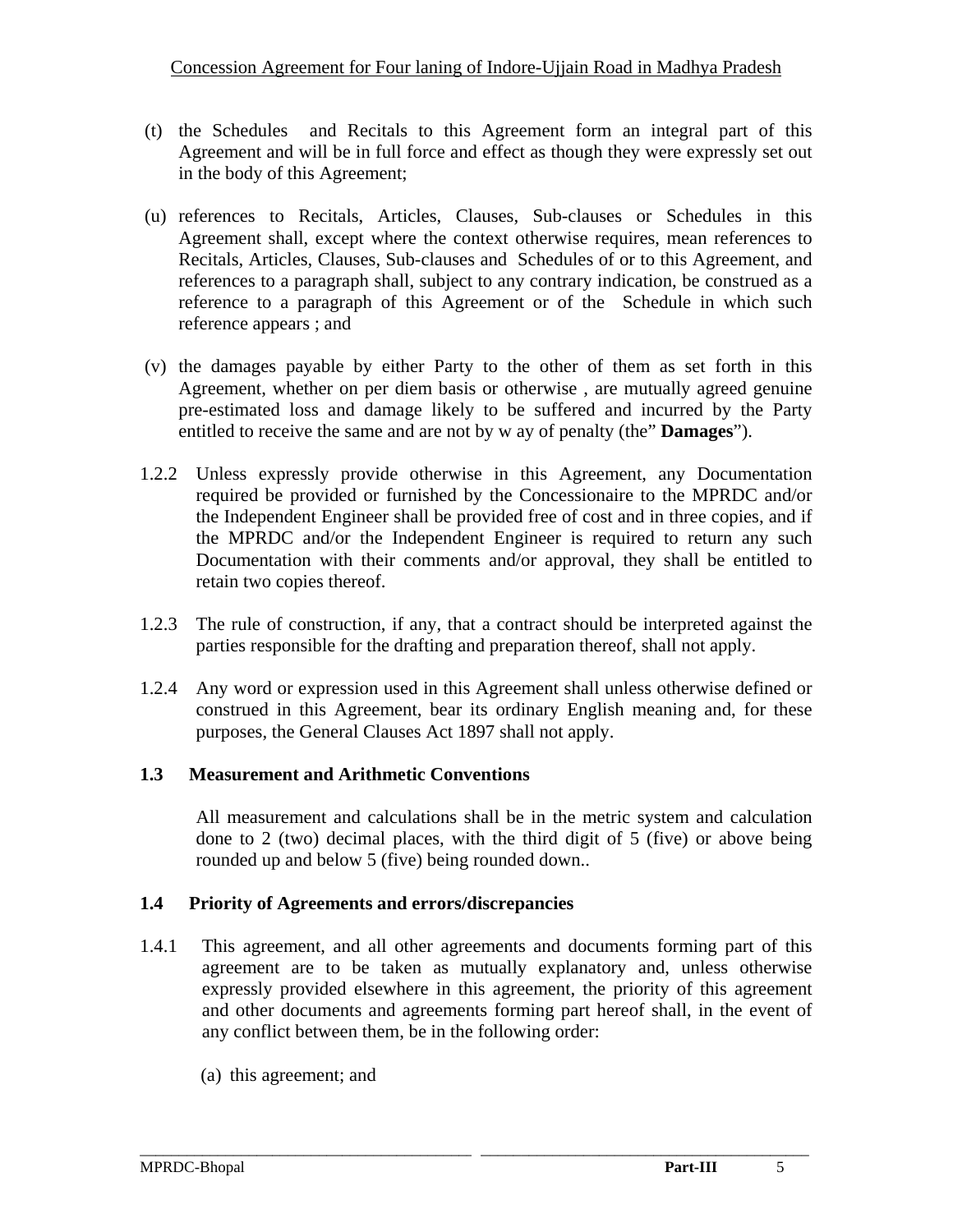(b) all other agreements and documents forming part hereof;

i.e. the agreement at (a) above shall prevail over the agreement and documents at (b) above.

- 1.4.2 Subject to Clause 1.4.1 in case of ambiguities or discrepancies within this Agreement, the following shall apply:
	- (a) between two or more Clauses of this Agreement, the provisions of a specific Clause relevant to the issue under consideration shall prevail over those in other Clauses
	- (b) between the Clauses of this agreement and the Schedules, the Clauses shall prevail and between Schedules and Annexes, the Schedules shall prevail;
	- (c) between the written description on the Drawings and the Specifications and Standards, the latter shall prevail;
	- (d) between the dimension scaled from the Drawing and its specific written dimension, the latter shall prevail; and
	- (e) between any value written in numerals and that in words, the latter shall prevail.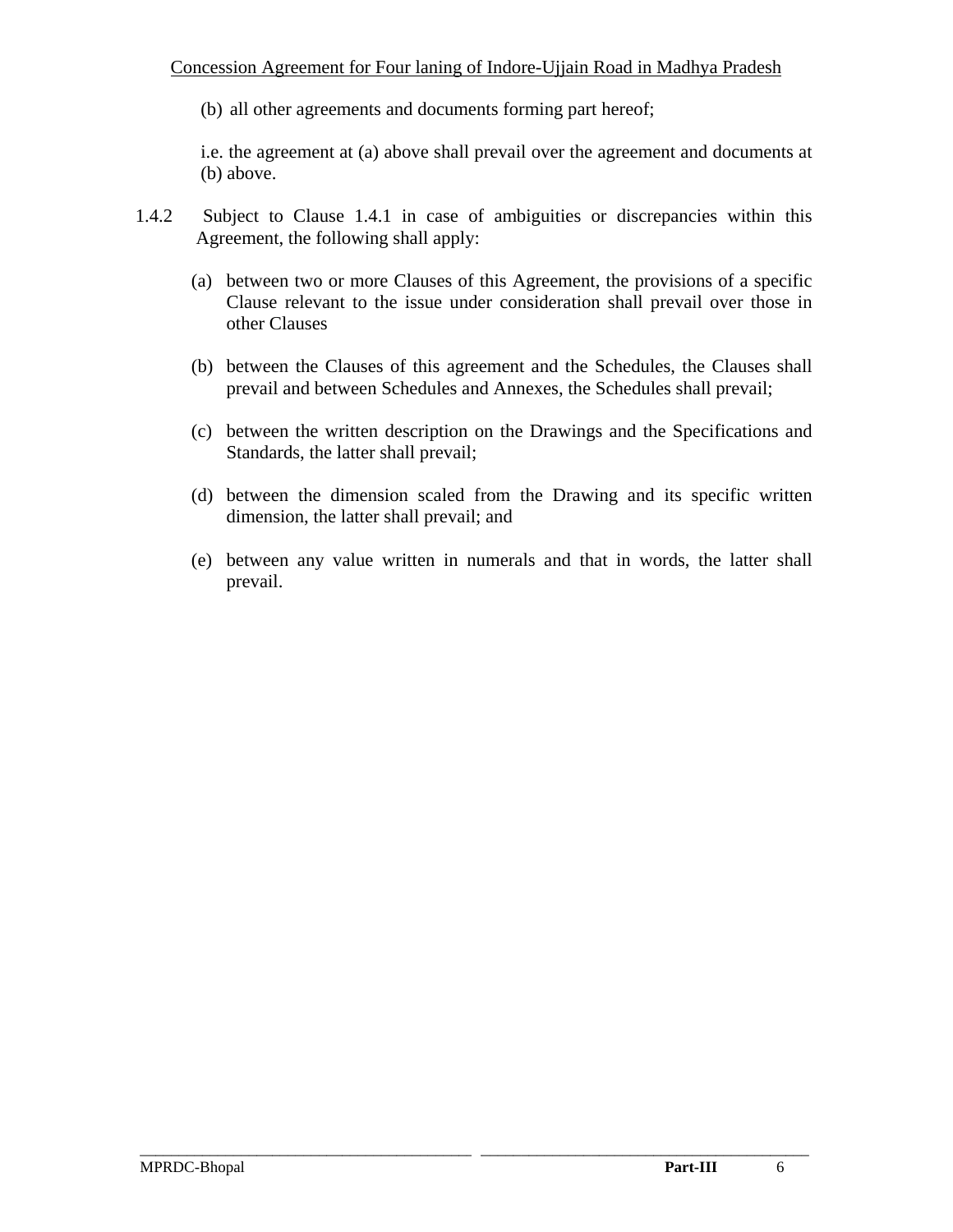### **SCOPE OF THE PROJECT**

### **2.1 Scope of the project**

The scope of the Project (the "**Scope of the Project**") shall mean and include , during the Concession Period:

- (a) Construction of the Project Highway on the Site set forth in Schedule-A and as specified in Schedule-B together with provision of Project Facilities as specified in Schedule –C , and in conformity with the Specifications and Standards set forth in Schedule-D;
- (b) operation and maintenance of the Project Highway in accordance with the provision of this Agreement; and
- (c) performance and fulfilment of all other obligations of the Concessionaire in accordance with the provision of this Agreement and matters incidental thereto or necessary for the performance of any or all of the obligations of the Concessionaire under this Agreement.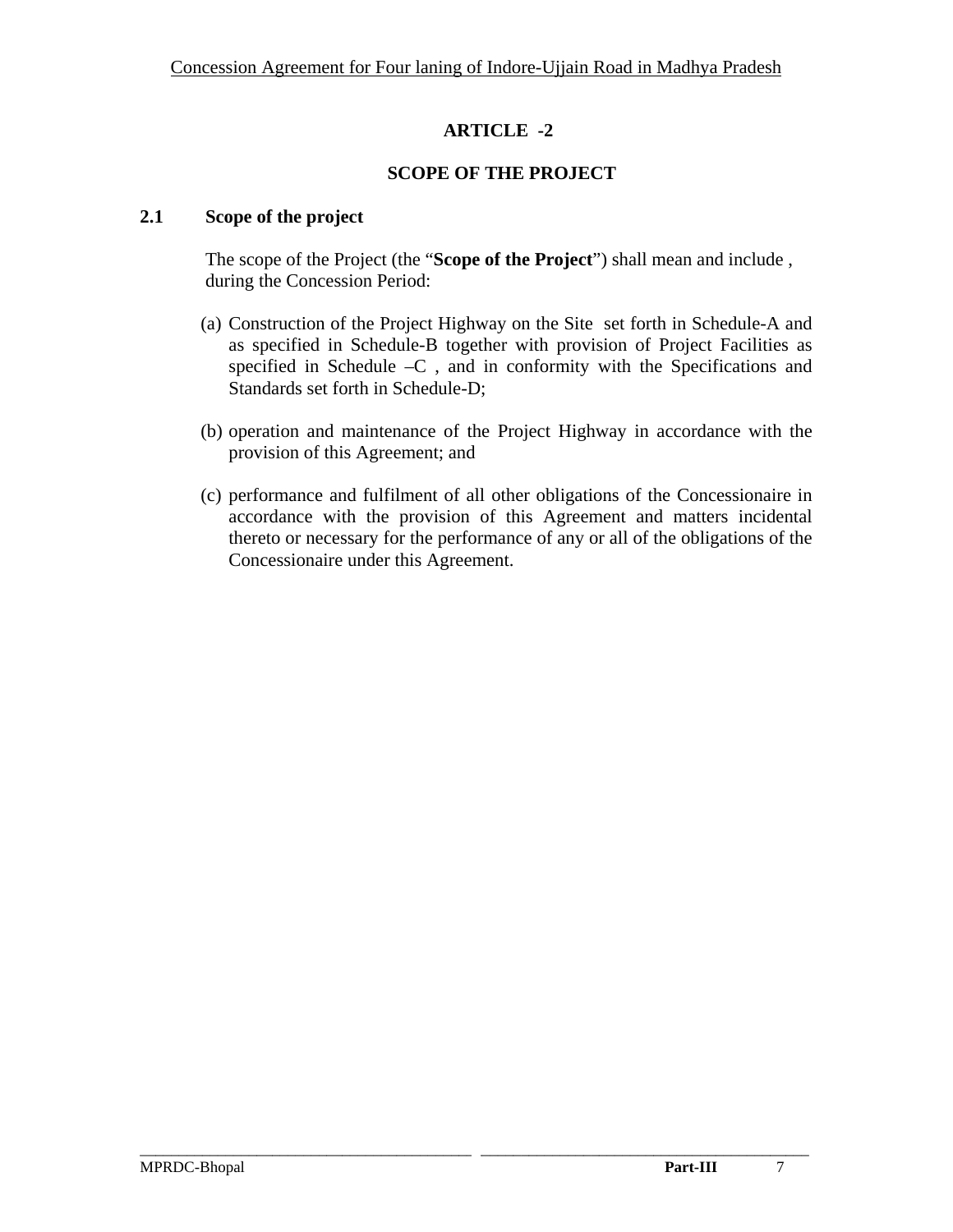#### **GRANT OF CONCESSION**

#### **3.1 The Concession**

- 3.1.1 Subject to and in accordance with the provisions of this Agreement, the Applicable Laws and the Applicable Permits, the MPRDC hereby grants to the Concessionaire the concession set forth herein including the exclusive right, licence and authority during the subsistence of this Agreement to construct, operate and maintain the Project (the "**Concession**" ) for a period of 25 (Twenty Five) years commencing from, the Appointed Date and the Concessionaire hereby accepts the Concession and agrees to implement the Project subject to and in accordance with the terms and conditions set forth herein.
- 3.1.2 Subject to and in accordance with the provision of this Agreement, the Concession hereby granted shall oblige or entitle (as the case may be) the Concessionaire to:
	- (a) Right of way , access and licence to the Site for the purpose of and to the extent conferred by the provision of this Agreement;
	- (b) construct the Project Highway
	- (c) manage, operate and maintain the Project Highway and regulate the use thereof by third parties;
	- (d) demand, collect and appropriate Fee from vehicles and person liable for payment of Fee for using the Project Highway or any part thereof and refuse entry of any vehicle if the Fee due is not paid;
	- (e) perform and fulfill all of the Concessionaire's obligations under and in accordance with this Agreement;
	- (f) bear and pay all costs, expenses and charges in connection with or incidental to the performance of the obligations of the Concessionaire under this Agreement; and
	- (g) not assign, transfer or sublet or create any lien or Encumbrance on this Agreement, or the Concession hereby granted or on the whole or any part of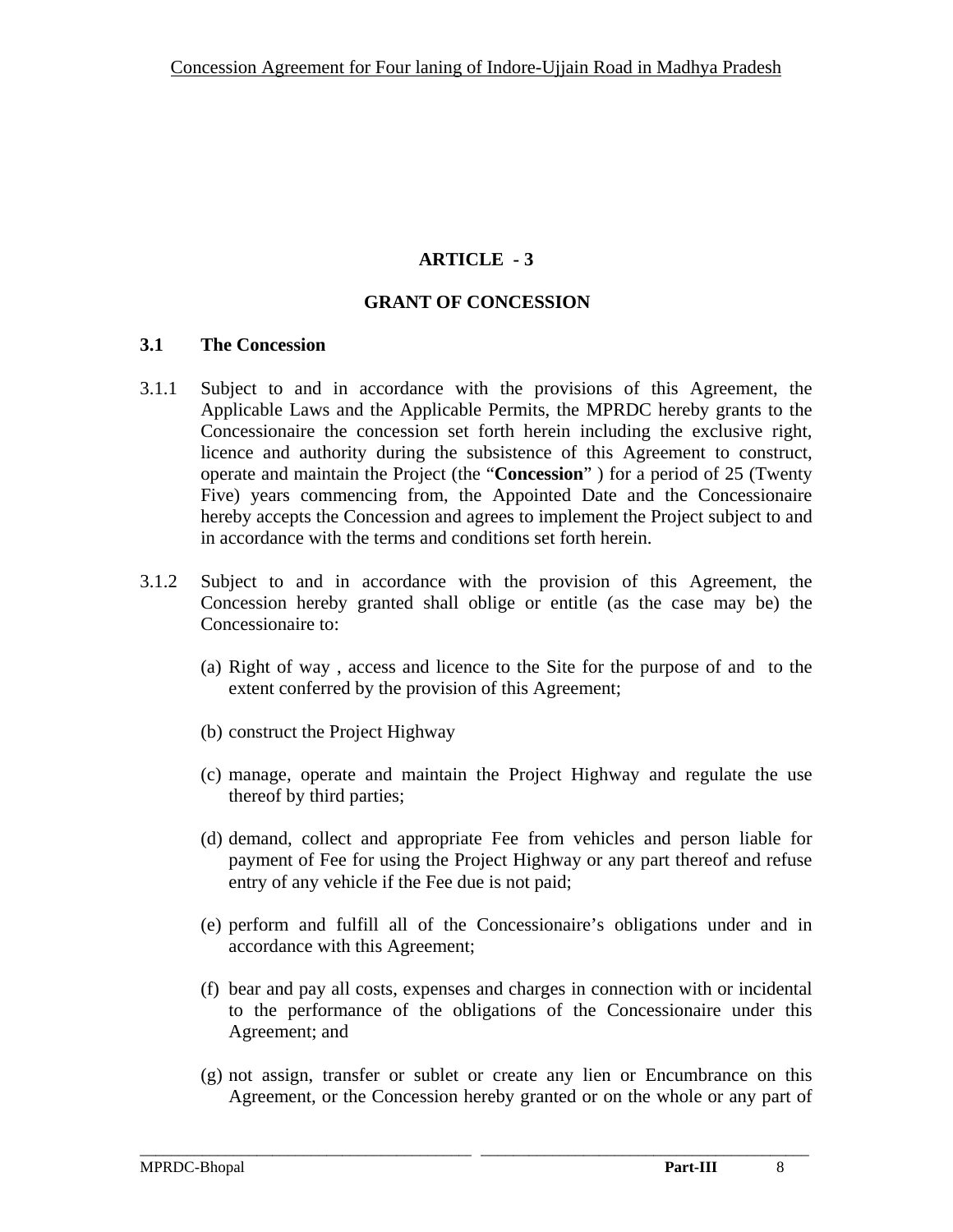the Project Highway nor transfer, lease or part possession thereof save and except as expressly permitted by this Agreement or the Substitution Agreement.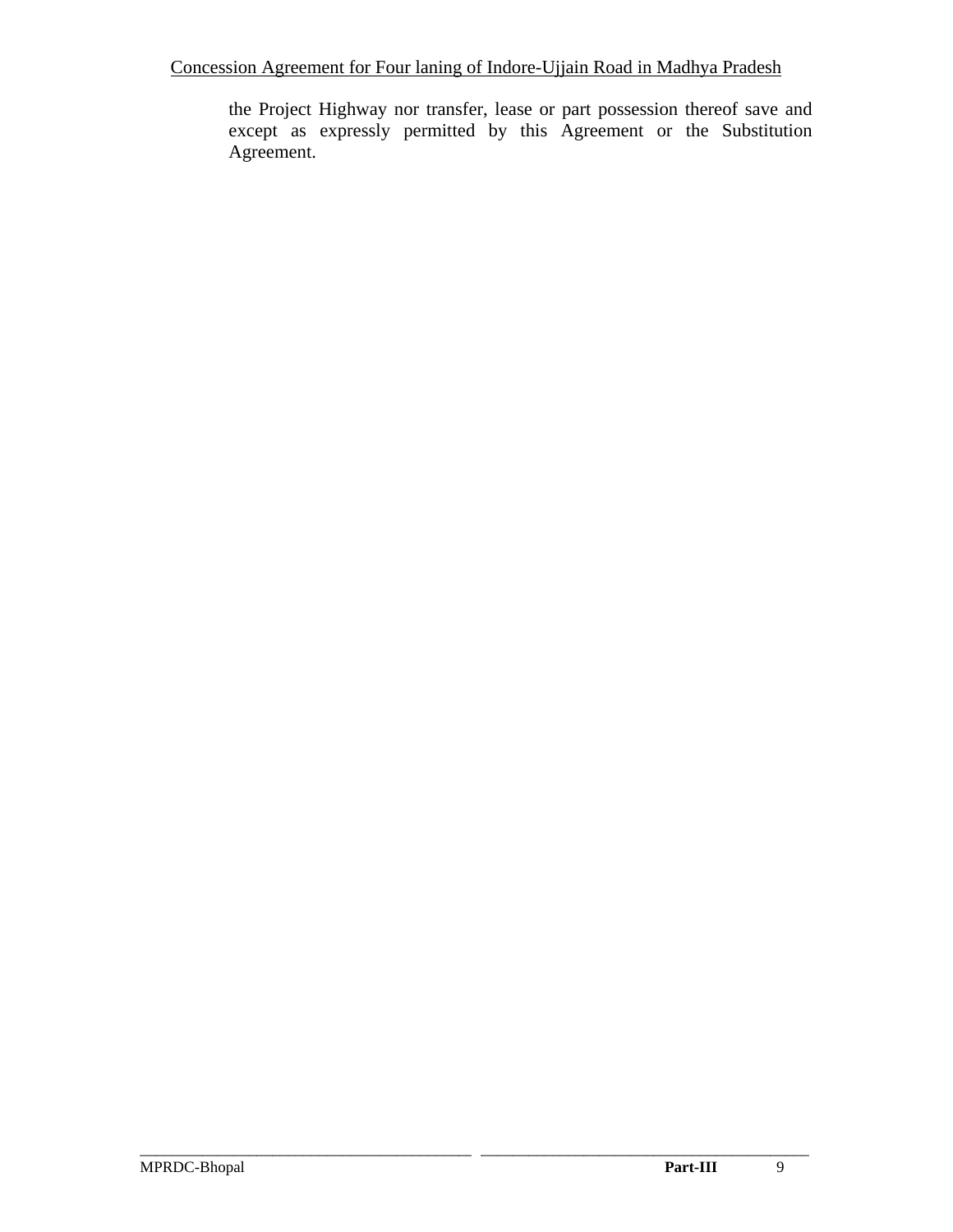# **CONDITIONS PRECEDENT**

### **4.1 Condition Precedent**

- 4.1.1 Save and except as expressly provided in Articles 4, 9, 10, 24, 34, 44, and 47, the respective rights and obligation of the Parties under this Agreement shall be subject to the satisfaction in full of the conditions precedent specified in this Clause 4.1 (the "**Conditions precedent**")
- 4.1.2 The Concessionaire may upon providing the Performance Security to the MPRDC in accordance with Article 9, at any time after 90 (ninety) days from the date of this Agreement or on an earlier day acceptable to the MPRDC, by notice require the MPRDC to satisfy any or all of the Condition Precedent set forth in this Clause 4.1.2 within a period of 30(thirty) days of the notice, or such longer period not exceeding 60 (days) as may be specified therein, and the condition precedent required to be satisfied by the MPRDC prior to the Appointed Date shall be deemed to have been fulfilled when the MPRDC shall have:
	- (a) Provided to the Concessionaire the Right of Way to the Site in accordance with the provisions of Clause 10.3.1; provided that the conditions set forth in Clause 10.3.2 shall also be satisfied on or prior to the Appointed Date,
	- (b) procured approval of the Railway authorities in the form of a general arrangement drawing that would enable the Concessionaire to construct road over bridges / under bridges at level crossing on the Project Highway in accordance with the Specification and Standards and subject to the terms and conditions specified in such approval; and}
	- (c) procured all Applicable Permits relating to environmental protection and conservation of the Site

Provided that the MPRDC may from time to time by notice extend, for up to 6(six) months, the period for procuring the approval set forth in Sub-Clause (b) and/or Sub-clause (c) above and in that event the land to be covered by over bridges or the affected sections of the Project Highway, as the case may be, shall be included in the Appendix referred to in Clause 10.3 and dealt with in accordance with the provision thereof ; and provided further that upon the procurement of such approval the Concessionaire shall be entitled to a period of 18 (eighteen) months therefrom for completion of the over bridges.

4.1.3 The Conditions Precedent required to be satisfied by the Concessionaire prior to the Appointed Date shall be deemed to have been fulfilled when the Concessionaire shall have: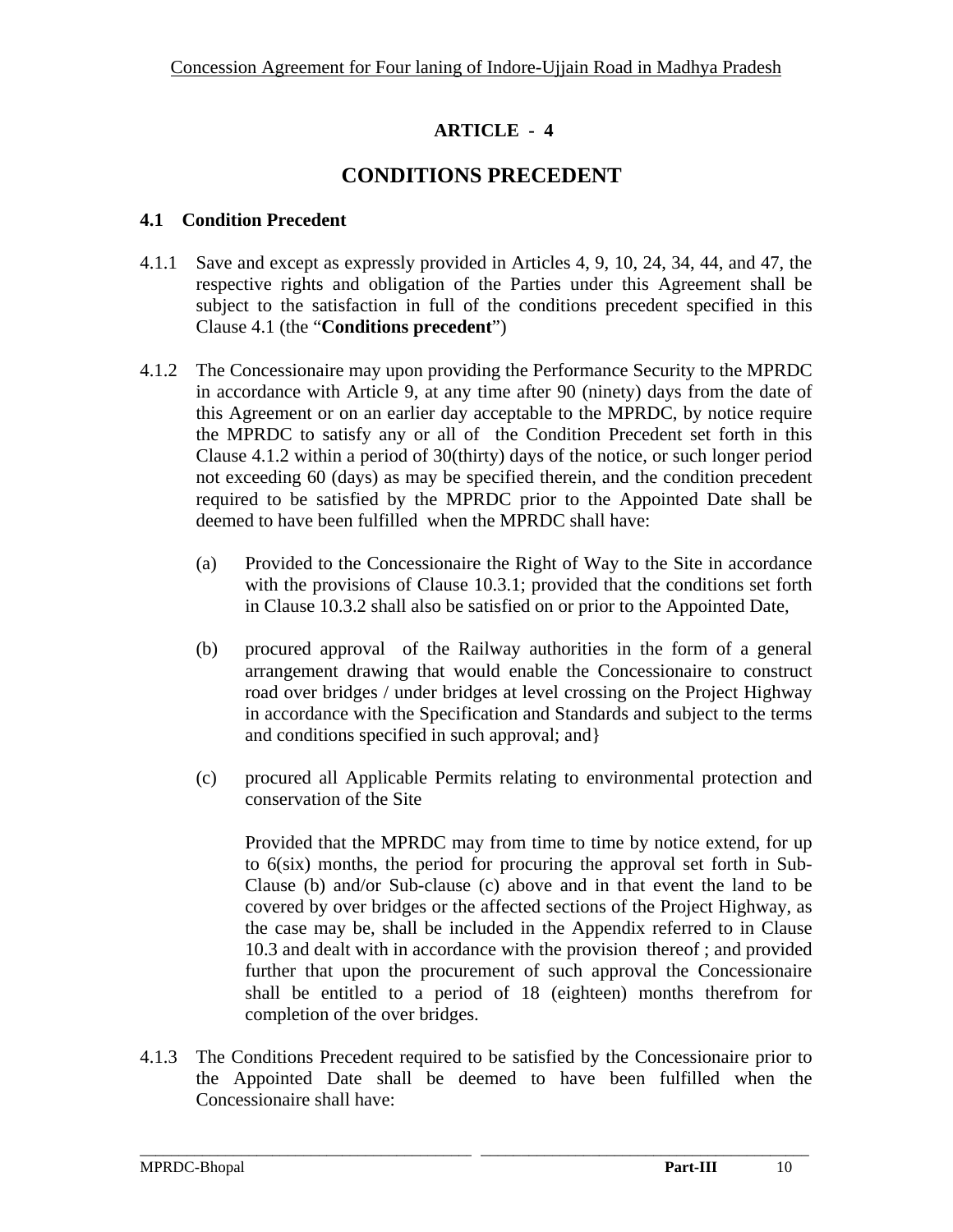- a) provided Performance Security to the MPRDC;
- b) executed and procured execution of the Escrow Agreement;
- c) executed and procured execution of the Substitution Agreement;
- d) procured all the Applicable Permits specified in Schedule-E-unconditionally or if subject to conditions then all such conditions shall have been satisfied in full and such Applicable Permits are in full force and effect;
- e) executed the Financing Agreements and delivered to MPRDC 3 (three) true copies thereof, duly attested by a Director of the Concessionaire;
- f) delivered to the MPRDC 3 (three) true copies of the Financial Package and the Financial Model duly attested by a Director of the Concessionaire , along with 3 (three) soft copies of the Financial Model in MS Excel version or any substitute thereof , which is acceptable to the Senior Lenders;
- g) delivered to the MPRDC from Consortium Members, their respective confirmation, in original, of the correctness of their representations and warranties setforth in Sub clauses (k), (l) and (m) of clause 7.1 of this Agreement; and
- h) delivered to the MPRDC a legal opinion from the legal counsel of the Concessionaire with respect to the MPRDC of the Concessionaire to enter into this Agreement and the enforceability of the provision thereof:

Provided that upon request in writing by the Concessionaire, the MPRDC may, in its discretion, waive any of the Conditions Precedent set forth in this Clause 4.1.3.

- 4.1.4 Each Party shall make all reasonable endeavours to satisfy the Condition Precedent within the time stipulated and shall provide the other party with such reasonable cooperation as may be required to assist that Party in satisfying the Conditions Precedent for which that Party is responsible.
- 4.1.5 The Parties shall notify each other in writing at least once a month on the progress made in satisfying the Conditions Precedent. Each Party shall promptly inform the other Party when any Condition Precedent for which it is responsible has been satisfied.

# **4.2 Damages for delay by the MPRDC**

In the event that (i) the MPRDC does not procure fulfilment of any or all of the Conditions Precedent set forth in Clause 4.1.2 within the period specified in respect thereof, and (ii) the delay has not occurred as a result of breach of this Agreement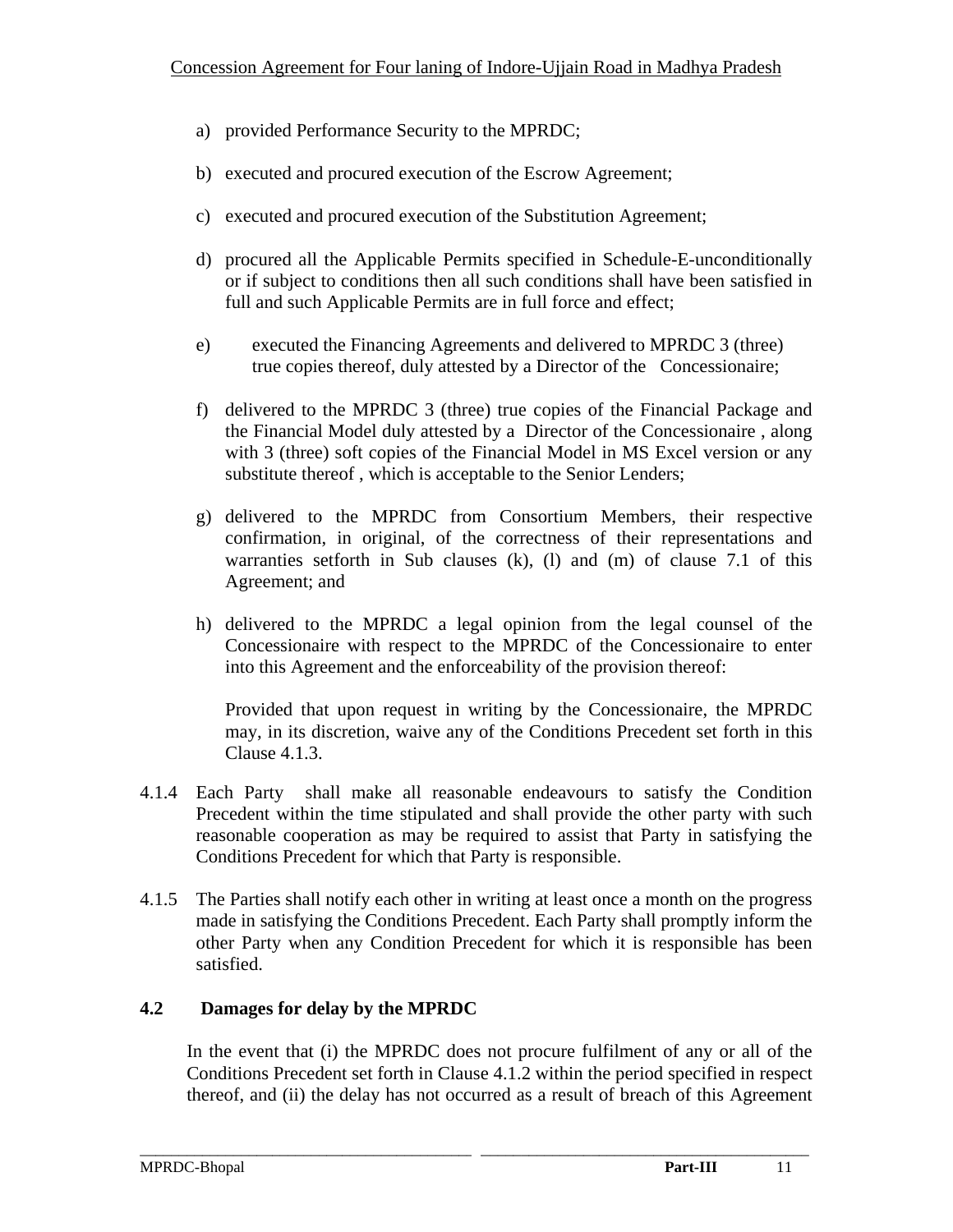by the Concessionaire or due to Force Majeure, the MPRDC shall pay to the Concessionaire Damages in an amount calculated at the rate of 0.1% (zero point one percent) of the Performance Security for each day's delay until the fulfillment of such Conditions Precedent, subject to a maximum of 20% (twenty percent) of the Performance Security.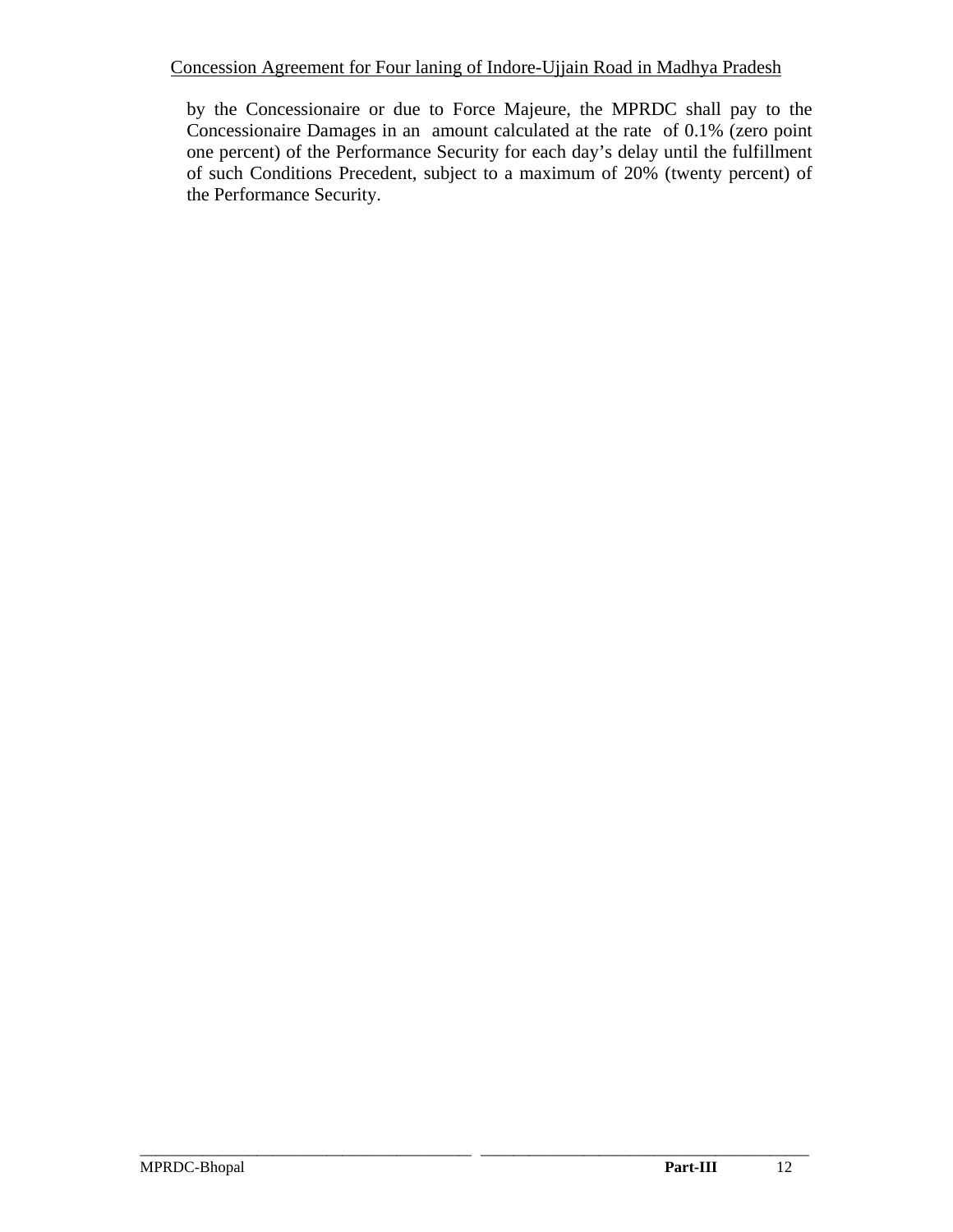# **OBLIGATION OF THE CONCESSIONAIRE**

#### **5.1 Obligations of the Concessionaire**

- 5.1.1 Subject to and on the terms and condition of this Agreement, the Concessionaire shall at its cost and expense procure finance for and undertake the design, engineering, procurement, construction, operation and maintenance of the Project Highway and observe, fulfill, comply with and perform all its obligations set out in this Agreement or arising hereunder.
- 5.1.2 The Concessionaire shall comply with all Applicable Laws and Applicable Permits (including renewals as required) in the performance of its obligations under this Agreement.
- 5.1.3 Subject to Clauses 5.1.1. and 5.1.2, the Concessionaire shall discharge its obligations in accordance with Good Industry Practice and as a reasonable and prudent person.
- 5.1.4 The Concessionaire shall, at its own cost and expenses in addition to and not in derogation of, its obligations elsewhere set out in this Agreement:
	- (a) make, or cause to be made , necessary applications to the relevant Government Instrumentalities with such particulars and details, as may be required for obtaining all Applicable Permits (other than those set forth in Clause 4.1.2) and obtain and keep in force and effect such Applicable Permits in conformity with the Applicable Laws;
	- (b) procure, as required , the appropriate proprietary rights, licences, agreements and permission for materials, methods, processes and system used or incorporated into the Project Highway;
	- (c) perform and fulfil its obligation under the Financing Agreements;
	- (d) make reasonable efforts to maintain harmony and good industrial relations among the personnel employed by it or its Contractors in connection with the performance of its obligation under this Agreement;
	- (e) make reasonable efforts to facilitate the acquisition of land required for the purpose of the Agreement;
	- (f) ensure and procure that its Contractors comply with all Applicable Permits and Applicable Laws in the performance by them of any of the Concessionaire's obligation under this Agreement;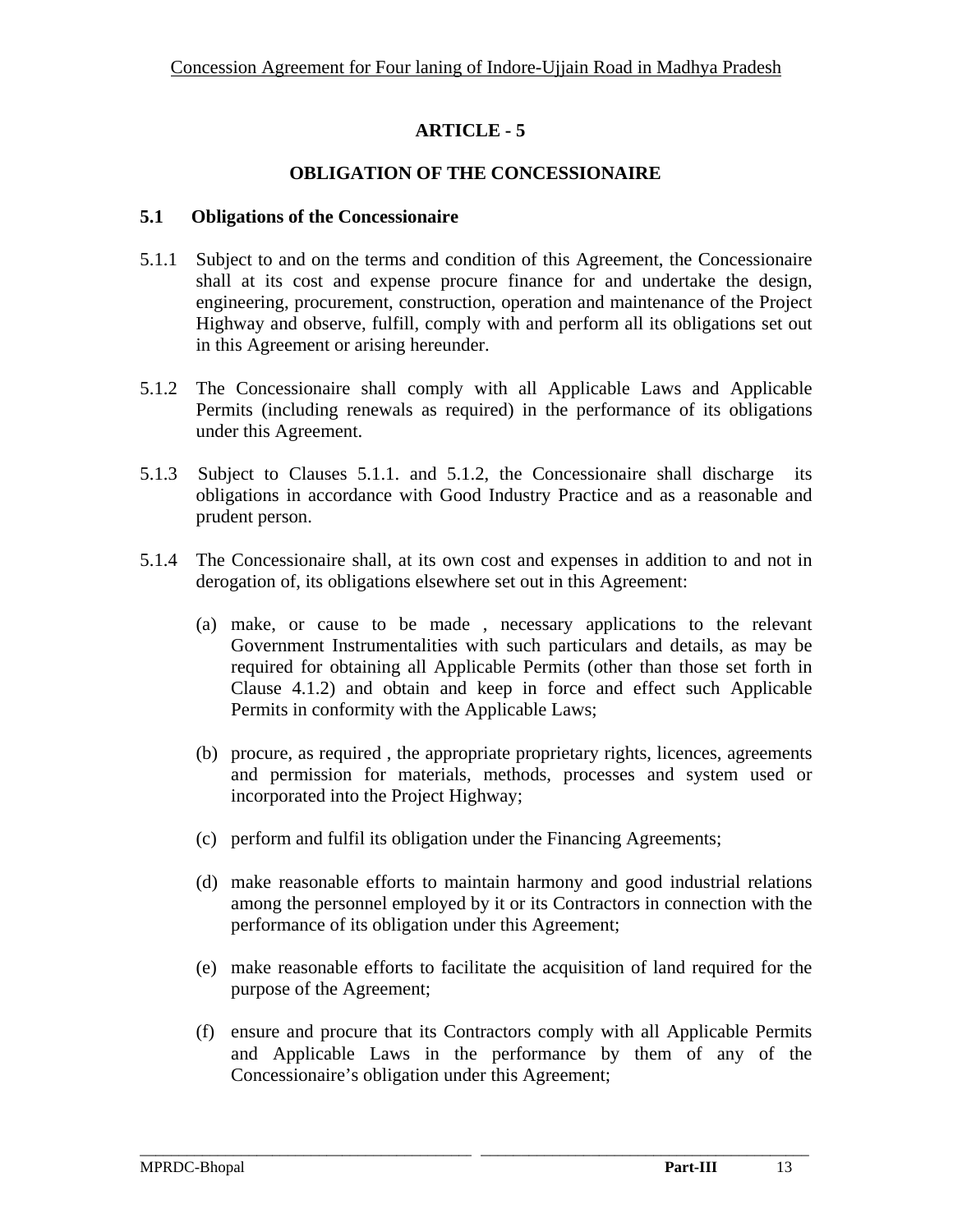- (g) not do or omit to do any act, deed or thing which may in any manner be violative of any of the provisions of this Agreement;
- (h) support, cooperate with and facilitate the MPRDC in the implementation and operation of the Project in accordance with the provisions of this Agreement: and
- (i) transfer the Project Highway to the MPRDC upon Termination of this Agreement, in accordance with the provisions thereof.
- (j) execute with reasonable promptness the Tripartite Agreement.

# **5.2 Obligation relating to Project Agreements**

- 5.2.1 It is expressly agreed that the Concessionaire shall, at all times, be responsible and liable for all its obligations under this Agreement notwithstanding anything contained in the Project Agreements or any other agreement, and no default under any Project Agreement or agreement shall excuse the Concessionaire from its obligations or liability hereunder.
- 5.2.2 The Concessionaire shall submit to the MPRDC the drafts of all Project Agreements or any amendments or replacements thereto for its review and comments, and the MPRDC shall have the right but not the obligation to undertake such review and provide its comments, if any, to the Concessionaire within 15 (fifteen) days of the receipt of such drafts. Within 7(seven) days of execution of any Project Agreement or amendment thereto, the Concessionaire shall submit to the MPRDC a true copy thereof, duly attested by a Director of the Concessionaire, for its record. For the avoidance of doubt, it is agreed that the review and comments hereunder shall be limited to ensuring compliance with the terms of this Agreement. It is further agreed that any failure or omission of the MPRDC to review and/or comment hereunder shall not be construed or deemed as acceptance of any such agreement or document by the MPRDC. No review and/or observation of the MPRDC and/or its failure to review and/ or convey its observations on any document shall relieve the Concessionaire of its obligations and liabilities under this Agreement in any manner nor shall the MPRDC be liable for the same in any manner whatsoever.
- 5.2.3. The Concessionaire shall not make any replacement or amendments to any of the Financing Agreements without the prior written consent of the MPRDC if such replacement or amendment has, or may have, the effect of imposing or increasing any financial liability or obligation on the MPRDC, and in the event that any replacement or amendment is made without such consent, the Concessionaire shall not enforce such replacement or amendment nor permit enforcement thereof against the MPRDC. For the avoidance of doubt, the MPRDC acknowledges and agrees that it shall not unreasonably withhold its consent for restructuring or rescheduling of the Debt Due.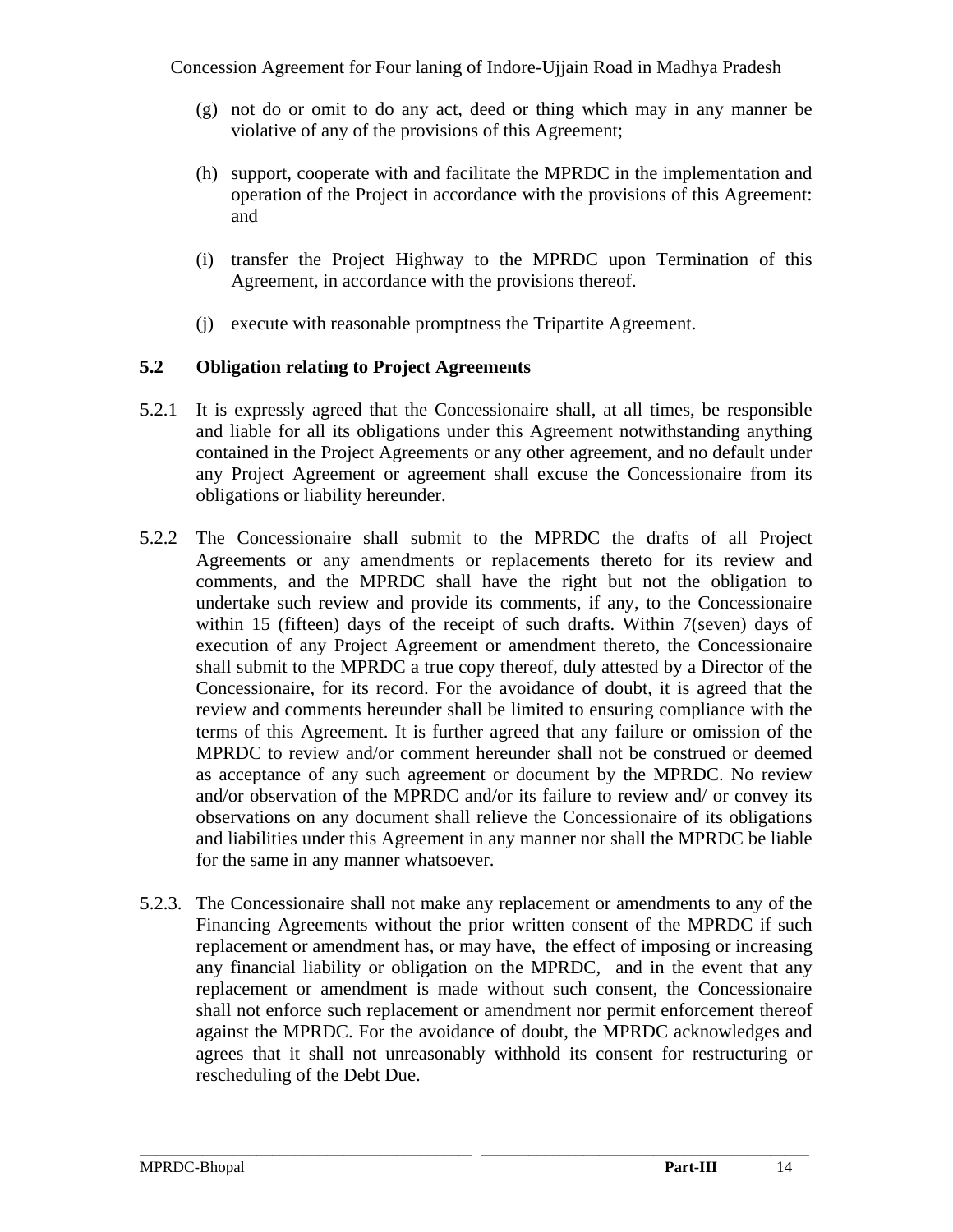- 5.2.4 The Concessionaire shall procure that each of the Project Agreements contains provisions that entitle the MPRDC to step into such agreement, in its sole discretion, in substitution of the Concessionaire in the event of Termination or Suspension.
- 5.2.5 Notwithstanding anything to the contrary contained in this Agreement, the Concessionaire agrees and acknowledges that selection or replacement of an O&M Contractor and execution of the O&M Contract shall be subject to the prior approval of the MPRDC from national security and public interest perspective, the decision of the MPRDC in this behalf being final, conclusive and binding on the Concessionaire, and undertakes that it shall not give effect to any such selection or contract without prior approval of the MPRDC. For the avoidance of doubt, it is expressly agreed that approval of the MPRDC hereunder shall be limited to national security and public interest perspective, and the MPRDC shall endeavour to convey its decision thereon expeditiously. It is also agreed that the MPRDC shall not be liable in any manner on account of grant or otherwise of such approval and that such approval or denial thereof shall not in any manner absolve the Concessionaire or its Contractors from any liability or obligation under this Agreement.

# **5.3 Obligations relating to Change in Ownership**

- **5.3.1** The Concessionaire shall not undertake or permit any Change in Ownership, except with the prior written approval of the MPRDC.
- **5.3.2** Notwithstanding anything to the contrary contained in this Agreement, the Concessionaire agrees and acknowledges that:
	- (i) all acquisitions of Equity by an acquirer, either by himself or with any person acting in concert, directly or indirectly, including by transfer of the direct or indirect legal or beneficial ownership or control of any Equity, in aggregate of not less than 15% (fifteen per cent) of the total Equity of the Concessionaire; or
	- (ii) acquisition of any control directly or indirectly of the Board of Directors of the Concessionaire by any person either by himself or together with any person or persons acting in concert with him

 shall be subject to prior approval of the MPRDC from national security and public interest perspective, the decision of the MPRDC in this behalf being final, conclusive and binding on the Concessionaire, and undertakes that it shall not give effect to any such acquisition of Equity or control of the Board of Directors of the Concessionaire without such prior approval of the MPRDC. For the avoidance of doubt, it is expressly agreed that approval of the MPRDC hereunder shall be limited to national security and public interest perspective and the MPRDC shall endeavour to convey its decision thereon expeditiously. It is also agreed that the MPRDC shall not be liable in any manner on account of grant or otherwise of such approval and that such approval or denial thereof shall not in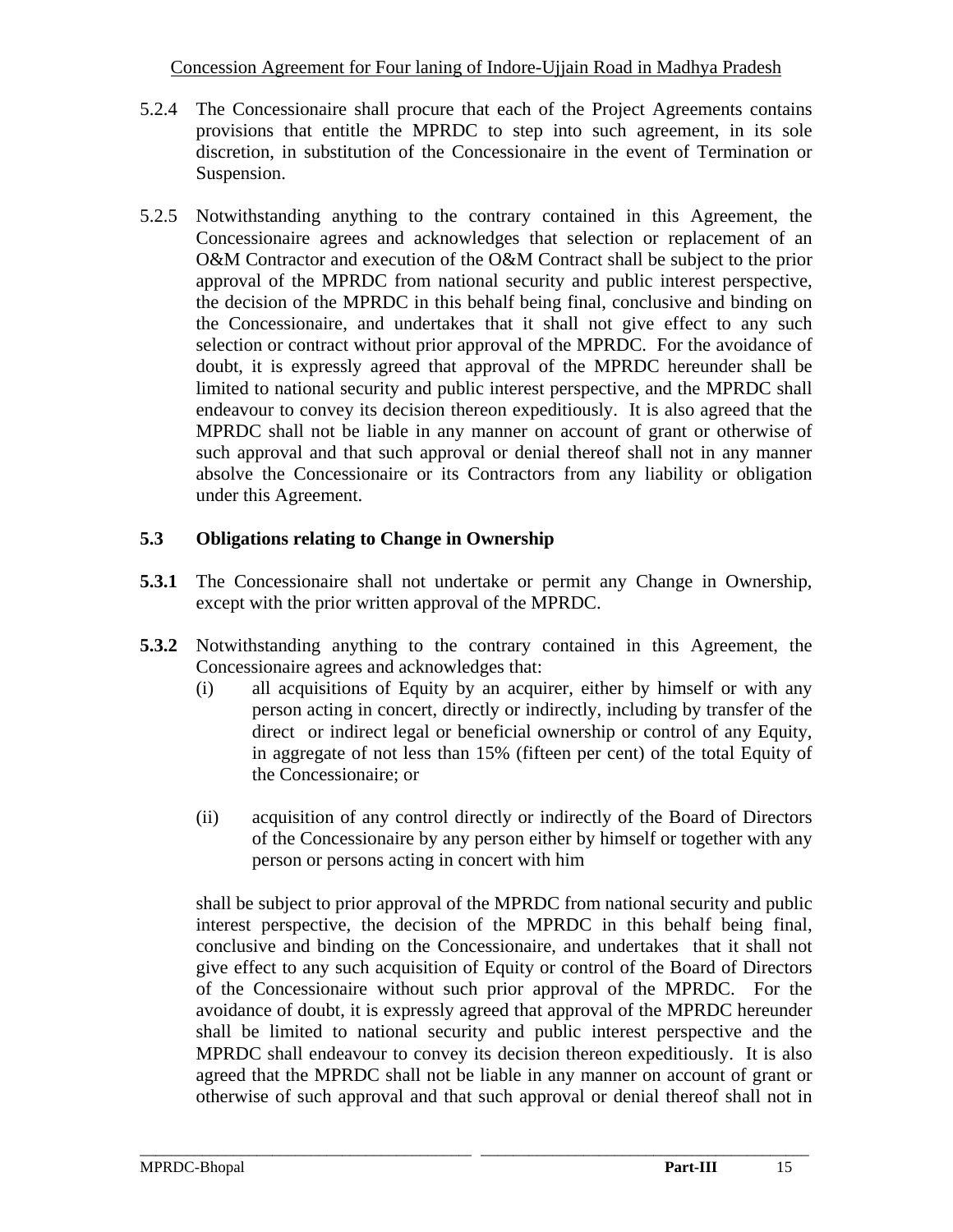any manner absolve the Concessionaire from any liability or obligation under this agreement.

For the purposes of this Clause **5.3.2**

- (a) the expression "acquirer", "control" and "person acting in concert" shall have the meaning ascribed thereto in the Securities and Exchange Board of India (Substantial Acquisition of Shares and Takeover) Regulations, 1997 or any statutory re-enactment thereof as in force as on the date of acquisition of Equity, or the control of the Board of Directors, as the case may be, of the Concessionaire;
- (b) the indirect transfer or control of legal or beneficial ownership of Equity shall mean transfer of the direct or indirect beneficial ownership or control of any company or companies whether in India or abroad which results in the acquirer acquiring control over the shares or voting rights of shares of the Concessionaire; and
- (c) power to appoint, whether by contract or by virtue of control or acquisition of shares of any company holding directly or through one or more companies (whether situate in India or abroad) the Equity of the Concessionaire, not less than half of the directors on the Board of Directors of the Concessionaire or of any company, directly or indirectly whether situate in India or abroad, having ultimate control of not less than 15%(fifteen per cent) of the Equity of the Concessionaire shall constitute acquisition of control, directly or indirectly, of the Board of Directors of the Concessionaire.
- **5.4** Employment of foreign nationals

 The Concessionaire acknowledges, agrees and undertakes that employment of foreign personnel by the Concessionaire and/or its contractors and their sub contractors shall be subject to grant of requisite regulatory permits and approvals including employment /residential visas and work permits, if any required, and the obligation to apply for and obtain the same shall and will always be of the Concessionaire and, notwithstanding anything to the contrary contained in this Agreement, refusal of or inability to obtain any such permits and approvals by the Concessionaire or any of its contractors or sub-contractors shall not constitute Force Majeure Event, and shall not in any manner excuse the Concessionaire from the performance and discharge of its obligations and liabilities under this Agreement.

\_\_\_\_\_\_\_\_\_\_\_\_\_\_\_\_\_\_\_\_\_\_\_\_\_\_\_\_\_\_\_\_\_\_\_\_\_\_\_\_\_\_\_\_\_\_\_\_\_\_\_\_\_\_\_\_\_\_\_\_\_\_\_\_\_\_\_\_\_\_\_\_\_\_\_\_\_\_\_\_\_\_\_\_\_\_

**5.5** Employment of trained personnel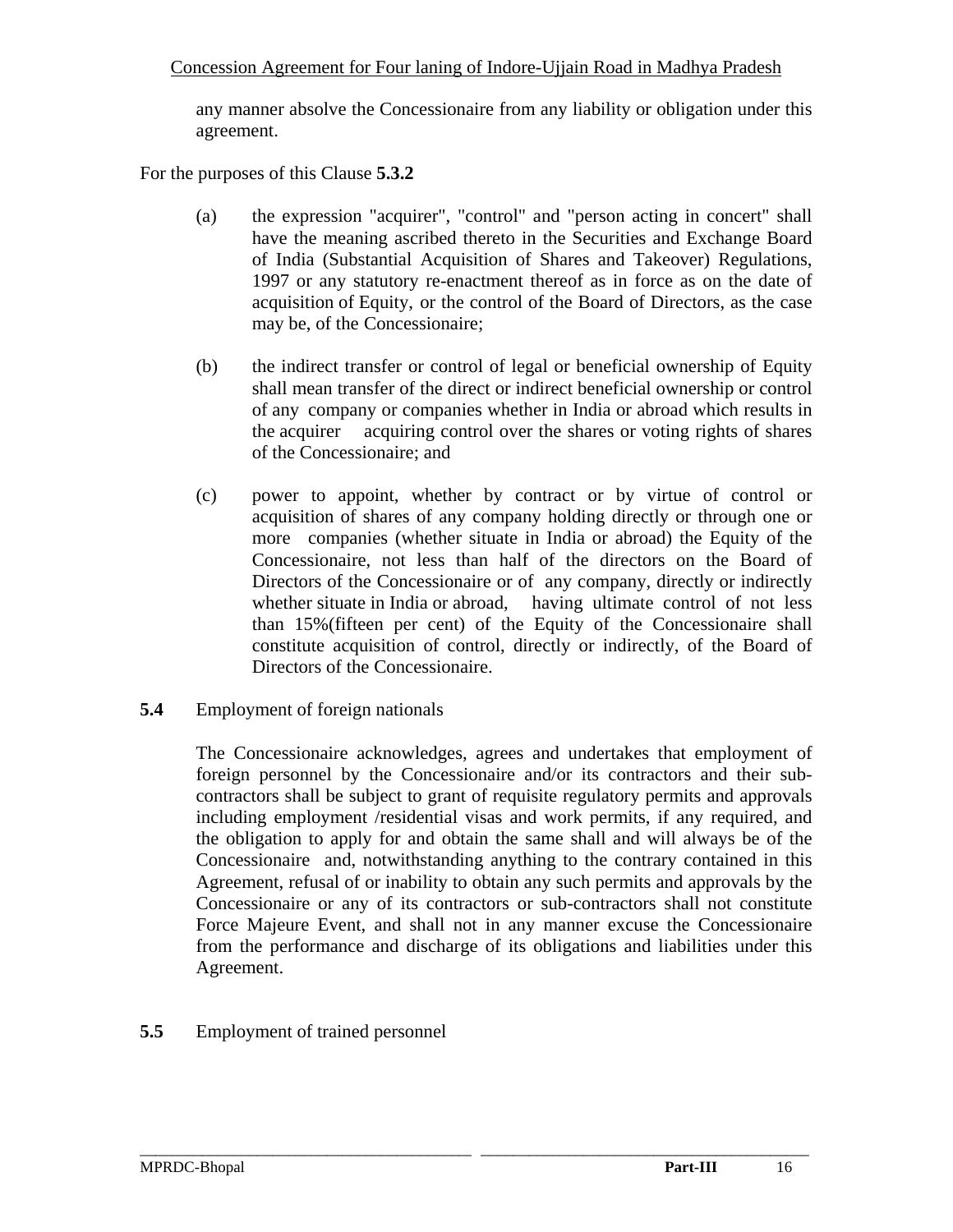The Concessionaire shall ensure that the personnel engaged by it in the performance of its obligations under this Agreement are at all times properly trained for their respective functions.

#### **5.6 Sole Purpose of the Concessionaire**

The Concessionaire having been set up for the sole purpose of exercising the rights and observing and performing its obligations and liabilities under this Agreement, the Concessionaire or any of its subsidiaries shall not, except with the previous written consent of the MPRDC, be or become directly or indirectly engaged, concerned or interested in any business other than as envisaged herein.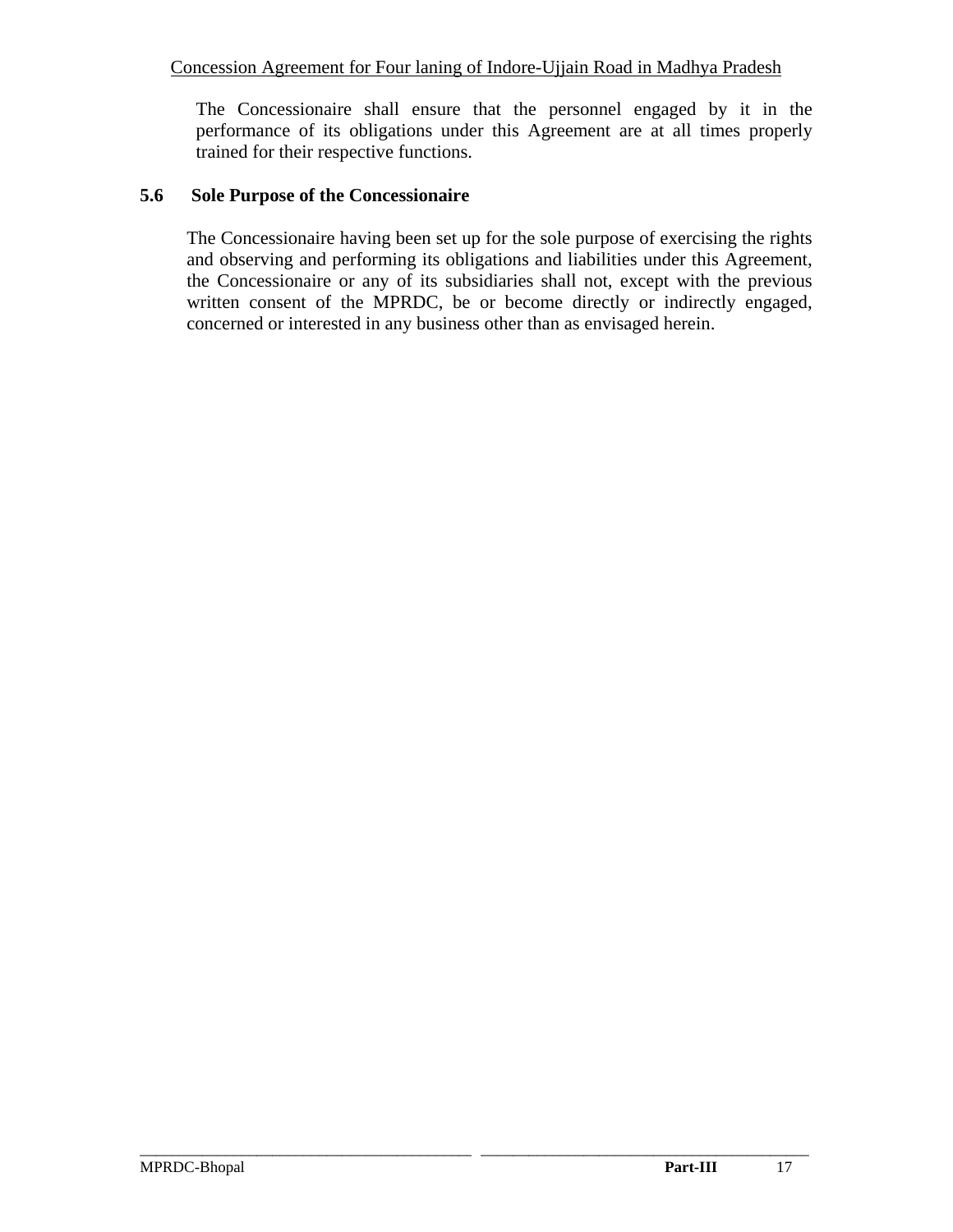### **OBLIGATIONS OF THE MPRDC**

### **6.1 Obligations of the MPRDC**

- 6.1.1 The MPRDC shall, at its own cost and expense undertake, comply with and perform all its obligations set out in this Agreement or arising hereunder.
- 6.1.2 The MPRDC agrees to provide support to the Concessionaire and undertakes to observe, comply with and perform, subject to and in accordance with the provisions of this Agreement and the Applicable laws, the following:
	- (a) upon written request from the Concessionaire and subject to the Concessionaire complying with Applicable Laws, provide all reasonable support and assistance to the Concessionaire in procuring Applicable Permits required from any Government Instrumentality for implementation and operation of the Project;
	- (b) upon written request from the Concessionaire, assist the Concessionaire in obtaining access to all necessary infrastructure facilities and utilities, including water and electricity at rates and on terms no less favourable to the Concessionaire than those generally available to commercial customers receiving substantially equivalent services;
	- (c) procure that no barriers are erected or placed on the Project Highway by any Government Instrumentality or persons claiming through or under it, except for reason of Emergency, national security, law and order or collection of inter-state taxes;
	- (d) make best endeavours to procure that no local Tax, toll or charge is levied or imposed on the use of whole or any part of the Project Highway;
	- (e) subject to and in accordance with the Applicable Laws, grant to the Concessionaire the authority to regulate traffic on the Project Highway;
	- (f) assist the Concessionaire in procuring Police assistance for regulation of traffic, removal of trespassers and security on the Project Highway;
	- (g) not do or omit to do any act, deed or thing which may in any manner be violative of any of the provisions of this Agreement;
	- (h) support, cooperate with and facilitate the Concessionaire in the implementation and operation of the Project in accordance with the provisions of this Agreement; and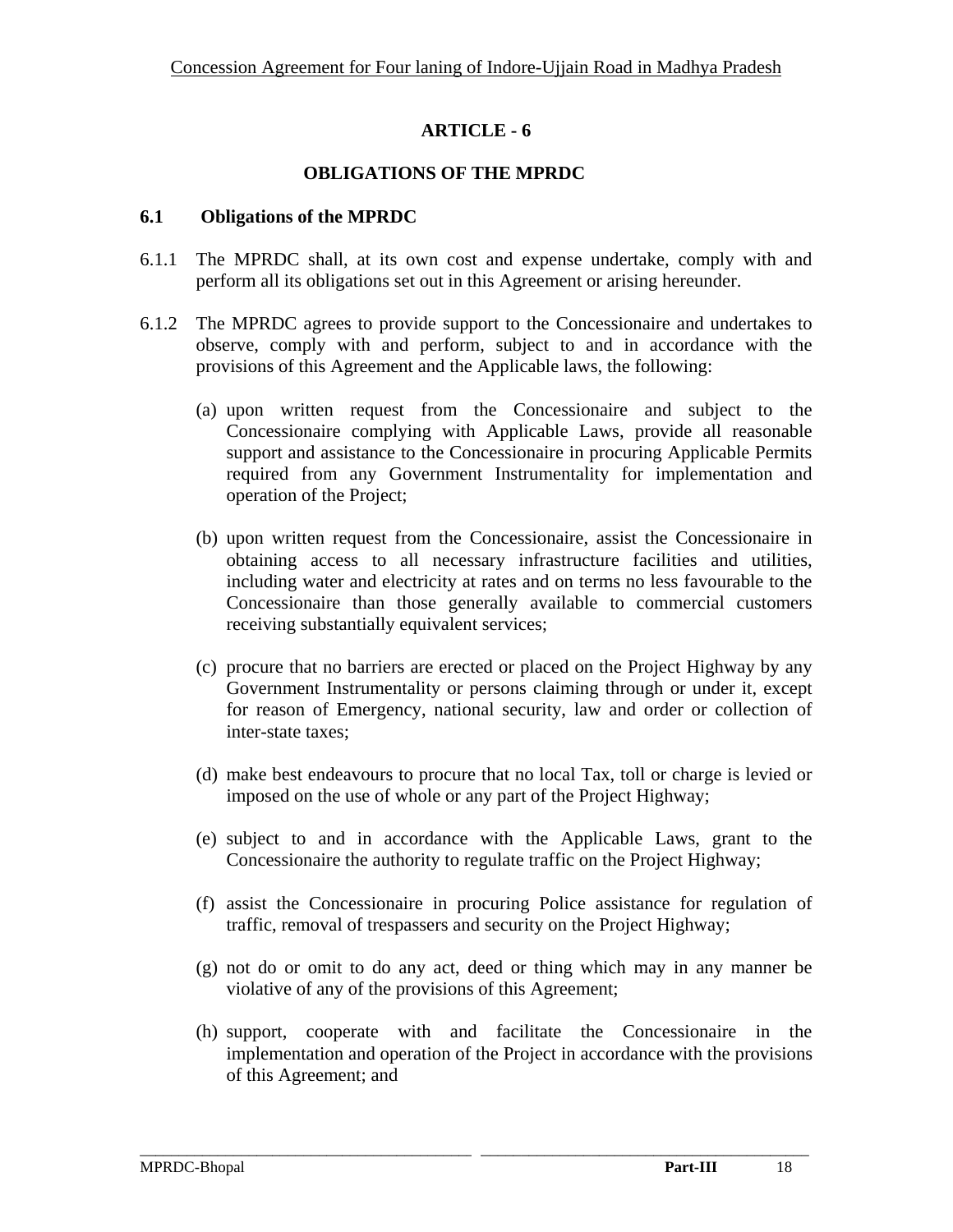(i) upon written request from the Concessionaire and subject to the provisions of Clause 5.4, provide reasonable assistance to the Concessionaire and any expatriate personnel of the Concessionaire or its Contractors to obtain applicable visas and work permits for the purposes of discharge by the Concessionaire or its Contractors their obligations under this Agreement and the Project Agreements.

# **6.2 Maintenance obligations prior to Appointed Date**

During the Development Period, the MPRDC shall maintain the Project Highway, at its own cost and expense, so that its traffic worthiness and safety are at no time materially inferior as compared to its condition 7(seven) days prior to the last date for submission of the Bid, and in the event of any material deterioration or damage other than normal wear and tear, undertake repair thereof, or pay to the Concessionaire the cost and expense as determined by the Independent Engineer, for undertaking such repair after the Appointed Date. For the avoidance of doubt, the MPRDC shall undertake only routine maintenance during the Development Period, and it shall undertake special repairs only for ensuring safe operation of the Project Highway, or in the event of excessive deterioration or damage caused due to unforeseen events such as floods or torrential rain.

# **6.3 Obligations relating to Competing Roads**

The MPRDC shall procure that during the subsistence of this Agreement, neither the MPRDC nor any Government Instrumentality shall, at any time before the 10th anniversary of the Appointed Date, construct or cause to be constructed any Competing Road; provided that the restriction herein shall not apply if the average traffic on the Project Highway in any year exceeds 90% (ninety per cent) of its designed capacity specified in Clause 29.2.3. Upon breach of its obligations hereunder, the MPRDC shall be liable to payment of compensation to the Concessionaire under and in accordance with Clause 35.4.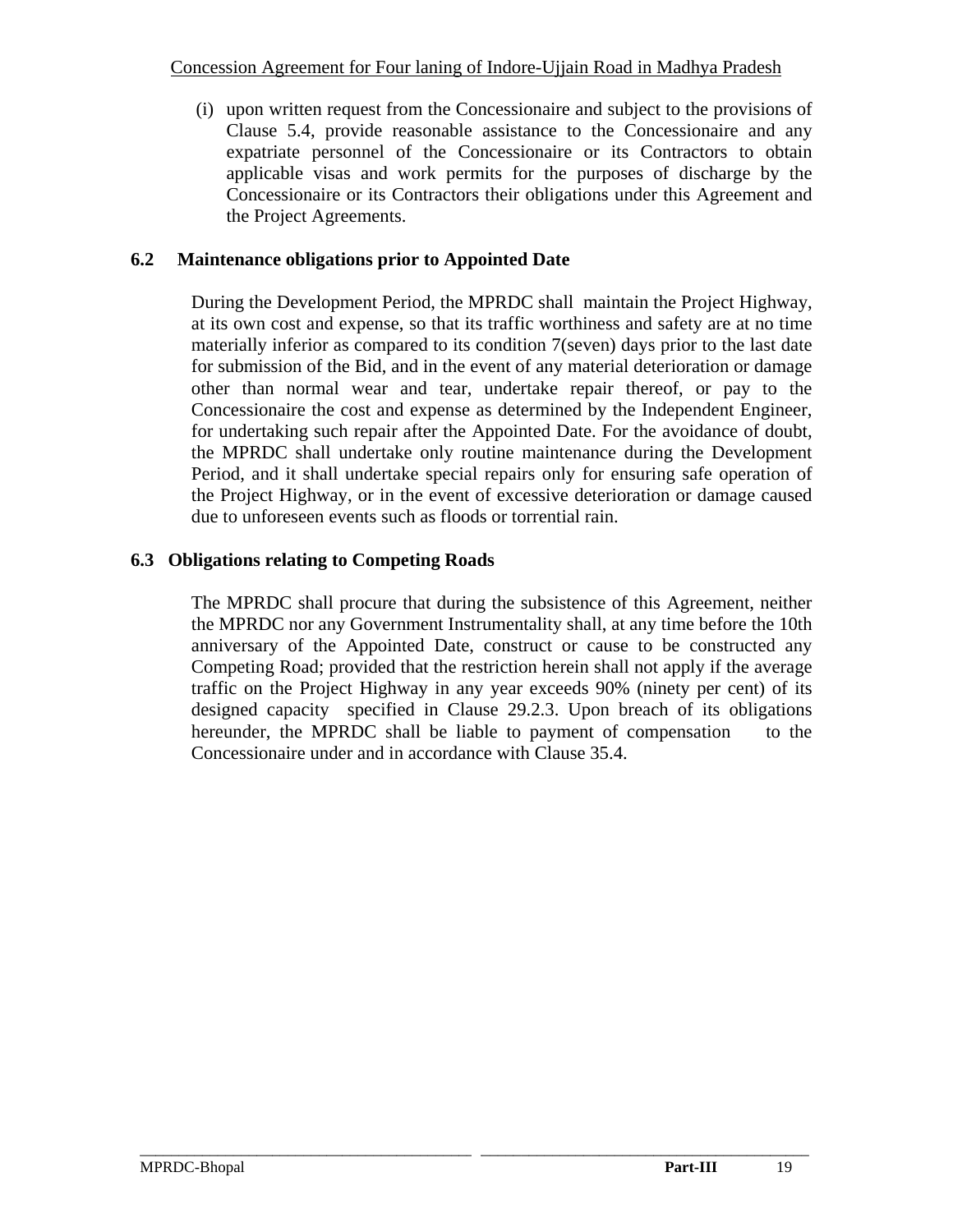### **REPRESENTATIONS AND WARRANTIES**

#### **7.1 Representation and Warranties of the Concessionaire**

The Concessionaire represents and warrants to the MPRDC that:

- (a) it is duly organised and validly existing under the laws of India, and has full power and authority to execute and perform its obligations under this Agreement and to carry out the transactions contemplated hereby;
- (b) it has taken all necessary corporate and other actions under Applicable Laws to authorise the execution and delivery of this Agreement and to validly exercise its rights and perform its obligations under this Agreement;
- (c) it has the financial standing and capacity to undertake the Project in accordance with the terms of this Agreement;
- (d) this Agreement constitutes its legal, valid and binding obligation enforceable against it in accordance with the terms hereof and its obligations under this Agreement will be legally valid, binding and enforceable obligations against it in accordance with the terms hereof;
- (e) it is subject to the laws of India, and hereby expressly and irrevocably waives any immunity in any jurisdiction in respect of this Agreement or matters arising thereunder including any obligation , liability or responsibility hereunder;
- (f) the information furnished in the Bid and as updated on or before the date of this Agreement is true and accurate in all respects as on the date of this Agreement.
- (g) the execution, delivery and performance of this Agreement will not conflict with, result in the breach of, constitute a default under, or accelerate performance required by any of the terms of its Memorandum and Articles of Association or those of any member of the Consortium or any Applicable Laws or any covenant, contract, agreement, arrangement, understanding, decree or order to which it is a party or by which it or any of its properties or assets is bound or affected;
- (h) there are no actions , suits, proceedings, or investigations pending or , to its knowledge , threatened against it at law or in equity before any court or before any other judicial , quasi-judicial or other authority, the outcome of which may result in the breach of this Agreement or which individually or in the aggregate may result in any material impairment of its ability to perform any of its obligations under this Agreement;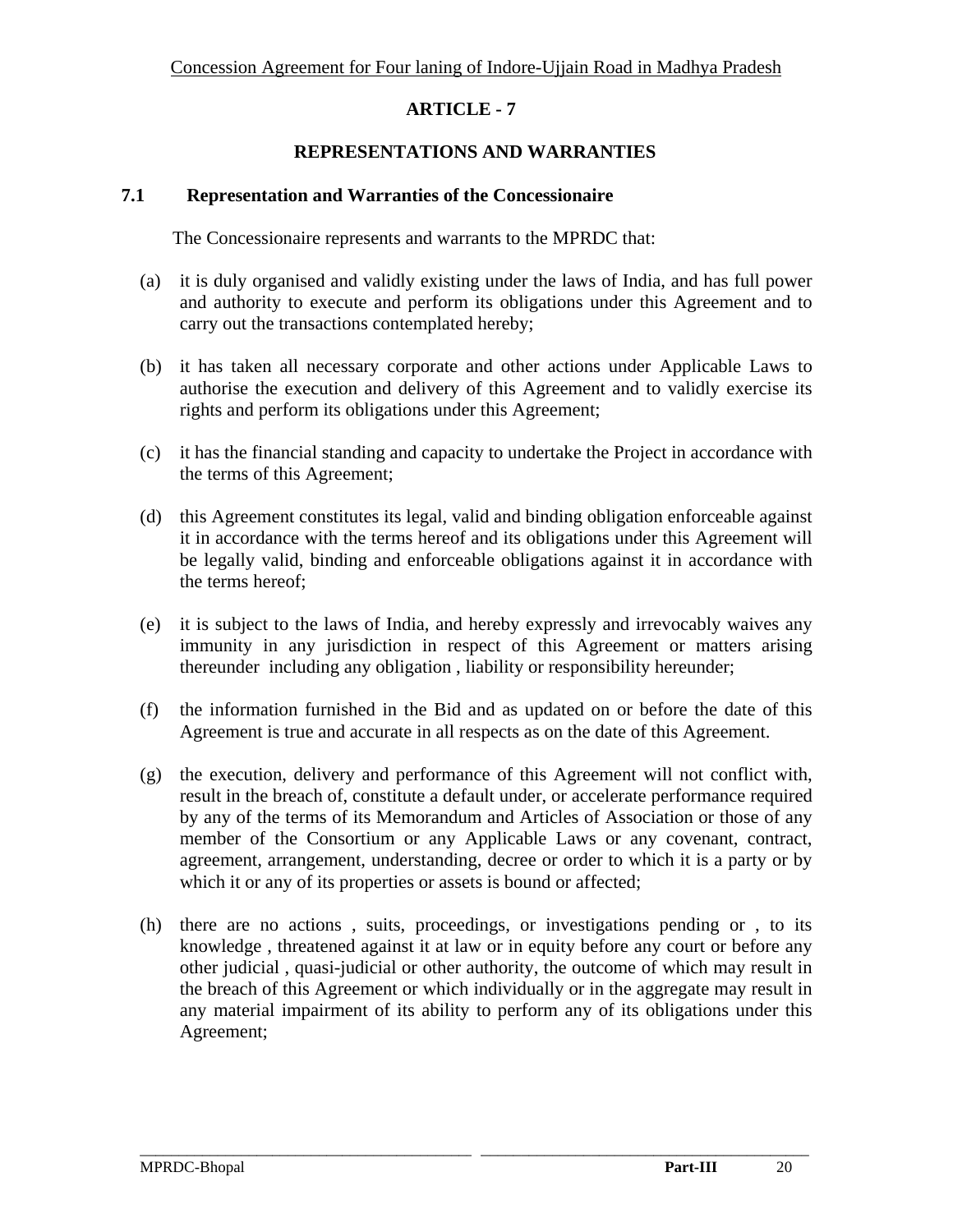- (i) It has no knowledge of any violation or default with respect to any order , writ, injunction or decree of any court or any legally binding order of any Government Instrumentality which may result in any material adverse effect on its ability to perform its obligations under this Agreement and no fact or circumstances exists which may give rise to such proceedings that would adversely affect the performance of its obligations under this Agreement;
- (j) it has complied with Applicable Laws in all material respects and has not been subject to any fines, penalties, injunctive relief or any other civil or criminal liabilities which in the aggregate have or may have a material adverse effect on its ability to perform its obligations under this Agreement;
- (k) it shall at no time undertake or permit any Change in Ownership except in accordance with the provisions of Clause 5.3 and that the { existing promoters/Consortium Members} together with their Associates hold not less than 51% (fifty one percent) of its issued and paid up Equity as on date of this Agreement (that the respective holdings of each Consortium Member conforms to the representation made by the Consortium and accepted by the MPRDC as part of the Bid and that no member of the Consortium shall hold less than 10% (ten per cent) of such Equity during the Construction Period)
- (l) the Consortium Members and their Associates have the financial standing and resources to fund the required Equity and to raise the debt necessary for undertaking and implementing the Project in accordance with this Agreement;.
- (m) each Consortium Member is duly organised and validly existing under the laws of the jurisdiction of its incorporation, and has requested the MPRDC to enter into this Agreement with the Concessionaire pursuant to the Letter of Acceptance, and has agreed to and unconditionally accepted the terms and conditions set forth in this agreement;
- (n) all its rights and interests in the Project Highway shall pass to and vest in the MPRDC on the Transfer Date free and clear of all liens, claims and Encumbrances, without any further act or deed on its part of the MPRDC, and that none of the Project Assets shall be acquired by it, subject to any agreement under which a security interest or other lien or Encumbrance is retained by any person save and except as expressly provided in this Agreement;
- (o) no representation or warranty by it contained herein or in any other document furnished by it to the MPRDC or to any Government Instrumentality in relation to Applicable Permits contains or will contain any untrue or misleading statement of material facts or omits or will omit to state a material fact necessary to make such representation or warranty not misleading; and
- (p) no sums, in cash or kind, have been paid or will be paid, by it or on its behalf to any person by way of fees, commission or otherwise for securing the Concession or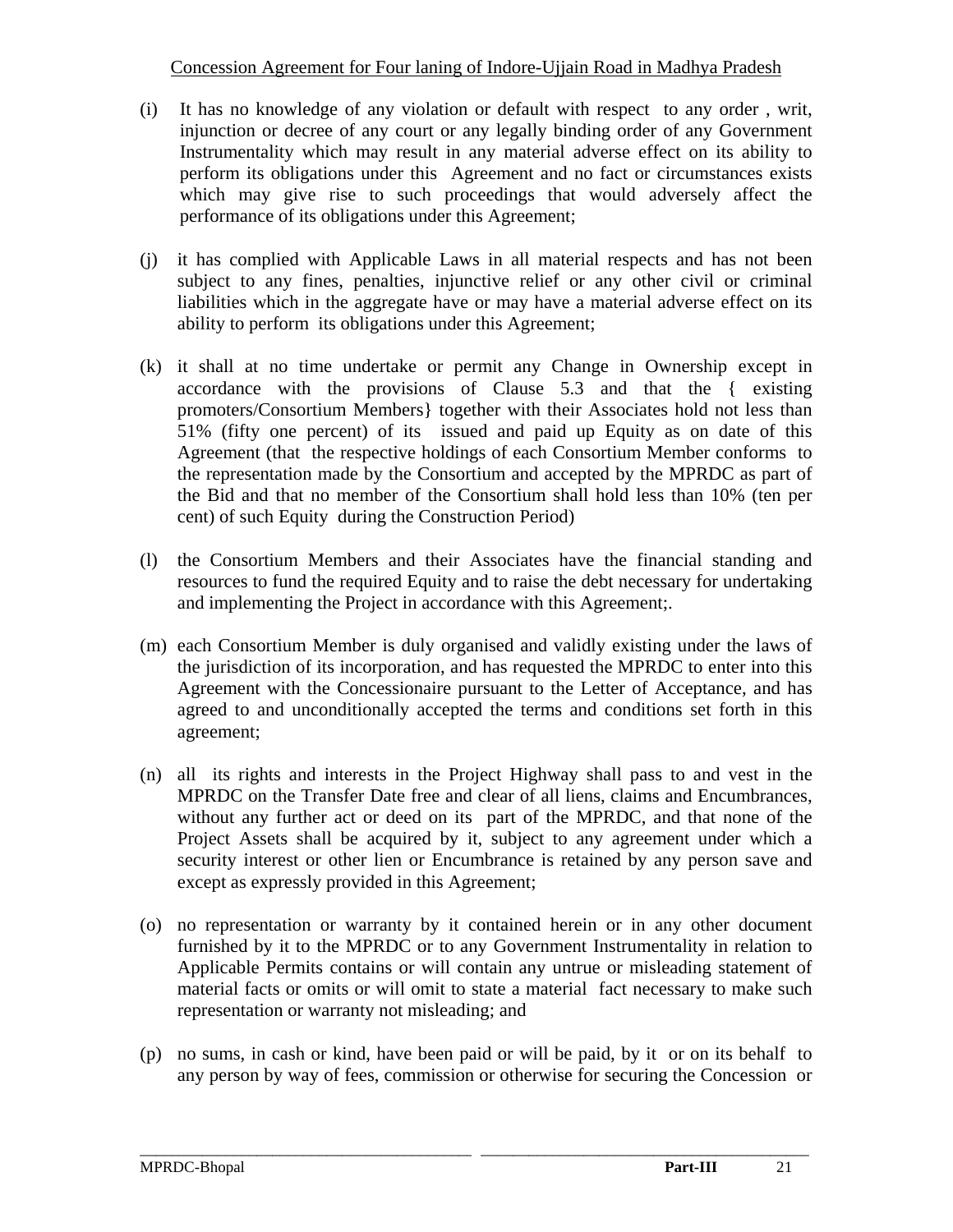entering into this Agreement or for influencing or attempting to influence any officer or employee of the MPRDC in connection therewith.

#### **7.2 Representations and Warranties of the MPRDC**

The MPRDC represents and warrants to the Concessionaire that:

- (a) it has full power and authority to execute, deliver and perform its obligation under this Agreement and to carry out the transactions contemplated herein and that it has taken all actions necessary to execute this Agreement, exercise its rights and perform its obligation, under this Agreement;
- (b) it has taken all necessary actions under the Applicable Laws to authorise the execution, delivery and performance of this Agreement;
- (c) it has the financial standing and capacity to perform its obligations under the Agreement;
- (d) this Agreement constitutes a legal, valid and binding obligation enforceable against it in accordance with the terms thereof;
- (e) there are no actions, suits or proceedings pending or, to its knowledge, threatened against it at law or in equity before any court or before any other judicial , quasi-judicial or other authority, outcome of which may result in the default or breach of this Agreement or which individually or in the aggregate may result in any material impairment of its ability to perform its obligation under this Agreement;
- (f) it has no knowledge of any violation or default with respect to any order, writ, injunction or any decree of any court or any legally binding order of any Government Instrumentality which may result in any material adverse effect on the MPRDC's ability to perform its obligations under this Agreement;
- (g) it has complied with Applicable Laws in all material respects;
- (h) all information provided by the MPRDC in the Tender Notice and invitation to bid in connection with the Project is to the best of its knowledge and belief true and accurate in all material respects;
- (i) it has the right, power and authority to manage and operate the Project Highway up to the Appointed Date;
- (j) it has good and valid right to the Site, and has power and authority to grant a licence in respect thereto to the Concessionaire; and
- (k) upon the Concessionaire paying the Concession Fee and performing the covenants herein it shall not at any time during the term hereof, interfere with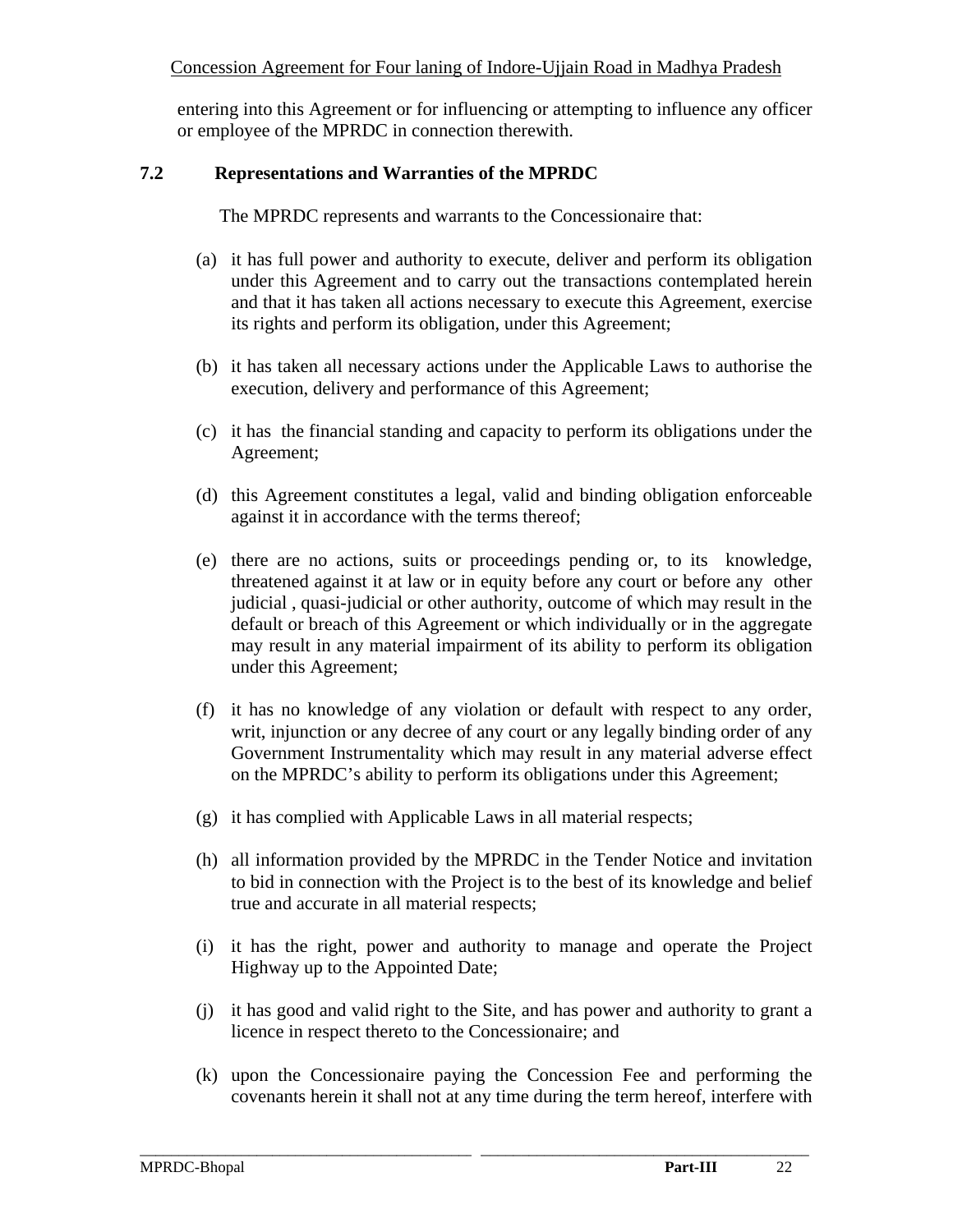peaceful exercise of the rights and discharge of obligations by the Concessionaire, in accordance with this Agreement.

# **7.3 Disclosure**

 In the event that any occurrence or circumstance comes to the attention of either Party that renders any of its aforesaid representations or warranties untrue or incorrect, such Party shall immediately notify the other Party of the same. Such notification shall not have the effect of remedying any breach of the representation or warranty that has been found to be untrue or incorrect nor shall it adversely affect or waive any obligation of either Party under this Agreement.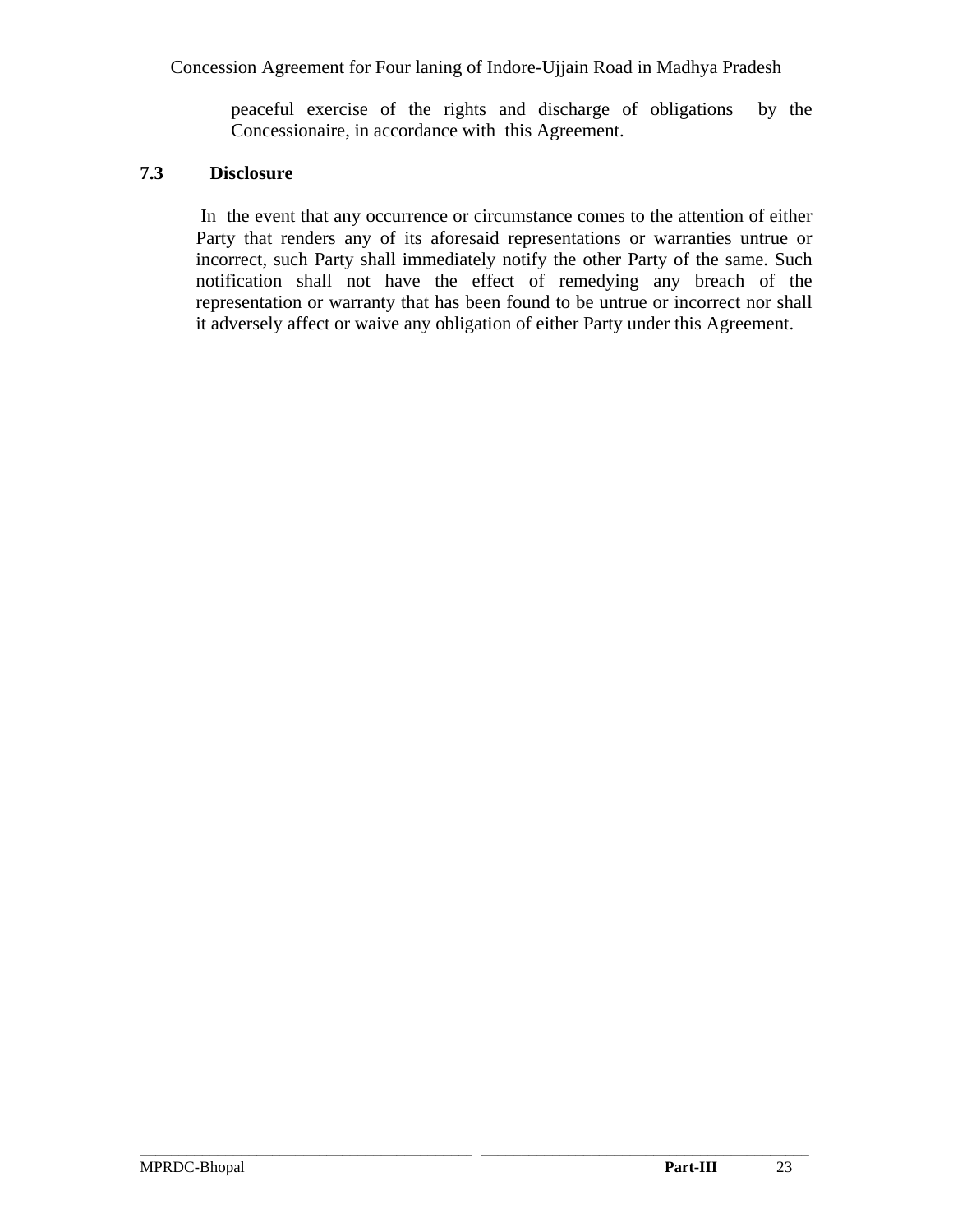# **DISCLAIMER**

#### **8.1 Disclaimer**

- 8.1.1 The Concessionaire acknowledges that prior to the execution of this Agreement, the Concessionaire has, after a complete and careful examination made an independent evaluation of the Tender Notice , Scope of the Project, Specifications and Standards, Site, local conditions , physical qualities of ground, subsoil and geology, traffic volumes and all information provided by the MPRDC or obtained procured or gathered otherwise, and has determined to its satisfaction the accuracy or otherwise thereof and the nature and extent of difficulties , risks and hazards as are likely to arise or may be faced by it in the course of performance of its obligations hereunder. Save as provided in Clause 7.2, the MPRDC makes no representation whatsoever, express, implicit or otherwise, regarding the accuracy and/or completeness of the information provided by it and the Concessionaire confirms that it shall have no claim whatsoever against the MPRDC in this regard.
- 8.1.2 The Concessionaire acknowledges and hereby accepts the risk of adequacy, mistake or error in or relating to any of the matter set forth in Clause 8.1.1 above and hereby acknowledges and agrees that the MPRDC shall not be liable for the same in any manner whatsoever to the Concessionaire, the Consortium Members and their Associates or any person claiming through or under any of them.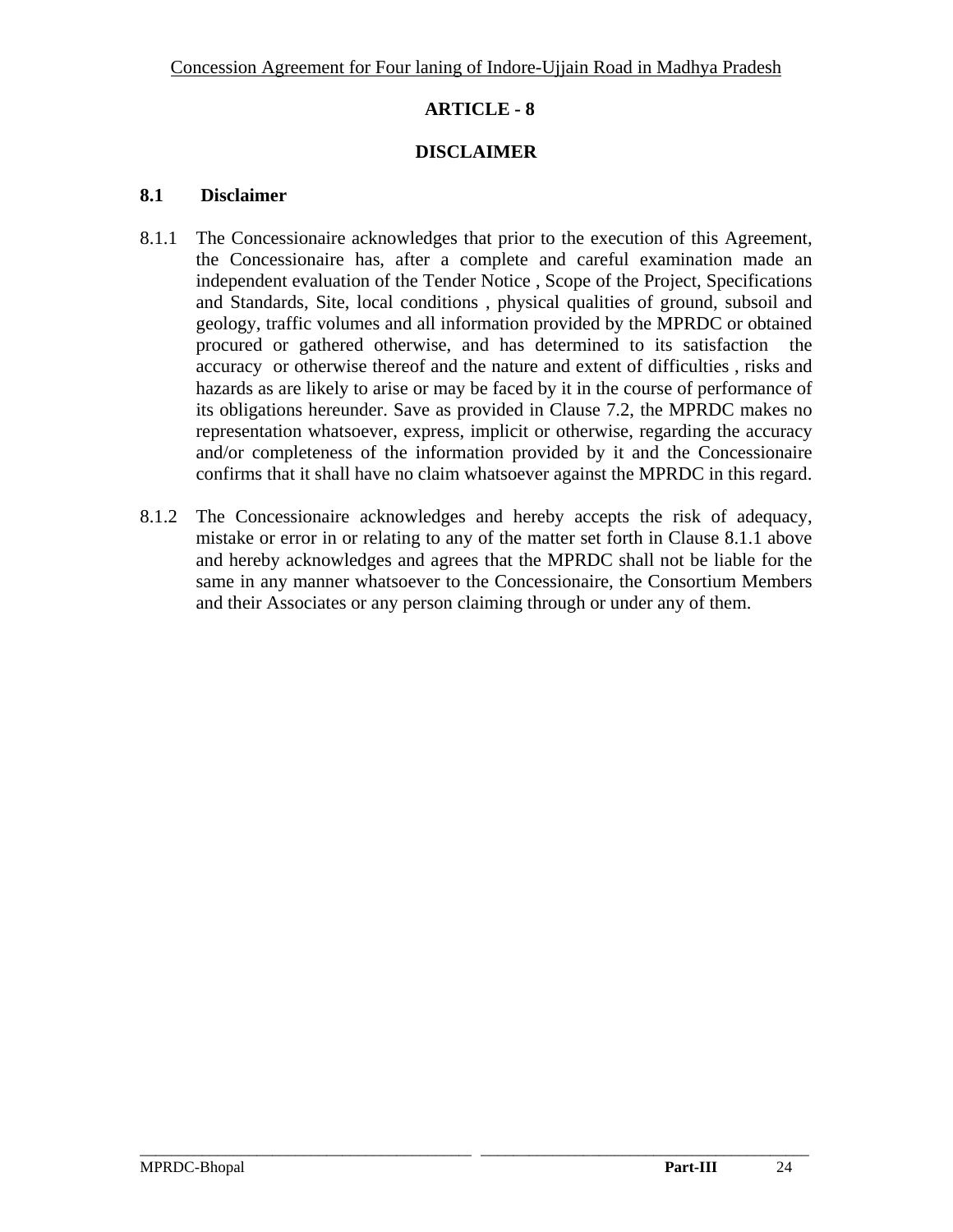# **PERFORMANCE SECURITY**

### **9.1 Performance Security**

The Concessionaire shall, for the performance of its obligations hereunder during the Construction Period, provide to the MPRDC no later than 180 (one hundred and eighty) days from the date of this Agreement, an irrevocable and unconditional guarantee from a Bank for a sum equivalent to **Rs. 11.65 crores** (Rupees Eleven Crores Sixty Five Lakhs only) in the form set forth in the Schedule –F (the **"Performance Security**"). Until such time the Performance Security is provided by the Concessionaire pursuant hereto and the same comes into effect, the Bid Security shall remain in force and effect, and upon such provision of the Performance Security pursuant hereto, the MPRDC shall release the Bid Security to the Concessionaire.

# **9.2 Appropriation of Performance Security**

Upon occurrence of a Concessionaire Default, the MPRDC shall, without prejudice to its other rights and remedies hereunder or in law, be entitled to encash and appropriate the relevant amounts from the Performance Security as Damages for such Concessionaire Default. Upon such encashment and appropriation from the Performance Security the Concessionaire shall, within 30 (thirty) days thereof, replenish, incase of partial appropriation, to its original level the Performance Security, and in case of appropriation of the entire Performance Security provide a fresh Performance Security as the case may be and the Concessionaire shall within the time so granted, replenish or furnish fresh Performance Security as aforesaid failing which the MPRDC shall be entitled to terminate this Agreement in accordance with Article 37. Upon replenishment or furnishing of fresh Performance Security, as the case may be as aforesaid, the Concessionaire shall be entitled to an additional Cure Period of 90 (ninety) days for remedying the Concessionaire Default, and in the event of the Concessionaire not curing its default within such Cure Period, the MPRDC shall be entitled to encash and appropriate such Performance Security as Damages, and to terminate this Agreement in accordance with Article 37.

### **9.3 Release of Performance Security**

The Performance Security shall remain in force and effect for a period of one year from the Appointed Date, but shall be released earlier upon the Concessionaire expending on Project construction an aggregate sum that is not less than 20% (twenty percent) of the Total Project Cost; and provided the Concessionaire is not in the breach of this Agreement. Upon request made by the Concessionaire for release of the Performance Security along with the particular which establish satisfaction of the requirements specified under this clause 9.3, the MPRDC shall release the Performance Security forthwith.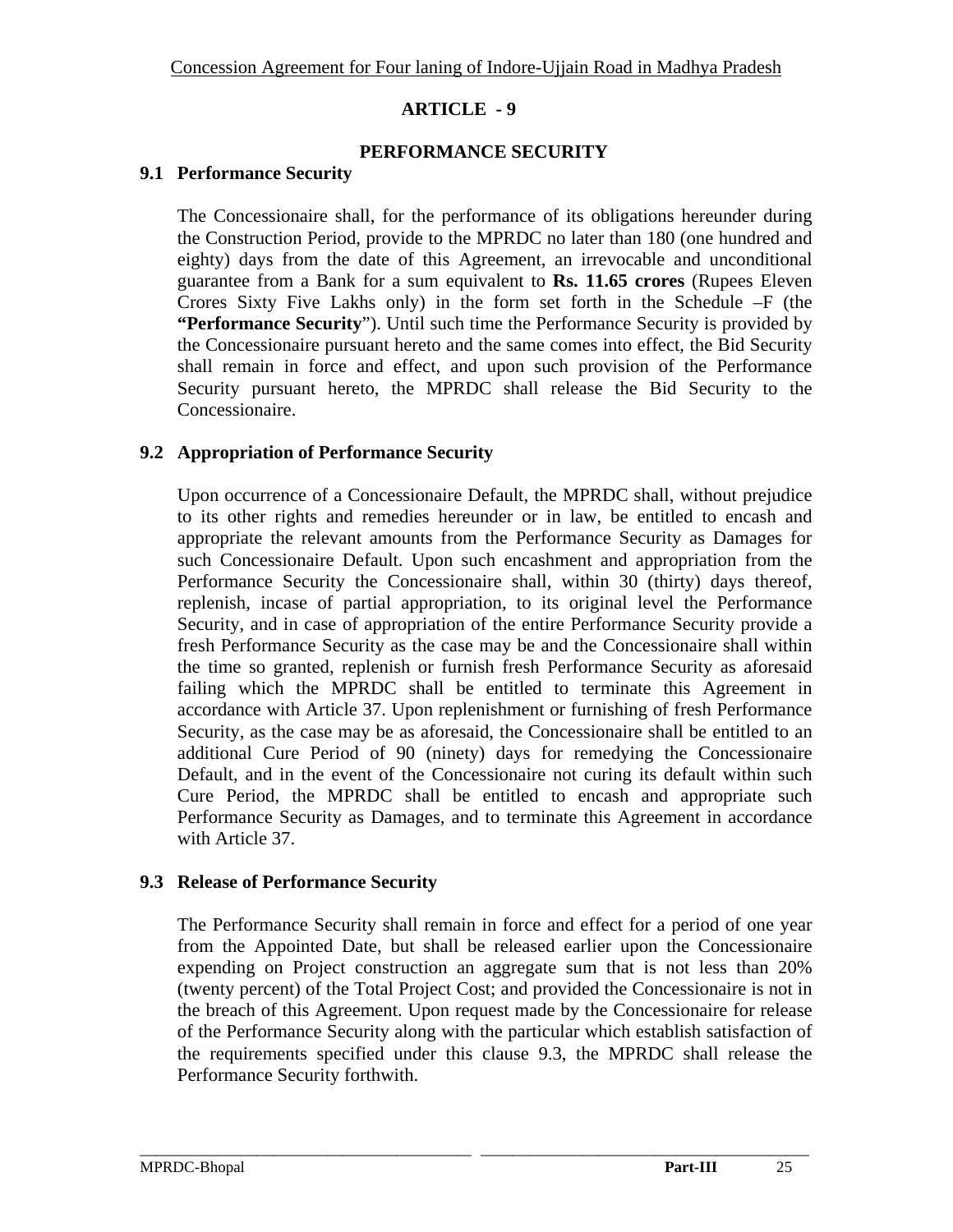### **RIGHT OF WAY**

## **10.1 The Site**

The site of the Project Highway shall comprise of the real estate described in Schedule A and in respect of which the Right of Way shall be provided and granted by the MPRDC to the Concessionaire as a licencee under and in accordance with this Agreement (the "**Site"**). For the avoidance of doubt, it is hereby acknowledge and agreed that references to the Site shall be construed as references to the real estate required for Four-Laning of the Project Highway as set forth in Schedule –A.

### **10.2 Licence, Access and Right of Way**

- 10.2.1 The MPRDC hereby grants to the Concessionaire access to the Site for carrying out any surveys, investigation and soil tests that the Concessionaire may deem necessary during the Development Period, it being expressly agreed and understood that the MPRDC shall have no liability whatsoever in respect of survey, investigation and test carried out or work undertaken by the Concessionaire on or about the Site pursuant hereto in the event of Termination or otherwise.
- 10.2.2 In consideration of the Concession Fee, this Agreement and the covenants and warranties on the part of the Concessionaire herein contained, the MPRDC , in accordance with the terms and condition set forth herein, hereby grants to the Concessionaire, commencing from the Appointed Date, leave and licence rights in respect of all the land (along with any buildings, constructions or immovable assets, if any, thereon) comprising the site which is described , delineated and shown in Schedule-A hereto (the "**Licenced Premises**"), on "as is where basis", free of any Encumbrances , to operate and maintain the said Licenced Premises, together with all and the singular rights, liberties, privileges, easement and appurtenances whatsoever to the said Licenced Premises, hereditaments or premises or any part thereof belonging to or anyway appurtenant thereto or enjoyed therewith, for the duration of the Concession Period and for the purposes permitted under this Agreement , and for no other purpose whatsoever.
- 10.2.3 The licence, access and right of way granted by this Agreement to the Concessionaire shall always be subject to existing rights of way and the Concessionaire shall perform its obligation in a manner that two existing lanes of the Project Highway or an alternative thereof are open to traffic at all times during the Construction Period.
- 10.2.4 It is expressly agreed that the Licence granted hereunder shall terminate automatically and forthwith, without the need for any action to be taken by the MPRDC to terminate the Licence, upon the Termination of this Agreement for any reason whatsoever.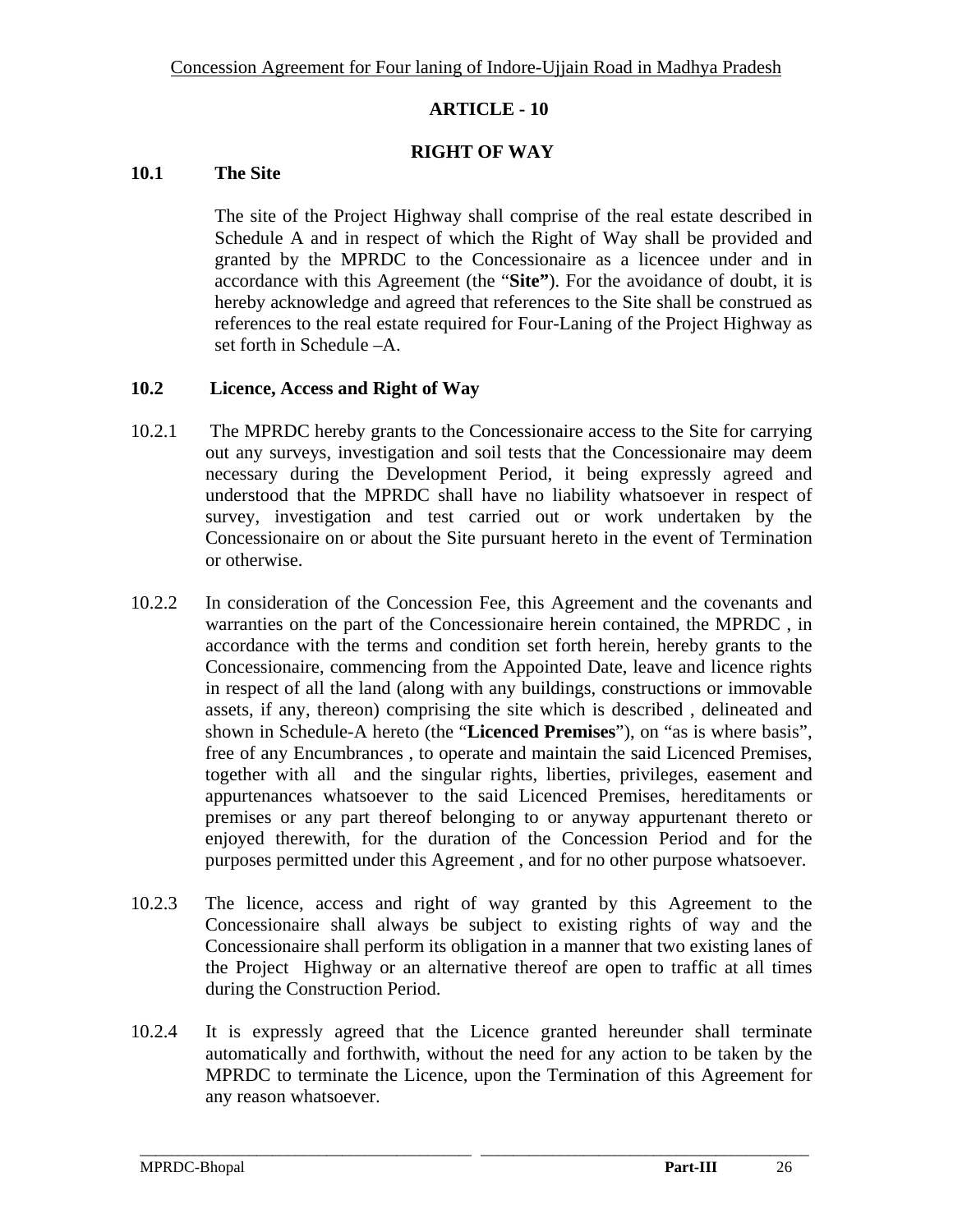- 10.2.5 The Concessionaire hereby irrevocably appoints the MPRDC (or its nominee) to be its true and lawful attorney, to execute and sign in the name of the Concessionaire a transfer or surrender of the Licence granted hereunder at any time after the Concession Period has expired or has been terminated earlier in terms, hereof, a sufficient proof of which will be the declaration of any duly authorised officer of the MPRDC, and the Concessionaire consents to it being registered for the purpose.
- 10.2.6 It is expressly agreed that
	- (i) trees on the Site are property of the MPRDC except that the Concessionaire shall be entitled to exercise usufructory rights thereon during the Concession Period,
	- (ii) any archaeological discoveries shall belong to and vest in the MPRDC and the Concessionaire shall promptly report the discovery thereof to the MPRDC and follow its instructions for safe removal thereof; and
	- (iii) mining rights do not form part of the licence granted to the Concessionaire under this Agreement and the Concessionaire hereby acknowledges that it shall not have any mining rights or any interest in the underlying minerals or fossils on or under the Licenced Premises. For the avoidance of doubt, mining rights means the right to mine any and all minerals or interest therein.

# **10.3 Procurement of the Site**

- 10.3.1 Pursuant to the notice specified in Clause 4.1.2, the MPRDC Representative and the Concessionaire shall , on a mutually agreed date and time , inspect the Site and prepare a memorandum containing an inventory of the Site including the vacant and unencumbered land, buildings, structures, road works, trees and any other immovable property on or attached to the Site. Such memorandum shall have appended thereto an appendix (the "**Appendix**") specifying in reasonable detail those part of the Site to which vacant access and Right of Way has not been granted to the Concessionaire Signing of the memorandum in two counterparts (each of which shall constitute an original), by the authorised representatives of the Parties shall be deemed to constitute a valid licence and Right of Way to the Concessionaire for free and unrestricted use and development of the vacant and unencumbered Site during the Concession Period under and in accordance with the provisions of this Agreement and for no other purpose whatsoever. For the avoidance of doubt, it is agreed that valid licence and Right of Way with respect to the parts of the Site as set forth in the Appendix shall be deemed to have been granted to the Concessionaire upon vacant access thereto being provided by the MPRDC to the Concessionaire.
- 10.3.2 Without prejudice to the provision of Clause 10.3.1, the Parties hereto agrees that on or prior to the Appointed Date, the MPRDC shall have granted vacant access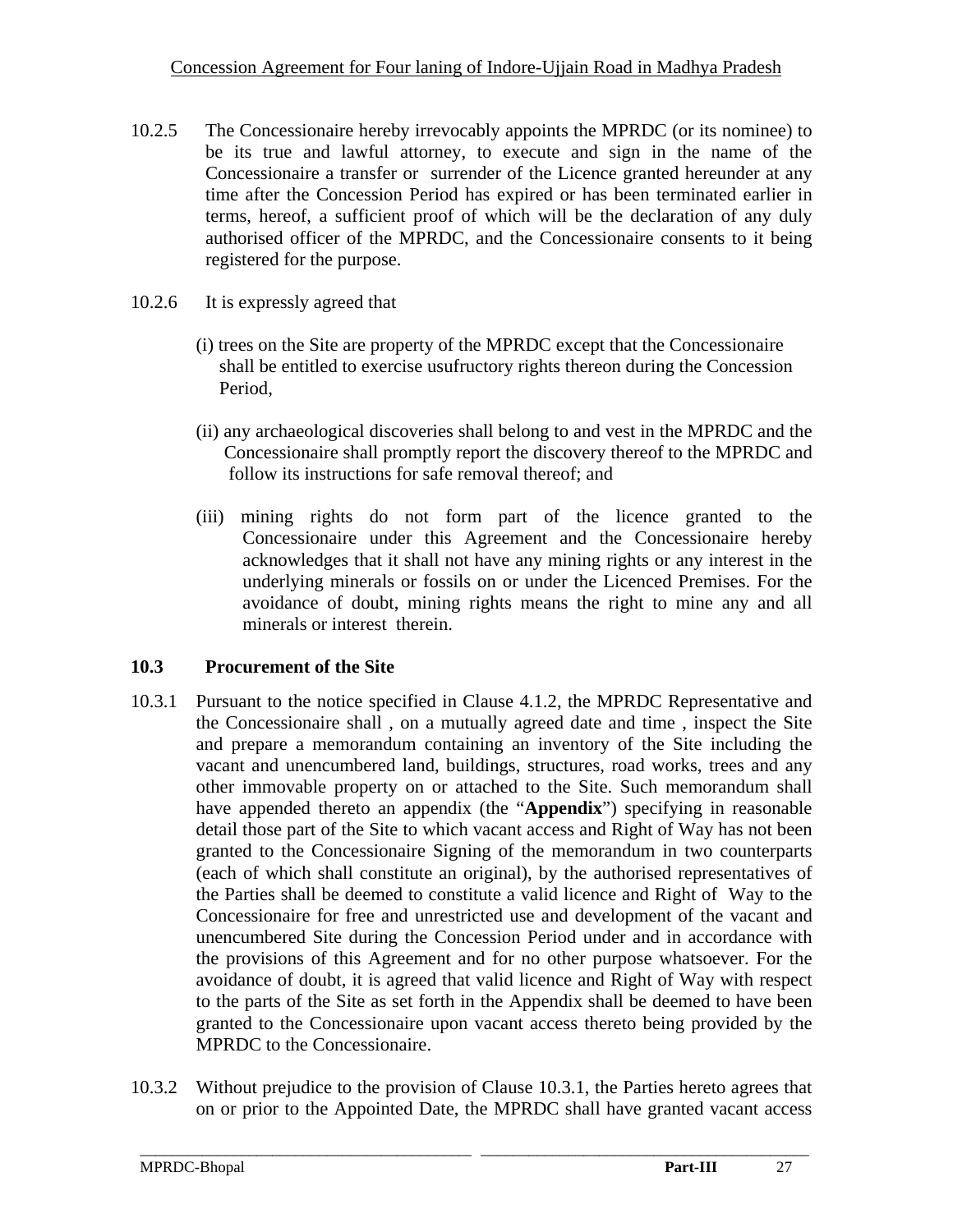and Right of Way such that the Appendix shall not include more than 20% (twenty percent) of the total area of the Site required and necessary for the Four-Lane Project Highway, and in the event Financial Close is delayed solely on account of delay in grant of such vacant access and Right of Way, the MPRDC shall be liable to payment of Damages under and in accordance with the provisions of Clause 4.2.

- 10.3.3 On and after signing the memorandum and until the Transfer Date, the Concessionaire shall maintain round-the-clock vigil over the site and shall ensure and procure that no encroachment thereon takes place , and in the event of any encroachment or occupation on any part thereof, the Concessionaire shall report such encroachment or occupation forthwith to the MPRDC and undertake its removal at its cost and expenses.
- 10.3.4 The MPRDC shall make best effort to provide and grant the Right of Way to the Concessionaire in respect of all land included in the Appendix, and in the event of delay for any reason other than Force Majeure or breach of this Agreement by the Concessionaire, it shall pay to the Concessionaire Damages in a sum calculated at the rate of Rs.50 (Rupees fifty) per day for every 1000 (one thousand) square meters or part thereof, commencing from the  $91<sup>st</sup>$  (ninety first) day of the Appointed Date and until such Right of Way is procured.
- 10.3.5 Upon receiving Right of Way in respect of any land included in the Appendix, the Concessionaire shall complete the Construction Works thereon within a reasonable period to be determined by the Independent Engineer in accordance with Good Industry Practice; provided that the issue of Provisional Certificate shall not be affected or delayed on account of vacant access to any part of the site not being granted to the Concessionaire or any construction on such part of the Site remaining incomplete on the date of Tests on account of the delay or denial of such access thereto. For the avoidance of doubt, it is expressly agreed that Construction Works on all lands for which Right of Way is granted within 90 (ninety) days of the Appointed Date shall be completed before the Project Completion Date. It is further agreed that the obligation of the Concessionaire to complete the affected Construction Works shall subsist so long as the MPRDC continues to pay the damages specified herein, and upon the MPRDC ceasing to pay such Damages after giving 60(sixty) days notice thereof to the Concessionaire, the obligation of the Concessionaire to complete such works on such part of the Site shall cease forthwith.
- 10.3.6 The Concessionaire shall, if so required by the MPRDC, procure on behalf of the MPRDC, on the terms and to the extent specified by the MPRDC, the additional land required for Toll Plazas, Traffic Aid Posts, Medical Aid Posts, under passes and over passes or for construction of works specified in Change of Scope Order issued under Article 16, in accordance with this Agreement and upon procurement, such land shall form part of the site and vest in the MPRDC , provided that the Concessionaire may by notice given to the MPRDC not later than 60(sixty) days from the Appointed Date or the date of Change of Scope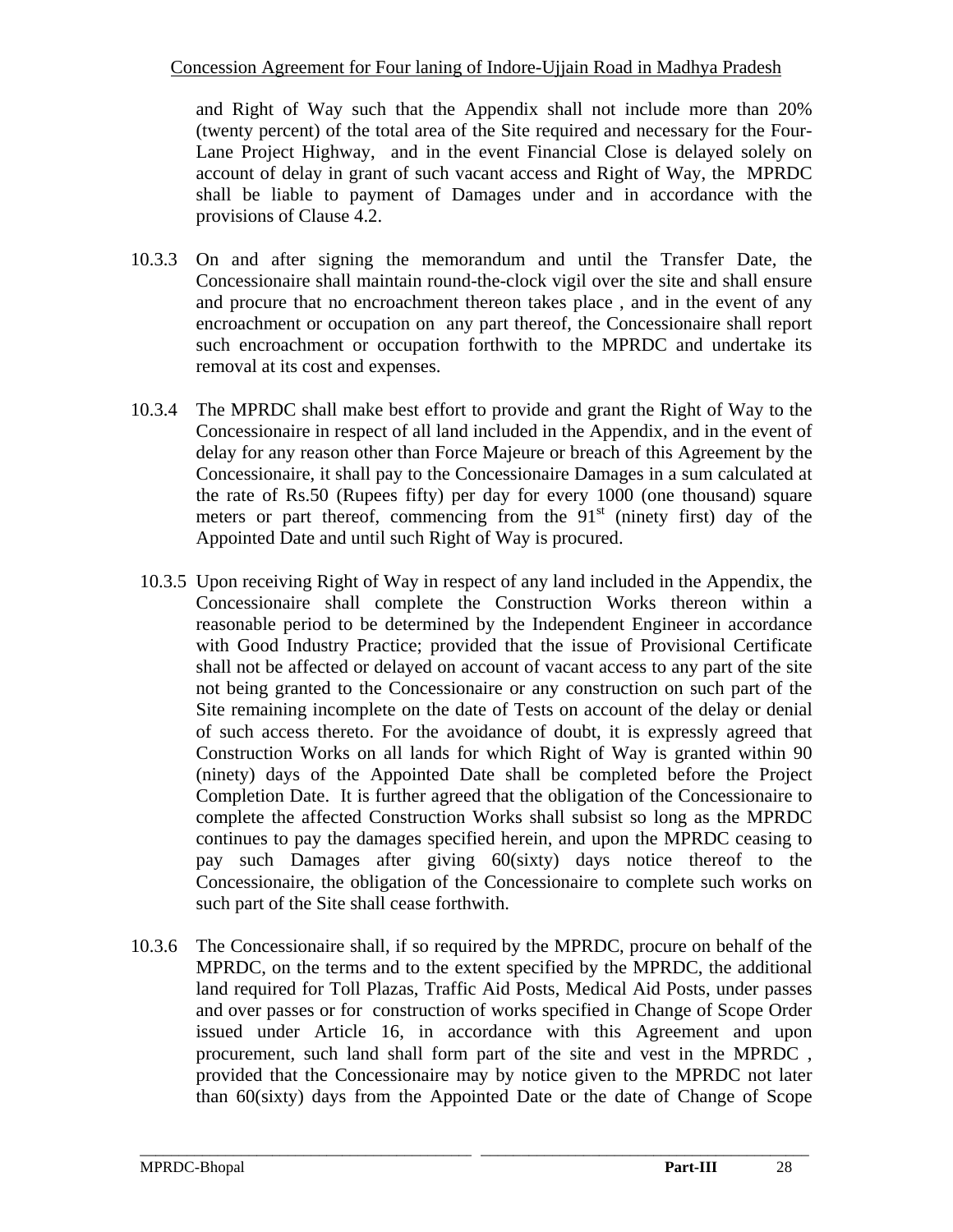Order, as the case may be, require the MPRDC to initiate and undertake the proceedings for acquisition of such land under the provisions of Land Acquisition Act,1884 and the MPRDC shall take all such steps as may be reasonably necessary for such land acquisition forthwith provided further that the cost of the land acquired under this Clause 10.3.6 shall be borne by the MPRDC in accordance with the Act; provided also that the land to be acquired by the MPRDC hereunder shall be deemed to be included in the Appendix referred to in this Clause 10.3 and dealt with in accordance with the provision thereof .For the avoidance of doubt, it is agreed that the minimum area of land to be acquired for the Toll Plazas and approach roads thereof shall conform to the provisions of Schedule –B and Schedule-C . It is further agreed that the MPRDC may, at any time after the Bid Date, suo moto acquire the land required hereunder.

10.3.7 The Concessionaire may procure at its cost and expense and on its own the land that may be required by it for Additional Facilities and the MPRDC shall have no obligation or liability in respect thereof. For the avoidance of doubt, the Concessionaire shall seek prior consent of the MPRDC to connect any Additional Facility to the Project Highway and such consent shall not be unreasonably withheld.

# **10.4 Site to free from Encumbrances**

 Subject to the provisions of Clause 10.3, the Site shall be made available by the MPRDC to the Concessionaire pursuant hereto free from all Encumbrances and occupations and without the Concessionaire being required to make any payment to the MPRDC on account of any costs, compensation, expenses and charges for the acquisition and use of such Site for the duration of the Concession Period, except insofar as otherwise expressly provided in this Agreement. For the avoidance of doubt, it is agreed that existing rights of way, easement, privileges, liberties and appurtenances to the Licenced Premises shall not be deemed to be Encumbrances.

# **10.5 Protection of Site from encroachments**

During the Concession Period, the Concessionaire shall protect the Site from any and all occupations, encroachments or Encumbrances, and shall not place or create nor permit any Contractor or other person claiming through or under the Concessionaire to place or create any Encumbrance or security interest over all or any part of the Site or the Project Assets, or on any right of the Concessionaire therein or under this Agreement, save and except as otherwise expressly set forth in this Agreement.

# **10.6 Special/temporary right of way**

The Concessionaire shall bear all costs and charges for any special or temporary right of way required by it in connection with access to the site. The Concessionaire shall obtain at its cost such facilities on or outside the Site as may be required by it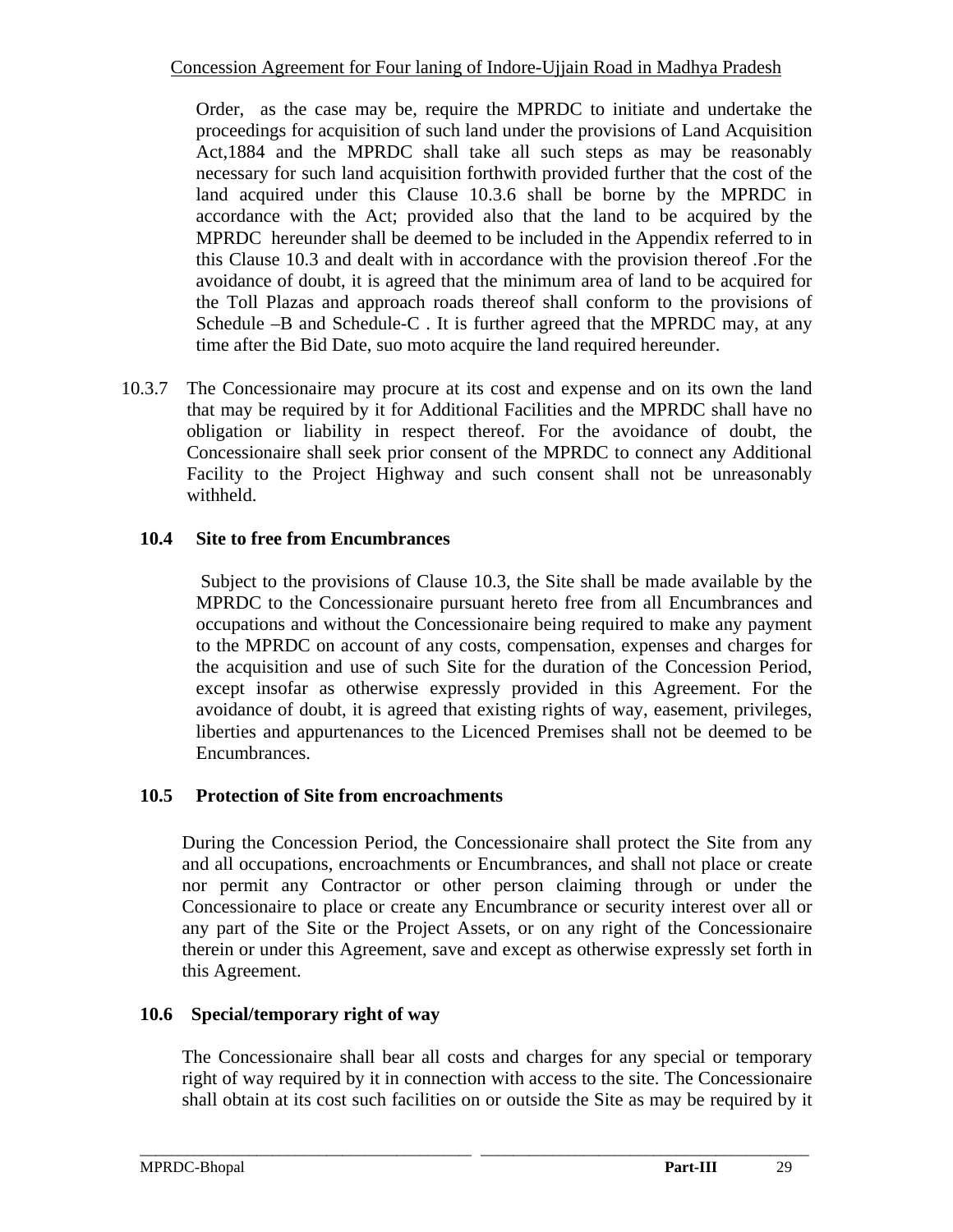for the purpose of the Project Highway and the performance of its obligations under this Agreement.

# **10.7 Access to the MPRDC and Independent Engineer**

The licence, right of way and right to the Site granted to the Concessionaire hereunder shall always be subject to the right of access of the MPRDC and the Independent Engineer and their employees and agents for inspection, viewing and exercise of their rights and performance of their obligations under this Agreement.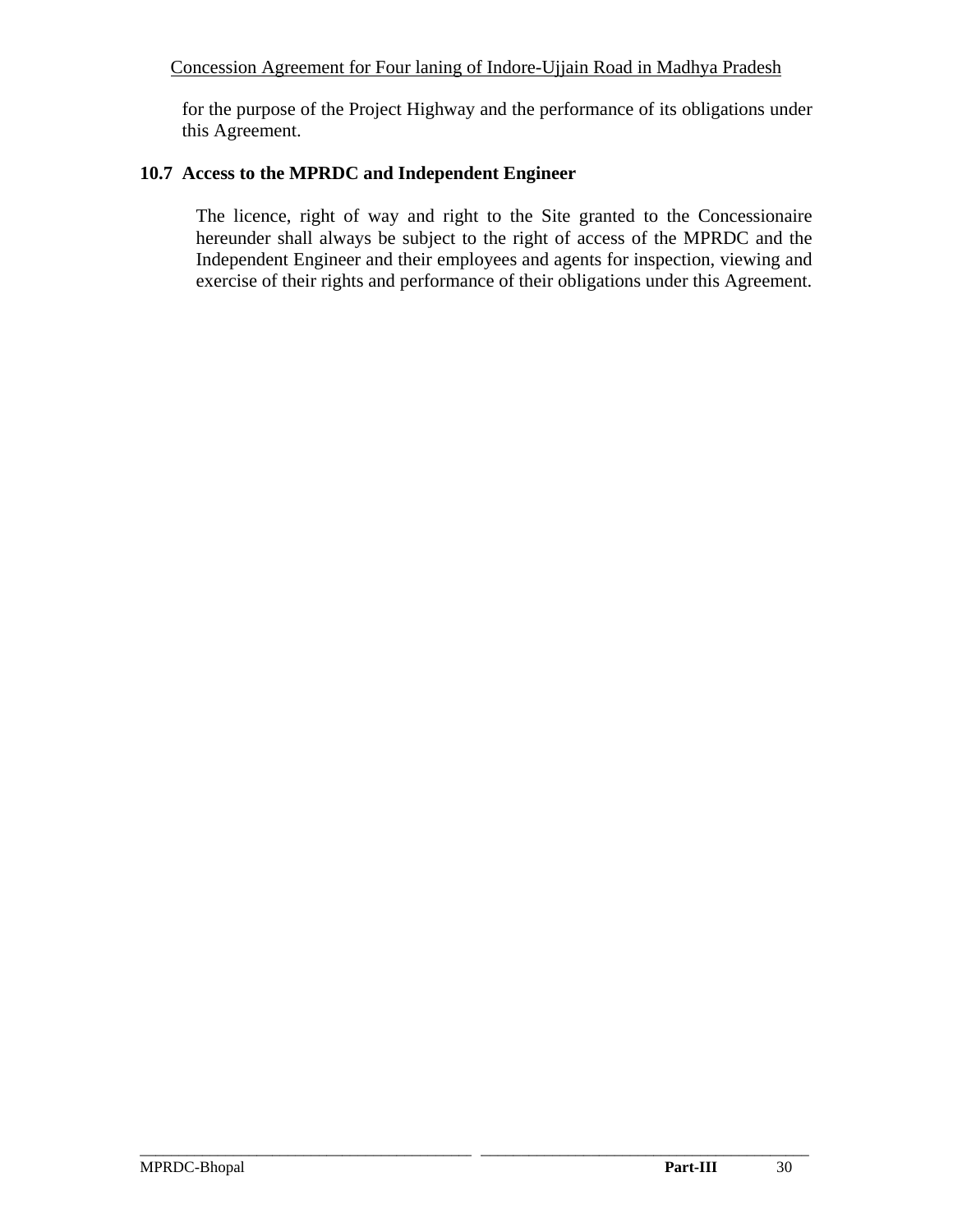### **UTILITIES, ASSOCIATED ROADS AND TREES**

#### **11.1 Existing utilities and roads**

Notwithstanding anything to the contrary contained herein, the Concessionaire shall ensure that all existing roads, right of way or utilities on, under or above the Site are kept in continuous satisfactory use, if necessary, by providing suitable, temporary or permanent diversion with the authority of the controlling body of that road, right of way or utility, and the MPRDC shall, upon written request from the Concessionaire, initiate and undertake at the Concessionaire's cost, legal proceedings for acquisition of any right of way necessary for such diversion.

#### **11.2 Shifting of obstructing utilities**

The Concessionaire shall , subject to Applicable Laws and with assistance of the MPRDC, undertake shifting of any utility including electric lines, water pipes and telephone cables, to an appropriate location or alignment within or outside the site if and only if such utility causes a material adverse effect on the construction, operation or maintenance of the Project Highway . The cost of such shifting shall be borne by the MPRDC or by the entity owning such utility, if the MPRDC so directs, and in the event of any delay in shifting thereof, the Concessionaire shall be excused for failure to perform any of its obligations hereunder if such failure is a direct consequence of delay on the part of the entity owning such electric lines, water pipes or telephone cables, as the case may be.

#### **11.3 New utilities and roads**

- 11.3.1 The Concessionaire shall allow, subject to such condition as the MPRDC may specify, access to, and use of the site for laying telephone lines, water pipes, electric cables or other public utilities. Where such access or use causes any financial loss to the Concessionaire, it may require the user of the Site to pay compensation or damages as per Applicable Laws. For the avoidance of the doubt, it is agreed that use of the Site under this Clause shall not in any manner relieve the Concessionaire of its obligation to maintain the Project Highway in accordance with this Agreement and any damage caused by such use shall be restored forthwith.
- 11.3.2. The MPRDC may, by notice require the Concessionaire to connect any adjoining road to the Project Highway, and the connecting portion thereof falling within the Site shall be constructed by the Concessionaire at the MPRDC's cost in accordance with Article 16. The maintenance of such connecting portion shall be undertaken by the Concessionaire in accordance with the provision of Clause 17.1.3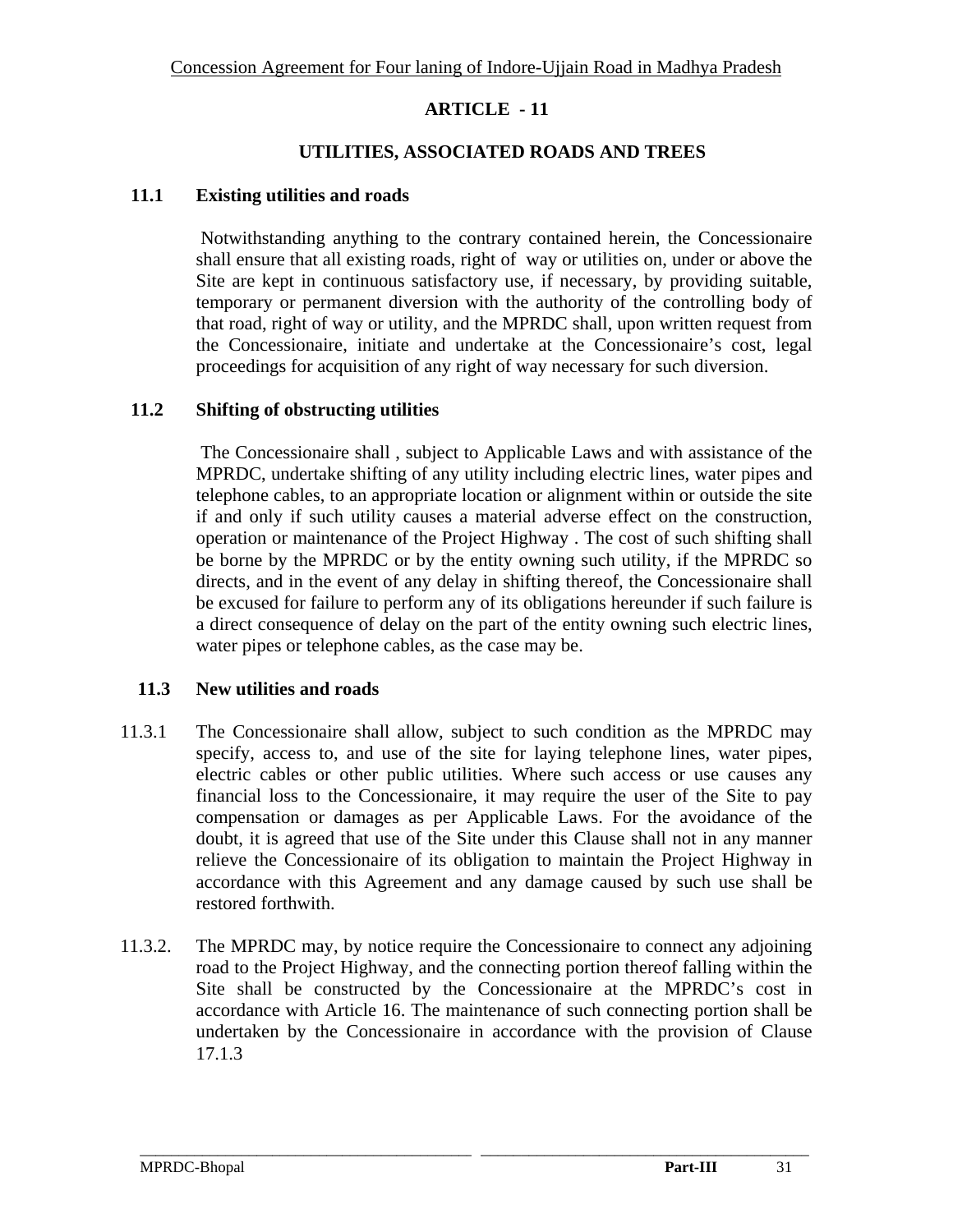11.3.3 The MPRDC may by notice require the Concessionaire to connects through, a paved road, any adjoining service station, hotel, motel or any other public facility or amenity to the Project Highway, whereupon the connecting portion thereof that falls within the Site shall be constructed and maintained by the Concessionaire upon advance payment of the cost to be made by the beneficiary entity in accordance with the amount and period as determined by the Independent Engineer. For the avoidance of doubt, any connecting road constructed prior to the Appointed Date and falling within the Site shall be maintained by the Concessionaire upon advance payment to be made by the beneficiary entity in accordance with the provision of this Clause.

# **11.3.4 Felling of Trees**

The MPRDC shall assist the Concessionaire in obtaining the Applicable Permits for felling of trees to be identified by the MPRDC for this purpose if and only if such trees cause a material adverse effect on the construction, operation or maintenance of the Project Highway. The cost of such felling shall be borne by the MPRDC, and in the event of any delay in felling thereof for reason beyond the control of the Concessionaire, it shall be excused for failure to perform any of its obligations hereunder if such failure is a direct consequence of delay in the felling of trees. For the avoidance of doubt, the Parties hereto agree that the felled trees shall be deemed to be owned by the MPRDC and shall be disposed in such manner and subject to such conditions as the MPRDC may in its sole discretion deem appropriate.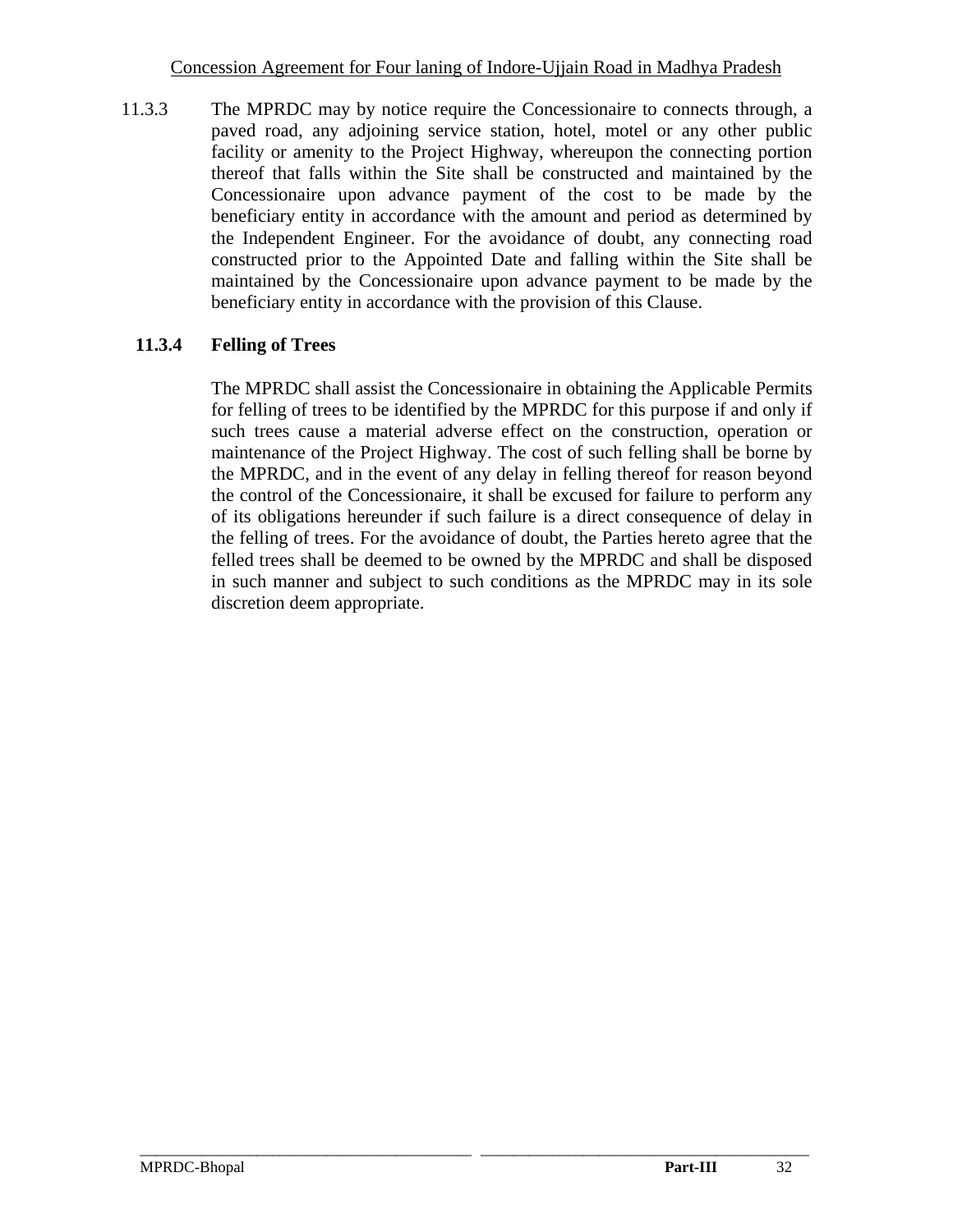#### **CONSTRUCTION OF THE PROJECT HIGHWAY 12.1 Obligation prior to commencement of construction**

Prior to commencement of Construction Works, the Concessionaire shall:

- (a) submit to the MPRDC and the Independent Engineer its detailed design, construction methodology, quality assurance procedures, and the procurement, engineering and construction time schedule for completion of the project in accordance with the Project Completion Schedule as set forth in Schedule-G. For the avoidance of doubt, it is clarified that the concessionaire shall be allowed to start construction of section of Road/CD works after submitting the detailed design for that section of the Road/CD works. Minimum length of the section will not be less than one third  $(1/3<sup>rd</sup>)$  of total length of Project Highway.
- (b) appoint its representative duly authorised to deal with the MPRDC in respect of all matters under or arising out of or relating to this Agreement;
- (c) undertake, do and perform all such acts, deeds and things as may be necessary or required before commencement of construction under and in accordance with this Agreement, the Applicable Laws and Applicable Permits; and
- (d) make its own arrangements for quarrying of materials needed for the Project Highway under and in accordance with the Applicable Laws and Applicable Permits.

# **12.2 Maintenance during Construction Period**

During the Construction Period, the Concessionaire shall maintain, at its own cost, the existing lane(s) of Project Highway so that its traffic worthiness and safety are at no time materially inferior as compared to its condition 7(seven) days prior to the date of this Agreement, and shall undertake the necessary repair and maintenance works for this purpose; provided that the Concessionaire may, at its cost , interrupt and divert the flow of traffic if such interruption and diversion is necessary for the efficient progress of Construction Works and conforms to Good Industry Practice; provided further that such interruption and diversion shall be undertaken by the Concessionaire only with the prior written approval of the Independent Engineer which approval shall not be unreasonably withheld . For the avoidance of doubt , it is agreed that the Concessionaire shall at all times be responsible for ensuring safe operation of the Project Highway.

\_\_\_\_\_\_\_\_\_\_\_\_\_\_\_\_\_\_\_\_\_\_\_\_\_\_\_\_\_\_\_\_\_\_\_\_\_\_\_\_\_\_\_\_\_\_\_\_\_\_\_\_\_\_\_\_\_\_\_\_\_\_\_\_\_\_\_\_\_\_\_\_\_\_\_\_\_\_\_\_\_\_\_\_\_\_

### **12.3 Drawings**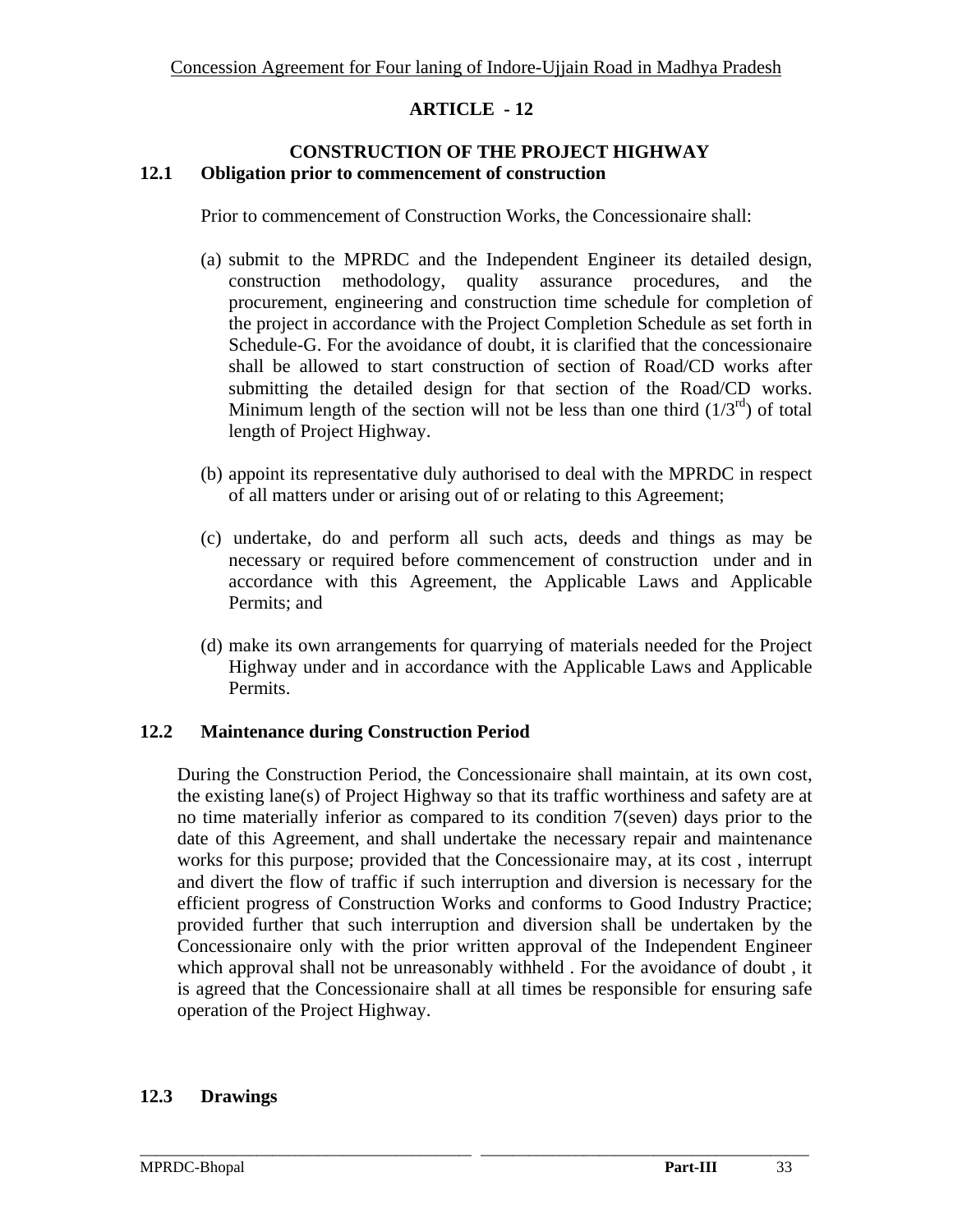In respect of the Concessionaire's obligations with respect to the Drawings of the Project Highway as set forth in Schedule-H, the following shall apply:

- (a) The Concessionaire shall prepare and submit, with reasonable promptness and in such sequence as is consistent with the Project Completion Schedule, three copies of all Drawings to the Independent Engineer for review.
- (b) By submitting the Drawings for review to the Independent Engineer, the Concessionaire shall be deemed to have represented that it has determined and verified that the design and engineering including field construction criteria related thereto are in conformity with the Specifications and Standards.
- (c) Within 15(fifteen) days of the receipt of the Drawings, the Independent Engineer shall review the same and convey its observations to the Concessionaire with particular reference to the conformity or otherwise with the Scope of the Project and the Specifications and Standards. The concessionaire shall not be obliged to await the observations of the Independent Engineer on the Drawing submitted pursuant hereto beyond the said (fifteen) days period and may begin or continue Construction Works at its own discretion and risk..
- (d) If the aforesaid observations of the Independent Engineer indicate that the Drawings are not in conformity with the Scope of the Project or the Specifications and Standards, such Drawings shall be revised by the Concessionaire and resubmitted to the Independent Engineer for review. The Independent Engineer shall give its observation, if any within 7(seven) days of receipt of the revised Drawings.
- (e) No review and/or observation of the Independent Engineer and/ or its failure to review and / or convey its observation on any Drawings shall relieve the Concessionaire of its obligations and liabilities under this Agreement in any manner nor shall the Independent Engineer or the MPRDC be liable for the same in any manner.
- (f) Without prejudice to the foregoing provisions of this Clause 12.3, the Concessionaire shall submit to the MPRDC for review and comments , its Drawings relating to alignment of the Project Highway, finished road level, location and layout of the Toll Plaza(s) and general arrangement drawing of major bridges, flyovers and grade separators, and the MPRDC shall have the right but not the obligation to undertake such review and provide its comments, if any, within 30(thirty) days of the receipt of such Drawings. The provision of this Clause 12.3 shall apply mutatis mutandis to the review and comments hereunder.
- (g) Within 90 (ninety) days of the Project Completion Date, the Concessionaire shall furnish to the MPRDC and the Independent Engineer a complete set of as- built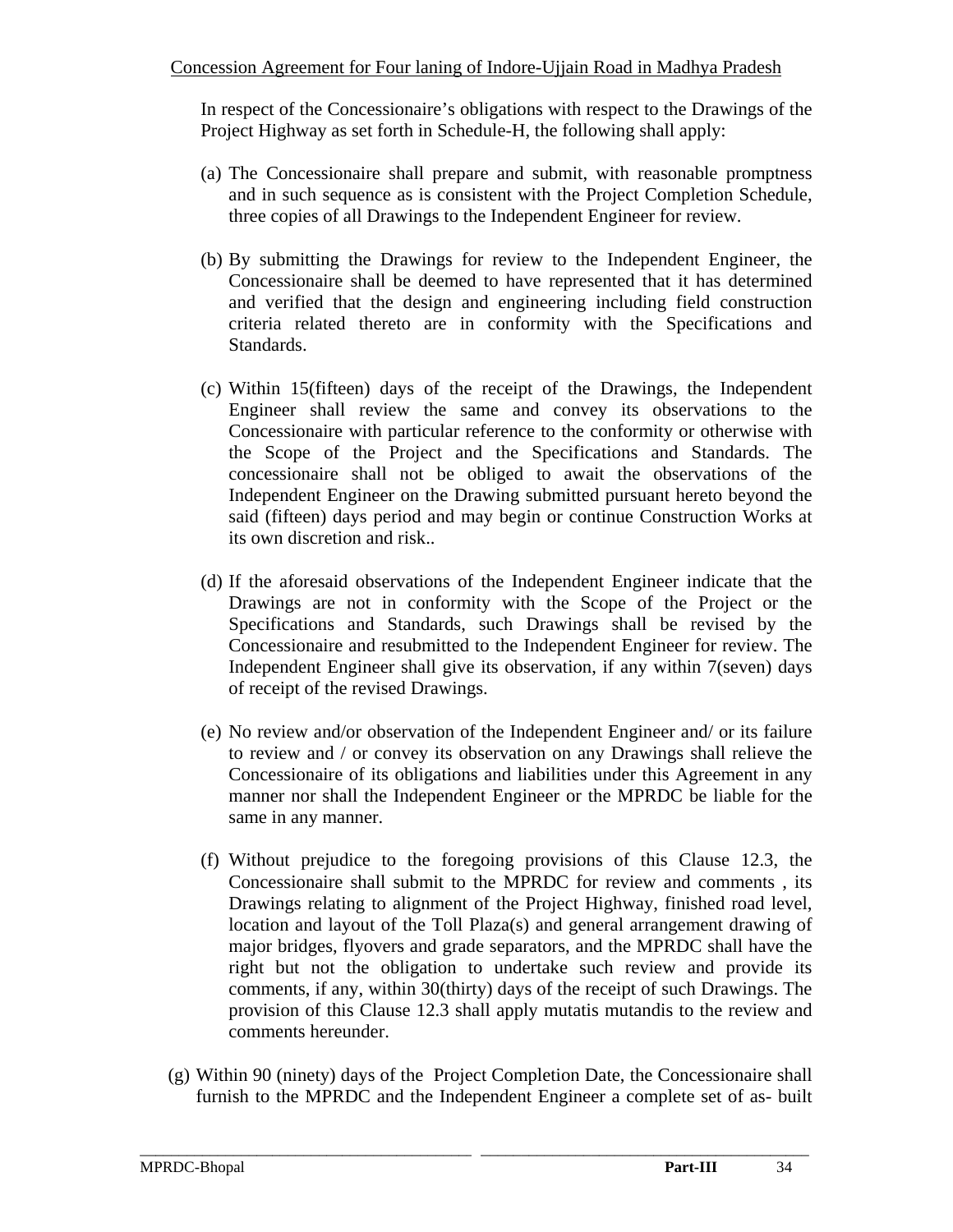Drawings, in 2 (two) hard copies and in micro film form or in such other medium as may be acceptable to the MPRDC, reflecting the Project Highway as actually designed , engineered and constructed, including an as-built survey illustrating the layout of the Project Highway and set back lines, if any, of the buildings and structures forming part of the Project Facilities.

# **12.4 Four-Laning of the Project Highway**

- **12.4.1** On or after the Appointed Date, the Concessionaire shall undertake construction of Four-Laning as specified in Schedule-B and Schedule-C, and in conformity with the Specifications and Standards set forth in Schedule-D. The  $730<sup>th</sup>$  (seven hundred and thirty) day from the Appointed date shall be the schedule date for completion of Four-Laning (the "**Scheduled Four-Laning Date**") and the Concessionaire agrees and undertakes that Four-Laning shall be completed on or before the Schedule Four-Laning Date.
- **12.4.2** The Concessionaire shall construct the Project Highway in accordance with the Project Completion Schedule set forth in Schedule-G. In the event that the Concessionaire fails to achieve any Project Milestone within a period of 90 (ninety) days from the date set forth for such Milestone in Schedule-G, unless such failure has occurred due to Force Majeure or for reason solely attributable to the MPRDC, it shall pay Damages to the MPRDC in a sum calculated at the rate of 0.1% (zero point one percent) of the amount of Performance Security for delay of each day until such Milestone is achieved ; provided that if any or all Project Milestone or the Schedule Four-Laning Date are extended in accordance with the provision of this Agreement, the dates set forth in Schedule – G shall be deemed to be modified accordingly and the provisions of this Agreement shall apply as if Schedule-G has been amended as above; provided further that in the event Project Completion Date is achieved on or before the Scheduled Four-Laning Date, the Damages paid under this Clause 12.4.2 shall be refunded by the MPRDC to the Concessionaire , but without any interest thereon. For the avoidance of doubt, it is agreed that recovery of Damages under this Clause 12.4.2 shall be without prejudice to the rights of the MPRDC under this Agreement, including the right of Termination thereof.
- **12.4.3** In the event that Four-Laning is not completed within 270 (two hundred and seventy) days from the Scheduled Four-Laning Date, unless the delay is on account of reason solely attributable to the MPRDC or due to Force Majeure, the MPRDC shall be entitled to terminate this Agreement.

# 12.5 **Construction of service lanes by the MPRDC**

The MPRDC shall, at any time after the  $8<sup>th</sup>$  (eighth) anniversary of the Appointed Date, be entitled in its discretion to undertake at its cost, construction of service lanes on the Project Highway in accordance with the specifications and standards applicable to other district roads (ODRs) in the State. Such construction shall be undertaken without causing undue disruption to traffic and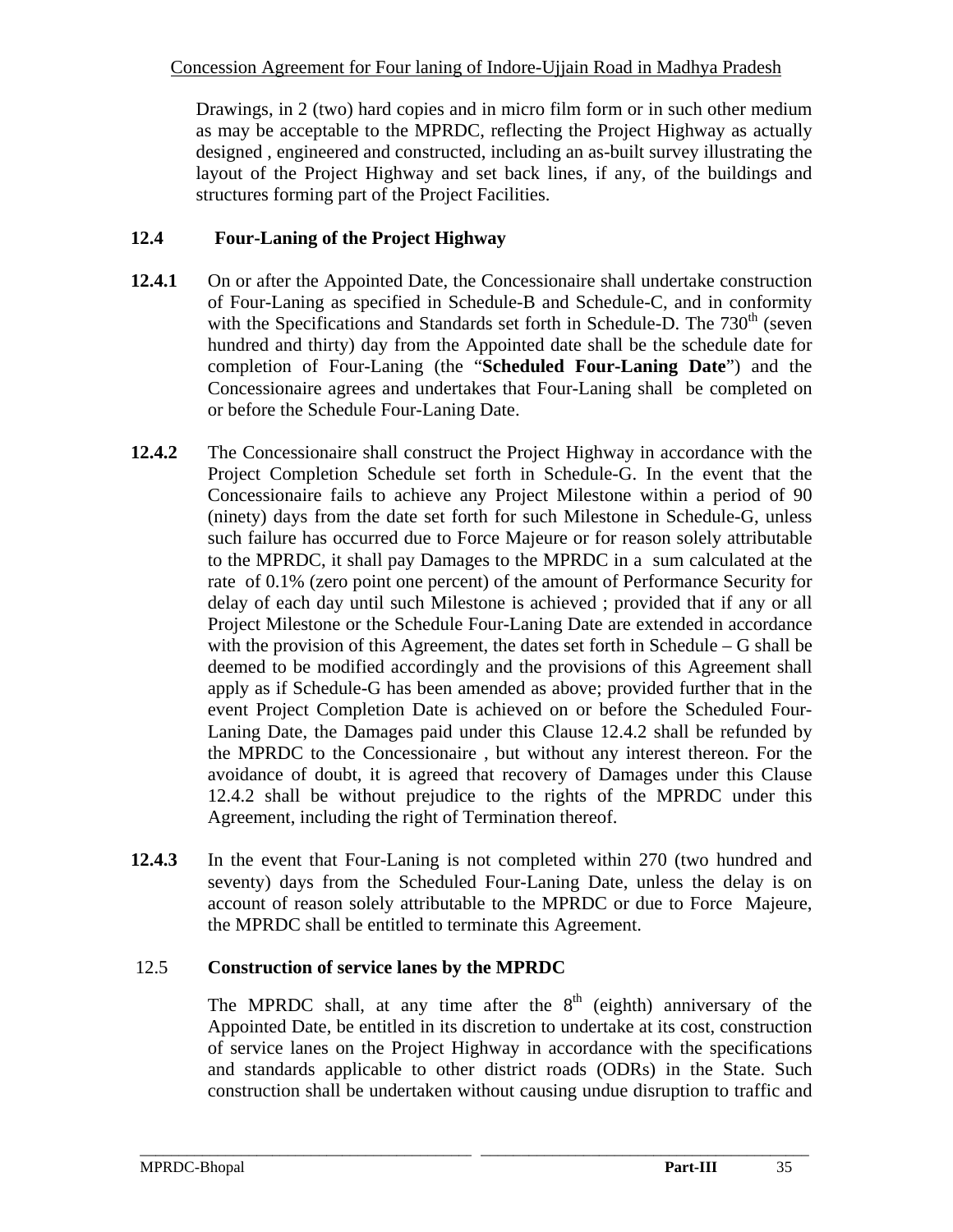upon its completion, the Concessionaire shall have the obligation to maintain the service lanes in accordance with Good Industry Practice and regulate the use thereof in accordance with the provision of this Agreement.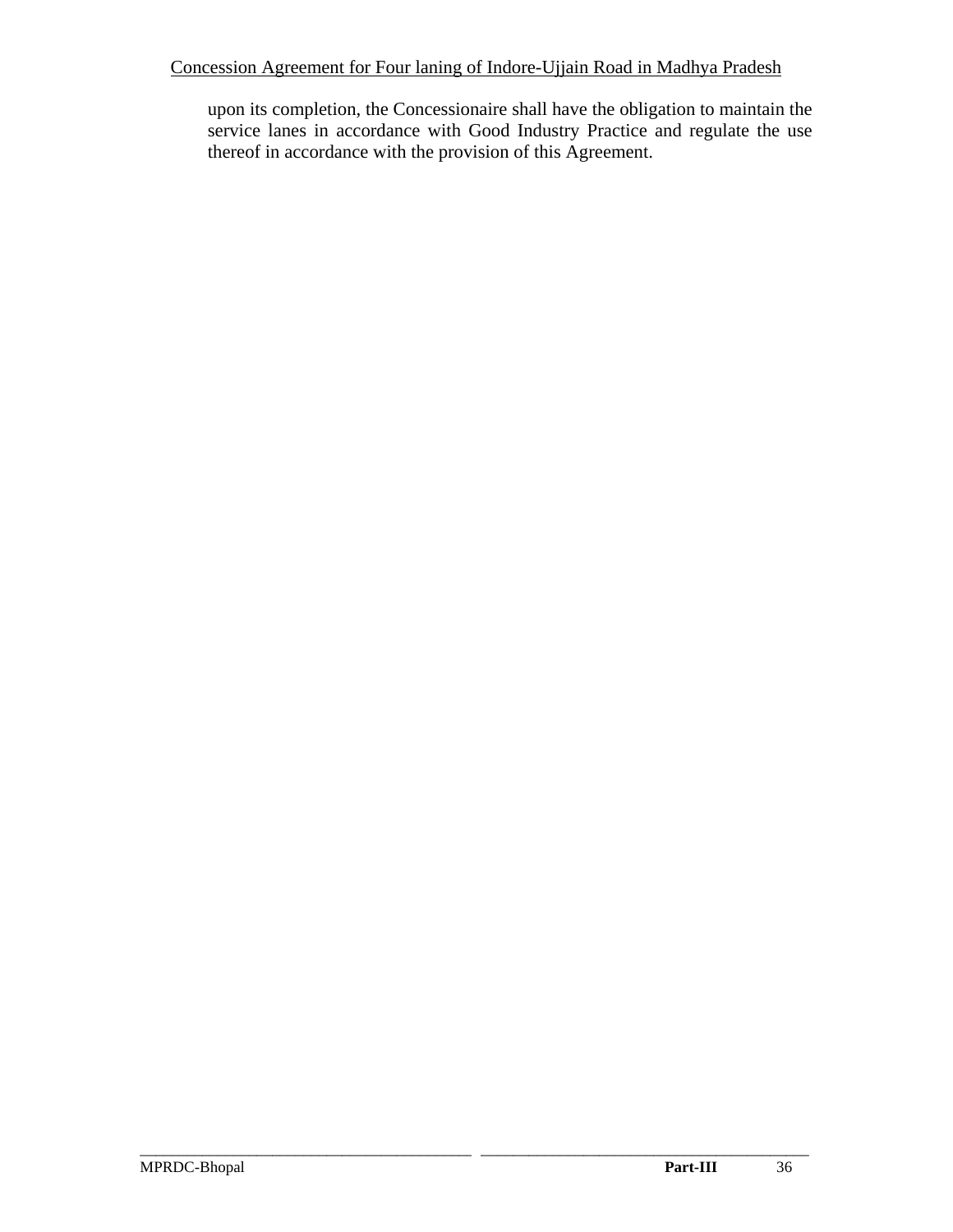#### **MONITORING OF CONSTRUCTION**

#### **13.1 Monthly progress reports**

During the Construction Period, the Concessionaire shall, not later than 7 (seven) days after the close of each month, furnish to the MPRDC and the Independent Engineer a monthly report on progress of the Construction Works and shall promptly give such other relevant information as may be required by the Independent Engineer.

#### **13.2 Inspection**

During the Construction Period, the Independent Engineer shall inspect the Project Highway at least once a month and make a report of such inspection (the "**Inspection Report**") stating in reasonable detail the defects or deficiencies, if any, with particular reference to the Scope of the Project and Specifications and Standards. It shall send a copy of the Inspection Report to the MPRDC and the Concessionaire within 7 (seven) days of such inspection and upon receipt thereof, the Concessionaire shall rectify and remedy the defects or deficiencies, if any , stated in the Inspection Report .Such inspection or submission of Inspection Report by the Independent Engineer shall not relieve or absolve the Concessionaire of its obligations and liabilities hereunder in any manner whatsoever.

#### **13.3 Tests**

- 13.3.1 For determining that the Construction Works conform to the Specifications and Standards, the Independent Engineer shall require the Concessionaire to carry out or cause to be carried out Tests, at such time and frequency and in such manner as may be specified by the Independent Engineer from time to time, in accordance with Good Industry Practice for quality assurance. The size of sample for such tests shall normally comprise 10% (ten per cent) of the quantity and/or number of tests prescribed by IRC and/or PWD for the construction works undertaken by the MPRDC through their contractors. The Concessionaire shall, with due diligence, carry out or cause to be carried out all the tests in accordance with the instructions of the Independent Engineer and furnish the results thereof to the Independent Engineer. One half of the costs incurred on such tests, and to the extent certified by the Independent Engineer as reasonable, shall be reimbursed by MPRDC to the Concessionaire. For the avoidance of doubt, the costs to be incurred on any Test which is undertaken for determining the rectification of any defect or deficiency in construction shall be borne solely by the Concessionaire.
- 13.3.2 In the event that results of any tests conducted under this Clause 13.3 establish any defects or deficiencies in the Construction Works, the Concessionaire shall carry out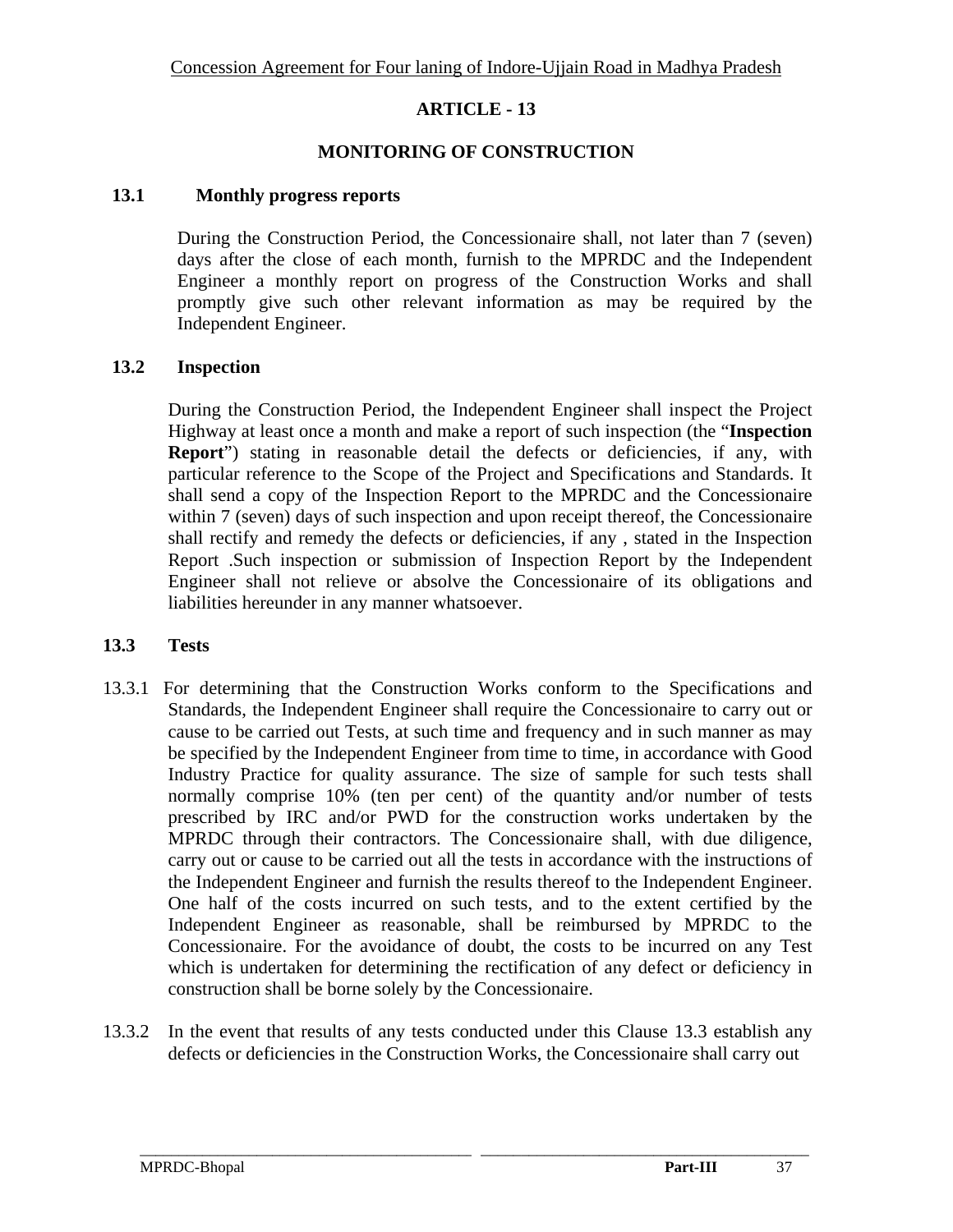remedial measures and furnish a report to the Independent Engineer in this behalf. The Independent Engineer shall require the Concessionaire to carry out or cause to be carried out tests to determine that such remedial measures have brought the Construction Works into compliance with the Specifications and Standards, and the procedure set forth in this Clause 13.3 shall be repeated until such Construction Works conform to the Specification and Standard. For the avoidance of doubt it is agreed that tests pursuant to this Clause 13.3 shall be undertaken in addition to and independent of the tests that shall be carried out by the Concessionaire for its own quality assurance in accordance with Good Industry Practice. It is also agreed that a copy of the results of such tests shall be sent by the Concessionaire to the Independent Engineer forthwith.

# **13.4 Delays during construction**

 If the Concessionaire does not achieve any of the Project Milestones or the Independent Engineer shall have reasonably determined that the rate of progress or Construction Works is such that Four-Laning is not likely to be achieved by the Scheduled Four-Laning Date, it shall notify the Concessionaire to this effect, and the Concessionaire shall, within 15 ( fifteen) days of such notice , by a communication inform the Independent Engineer in reasonable detail about the steps it proposes to take to expedite progress and the period within which it shall achieve the Project Completion Date.

# **13.5 Suspension of unsafe Construction Works**

- 13.5.1 Upon recommendation of the Independent Engineer to this effect, the MPRDC may by notice require the Concessionaire to suspend forthwith the whole or any part of the Construction Works if in the reasonable opinion of the MPRDC such work threatens the safety of the Users and pedestrians.
- 13.5.2 The Concessionaire shall, pursuant to the notice under Clause 13.5.1 , suspend the Construction Works or any part thereof for such time and in such manner as may be specified by the MPRDC and thereupon carry out remedial measures to secure the safety of suspended works an the Users. The Concessionaire may by notice require the Independent Engineer to inspect such remedial measures forthwith and make a report to the MPRDC recommending whether or not the suspension hereunder may be revoked. Upon receiving the recommendations of the Independent Engineer, MPRDC shall either revoke such suspension or instruct the Concessionaire to carry out such remedial measures as may be necessary in the reasonable opinion of the MPRDC, and the procedure set forth in this Clause 13.5 shall be repeated until the suspension hereunder is revoked.
- 13.5.3 Subject to the provisions of Clause 34.7, all reasonable costs incurred for maintaining and protecting the Construction Works or part thereof during the period of suspension (the **"Preservation Costs"**), shall be borne by the Concessionaire; provided that if the suspension has occurred as a result of any breach of this Agreement by the MPRDC, the Preservation Costs shall be borne by the MPRDC.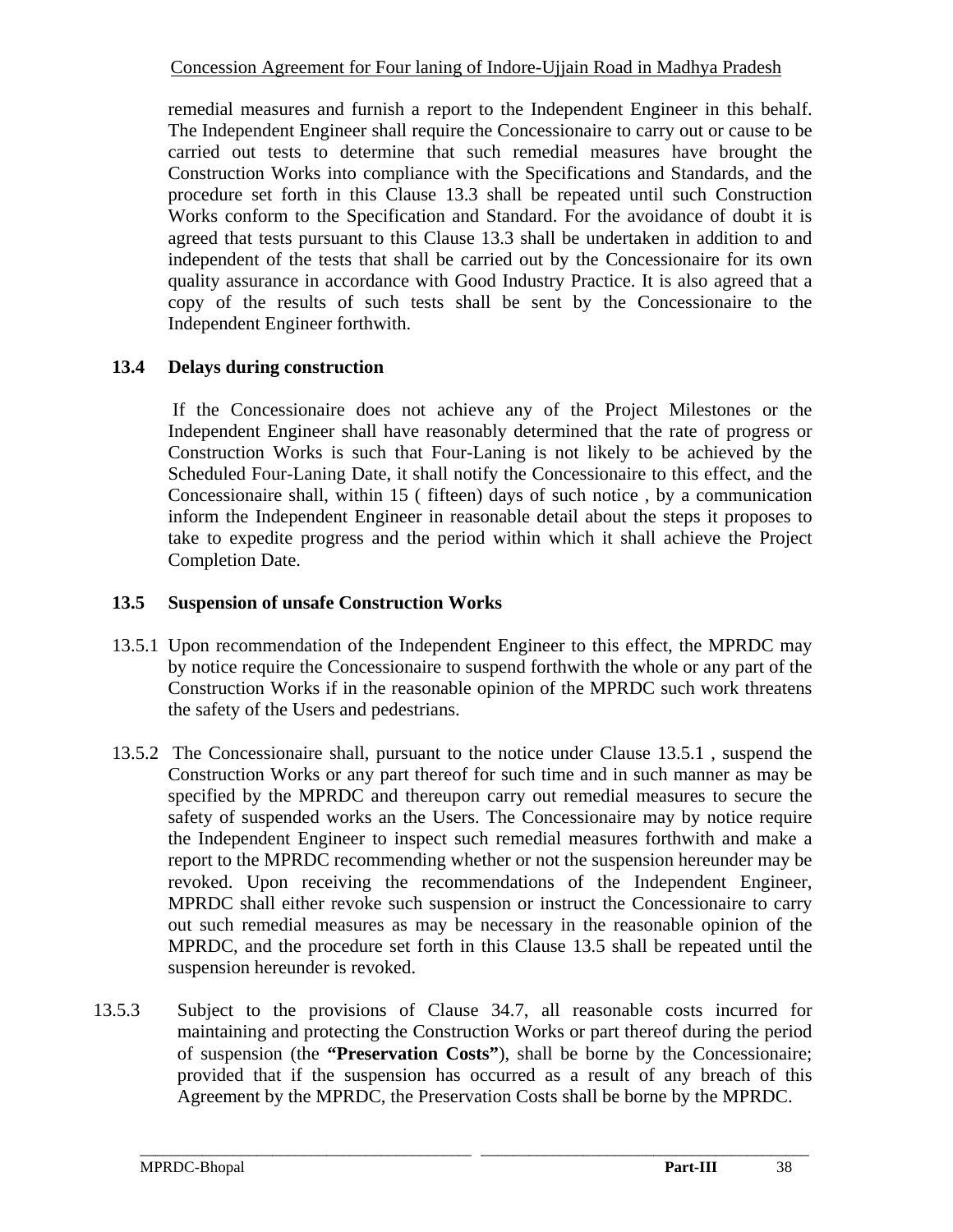13.5.4 If suspension of Construction Works is for reasons not attributable to the Concessionaire, the Independent Engineer shall determine any extension of the dates set forth in the Project Completion Schedule to which the Concessionaire is reasonably entitled, and shall notify the MPRDC accordingly whereupon the MPRDC shall extend such Project Completion Schedule dates in accordance with the recommendations of the Independent Engineer. In the event that the Scheduled Four-Laning Date is extended pursuant hereto, the Concession Period shall be deemed to be extended by a period equal in length to the period of extension of the Scheduled Four-Laning Date.

# **13.6 Video recording**

During the Construction Period, the Concessionaire shall provide to the MPRDC for every calendar quarter, a video recording, which will be compiled into a 3 (three) hour compact disc or digital video disc, as the case may be , covering the status and progress of Construction Works in that quarter . First video recording shall be provided to the MPRDC within 7(seven) days of the Appointed Date and thereafter no later than 15(fifteen) days after the close of each quarter.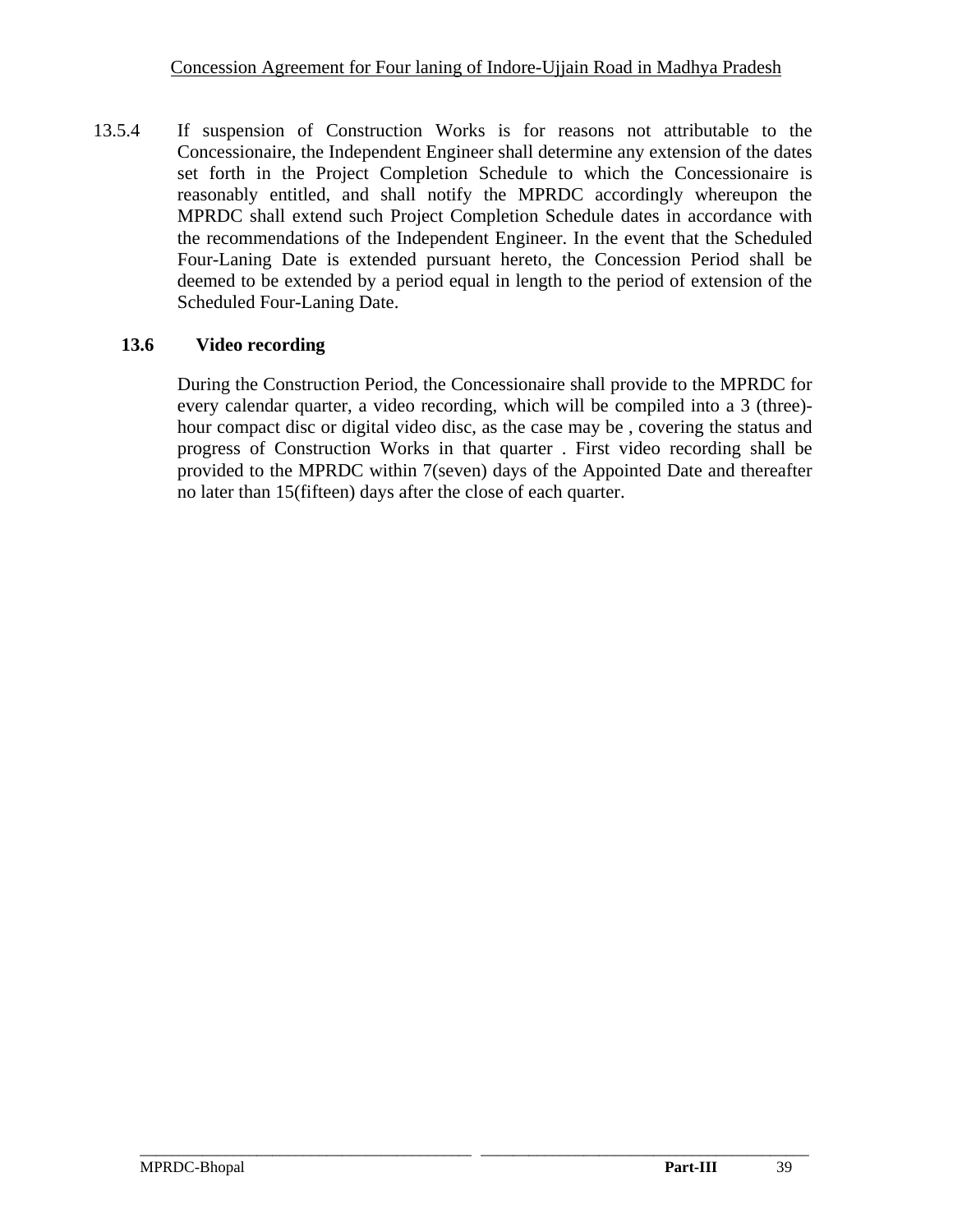#### **COMPLETION CERTIFICATE**

#### **14.1 Test**

- **14.1.1** At least 30 (thirty) days prior to the likely completion of the Project Highway**,** the Concessionaire shall notify the Independent Engineer of its intent to subject the Project Highway to Tests. The date and time of each of the Tests shall be determined by the Independent Engineer in consultation with the Concessionaire, and notified to the MPRDC who may designate its representative to witness the Test. The Concessionaire shall provide such assistance as the Independent Engineer may reasonably require for conducting the Tests. In the event of the Concessionaire and the Independent Engineer failing to mutually agree on the dates for conducting the Tests, the Concessionaire shall fix the dates by not less than 10 (ten) days notice to the Independent Engineer.
- **14.1.2** All Tests shall be conducted in accordance with Schedule-I. The Independent Engineer shall observe, monitor and review the result of the Tests to determine compliance of the Project Highway with Specifications and Standards and if it is reasonably anticipated or determined by the Independent Engineer during the course of any Test that the performance of the Project Highway or any party thereof does not meet the Specifications and Standards, it shall have the right to suspend or delay such Test and require the Concessionaire to remedy and rectify the defects or deficiencies. Upon completion of each Test, the Independent Engineer shall provide to the Concessionaire and the MPRDC copies of all Test data including detailed Test results. For the avoidance of doubt, it is expressly agreed that the Independent Engineer may require the Concessionaire to carry out or cause to be carried out additional Tests, in accordance with Good Industry Practice, for determining the compliance of the Project Highway with Specifications and Standards.

## **14.2 Completion Certificate**

Upon completion of Construction Works the Independent Engineer determining the Tests to be successful, it shall forthwith issue to the Concessionaire and the MPRDC a certificate substantially in the form set forth in Schedule –J (the **"Completion Certificate").**

#### **14.3 Provisional Certificate**

The Independent Engineer may at the request of the Concessionaire issue a provisional certificate of completion substantially in the form set forth in Schedule-J (the "**Provisional Certificate**") if the Tests are successful and the Project Highway can be safely and reliably placed in commercial operation though certain works or things forming part thereof are outstanding and not yet complete. In such an event, the Provisional Certificate shall have appended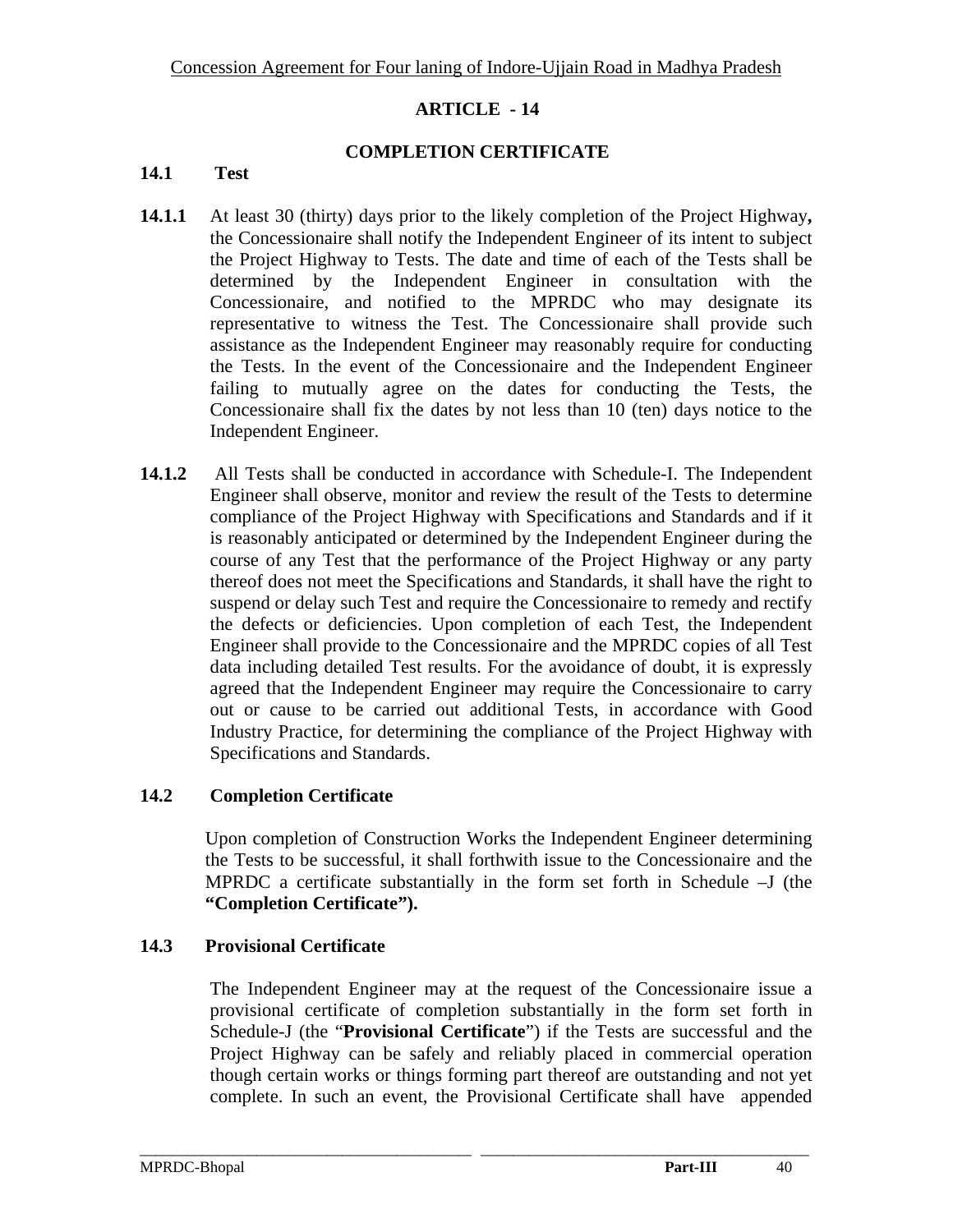thereto a list of outstanding items signed jointly by the Independent Engineer and the Concessionaire (the "**Punch List**"); provided that the Independent Engineer shall not withhold the Provisional Certificate for reason of any work remaining incomplete if the delay in completion thereof is attributable to the MPRDC.

## **14.4 Completion of Punch List items**

- 14.4.1 All items in the Punch List shall be completed by the Concessionaire within 90 (ninety) days of the date of issue of the Provisional Certificate and for any delay thereafter, other than for reason solely attributable to the MPRDC or due to Force Majeure, The MPRDC shall be entitled to recover Damages from the Concessionaire to be calculated and paid for each day of the delay until all items are completed, at the lower (a) 0.1% (zero point one percent) of the Performance Security, and (b) 0.2% (zero point two percent) of the cost of completing such items as estimated by the Independent Engineer. Subject to payment of such Damages, the Concessionaire shall be entitled to a further period not exceeding 120 (one hundred and twenty ) days for completion of the Punch List items. For the avoidance of doubt, it is agreed that if completion of any item is delayed for reasons solely attributable to the MPRDC or due to Force Majeure, the completion date thereof shall be determined by the Independent Engineer in accordance with Good Industry Practice, and such completion date shall be deemed to be the date of issue of the Provisional Certificate for the purpose of Damages, if any, payable for such item under this Clause 14.4.1.
- 14.4.2. Upon completion of all Punch List items, the Independent Engineer shall issue the Completion Certificate. Failure of the Concessionaire to complete all the Punch List items within the time set forth in Clause 14.4.1 for any reason , other than conditions constituting Force Majeure or for reasons solely attributable to the MPRDC, shall entitle the MPRDC to terminate this Agreement.

# **14.5. Withholding of Provisional Certificate**

14.5.1 If the Independent Engineer determines that the Project Highway or any part thereof does not conform to the provisions of this Agreement and cannot be safely and reliably placed in commercial operations, it shall forthwith make a report in this behalf and send copies thereof to the MPRDC and the Concessionaire. Upon receipt of such a report from the Independent Engineer and after conducting its own inspection, if the MPRDC is of the opinion that the Project Highway is not fit and safe for commercial service, it shall , within 7(seven) days of receiving the aforesaid report, notify the Concessionaire of the defects and deficiencies in the Project Highway and direct the Independent Engineer to withhold issuance of the Provisional Certificate. Upon receipt of such notice, the Concessionaire shall remedy and rectify such defects or deficiencies and thereupon Tests shall be undertaken in accordance with this Article 14. Such procedure shall be repeated as necessary until the defects or deficiencies are rectified.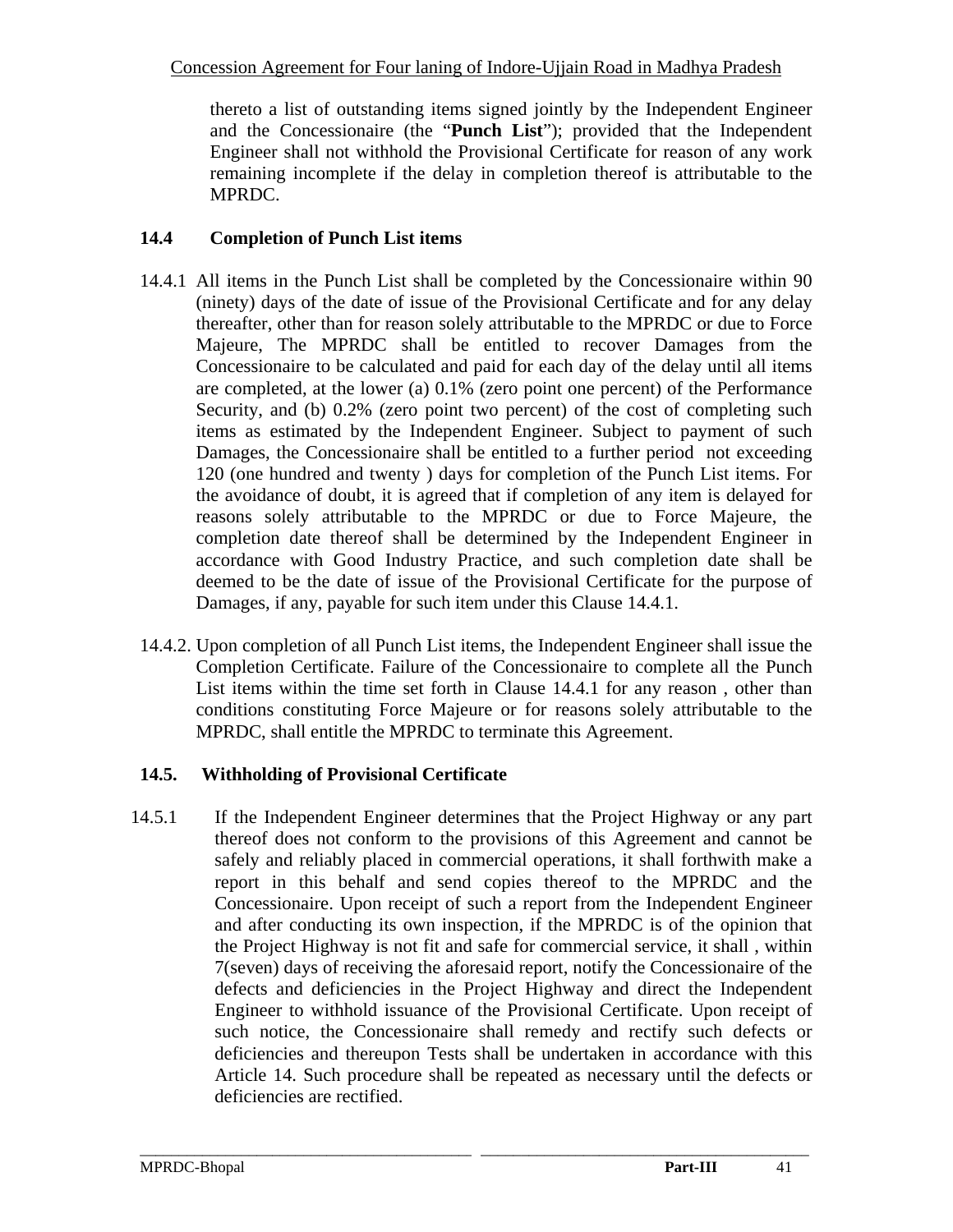14.5.2 Notwithstanding anything to the contrary contained in Clause 14.5.1, the MPRDC may, at any time after receiving a report from the Independent Engineer under that Clause, direct the Independent Engineer to issue a Provisional Certificate under Clause 14.3, and such direction shall be complied forthwith.

# **14.6 Rescheduling of Tests**

If the Independent Engineer certifies to the MPRDC and the Concessionaire that it is unable to issue the Completion Certificate or Provisional Certificate, as the case may be, because of events or circumstances on account of which the Tests could not be held or had to be suspended, the Concessionaire shall be entitled to re-schedule the Test and hold the same as soon as reasonably practicable.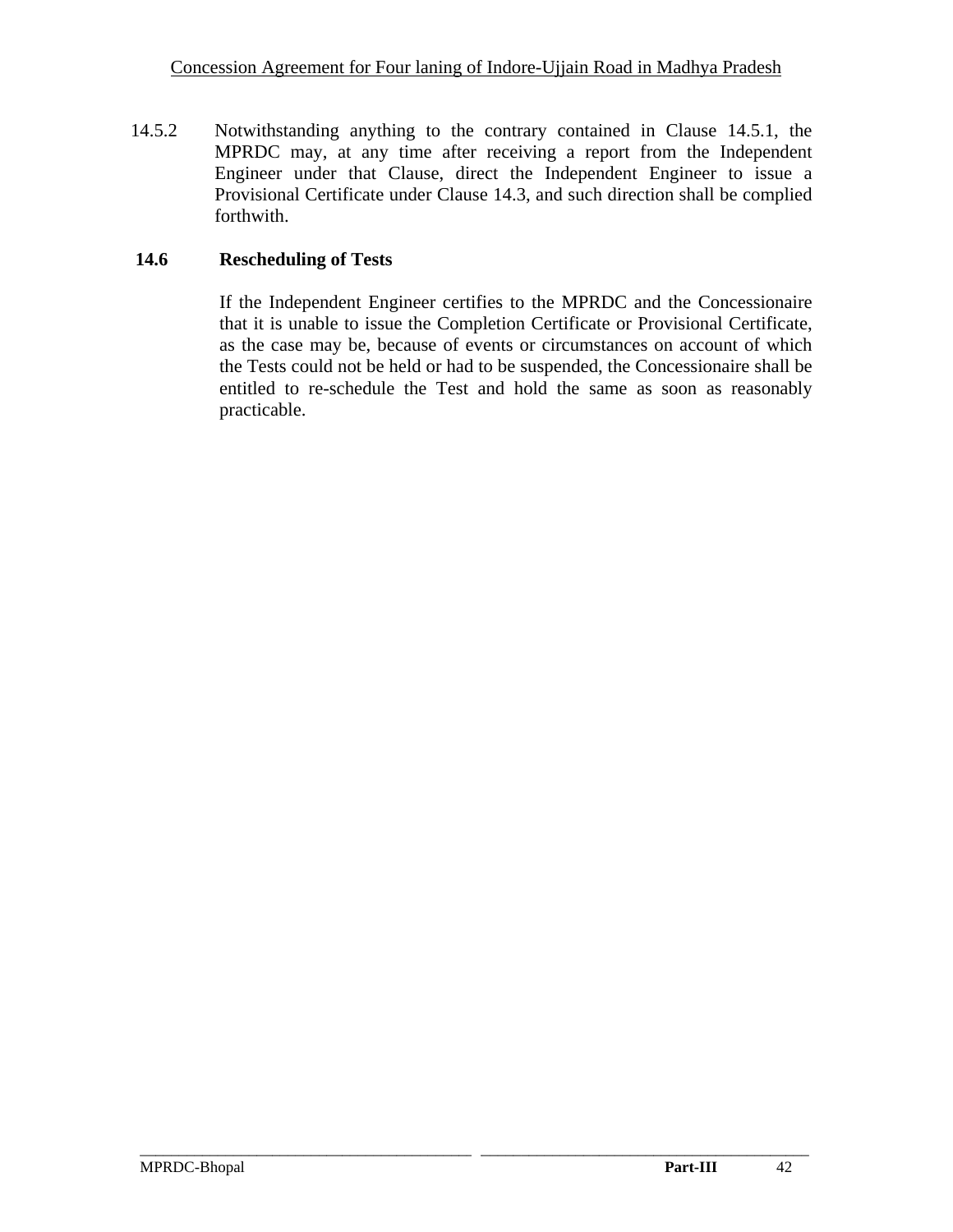## **ENTRY INTO COMMERCIAL SERVICE**

### **15.1 Commercial Operation Date (COD)**

Four-Laning shall be deemed to be complete when the Completion Certificate or the Provisional Certificate, as the case may be, issued under the provision of Article 14, and accordingly the commercial operation date of the Project shall be the date on which such Completion Certificate or the Provisional Certificate is issued (the "**COD**").The Project Highway shall enter into commercial service on COD whereupon the Concessionaire shall be entitled to demand and collect Fee in accordance with the provision of Article 27.

## **15.2 Damages for delay**

Subject to the provisions of Clause 12.4, if COD does not occur prior to the  $91<sup>st</sup>$ (ninety first) day from the Scheduled Four-Laning Date, unless the delay is on account of reasons solely attributable to the MPRDC or due to Force Majeure, the Concessionaire shall pay Damages to the MPRDC in a sum calculated at the rate of 0.1% (zero point one percent) of the amount of Performance Security for delay of each day until COD is achieved.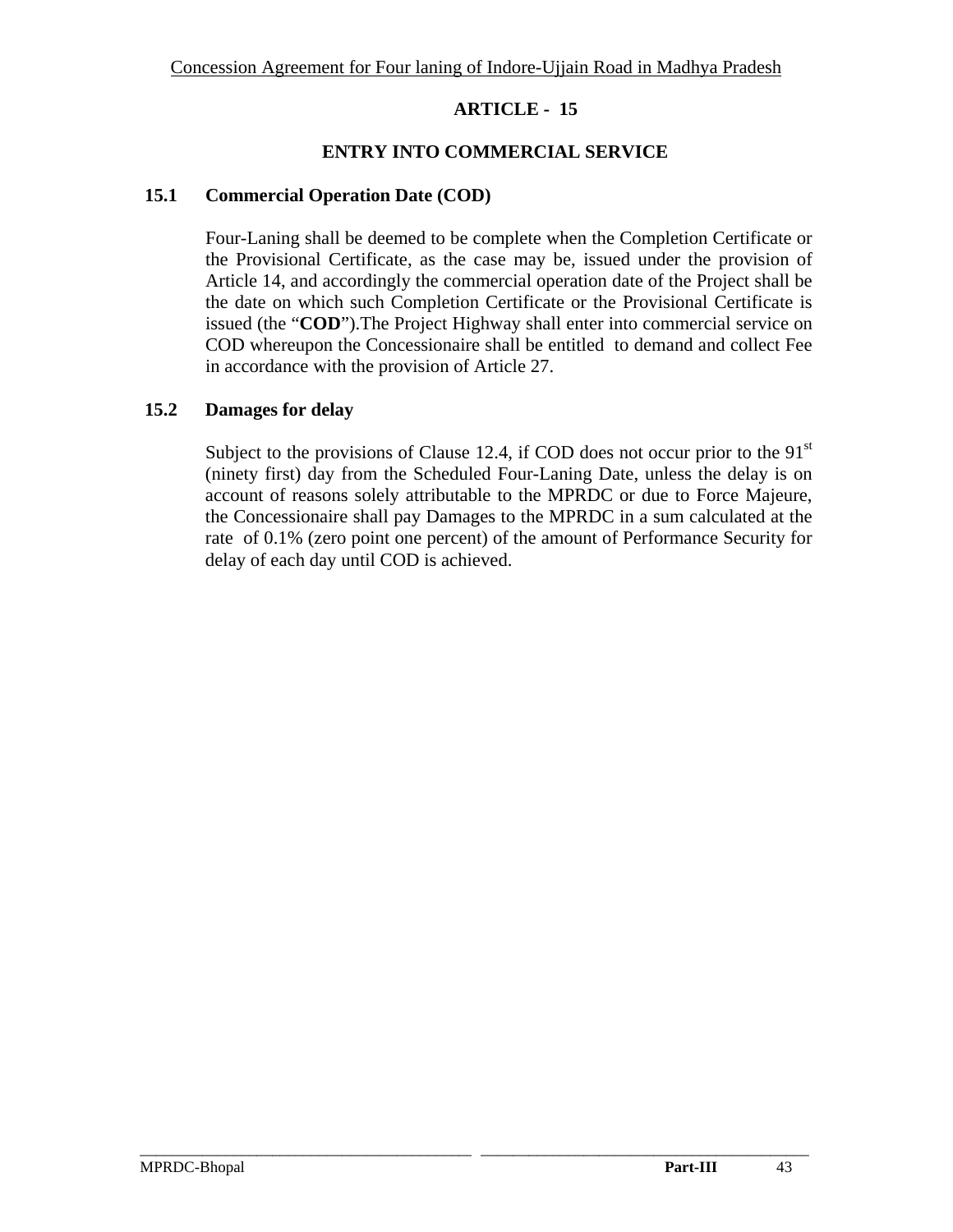#### **CHANGE OF SCOPE**

## **16.1 Change of Scope**

- 16.1.1 The MPRDC may, notwithstanding anything to the contrary contained in this Agreement, require the provision of additional works and services which are not included in the Scope of the Project as contemplated by this Agreement ("**Change of Scope**"). Any such Change of Scope shall be made in accordance with the provisions of this Article 16 and the costs thereof shall be expended by the Concessionaire and reimbursed to it by the MPRDC in accordance with Clause 16.3.
- 16.1.2 If the Concessionaire determines at any time that a Change of Scope is necessary for providing safer and improved services to the Users, it shall by notice in writing require the MPRDC to consider such Change of Scope. The MPRDC shall within 15 (fifteen) days of receipt of such notice, either accept such Change of Scope with modifications, if any, and initiate proceedings therefore in accordance with this Article 16 or inform the Concessionaire in writing of its reason for not accepting such Change of Scope.

#### 16.2 **Procedure for Change of Scope**

- 16.2.1 In the event of the MPRDC determining that a Change of Scope is necessary , it shall issue to the Concessionaire a notice specifying in reasonable detail the works and services contemplated hereunder (the "**Change of Scope Notice**").
- 16.2.2 Upon receipt of a Change of Scope Notice, the Concessionaire shall with due diligence, provide to the MPRDC such information as is necessary, together with preliminary Documentation in support of:
	- (a) the impact, if any, which the Change of Scope is likely to have on the Project Completion Schedule if the works or services are required to be carried out during the Construction Period, and
	- (b) the options for implementing the proposed Change of Scope and the effect, if any, each such option would have on the cost and time thereof , including a detailed breakdown by work classification specifying the material and labour costs calculated in accordance with the scheduled of rates applicable to the works assigned by the MPRDC to its contractors , along with the proposed premium/discount on such rates ; provided that the cost incurred by the Concessionaire in providing such information shall be reimbursed by the MPRDC to the extent such cost is certified by the Independent Engineer as reasonable.
- 16.2.3 Upon receipt of information set forth in Clause 16.2.2, if the MPRDC decides to proceed with the Change of Scope , it shall convey its preferred option to the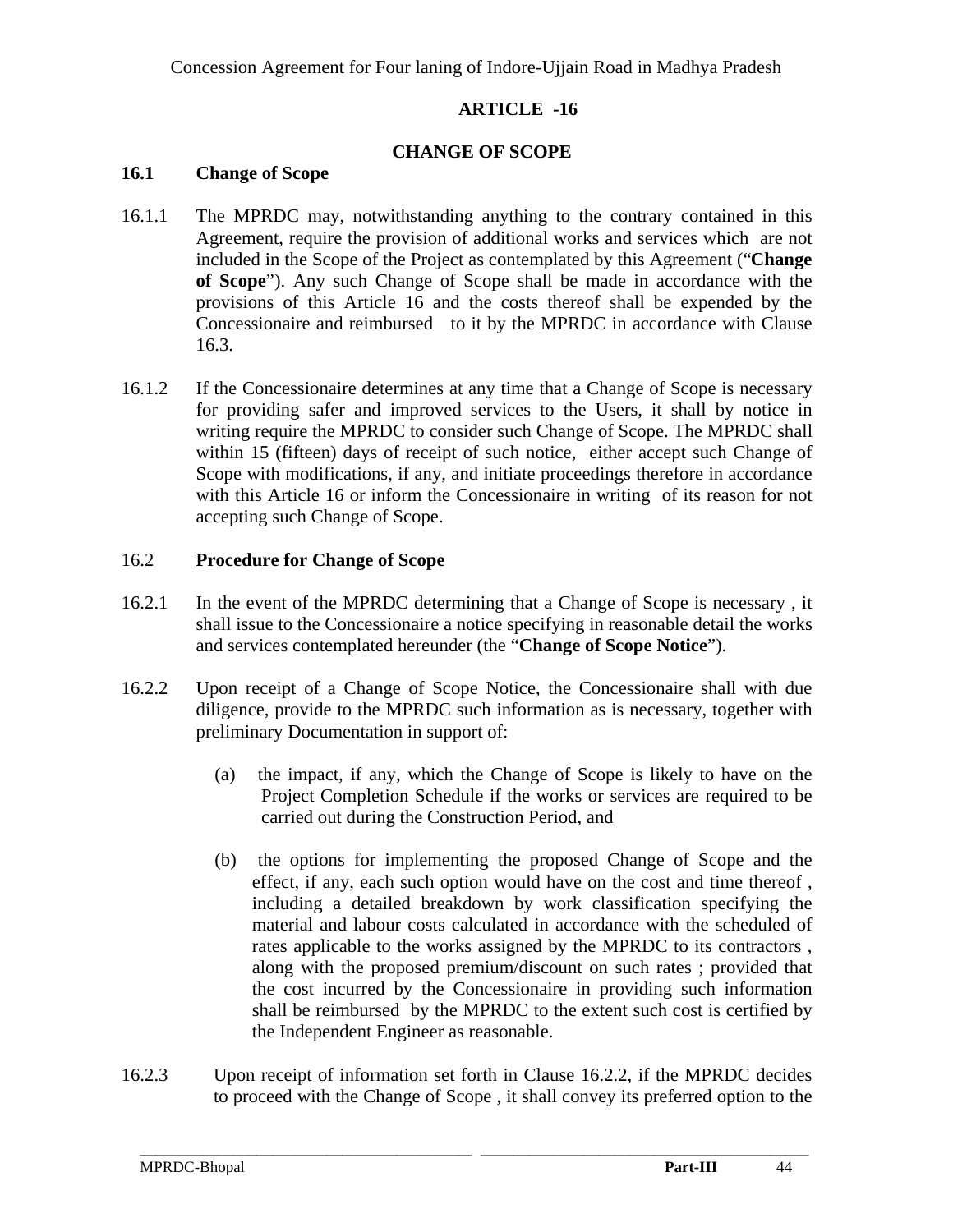Concessionaire, and the Parties shall, with assistance of the Independent Engineer thereupon make good faith efforts to agree upon the time and costs for implementation thereof. Upon reaching an agreement, the MPRDC shall issue an order (the **"Change of Scope Order"**) requiring the Concessionaire to proceed with the performance thereof. In the event that the Parties are unable to agree, the MPRDC, may by issuing a Change of Scope Order, require the Concessionaire to proceed with the performance thereof pending resolution of the Dispute, or carry out the works in accordance with Clause 16.5

16.2.4 The provisions of this Agreement, insofar as they relate to Construction Works and Tests, shall apply mutatis mutandis to the works undertaken by the Concessionaire under this Article 16.

## **16.3 Payment for Change of Scope**

- 16.3.1 Within 7 (seven) days of issuing a Change of Scope Order, the MPRDC shall make an advance payment to the Concessionaire in a sum equal to 20%(twenty per cent) of the cost of Change of Scope as agreed hereunder and in the event of a Dispute, 20% (twenty percent) of the cost assessed by the Independent Engineer. The Concessionaire shall after, commencement of work, present to the MPRDC bills for payment in respect of the works in progress or completed works, as the case may be, supported by such Documentation as is reasonably sufficient for the MPRDC to determine the accuracy thereof. Within 30 (thirty) days of the receipt of such bills, the MPRDC shall disburse to the Concessionaire such amounts as are certified by the Independent Engineer as reasonable and after making a proportionate deduction for the advance payment made hereunder and in the event of any Dispute, final adjustments thereto shall be made under and in accordance with the Dispute Resolution Procedure.
- 16.3.2 Notwithstanding anything to the contrary contained in Clause 16.3.1, all costs arising out of any Change of Scope Order issued during the Construction Period shall be borne by the Concessionaire subject to an aggregate ceiling of 0.25% (zero point two five percent) of the Total Project Cost. Any costs in excess of the ceiling shall be reimbursed by the MPRDC in accordance with Clause 16.3.1 In the event that the total cost arising out of Change of Scope Orders (if any) issued prior to the Project Completion Date is less than 0.25% (zero point two five percent) of the Total Project Cost, the difference thereof shall be credited by the Concessionaire to the Safety Fund within a period of 180 (one hundred and eighty) days of the Project Completion Date.

## 16.4 **Restriction on certain works**

16.4.1 Notwithstanding anything to the contrary contained in this Article 16, the MPRDC shall not require the Concessionaire to undertake any works or services if such works or services are likely to delay completion of Four-Laning; provided that in the event that the MPRDC considers such works or services to be essential, it may issue a Change of Scope Order subject to the condition that the works forming part of or affected by such Order shall not be reckoned for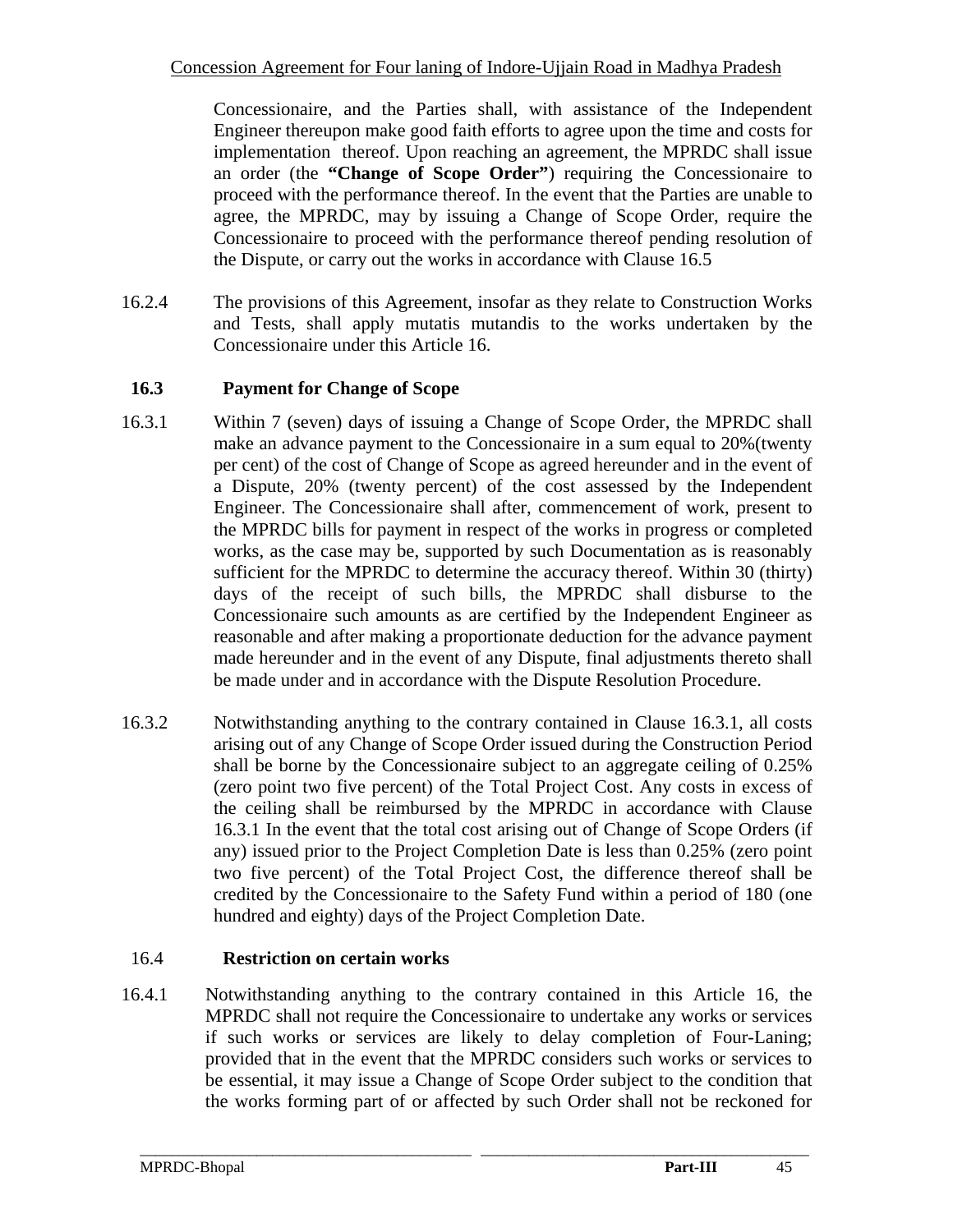purposes of determining completion of Four-Laning and issuing the Provisional Certificate.

16.4.2 Notwithstanding anything to the contrary contained in this Article 16, the Concessionaire shall be entitled to nullify any Change of Scope Order if it causes the cumulative costs relating to all the Change of Scope Orders to exceed 5%(five percent) of the Total Project Cost in any continuous period of 3(three) years immediately preceding the date of such Change of Scope Order or if such cumulative costs exceed 20% (twenty per cent) of the Total Project Cost at any time during the Concession Period.

## **16.5 Power of the MPRDC to undertake works**

- 16.5.1 Notwithstanding anything to the contrary contained in Clauses 16.2 and 16.3, the MPRDC may, after giving notice to the Concessionaire and considering its reply thereto, award such works or services to any person on the basis of open competitive bidding, provided that the Concessionaire shall have the option of matching the first ranked bid in terms of the selection criteria, subject to the payment of 2% (two percent) of the bid amount to the MPRDC, and thereupon securing the award of such works or services. For the avoidance of doubt, it is agreed that the Concessionaire shall be entitled to exercise such option only if it has participated in the bidding process and its bid does not exceed the first ranked bid by more than 10% (ten percent) thereof.
- 16.5.2 The works undertaken in accordance with this Clause 16.5 shall conform to the Specifications and Standards and shall be carried out in a manner that minimises the disruption in operation of the Project Highway. The provisions of this Agreement, insofar as they relate to Construction Works and Tests, shall apply *mutatis mutandis* to the works carried out under this Clause 16.5.

## **16.6 Reduction in Scope of the Project**

- 16.6.1 If the Concessionaire shall have failed to complete any Construction Works on account of Force Majeure or for reasons solely attributable to the MPRDC, the MPRDC may in its discretion require the Concessionaire to pay 80% (eighty percent) of the sum saved therefrom, and upon such payment to the MPRDC, the obligations of the Concessionaire in respect of such works shall be deemed to have been fulfilled.
- 16.6.2 For determining the obligations of the Concessionaire under this Clause 16.6, the provisions of Clause 16.1, 16.2 and 16.4 shall apply *mutatis mutandis*, and upon issue of Change of Scope Order by the MPRDC hereunder, the Concessionaire shall pay forthwith the sum specified therein.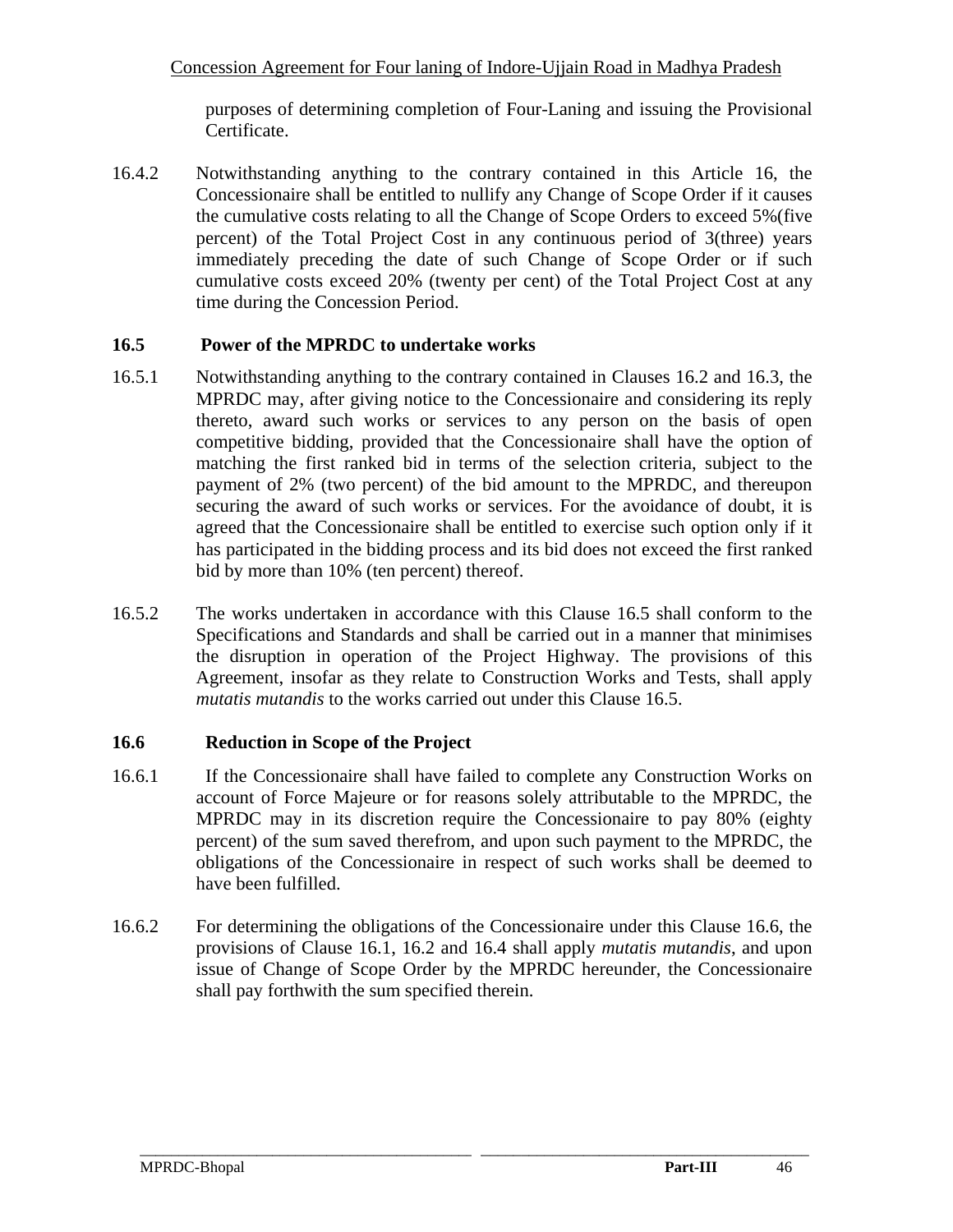## **OPERATION AND MAINTENANCE**

#### **17.1 O& M obligations of the Concessionaire**

- 17.1.1 During the Operation Period, the Concessionaire shall operate and maintain the Project Highway in accordance with this Agreement either by itself, or through the O&M Contractor and if required, modify, repair or otherwise make improvements to the Project Highway to comply with the provisions of this Agreement, Applicable Laws and Applicable Permits, and conform to Good Industry Practice. The obligations of the Concessionaire hereunder shall include:
	- (a) permitting safe, smooth and uninterrupted flow of traffic on the Project Highway during normal operating conditions;
	- (b) collecting and appropriating the Fee
	- (c) minimising disruption to traffic in the event of accidents or other incidents affecting the safety and use of the Project Highway by providing a rapid and effective response and maintaining liaison with emergency services of the state;
	- (d) carrying out periodic preventive maintenance of the Project Highway;
	- (e) undertaking routine maintenance including prompt repairs of potholes, cracks, joints, drains, embankments, structures, pavement marking, lighting , road signs and other traffic control devices;
	- (f) undertaking major maintenance such as resurfacing of pavements , repairs to structures and repairs and refurbishment of tolling system and other equipment;
	- (g) preventing, with the assistance of concerned law enforcement agencies, any unauthorised use of the Project Highway;
	- (h) preventing with the assistance of the concerned law enforcement agencies, any encroachments on the Project Highway; including the site;
	- (i) protection of the environment and provision of equipment and materials therefore;
	- (j) operation and maintenance of all communication, control and administrative systems necessary for the efficient operation of the Project Highway;
	- (k) maintaining a public relations unit to interface with and attend to suggestions from the Users, government agencies, media and other agencies, and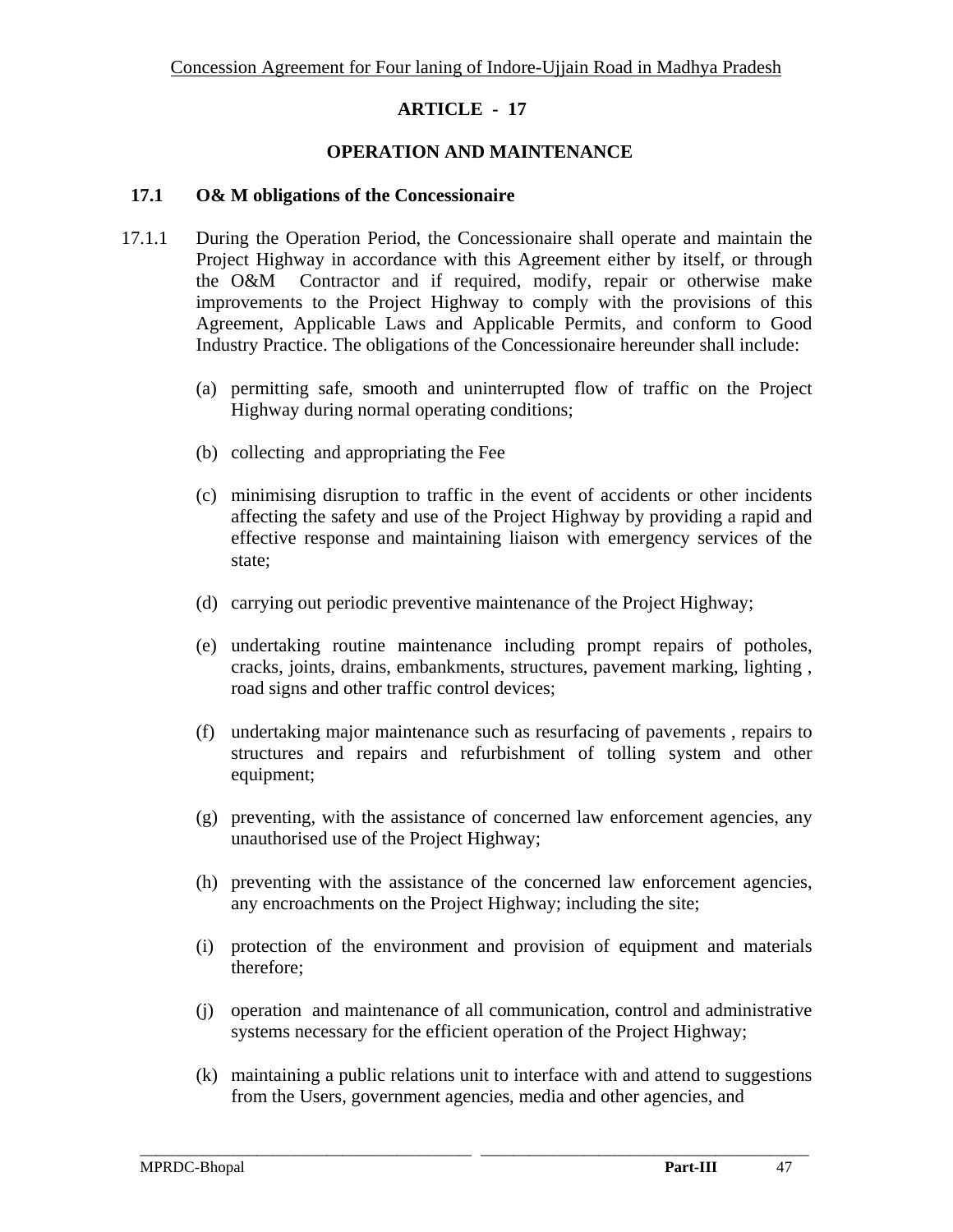- (l) complying with Safety Requirements in accordance with Article 18.
- 17.1.2 The Concessionaire shall remove promptly from the Project Highway all surplus construction machinery and materials, waste materials (including hazardous materials and waste water), rubbish and other debris (including, without limitation, accident debris) and keep the Project Highway in a clean, tidy and orderly condition, and in conformity with the Applicable Laws, Applicable Permits and Good Industry Practice.
- 17.1.3 The Concessionaire shall maintain, in conformity with Good Industry Practice, all stretches of approach roads, overpasses, under-passes or other structures situated on the Site but not forming part of the carriageway.

## **17.2 Maintenance Requirements**

 The Concessionaire shall procure that at all times during the Operation Period, the Project Highway conforms to the maintenance requirements set forth in Schedule –K (the "**Maintenance Requirements**")

## **17.3 Maintenance Manual**

Not later than 180 (one hundred and eighty) days prior to the Scheduled Four-Laning Date, the Concessionaire shall, in consultation with the Independent Engineer, evolve a repair and maintenance manual (the "**Maintenance Manual**") for the regular and preventive maintenance of the Project Highway in conformity with the Maintenance Requirements, Safety Requirements and Good Industry Practice, and shall provide 5 (five) copies thereof to the MPRDC and 2(two) copies to the Independent Engineer. The Maintenance Manual shall be revised and updated once every 3 (three) years and the provisions of this Clause 17.3 shall apply, *mutatis mutandis*, to such revision.

## **17.4 Maintenance Program**

**17.4.1** Not later than 45 (forty five) days prior to the beginning of each Accounting Year during the Operation Period, the Concessionaire shall provide to the MPRDC and the Independent Engineer, its proposed annual programme of preventive, urgent and other scheduled maintenance (the "Maintenance Programme") to comply with the Maintenance Requirements, Maintenance Manual and Safety Requirements. Such Maintenance Programme shall include:

- (a) preventive maintenance schedule;
- (b) arrangements and procedures for carrying out urgent repairs;
- (c) criteria to be adopted for deciding maintenance needs;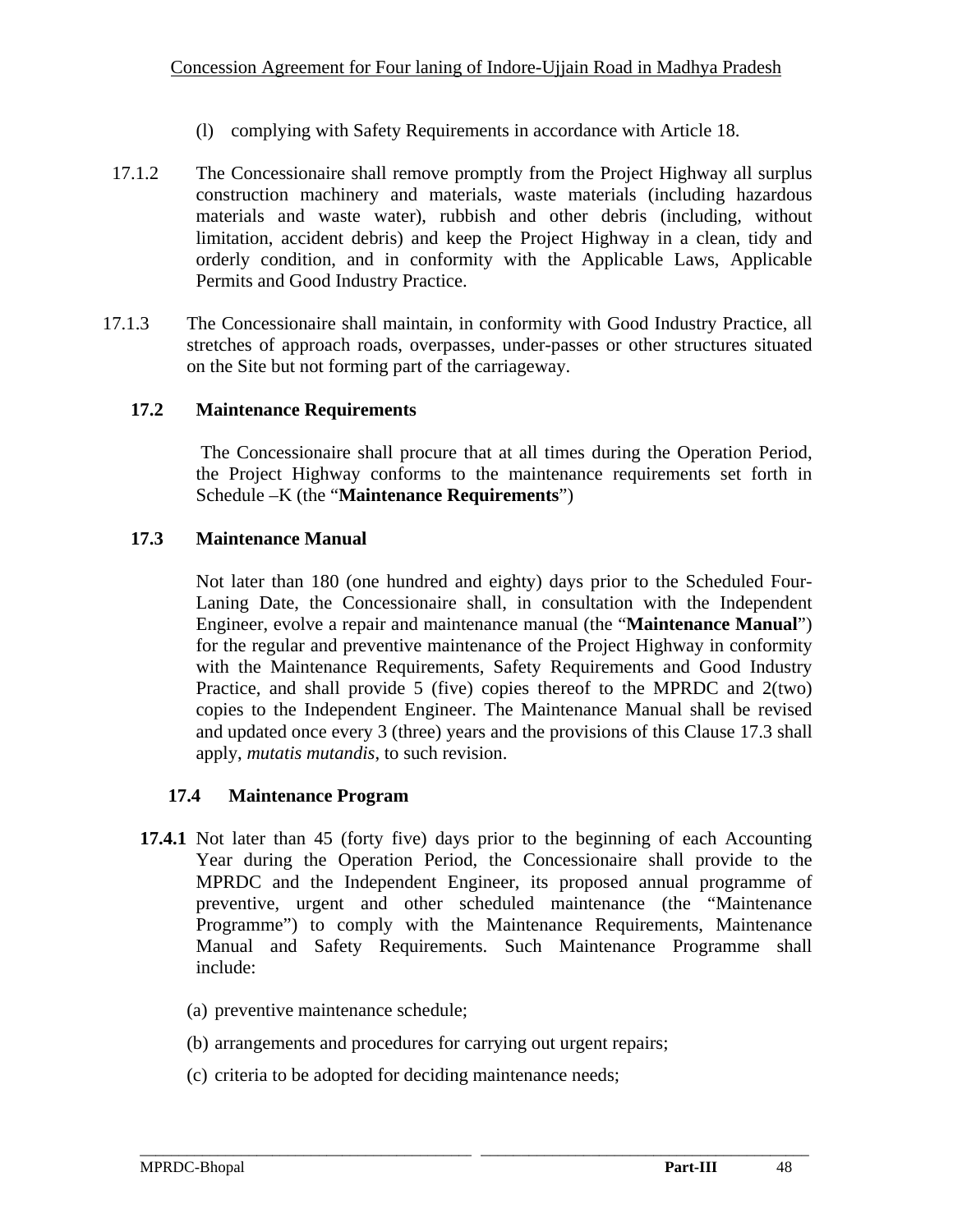- (d) intervals and procedures for carrying out inspection of all elements of the Project Highway;
- (e) intervals at which the Concessionaire shall carry out periodic maintenance;
- (f) arrangements and procedures for carrying out safety related measures; and
- (g) intervals for major maintenance works and the scope thereof.
- 17.4.2 Within 15 (fifteen) days of receipt of the Maintenance Programme, the Independent Engineer shall review the same and convey its comments to the Concessionaire with particular reference to its conformity with the Maintenance Requirements, Maintenance Manual and Safety Requirements.
- 17.4.3 The Concessionaire may modify the Maintenance Programme as may be reasonable in the circumstances, and the procedure specified in Clauses 17.4.1 and 17.4.2 shall apply *mutatis mutandis* to such modifications.

## **17.5 Safety, vehicle breakdowns and accidents**

- 17.5.1 The Concessionaire shall ensure safe conditions for the Users, and in the event of unsafe conditions, lane closures, diversions, vehicle breakdowns and accidents, it shall follow the relevant operating procedures including the setting up of temporary traffic cones and lights, and removal of obstruction and debris without delay. Such procedures shall conform to the provisions of this Agreement, Applicable Laws, Applicable Permits and Good Industry Practice.
- 17.5.2 The Concessionaire's responsibility for rescue operations on the Project Highway shall be limited to an initial response to any particular incident until such time as the competent authority takes charge and shall include prompt removal of vehicles or debris or any other obstruction, which may endanger or interrupt the smooth flow of traffic. For this purpose, it shall maintain and operate a round-the-clock vehicle rescue post with one mobile crane having the capacity to lift a truck with a Gross Vehicle Weight of 20,000 (twenty thousand) kilograms.

# **17.6 De-commissioning due to Emergency**

17.6.1 If, in the reasonable opinion of the Concessionaire, there exists an Emergency which warrants de-commissioning and closure to traffic of the whole or any part of the Project Highway, the Concessionaire shall be entitled to de-commission and close the whole or any part of the Project Highway to traffic for so long as such Emergency and the consequences thereof warrant; provided that such decommissioning and particulars thereof shall be notified by the Concessionaire to the MPRDC without any delay; and the Concessionaire shall diligently carry out and abide by any reasonable directions that the MPRDC may give for dealing with such Emergency.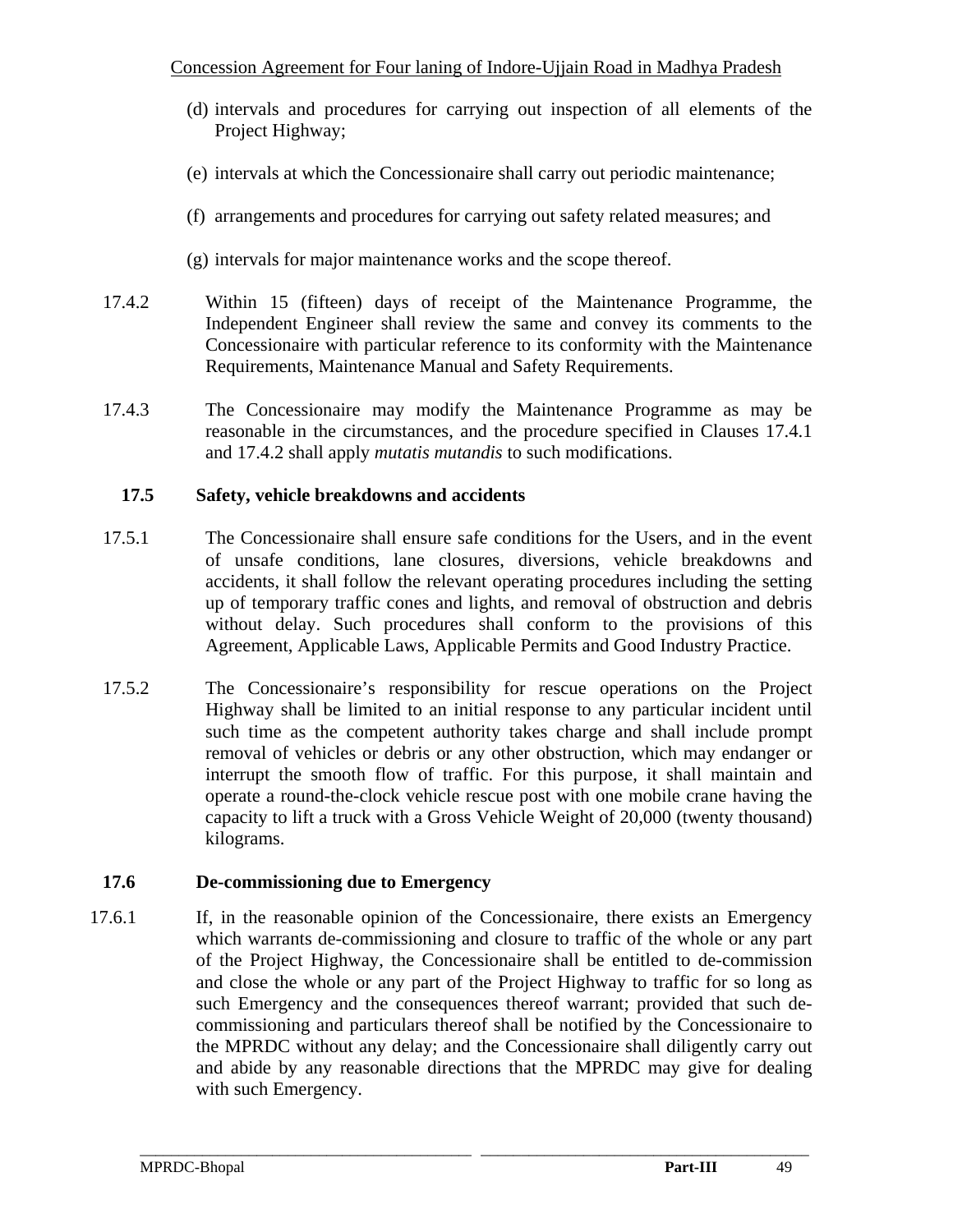17.6.2 The Concessionaire shall re-commission the Project Highway or the affected part thereof as quickly as practicable after the circumstances leading to its decommissioning and closure have ceased to exist or have so ebated as to enable the concessionaire to re-commission the Project Highway.

# **17.7 Lane Closure**

- 17.7.1 The Concessionaire shall not close any lane of the Project Highway for undertaking maintenance or repair works except with the prior written approval of the Independent Engineer. Such approval shall be sought by the Concessionaire through a written request to be made at least 7 (seven) days before the proposed closure of lane and shall be accompanied by particulars thereof. Within 3(three) days of receiving such request, the Independent Engineer shall grant permission with such modifications as it may deem necessary and a copy of such permission shall be sent to the MPRDC.
- 17.7.2 The provisions of Clause 17.7.1 shall not apply to de-commissioning under Clause 17.6.1 or to closure of any lane for a period not exceeding 2 (two) hours in a day at any time of the day and 6 (six) hours in a day at a time specified by the Independent Engineer as off-peak hours when the flow of traffic is comparatively lower.
- 17.7.3 Upon receiving the permission pursuant to Clause 17.7.1, the Concessionaire shall be entitled to close the designated lane for the period specified therein, and in the event of any delay in re-opening such lane, the Concessionaire shall pay Damages to the MPRDC calculated at the rate 0.1% (zero point one percent) of the Average Daily Fee for every stretch of 250(two hundred and fifty) meters or part thereof for each day of delay until the lane has been re-opened for traffic.

# **17.8 Damages for breach of maintenance obligations**

- 17.8.1 In the event that the Concessionaire fails to repair or rectify any defect or deficiency set forth in the Maintenance Requirements within the period specified therein, it shall be deemed to be in breach of this Agreement and the MPRDC shall be entitled to recover Damages, to be calculated and paid for each day of delay until the breach is cured, at the higher of (a) 0.5% (zero point five percent) of Average Daily Fee, and (b) 0.1% (zero point one percent) of the cost of such repair or rectification as estimated by the Independent Engineer. Recovery of such Damages shall be without prejudice to the rights of the MPRDC under this Agreement, including the right of Termination thereof.
- 17.8.2 The Damages set forth in Clause 17.8.1 may be assessed and specified forthwith by the Independent Engineer, provided that the MPRDC may, in its discretion, demand a smaller sum as Damages, if in its opinion, the breach has been cured promptly and the Concessionaire is otherwise in compliance with its obligations hereunder. The Concessionaire shall pay such Damages forthwith and in the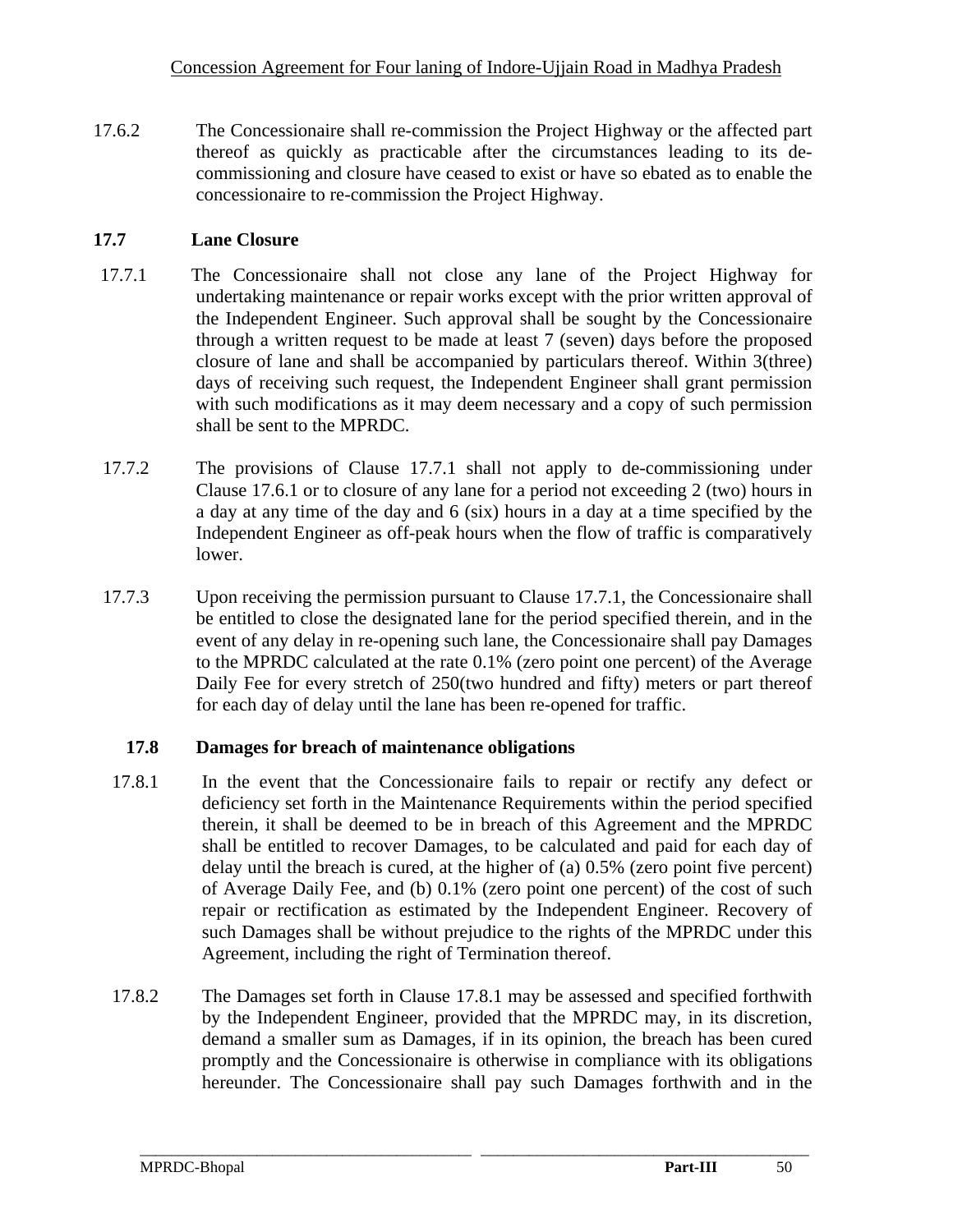event that it contests such Damages, the Dispute Resolution Procedure shall apply.

## **17.9 MPRDC's right to take remedial measures**

- 17.9.1 In the event the Concessionaire does not maintain and/or repair the Project Highway or any part thereof in conformity with the Maintenance Requirements, the Maintenance Manual or the Maintenance Programme, as the case may be, and fails to commence remedial works within 15 (fifteen) days of receipt of the O&M Inspection Report or a notice in this behalf from the MPRDC or the Independent Engineer as the case may be , the MPRDC shall , without prejudice to its rights under this Agreement including Termination thereof , be entitled to undertake such remedial measures at the risk and cost of the Concessionaire , and to recover such cost from the Concessionaire. In addition to recovery of the aforesaid cost, a sum equal to 20% (twenty percent) of such cost shall be paid by the Concessionaire to the MPRDC as Damages.
- 17.9.2 The MPRDC shall have the right and the Concessionaire hereby expressly grants to the MPRDC the right to recover the costs and Damages specified in Clause 17.9.1 directly from the Escrow Account as if such cost and Damages were O& M Expenses, and for that purpose , the Concessionaire hereby agrees to give irrevocable instructions to the Escrow Bank to make payment from the Escrow Account in accordance with the instructions of the MPRDC under this Clause 17.9.2 and debit the same to O&M Expenses.

## **17.10 Overriding powers of the MPRDC**

- 17.10.1 If in the reasonable opinion of the MPRDC, the Concessionaire is in material breach of its obligations under this Agreement and, in particular, the Maintenance Requirements, and such breach is causing or likely to cause material hardship or danger to the User, the MPRDC may, without prejudice to any of its rights under this Agreement including Termination thereof, by notice require the Concessionaire to take reasonable measures immediately for rectifying or removing such hardships or danger, as the case may be.
- 17.10.2 In the event that the Concessionaire, upon notice under Clause 17.10.1, fails to rectify or remove any hardship or danger within a reasonable period, the MPRDC may exercise overriding powers under this Clause 17.10.2 and take over the performance of any or all the obligations of the Concessionaire to the extent deemed necessary by it for rectifying or removing such hardship or danger, provided that the exercise of such overriding powers by the MPRDC shall be of no greater scope and of no longer duration than is reasonably required hereunder, provided further that any costs and expenses incurred by the MPRDC in discharge of its obligations hereunder shall be deemed to be O&M Expenses, and the MPRDC shall be entitled to recover them from the Concessionaire in accordance with the provisions of Clause 17.9 along with the Damages specified therein.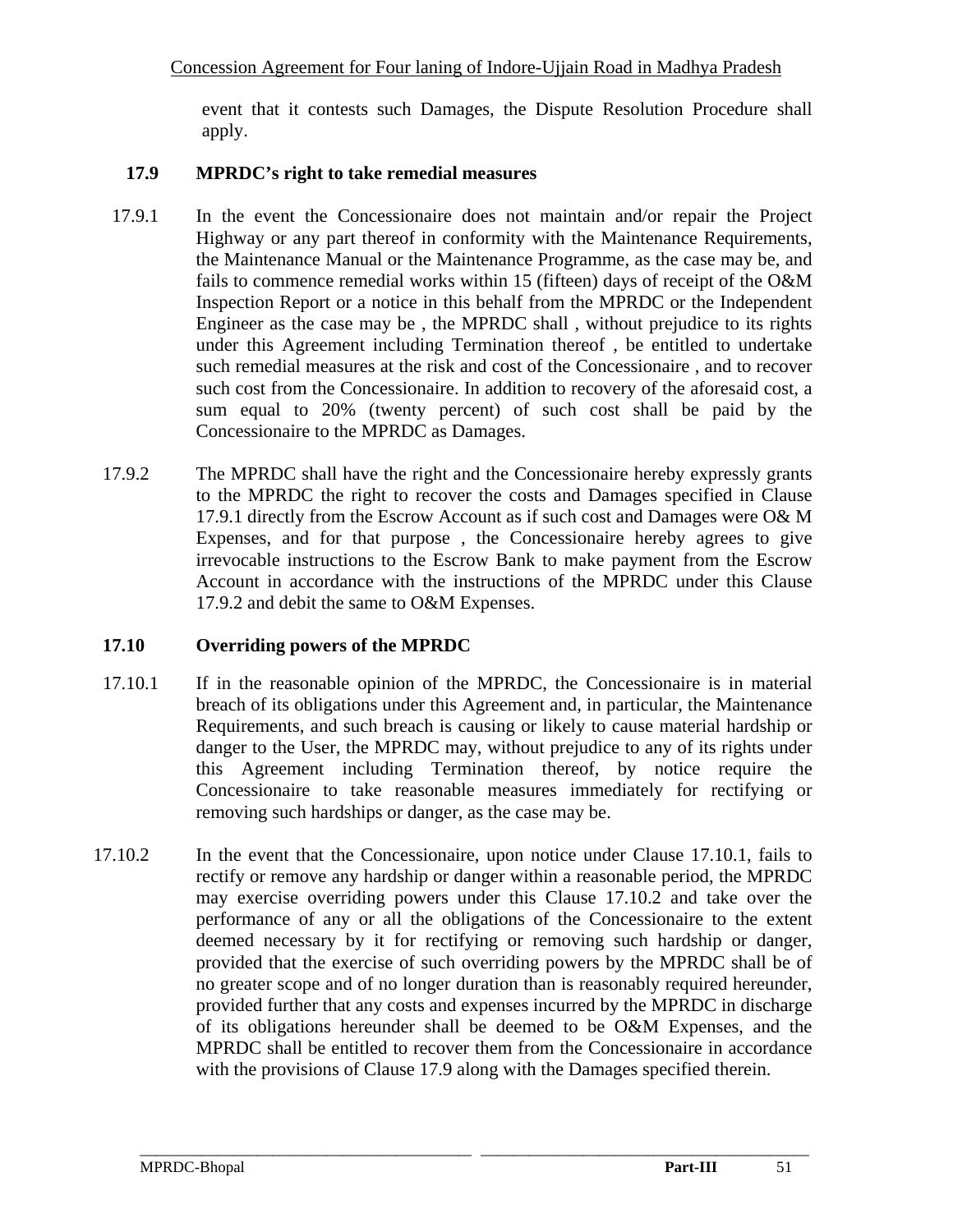17.10.3 In the event of a national emergency, civil commotion or any other act specified in Clause 34.3, the MPRDC may take over the performance of any or all the obligations of the Concessionaire to the extent deemed necessary by it, and exercise such control over the Project Highway or give such directions to the Concessionaire as may be deemed necessary; provided that the exercise of such overriding powers by the MPRDC shall be of no greater scope and of no longer duration than is reasonably required in the circumstances which caused the exercise of such overriding power by the MPRDC. For the avoidance of doubt, the consequences of such action shall be dealt in accordance with the provisions of Article 34.

#### **17.11 Restoration of loss or damage to Project Highway**

Save and except as otherwise expressly provided in this Agreement, in the event that the Project Highway or any part thereof suffers any loss or damage during the Concession Period from any cause whatsoever, the Concessionaire shall, at its cost and expense , rectify and remedy such loss or damage forthwith so that the Project Highway conforms to the provisions of this Agreement.

#### **17.12 Modifications to the Project Highway**

The Concessionaire shall not carry out any material modifications to the Project Highway save and except where such modifications are necessary for the Project Highway to operate in conformity with the Maintenance Requirements and Good Industry Practice; provided that the Concessionaire shall notify the Independent Engineer of the proposed modifications along with particulars thereof at least 15 (fifteen) days before commencing work on such modifications and shall reasonably consider any suggestions that the Independent Engineer may make within 15(fifteen) days of receiving the Concessionaire's proposal.

#### **17.13 Excuse from performance of obligations**

 The Concessionaire shall not be considered in breach of its obligations under this Agreement if any part of the Project Highway is not available to traffic on account of any of the following duration thereof:

- (a) an event of Force Majeure;
- (b) measures taken to ensure the safe use of the Project Highway except when unsafe conditions occurred because of failure of the Concessionaire to perform its obligations under this Agreement; or
- (c) compliance with a request from the MPRDC or the directions of any Government Instrumentality the effect of which is to close all or any part of the Project Highway.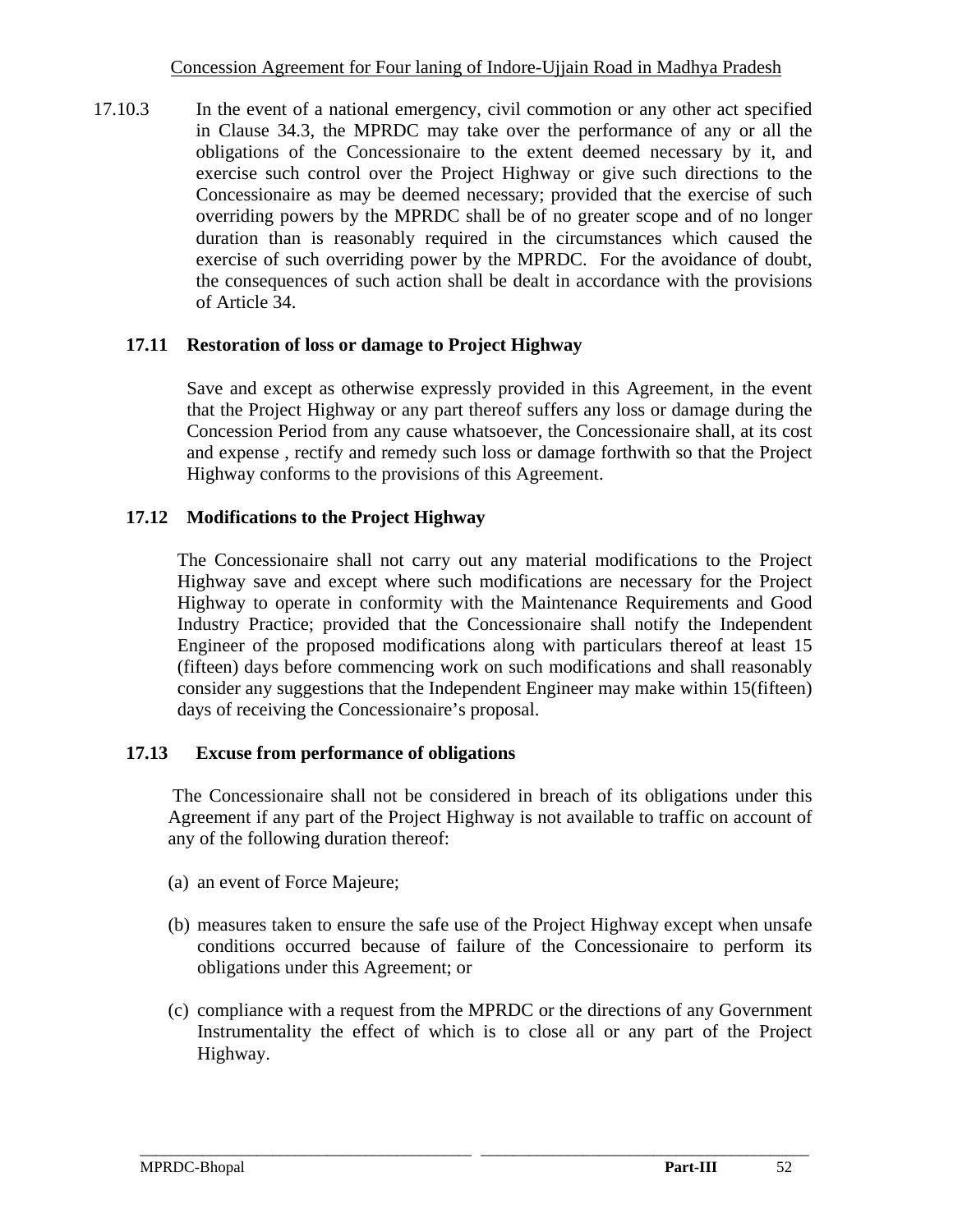Notwithstanding the above, the Concessionaire shall keep all un-affected parts of the Project Highway open to traffic provided they can be operated safely.

## **17.14 Barriers and diversions**

 The MPRDC shall procure that during the Operation Period, no barriers are erected or placed by any Government Instrumentality on the Project Highway except for reasons of Emergency, national security, law and order or collection of inter-state taxes. The MPRDC shall also make best endeavours to procure that no Government Instrumentality shall undertake or cause to be undertaken, except for reasons of Emergency, national security or law and order, any diversions of traffic from or closing down of approach roads to the Project Highway that may cause a material adverse effect on the flow of traffic to and from the Project Highway.

## **17.15 Advertising on the Site**

The Concessionaire shall not undertake or permit any form of commercial advertising, display or hoarding at any place on the Site if such advertising, display or hoarding shall be visible to the Users while driving on such Highway; provided that this restriction shall not apply to the Toll Plaza(s), rest areas, bus shelters and telephone booths located on the Project Highway if the advertising thereon does not , in the opinion of the MPRDC, distract the Users or violates extant guidelines of MoSRTH. For the avoidance of doubt, it is agreed that the rights of the Concessionaire hereunder shall be subject to Applicable Laws, as in force and effect from time to time and no compensation shall be claimed on account thereof.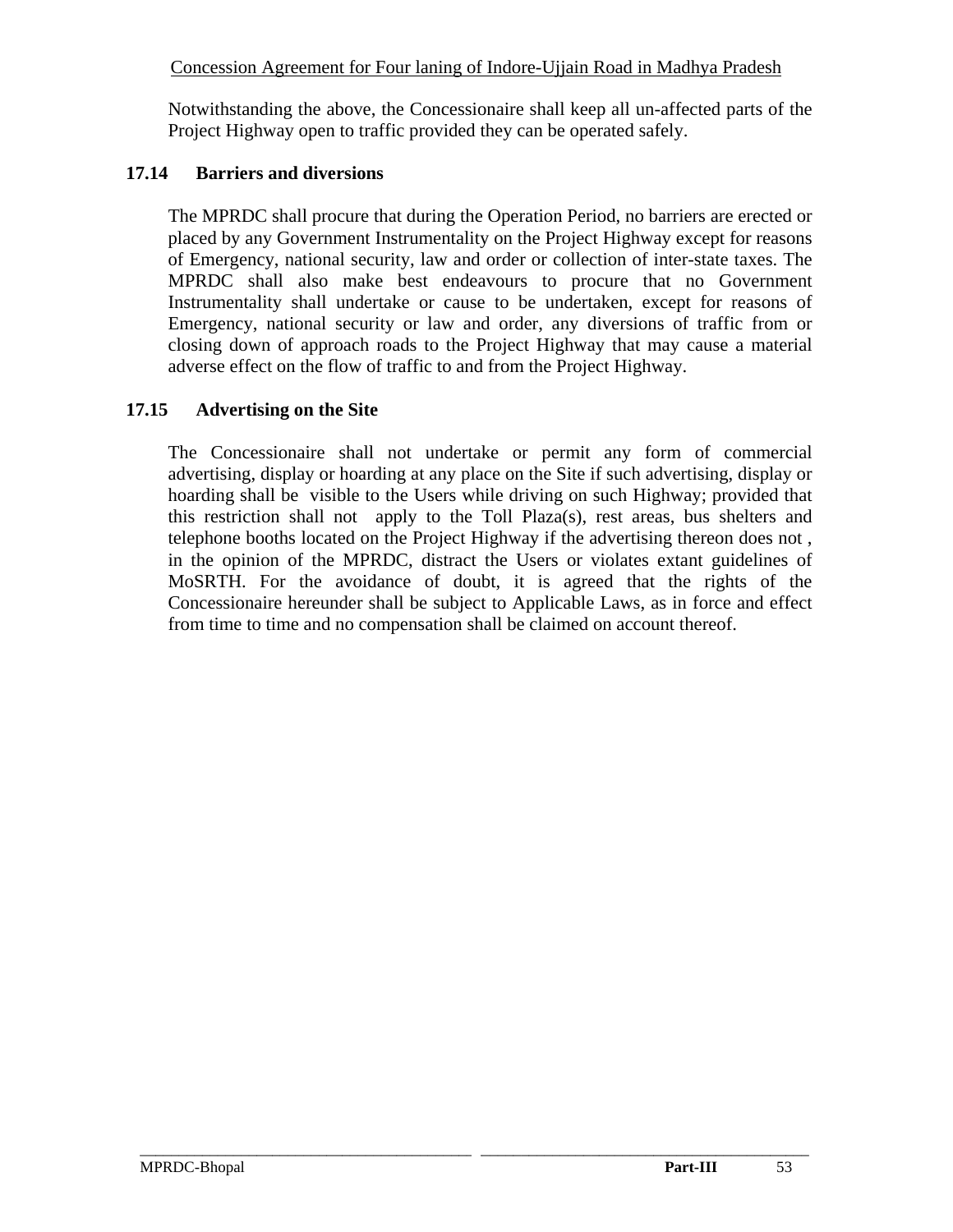### **SAFETY REQUIREMENTS**

#### **18.1 Safety Requirements**

- 18.1.1 The Concessionaire shall comply with the provisions of this Agreement, Applicable Laws and Applicable Permits and conform to Good Industry Practice for securing the safety of the Users. In particular, the Concessionaire shall develop, implement and administer a surveillance and safety programme for providing a safe environment on or about the Project Highway, and shall comply with safety requirements set forth in Schedule-L (the "**Safety Requirements**").
- 18.1.2 The MPRDC shall also appoint an experienced and qualified firm or organisation as the **"Safety Consultant**" for carrying out safety audit of the Project Highway in accordance with the Safety Requirements, and shall take all other actions necessary for securing compliance with the Safety Requirements.

#### **18.2 Expenditure on Safety Requirements**

 All costs and expenses arising out of or relating to Safety Requirements shall be borne by the Concessionaire to the extent such costs and expenses form part of the works and services included in the Scope of the Project, and works and services, if any, not forming part of the Scope of the Project shall be undertaken in accordance with the provision of Article 16. Costs and expenses on works and services not covered hitherto before and arising out of Safety Requirements shall be borne from out of a dedicated safety fund (the" **Safety Fund**") to be managed and operated by the MPRDC or a substitute thereof.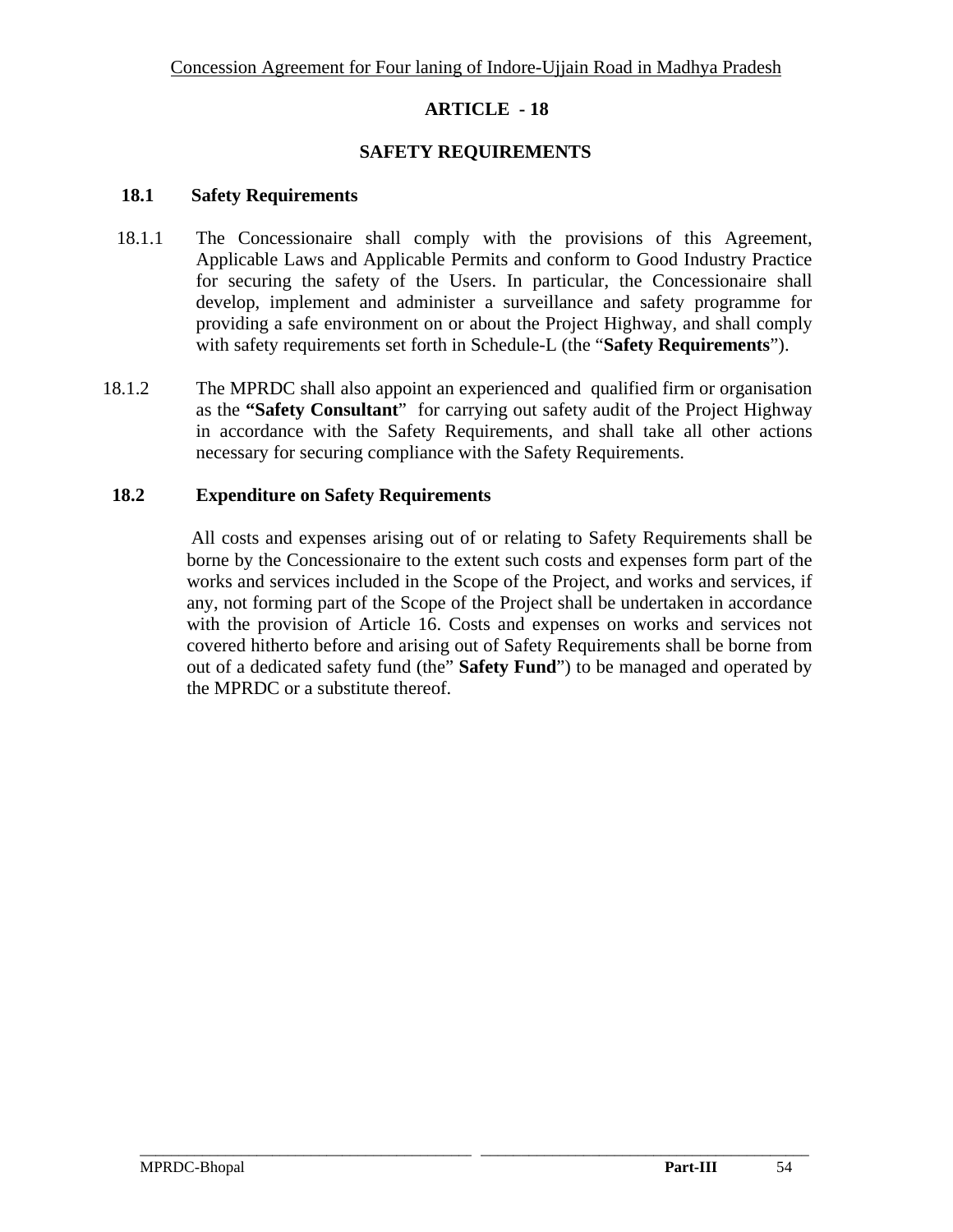#### **MONITORING OF OPERATION AND MAINTENANCE**

#### **19.1 Monthly status reports**

During Operation Period, the Concessionaire shall, no later than 7 (seven) days after close of each month, furnish to the MPRDC and the Independent Engineer a monthly report stating in reasonable detail the condition of the Project Highway including its compliance or otherwise with the Maintenance Requirements, Maintenance Manual, Maintenance Programme and Safety Requirements, and shall promptly give such other relevant information as may be required by the Independent Engineer.

#### **19.2 Inspection**

 The Independent Engineer shall inspect the Project Highway at least once a month. It shall make a report of such inspection (the "**O&M Inspection Report**") stating in reasonable detail the defects or deficiencies, if any, with particular reference to the Maintenance Requirements, Maintenance Manual , the Maintenance Programme and Safety Requirements, and send a copy thereof to the MPRDC and the Concessionaire within 7 (seven) days of such inspection.

#### **19.3 Tests**

For determining that the Project Highway conforms to the Maintenance Requirements, the Independent Engineer shall require the Concessionaire to carry out or cause to be carried out tests specified by it in accordance with Good Industry Practice. The Concessionaire shall with due diligence carry out or cause to be carried out all such tests in accordance with the instructions of the Independent Engineer and furnish the results of such tests forthwith to the Independent Engineer. One half of the costs incurred on such tests, and to the extent certified by the Independent Engineer as reasonable, shall be reimbursed by MPRDC to the Concessionaire.

#### **19.4 Remedial measures**

- 19.4.1 The Concessionaire shall repair or rectify the defects or deficiencies, if any, set forth in the O&M Inspection Report or in test results referred to in Clause 19.3 and furnish a report in respect thereof to the Independent Engineer and the MPRDC within 15(fifteen) days of receiving the O&M Inspection Report or the test results, as the case may be, provided that where the remedying of such defects or deficiencies is likely to take more than 15(fifteen) days, the Concessionaire shall submit progress reports of the repair works once every week until such works are completed in conformity with this Agreement.
- 19.4.2 The Independent Engineer shall require the Concessionaire to carry out or cause to be carried out tests, at its own cost, to determine that such remedial measures have brought the Project Highway into compliance with the Maintenance Requirements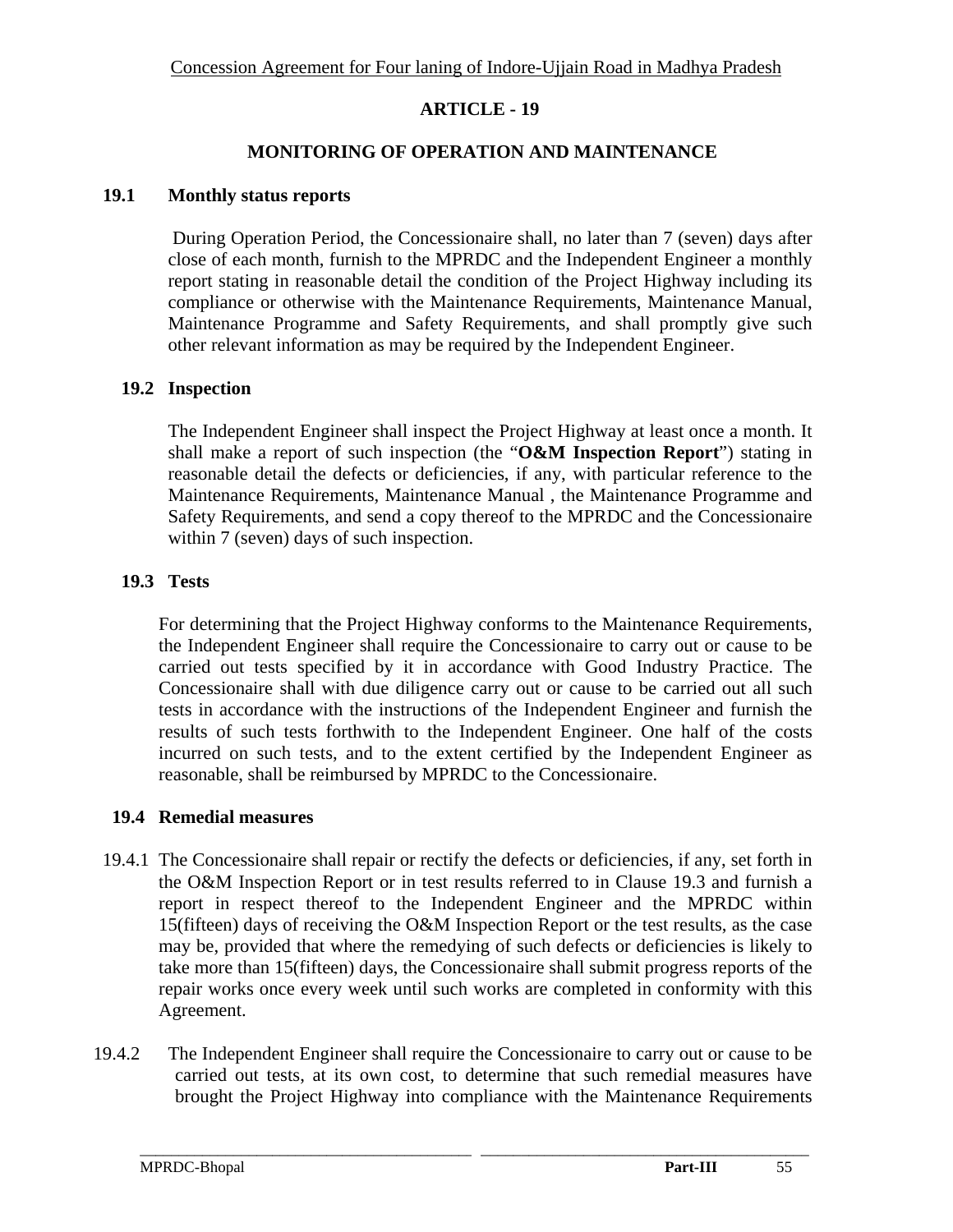and procedure set forth in this Clause 19.4 shall be repeated until the Project Highway conforms to the Maintenance Requirements. In the event that remedial measures are not completed by the Concessionaire in conformity with the provision of this Agreement, the MPRDC shall be entitled to recover Damages from the Concessionaire under and in accordance with the provision of Clause 17.8.

## **19.5 Monthly Fee Statement**

During the Operation Period, the Concessionaire shall furnish to the MPRDC within 7 (seven) days of completion of each month, a statement of Fee substantially in the form set forth in Schedule – M (the "**Monthly Fee Statement**").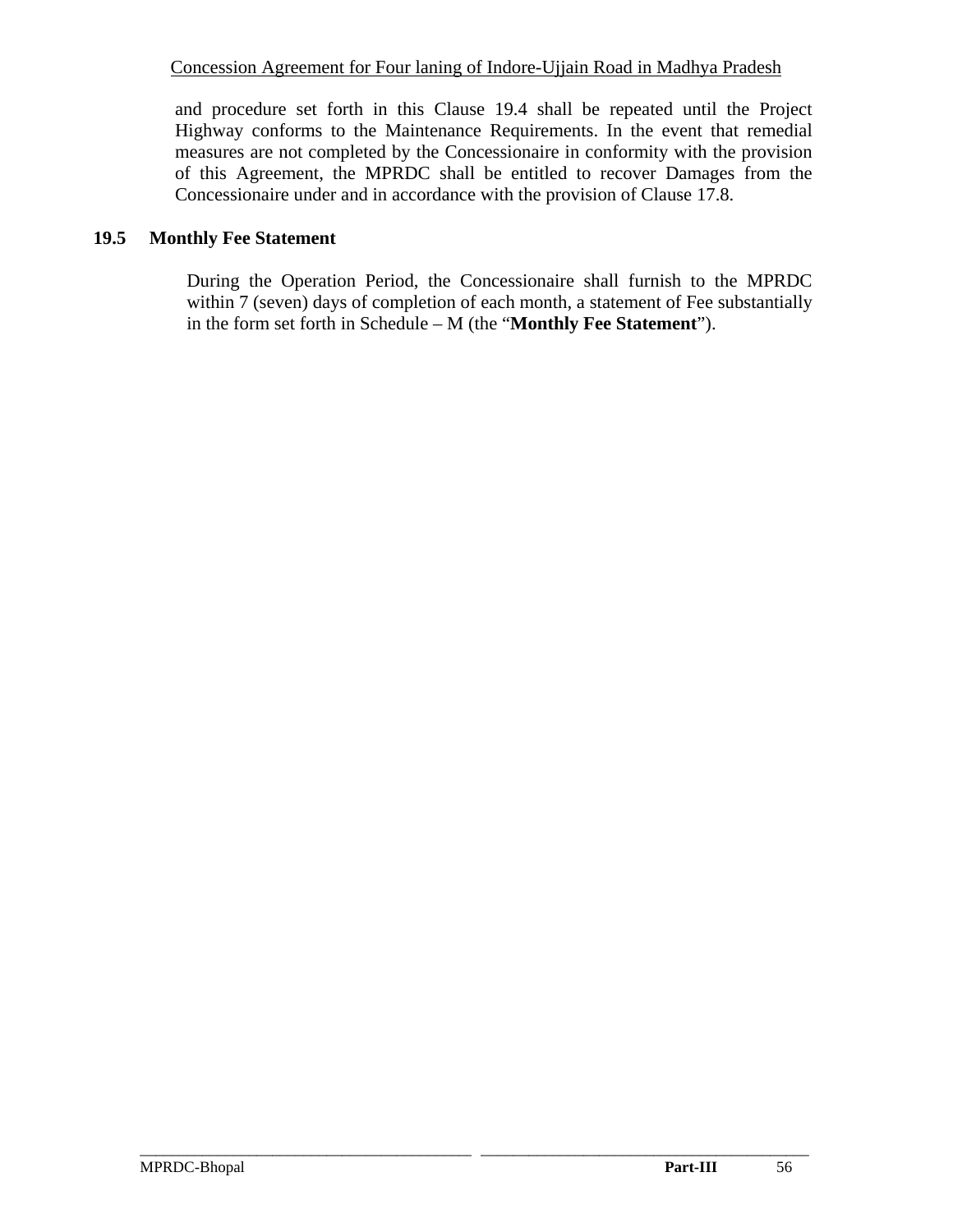## **TRAFFIC REGULATION**

#### **20.1 Traffic regulation by the Concessionaire**

The Concessionaire shall regulate traffic on the Project Highway in accordance with the Applicable Laws, and subject to the supervision and control of the State authorities or a substitute thereof empowered in this behalf under the Applicable Laws.

## **20.2 Police assistance**

For regulating the use of Project Highway in accordance with the Applicable Laws and this Agreement, the MPRDC shall assist the Concessionaire in procuring police assistance from the State Government or a substitute thereof. The police assistance shall include setting up of traffic aid post (the "**Traffic Aid Post**") at each of the Toll Plazas with a mobile Police squad for round – the –clock patrolling of the Project Highway.

## **20.3 Buildings for Traffic Aid Posts**

The Concessionaire shall, in accordance with the type design prescribed for such police outpost buildings by the State Government or a substitute thereof, construct buildings not exceeding 25 (twenty five) square meters of plinth area, for each of the Traffic Aid Posts, and hand them over to the MPRDC not lather than 30 (thirty) days prior to the Schedule Four-Laning Date. The Traffic Aid Post(s) shall be deemed to be part of the Site and shall vest in the MPRDC.

#### **20.4 Recurring expenditure on Police assistance**

On or before the Scheduled Four-Laning Date, the Concessionaire shall provide to the State Police Department or a substitute thereof one Jeep or similar vehicle in good working condition along with the chauffeurs for round-the –clock patrolling as set forth in clause 20.2 and shall meet the operating cost of such vehicles including the salary and allowances of the chauffeurs. The concessionaire shall maintain the Traffic Aid Post buildings in accordance with Good Industry practice. For the avoidance of doubt, it is agreed that the Concessionaire shall not be liable for any other expenditure incurred by the State Police Department or a substitute thereof except for the additional police assistance taken by the concessionaire on request.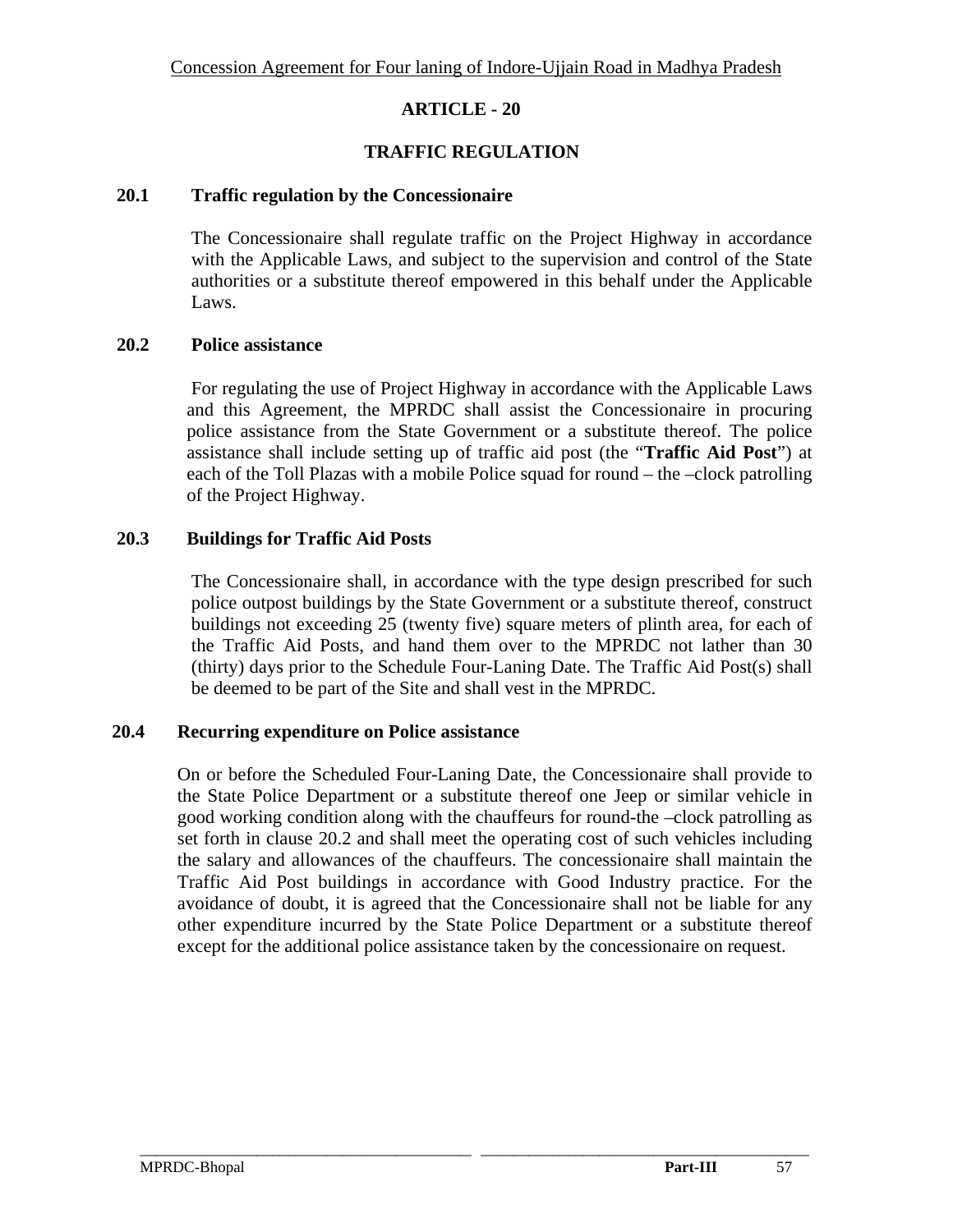## **EMERGENCY MEDICAL AID**

#### **21.1 Medical Aid Posts**

For providing emergency medical aid during the operation period, as set forth in this Agreement, the Concessionaire shall assist the State Government or a substitute thereof to be designed by the MPRDC in setting up and operating a medical aid post (the "**Medical Aid Post**") at each of the Toll Plazas with roundthe-clock ambulance services for victims of accidents on the Project Highway.

#### **21.2 Buildings for Medical Aid Posts**

The Concessionaire shall at its cost and in accordance with the type design prescribed for such building by MPRDC construct an aid post building of minimum 25 sq mtrs, and hand them over to the MPRDC, not later than 30(thirty) days prior to the Scheduled Four-Laning Date. The Medical Aid Post(s) shall be deemed to be part of the Site and shall vest in the MPRDC.

#### **21.3 Recurring expenditure on Medical Aid Posts**

On or before the COD, the Concessionaire shall provide to the State Medical Department or a substitute thereof to be designated by the MPRDC one Ambulance in good working condition along with chauffeurs and two medical personnel for round-the-clock ambulance services as set forth in Clause 21.1 and meet the operating cost of such ambulance including the salaries and allowances to the chauffeurs. The Concessionaire shall also reimburse to the State Medical Department (or a substitute thereof to be designated by the MPRDC) the actual expenditure incurred by it in each Accounting Year on the medical equipment, and the pay and allowances of up to 2 (two) medical personnel deployed exclusively for the Medical Aid Post buildings in accordance with Good Industry Practice. For the avoidance of doubt, it is agreed that the Concessionaire shall not be liable for any other expenditure incurred by the State Medical Department or a substitute thereof to be designated by MPRDC.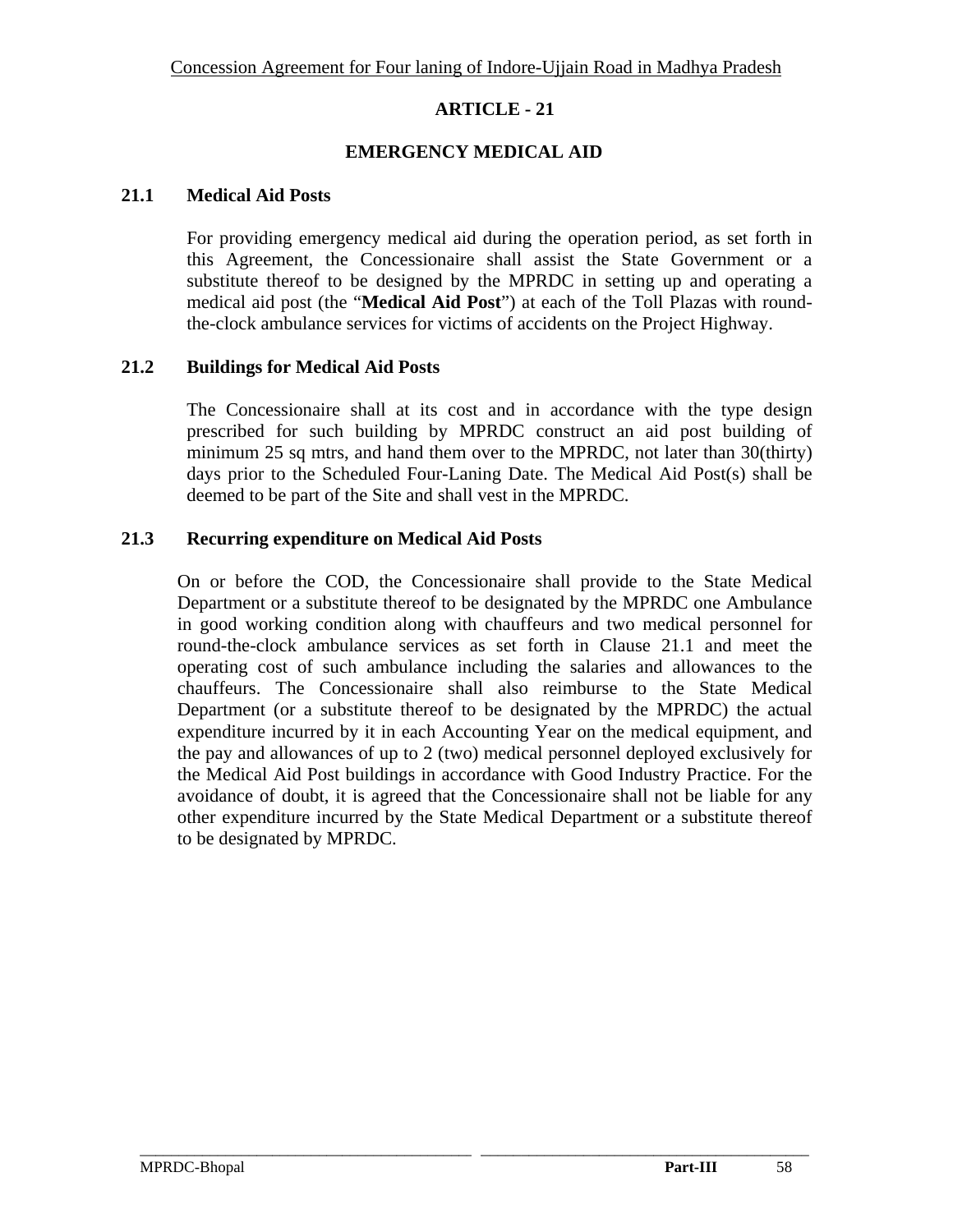## **TRAFFIC CENSUS AND SAMPLING**

## **22.1 Traffic census**

The Concessionaire shall install, maintain and operate electronic/computerised traffic counters at each of the Toll Plaza(s) and collect data relating to the number and types of vehicles using the Project Highway. The Concessionaire shall also install, maintain and operate weighing platforms (weigh in motion type) for recording on a sample basis the weight of commercial goods vehicle using the Project Highway. A weekly statement of such data shall be compiled and furnished forthwith by the Concessionaire to the MPRDC substantially in the form specified in Schedule-N.

## **22.2 Traffic survey**

The MPRDC may require the Concessionaire to conduct, during each year of the Concession Period , a detailed traffic survey at such frequency and on such days as the MPRDC may specify , provided that the cumulative period of such survey shall not exceed 14(fourteen) days in a year. The Concessionaire shall, at its own cost, carry out or cause to be carried out the survey in the form and manner reasonably specified by the MPRDC and furnish a detailed report thereof within 15(fifteen) days of the completion of each survey. For the avoidance of doubt, the MPRDC may also conduct traffic surveys, in such manner as it deems fit and at its own cost , through any agency designated by it for this purpose.

## **22.3 Traffic sampling**

- 22.3.1 For determining the actual traffic on the Project Highway, the MPRDC shall be entitled to inspect the relevant records of the Concessionaire, and may at its own cost undertake traffic sampling substantially in the manner set forth in schedule –O at such frequency as it may deem appropriate, but in no case for less than a continuous period of 7(seven) days. The Concessionaire shall provide such assistance as the MPRDC may reasonably require for such traffic sampling.
- 22.3.2 If the traffic sampling pursuant to this Clause 22.3 demonstrates that the actual traffic is more than the traffic reported by the Concessionaire, the traffic determined by the traffic sampling shall be deemed to be traffic for purpose of this Agreement and in the event of any Dispute relating to the traffic sampling, the Dispute Resolution Procedure shall apply. For the avoidance of doubt, Realisable Fee for any comparable period shall be calculated with reference to the traffic determined hereunder.

## **22.4 Computer systems and network**

The Concessionaire shall install, operate and maintain a computer system with round-theclock connections to the networks of the Government and other related entities for exchange of data and information useful or necessary for efficient and transparent regulation and management of traffic. For this purpose, it shall follow such protocol for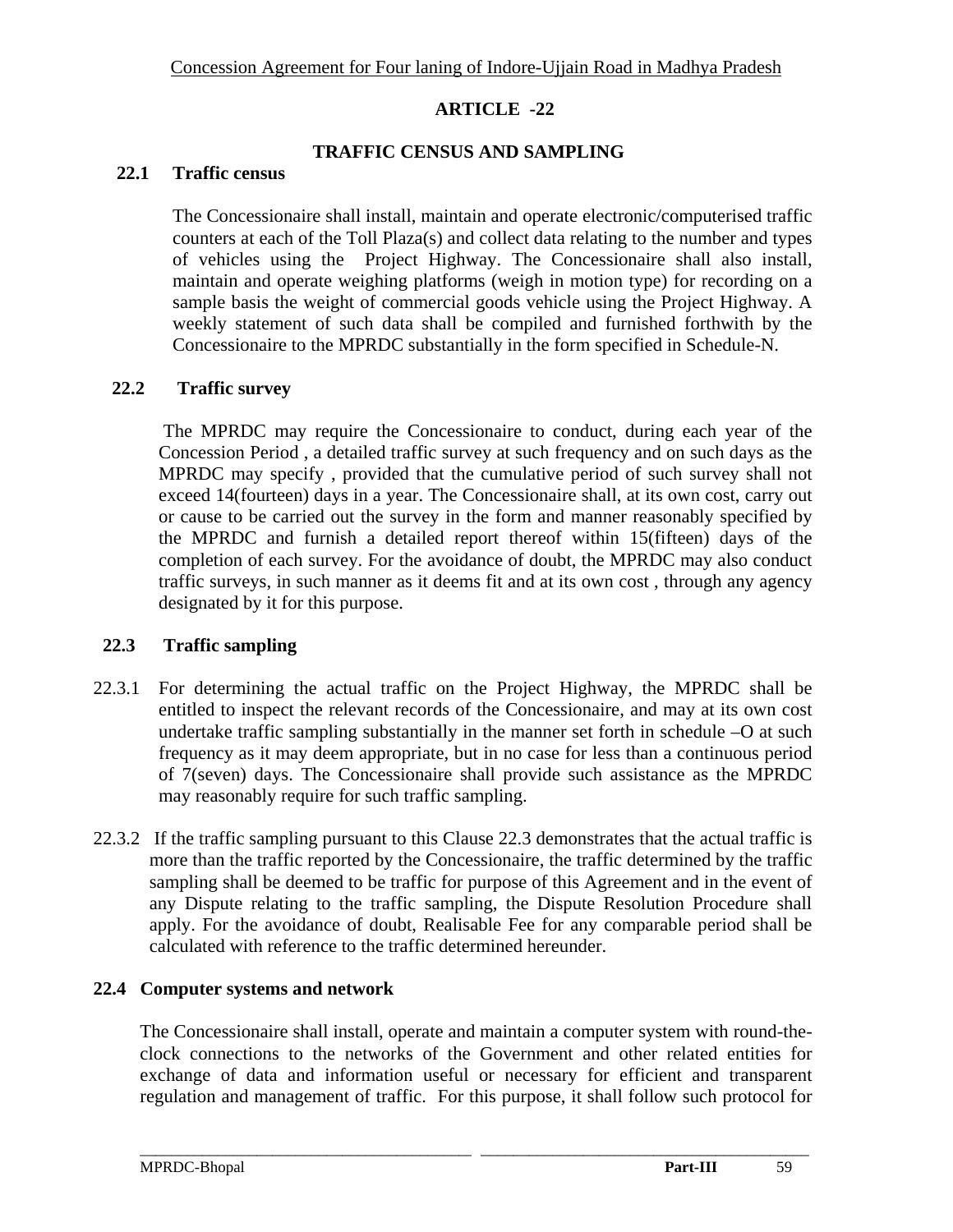Electronic Data Interchange (the "EDI") as the Government may specify. For the avoidance of doubt, it is agreed that the form specified in Schedule-N may be modified by the Government from time to time for conforming to the requirements and output of ED.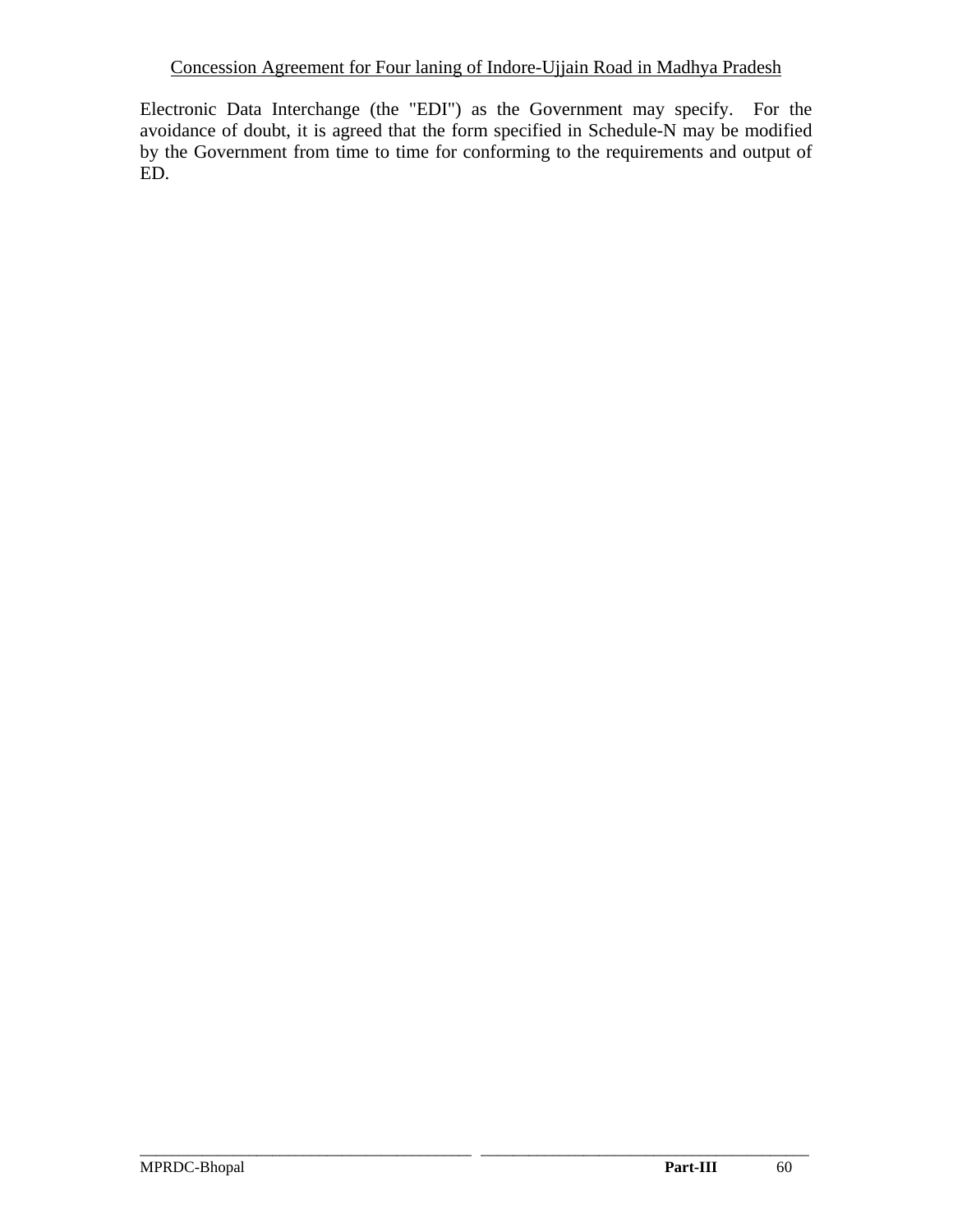## **INDEPENDENT ENGINEER**

### **23.1 Appointment of Independent Engineer**

MPRDC shall appoint consulting engineering firm from a panel of 5 (five) firms or bodies corporate, constituted by MPRDC substantially in accordance with the selection criteria set forth in Schedule-P, to be the independent consultant under this Agreement (the" **Independent Engineer**")**.** The appointment shall be made no later than 90 (ninety) days from the date of this Agreement and shall be for a period of 3 (three) years. On expiry of the aforesaid period, the MPRDC may in its discretion renew the appointment, or appoint another firm through a transparent bidding process to be the Independent Engineer for a term of 3 (three) years, and such procedure shall be repeated after expiry of each appointment.

## **23.2 Duties and functions**

- 23.2.1 The Independent Engineer shall discharge its duties and functions substantially in accordance with the terms of reference set forth in Schedule-Q.
- 23.2.2 The Independent Engineer shall submit regular periodic reports (at least once every month) to the MPRDC in respect` of its duties and functions set forth in` Schedule-Q.

## **23.3 Remuneration**

The remuneration, cost and expenses of the Independent Engineer shall be paid by the MPRDC and subject to the limits set forth in Schedule-P, one half of such remuneration, cost and expenses shall be reimbursed by the Concessionaire to the MPRDC within 15(fifteen) days of receiving a statement of expenditure from the MPRDC.

## **23.4 Termination of appointment**

- 23.4.1 The MPRDC may, in its discretion terminate the appointment of the Independent Engineer at any time , but only after appointment of another Independent Engineer in accordance with Clause 23.1.
- 23.4.2 If the Concessionaire has reason to believe that the Independent Engineer is not discharging its duties and functions in a fair, efficient and diligent manner , it may make a written representation to the MPRDC and seek termination of the appointment of the Independent Engineer. Upon receipt of such representation, the MPRDC shall hold a tripartite meeting with the Concessionaire and Independent Engineer for an amicable resolution of the Dispute, and if any difference or disagreement between the MPRDC and the Concessionaire remains unresolved, the Dispute shall be settled in accordance with the Dispute Resolution Procedure. In the event that the appointment of the Independent Engineer is terminated hereunder, the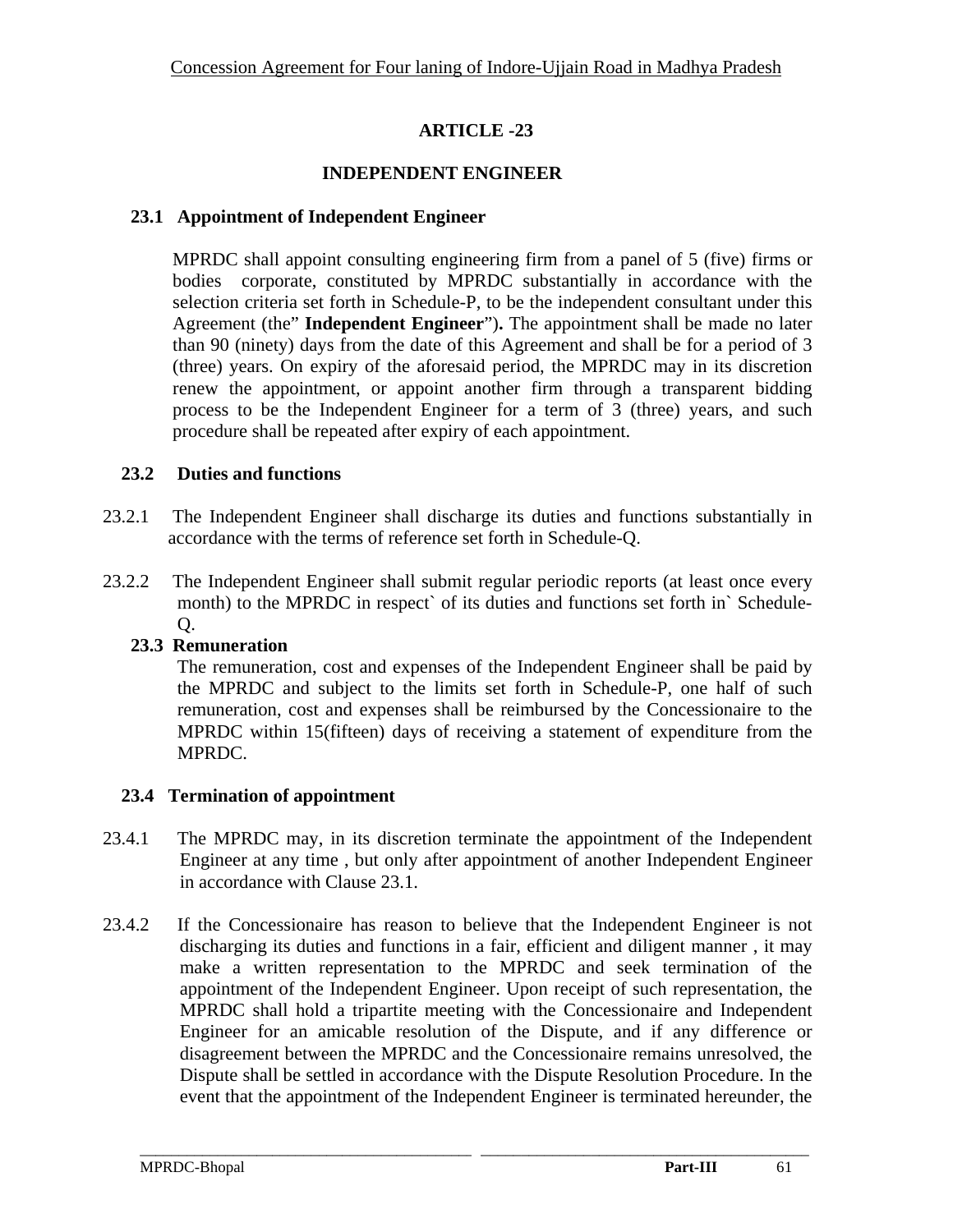MPRDC shall appoint forthwith another Independent Engineer in accordance with Clause 23.1.

## **23.5 Authorised signatories**

 The MPRDC shall require the Independent Engineer to designate and notify to the MPRDC and the Concessionaire up to 2 (two) persons employed in its firm to sign for and on behalf of the Independent Engineer, and any communication or document required to be signed by the Independent Engineer shall be valid and effective only if signed by any of the designate persons, provided that the Independent Engineer may by notice in writing substitute any of the designated persons by any of its employees.

# **23.6 Dispute resolution**

If either Party disputes any advice, instruction, decision, direction or award of the Independent Engineer, or, as the case may be, the assertion or failure to assert jurisdiction, the Dispute shall be resolved in accordance with the Dispute Resolution Procedure.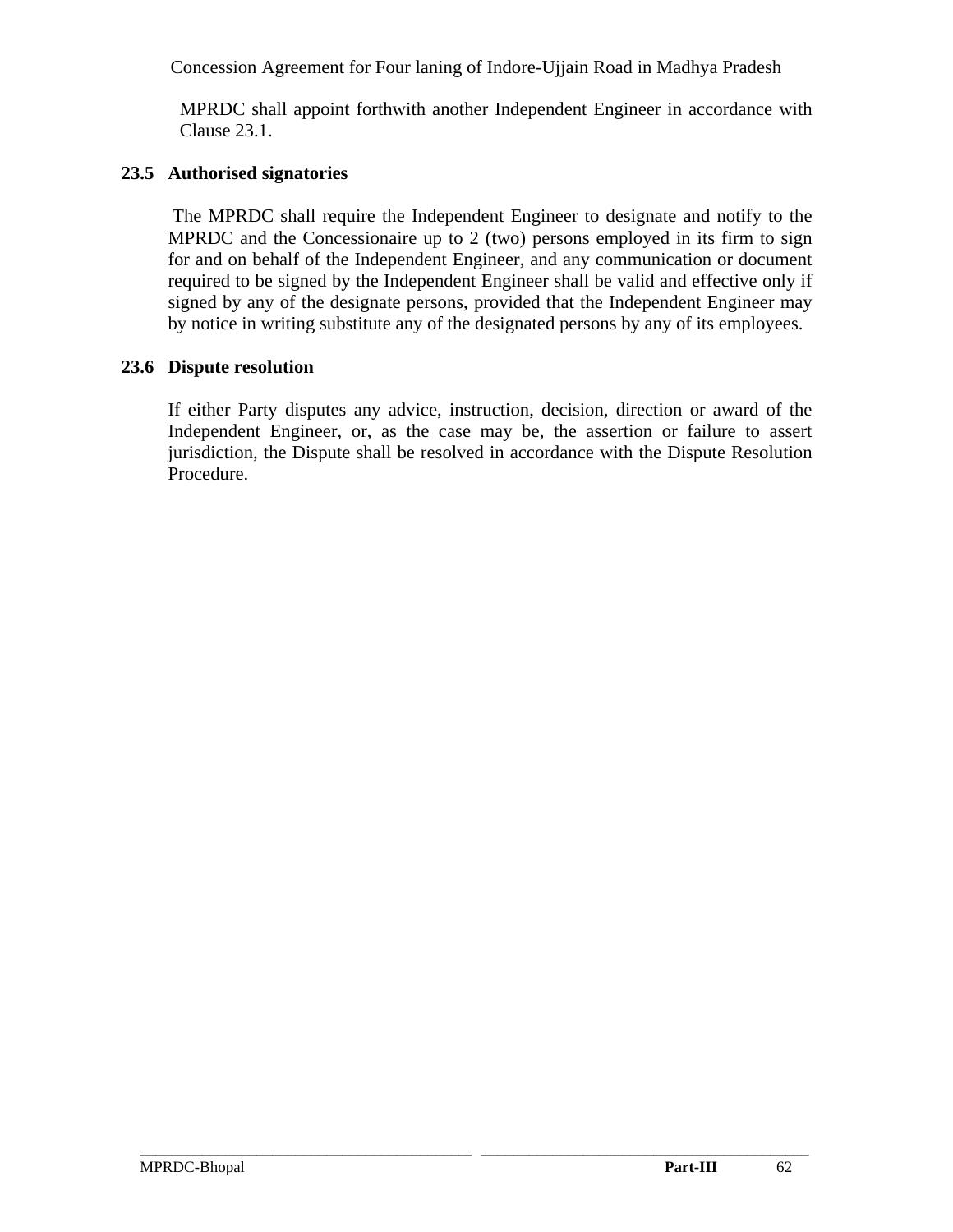## **FINANCIAL CLOSE**

### **24.1 Financial Close**

24.1.1 The Concessionaire shall, upon occurrence of Financial Close, notify the MPRDC forthwith, and shall have provided to the MPRDC, at least 2 (two) days prior to the Financial Close, 3 (three) true copies of the Financial Package and the Financial Model, duly attested by a Director of the Concessionaire, along with 3(three) soft copies of the Financial Model in MS Excel version or any substitute thereof, which is acceptable to the Senior Lenders.

#### **24.2 Termination due to failure to achieve Financial Close**

- 24.2.1 Notwithstanding anything to the contrary contained in this Agreement, but subject to Clause 34.6.1, in the event that Financial Close does not occur, for any reason whatsoever, within the period set forth in Clause 24.1.1, all rights, privileges, claims and entitlements of the Concessionaire under or arising out of this Agreement shall be deemed to have been waived by , and to have ceased with the concurrence of the Concessionaire and the Concession Agreement shall be deemed to have been terminated by mutual agreement of the Parties. For the avoidance of doubt, it is agreed that in the event the Parties hereto have, by mutual consent, determined the Appointed Date to precede the Financial Close, the provisions of this Clause 24.2.1 shall not apply.
- 24.2.2 Upon Termination under Clause 24.2.1, the MPRDC shall be entitled to encash the Bid Security and appropriate the proceeds thereof as Damages; provided, however, if Financial Close has not occurred solely as a result of the MPRDC being in default of any of its obligations under Clause 4.1.2, it shall, upon Termination, return the Bid Security forthwith along with Damages equal to 25% (twenty-five percent) thereof. For the avoidance of doubt, it is expressly agreed that if the Bid Security shall have been substituted by Performance Security, the Authority shall be entitled to encash therefrom an amount equal to Bid Security.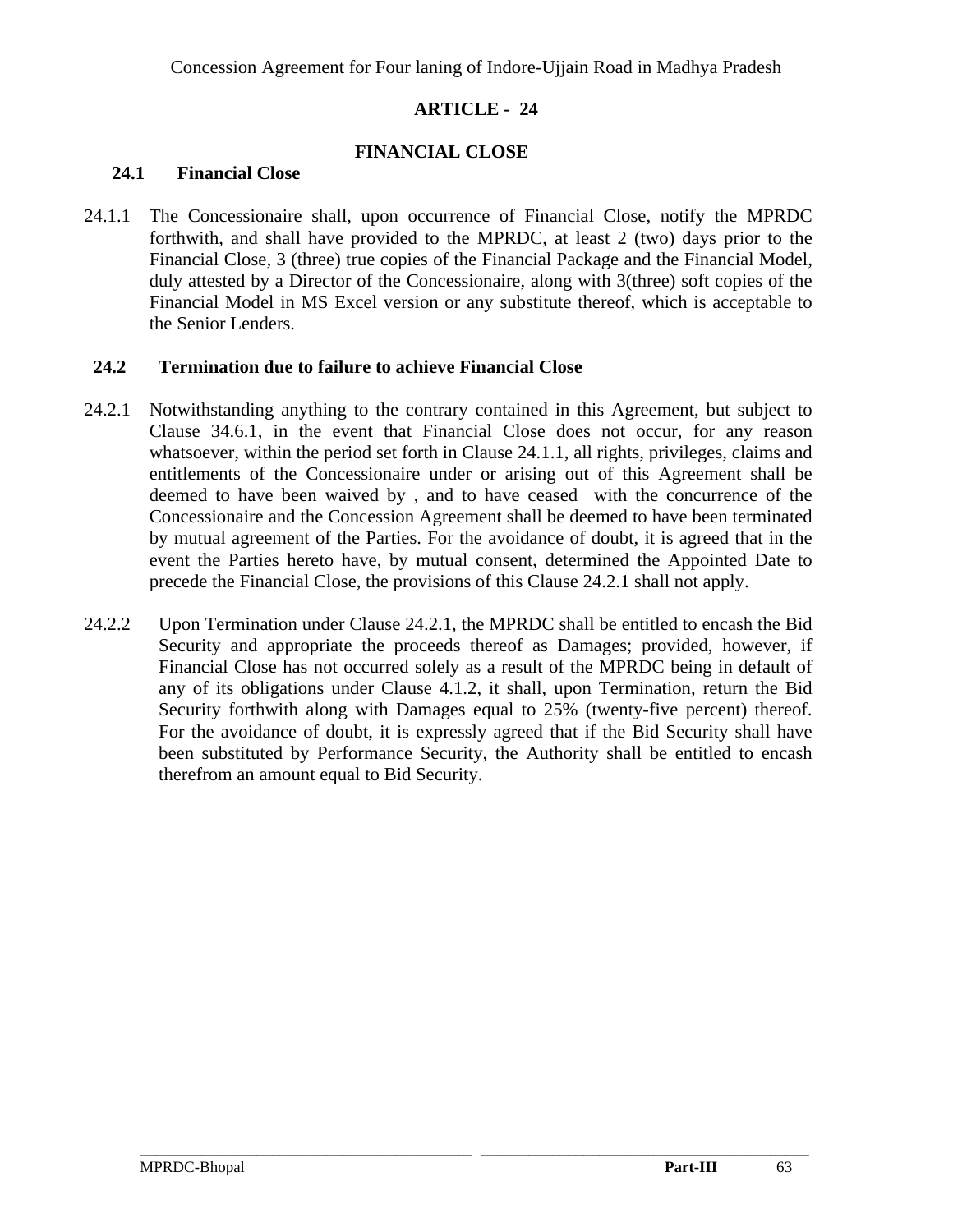## **GRANT**

**25.1 Grant** 

Deleted

## **25.2 Equity Support**

Deleted

# **25.3 O & M Support**

Deleted

## **PREMIUM**

#### **25.4 Premium**

The Concessionaire acknowledges and agrees that as set forth in the Bid it shall pay to the MPRDC for each year of the Concession Period, commencing from the scheduled COD of the project, a premium (**the "Premium**") in the form of an additional Concession Fee, as set forth in clause 26.2.1 and in the manner set forth in clause 26.4.. For the first and last year of the concession period, the premium for the balance part period of the year, if any, will be proportionately arrived. The premium for the last year will be deposited fully at least one month before the vesting. The term year here means the period starting from  $1<sup>st</sup>$  of April of any year and ending on 31<sup>st</sup> of March, of the next succeeding year.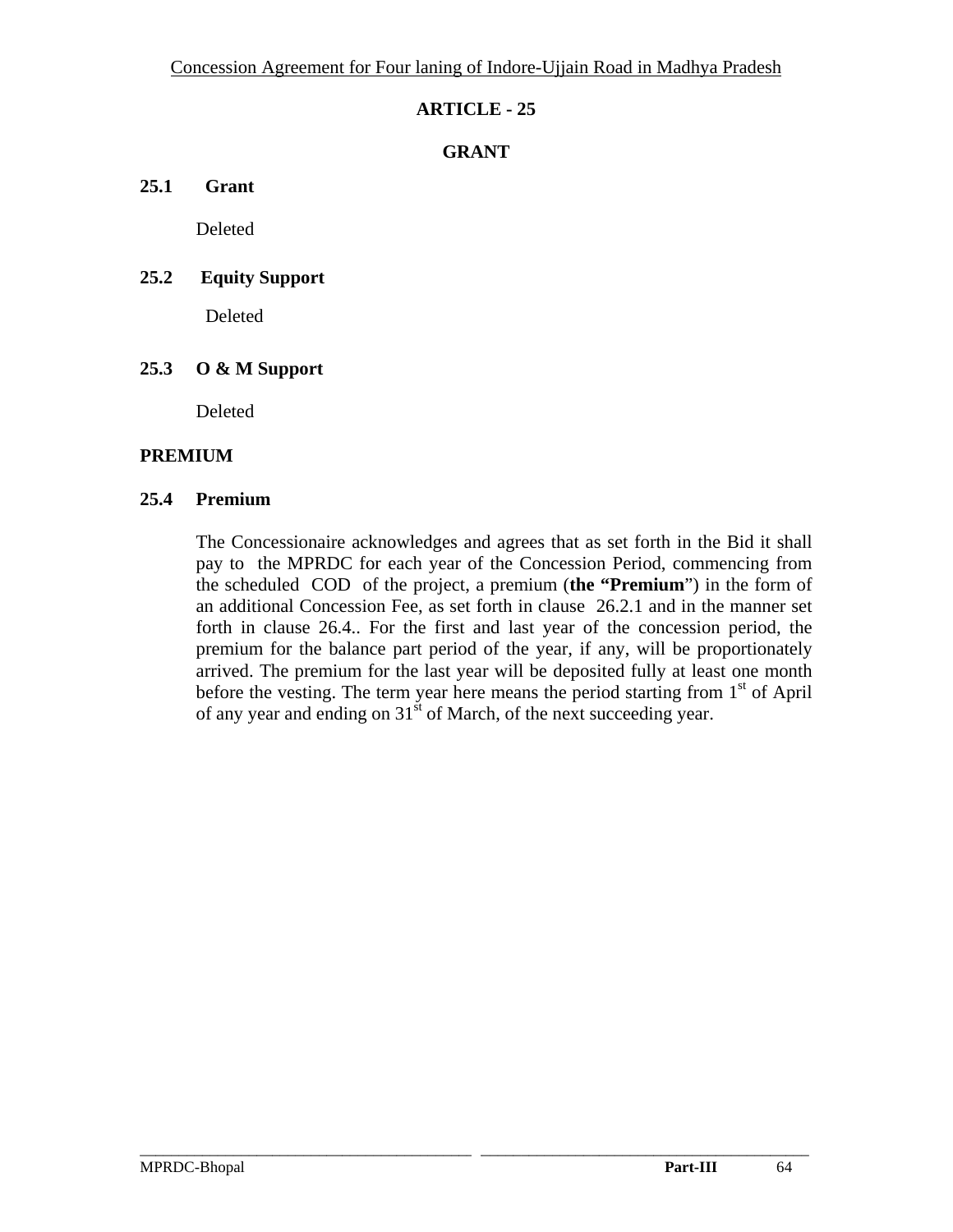## **CONCESSION FEE**

#### 26.1 **Concession Fee**

In consideration of the grant of Concession, the Concessionaire shall pay to the MPRDC by way of concession fee (the "Concession Fee") a sum of Re 1 (Rupee one) per annum

## **26.2 Additional Concession Fee**

- 26.2.1 Without prejudice to the provisions of Clause 26.1., the Concessionaire agrees to pay to the MPRDC for the  $1<sup>st</sup>$  (First) year of the Concession Period, commencing from the day falling after COD, a Premium in the form of an additional Concession Fee equal to 26.38 % (Twenty six point three eight percent) of the total Realisable Fee during that year; and for each subsequent year of the Concession Period, the Premium shall be determined by increasing the proportion of Premium to the total Realisable Fee in the respective year by an additional 1% percentage (one percent) as compared to the immediately preceding year. For the avoidance of doubt, the Premium for the  $2<sup>nd</sup>$ (Second) and  $3<sup>rd</sup>$  (Third) years shall be equal to 27.38 % (Twenty seven point three eight per cent) and 28.38 % (Twenty eight point three eight percent) respectively of the total Realizable Fee for the respective years.
- 26.2.2 The Premium payable under Clause 26.2.1 shall be deemed to be Concession Fee for the purposes of this Agreement.

## **26.3 Determination of Concession Fee**

Notwithstanding anything to the contrary contained in this Agreement, the Concessionaire agrees and undertakes that the total Realizable Fee for the purposes of computing the Concession Fee under this Article 26 shall be determined on the express understanding that the number of PCUs in the first year following the COD shall be deemed to be the higher of (a) the actual PCUs and (b) 15094 PCUs on 01.08.2006; and that the number of PCUs for computing the Concession fee for each subsequent year shall be deemed to be the higher of (a) the actual PCUs and (b) 2% (two percent) greater than the number of PCUs reckoned hereunder in the immediately preceding year. For avoidance of doubt, the parties hereto agree that for the purposes of computing the Concession Fee hereunder, the proportion of cars, buses, trucks and other vehicles to the total number of PCUs shall always be based on the actual proportion thereof in the relevant year. The Parties also agree that for the purposes hereof, Realisable Fee shall be computed with reference to the Fee due and payable by Users and any discounts, concessions or waivers granted by the concessionaire to any or all Users shall not be reckoned for computing the Realisable Fee hereunder.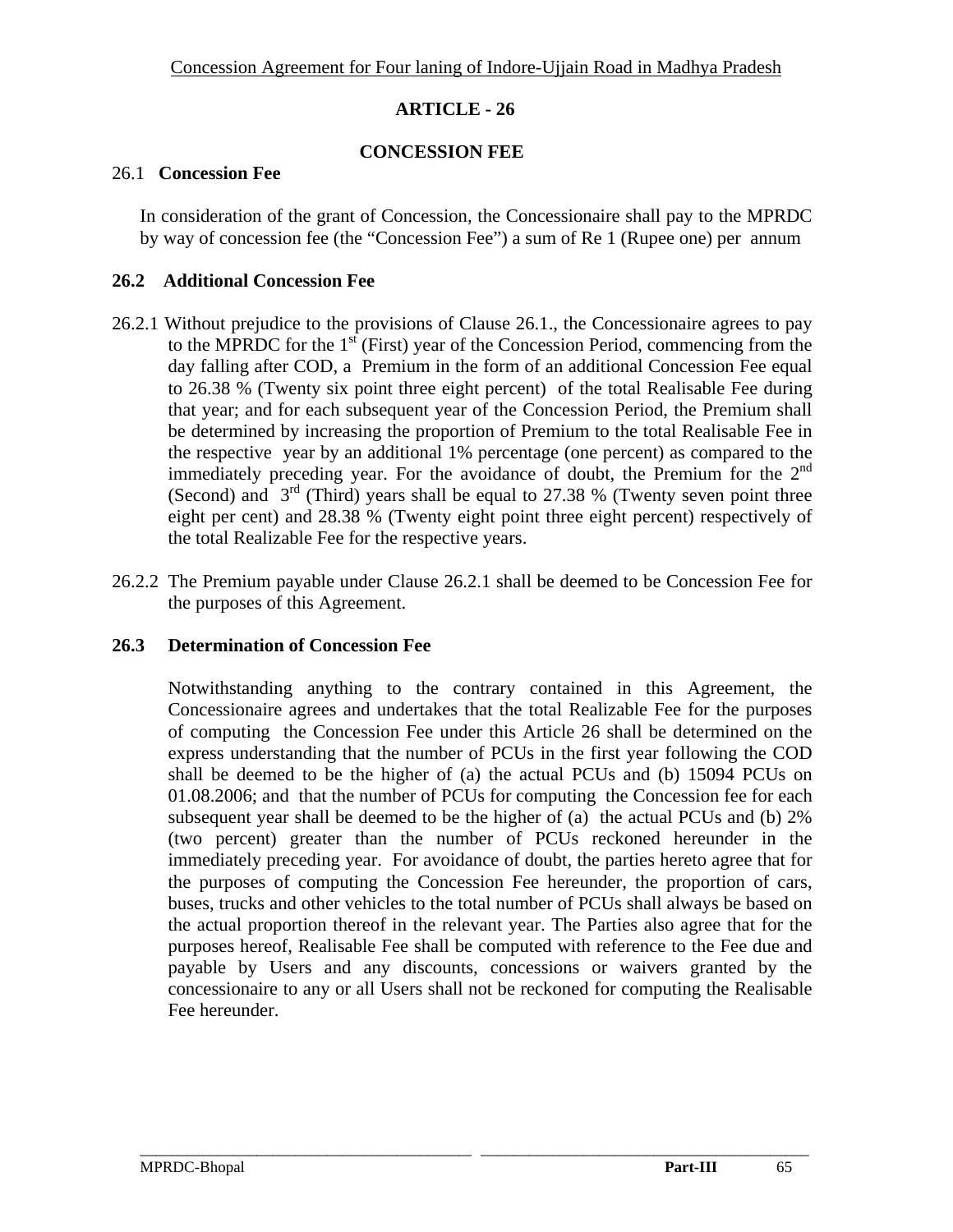### **26.4 Payment of Concession Fee**

The Concession Fee payable under the provisions of this Article 26 shall be due and payable in monthly instalments. Within 7 (seven) days of the close of each month, the Concessionaire shall pay to the MPRDC against the Concession Fee; a provisional amount calculated on the basis of total Realisable Fee of the immediately preceding month, and final settlement thereof, based on audited account of the Concessionaire, shall be made within 120 (one hundred and twenty) days of completion of the respective accounting year.

## **26.5 Verification of Realisable Fee**

- 26.5.1 The MPRDC may, in order to satisfy itself that the Concessionaire is reporting its Realisable Fee honestly and faithfully, depute its representatives to the Toll Plaza(s) and the offices of the Concessionaire, and undertake such other measures and actions as it may deem necessary to ascertain the actual Fee revenues.
- 26.5.2 If the verification of Fee revenues pursuant to this Clause 26.5 demonstrates that the Realisable Fee is more than the amount reported by the Concessionaire, the MPRDC shall, for the purpose of determining the Fee revenues, be entitled to undertake traffic sampling for a continuous period of 7(seven days) in accordance with Clause 22.3. The Parties hereto agree that if the average daily Fee revenue determined under this Clause 26.5.2 exceeds the average daily Realisable Fee reported by the Concessionaire during the preceding month by 1% (one percent) thereof, the difference between such fee revenue and Realisable Fee shall be multiplied by 180 (one hundred and eighty) and the product so arrived at shall be paid as Damages by the Concessionaire to the MPRDC, and in the event of any Dispute relating to the traffic sampling, the Dispute Resolution Procedure shall apply. For the avoidance of doubt, it is agreed that seasonal variation in traffic volume shall be determined by the Independent Engineer on the basis of past trends and other relevant information , and due weightage shall be assigned to such variations in computing the Realisable Fee payable under this Clause 26.5.2

## *Note: In the event of the Concessionaire seeking a Grant under Clause 25.1 of this Agreement, clause 26.2 to 26.5 will not apply.*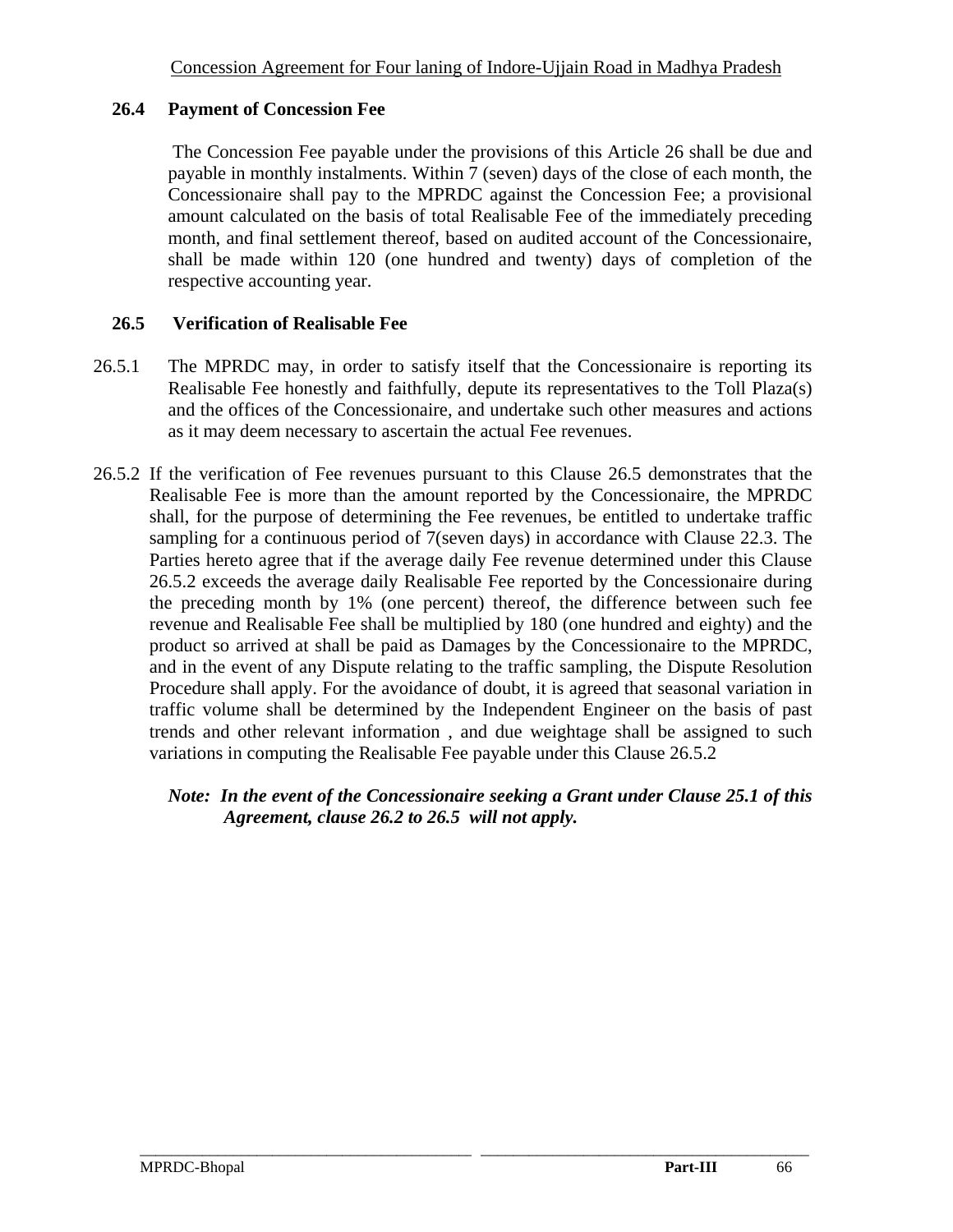## **USER FEE**

## **27.1 Collection and appropriation of Fee**

- 27.1.1 On and from the COD till the Transfer Date, the Concessionaire shall have the sole and exclusive right to demand, collect and appropriate fee from the Users in accordance with this Agreement and the Fee Notification set forth in Schedule-R; provided that for ease of payment and collection, such fee shall be rounded of to the nearest 5(five) rupees in accordance with the Fee Notification; provided further that the Concessionaire may determine and collect Fee at such lower rates as it may, by public notice to the Users, specify in respect of all or any category of Users or vehicles.
- 27.1.2 The Concessionaire acknowledges and agrees that upon payment of Fee any User shall be entitled to use the Project Highway and the Concessionaire shall not place or cause to be placed any restriction on such use except to the extent specified in any Applicable Law, Applicable Permit or the provisions of this Agreement.
- 27.1.3 The Concessionaire acknowledges and agrees that any User who is not liable for payment of the Fee shall be entitled to use the Project Highway without any restrictions except to the extent specified in any Applicable Law, Applicable Permit or the provisions of this Agreement. For the avoidance of doubt, the Concessionaire hereby acknowledges that Exempted Vehicles are not liable to payment of Fee.

## **27.2 Revision of Fee**

- 27.2.1 The Parties hereto acknowledge and agree that in accordance with the Fee Notification, the Fee specified therein shall be revised annually on September 1 in accordance with the provisions of the Fee Notification.
- 27.2.2. The Concessionaire hereby acknowledge and agree that it is not entitled to any revision of Fee or other relief from the MPRDC or any Government Instrumentality except in accordance with the express provision of this Agreement.

# **27.3 Exemption for Local Traffic**

The Concessionaire shall not collect any Fee from Local Traffic, and shall issue passes in respect thereof for commuting on the Project Highway, but without crossing more than one Toll Plaza during the course of a day. For carrying out the provisions of this Clause 27.3, the Concessionaire shall formulate, publish and implement an appropriate scheme, and make such modifications to the scheme as may reasonably be suggested by the MPRDC or by Local Traffic from time to time; provided that for defraying its expenses on issuing of passes and handling of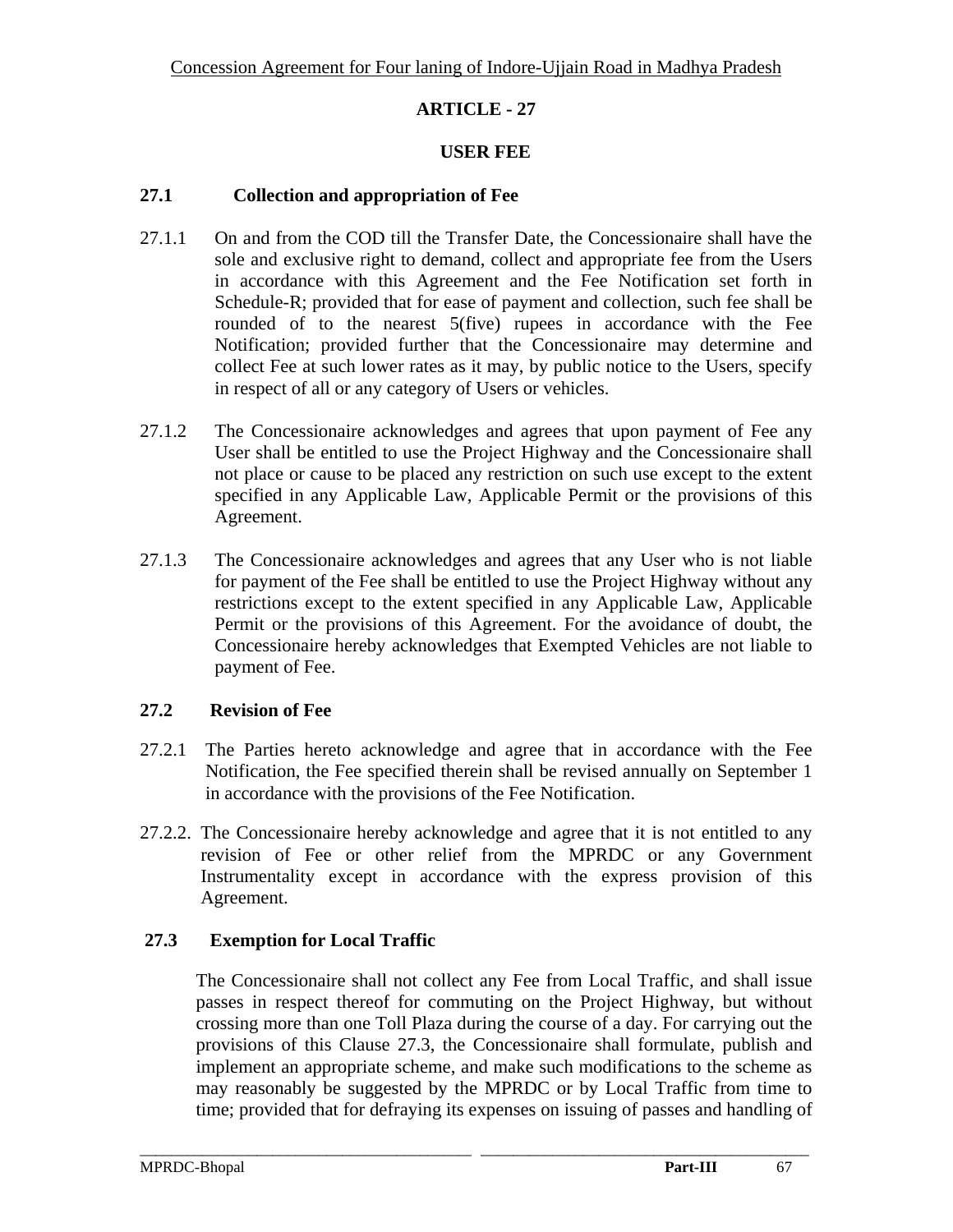Local Traffic, the Concessionaire shall be entitled to charge a monthly fee of Rs.50 (Rupees fifty only) to be revised annually applicable from  $1<sup>st</sup>$  September of every year to reflect the variation in WPI as compared to WPI of year ended March 31, 2007, and then rounded off to the nearest 5 (five) rupees; provided further that no passes will be required or Fee collected from a vehicle that uses part of the Project Highway and does not cross a Toll Plaza.

# **27.4 Free use of service lanes**

- 27.4.1 Notwithstanding anything to the contrary contained in this Agreement, upon construction of service lanes, the Local Traffic, Tractors, animal-drawn vehicles and two-wheelers shall be entitled to free use thereof, and the Concessionaire shall be entitled to refuse entry of such vehicles on the carriageway of the Four-Lane Project Highway, except on payment of Fee in accordance with the Fee Notification. For the avoidance of doubt, it is agreed that the Concessionaire shall be entitled to set up temporary or permanent Fee collection booths, entry barriers or such other restriction on the service lanes, as may reasonably be necessary for preventing such evasion in accordance with the provisions of Clause 27.8.
- 27.4.2 Any motorised vehicle, not being Local Traffic, using the service lane shall be liable to payment of Fee as if it was using the Project Highway.
- **27.5** Deleted

## **27.6 Re-appropriation of excess Fee**

- 27.6.1 In the event that the average daily traffic of PCUs in any Accounting Year shall have reached a level equivalent to 120% (one hundred and twenty percent) of the designed capacity specified in Clause 29.2.3 (the **Traffic Cap**) the Fee levied and collected from the traffic exceeding the Traffic Cap shall, notwithstanding anything to the contrary contained in this Agreement, be deemed to be due and payable to the MPRDC in accordance with the provision of Clause 27.6.2
- 27.6.2 If traffic in any Accounting Year exceeds the Traffic Cap, the Concessionaire shall be entitled to collect and appropriate the Realizable Fee for traffic not exceeding the Traffic Cap , and for all traffic exceeding the Traffic Cap, the Concessionaire shall collect and deposit the same into the Safety Fund within 60 (sixty) days of the close of the relevant Accounting Year; provided that the balance remaining in respect of the excess traffic of the last Accounting Year of the Concession Period shall be credited to the Safety Fund within 30 (thirty) days of the Transfer Date.

\_\_\_\_\_\_\_\_\_\_\_\_\_\_\_\_\_\_\_\_\_\_\_\_\_\_\_\_\_\_\_\_\_\_\_\_\_\_\_\_\_\_\_\_\_\_\_\_\_\_\_\_\_\_\_\_\_\_\_\_\_\_\_\_\_\_\_\_\_\_\_\_\_\_\_\_\_\_\_\_\_\_\_\_\_\_

# **27.7 Tolling Contractor**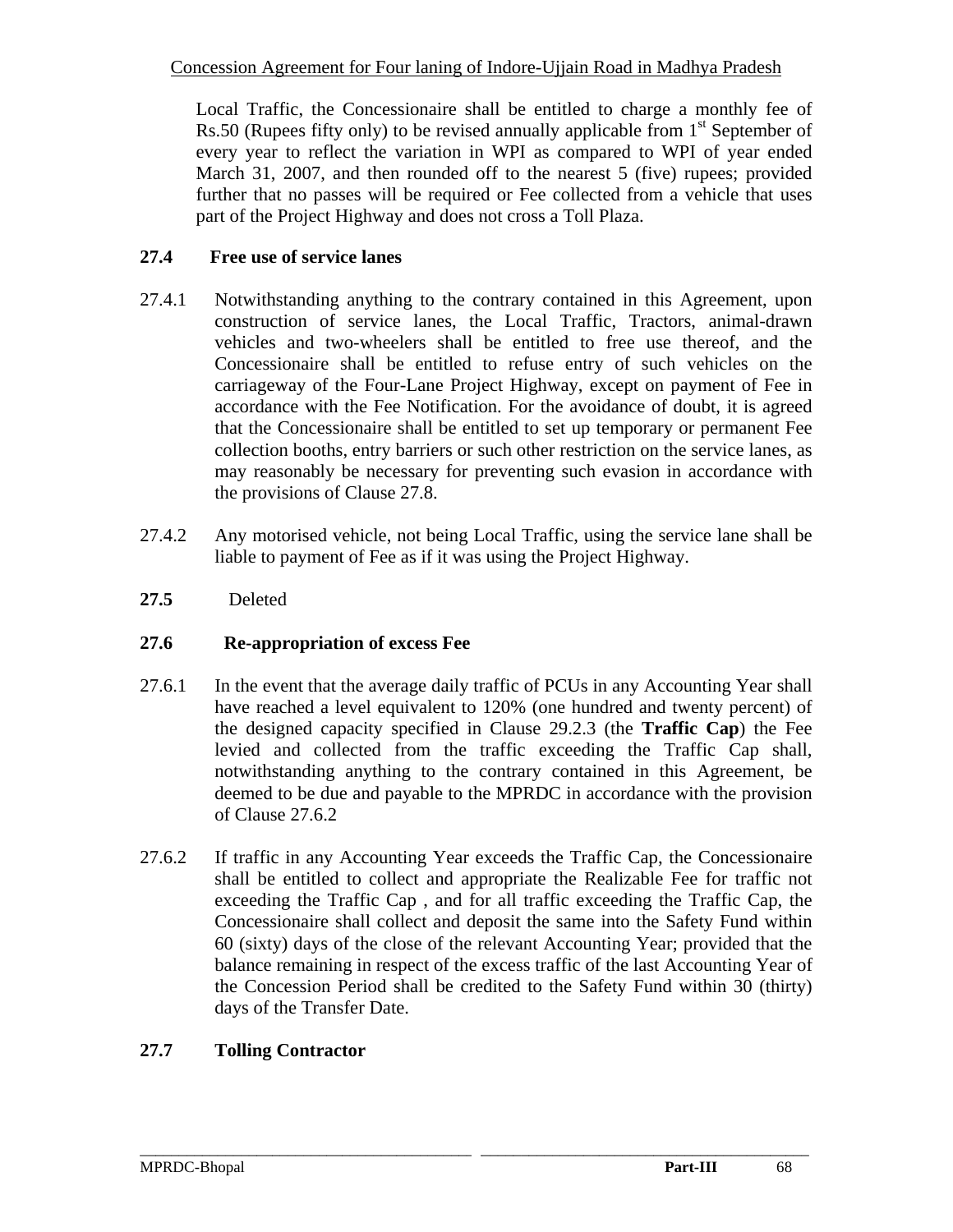The Concessionaire may appoint a Tolling Contractor or any other persons collect the Fee for and on behalf of the Concessionaire, provided that notwithstanding such appointment the Concessionaire shall be and remain solely liable and responsible for the collection of fee in accordance with this Agreement and its deposit into the Escrow Account and for compliance with the provision of this Agreement.

# **27.8 Fee collection points**

Fee shall ordinarily be collected at the Toll Plaza(s) from vehicles crossing the Toll Plaza(s) and using the whole or part of the Project Highway; provided that for preventing evasion of Fee by any vehicle circumventing one or both of the Toll Plaza(s) and using the whole or part of the Project Highway located between such Toll Plazas, the Concessionaire shall be entitled to set up at its own risk and cost, and in consultation with the Independent Engineer, its temporary or permanent Fee collection booths, or impose such other restrictions on entry to the Project Highway, as may reasonably be necessary for preventing such evasion. For the avoidance of doubt, the Concessionaire hereby acknowledges and agrees that it shall not determine or collect Fee from Users who use any part of the Project Highway which is situated between the two Toll Plazas OR only use part of the Project Highway situated on any one side of the Toll Plaza.

- **27.9** Deleted.
- **27.10** Deleted

## **27.11 Display of Fee rates**

- 27.11.1 The Concessionaire shall, at the beginning of the Project Highway and near the Toll Plaza(s), prominently display the applicable rates of Fee for information of Users approaching from either side of the Project Highway.
- 27.11.2 The Concessionaire shall, from time to time, inform the MPRDC of the applicable Fee and the detailed calculation thereof. Such information shall be communicated at least 15 (fifteen) days prior to the revision of Fee under and in accordance with the Fee Notification.
	- 27.11.3 The Concessionaire shall not revise, display or collect any amounts in excess of the rates of Fee payable under the Fee Notification. In the event any excess amounts are collected by or on behalf of the Concessionaire, it shall upon receiving a notice to this effect from the MPRDC, refund such excess amounts to the MPRDC along with Damages equal to 25% (twenty five percent) thereof.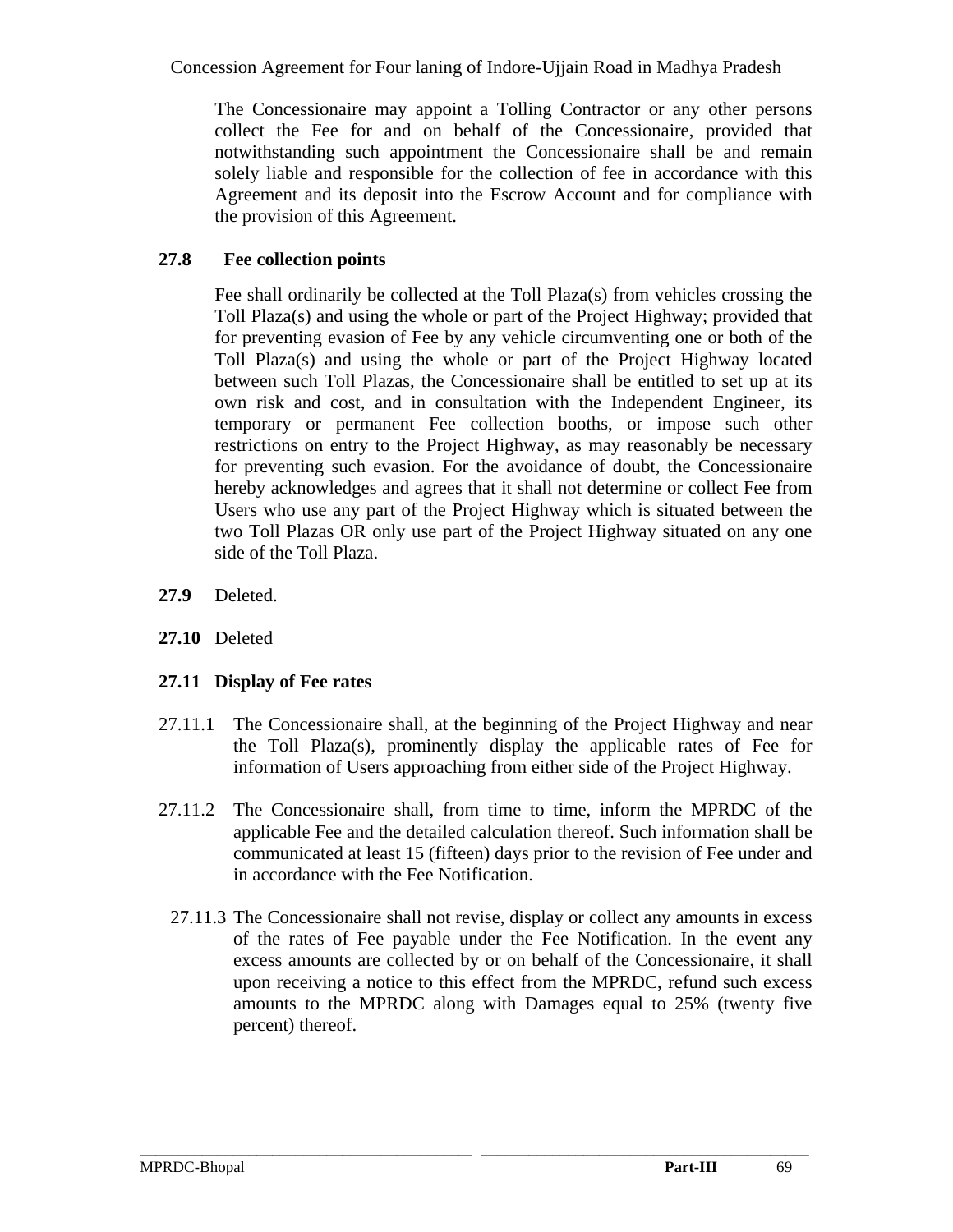## **REVENUE SHORTFALL LOAN**

- 28.1 If the Realisable Fees in any Accounting Year during the Concession Period shall fall below the Subsistence Revenue Level as a result of Indirect Political Event , a Political Event or MPRDC Default, as the case may be, MPRDC agrees to allow the Concessionaire to avail accommodation for such shortfall, by way of a loan **("Revenue Shortfall Loan")** from Senior Lenders
- 28.1.2 If the half-yearly results of the Concessionaire indicate that the shortfall contemplated for an Accounting Year has arisen in respect of the first 6 (six) months thereof, the Concessionaire shall be entitled to a provisional Revenue Shortfall Loan; provided that, no later than 60 (sixty) days after the close of such Accounting Year, the Concessionaire shall either repay the provisional loan with interest or adjust it against the Revenue Shortfall Loan, if any, as may be due to it under this Clause 28.1.
- 28.1.3 MPRDC shall give such permission to avail the Revenue Shortfall Loan or the provisional Revenue Shortfall Loan, as the case may be, within 30 (thirty) days of receiving a request from the Concessionaire along with the particulars thereof including a detailed account of the Indirect Political Event, Political Event or the MPRDC Default, as the case may be, and its impact on the collection of Fee.

## 28.2 **Repayment of Revenue Shortfall Loan**

A sum equal to 50% (fifty per cent) of the 'profit before tax' of the Concessionaire, as and when made, shall be earmarked for repayment of the Revenue Shortfall Loan and interest thereon, and paid by the Concessionaire to the Senior Lender within 90 (ninety) days of the close of the Accounting Year in which such profits have been made; provided that the Concessionaire shall repay the entire Revenue Shortfall Loan and interest thereon not later than one year prior to the expiry of the Concession Period and in the event that any sum remains due or outstanding at any time during such period of one year, MPRDC shall be entitled to terminate this Agreement forthwith. For the avoidance of doubt, it is agreed that the repayment of Revenue Shortfall Loan shall be in accordance with and subject to the provisions of Article 31.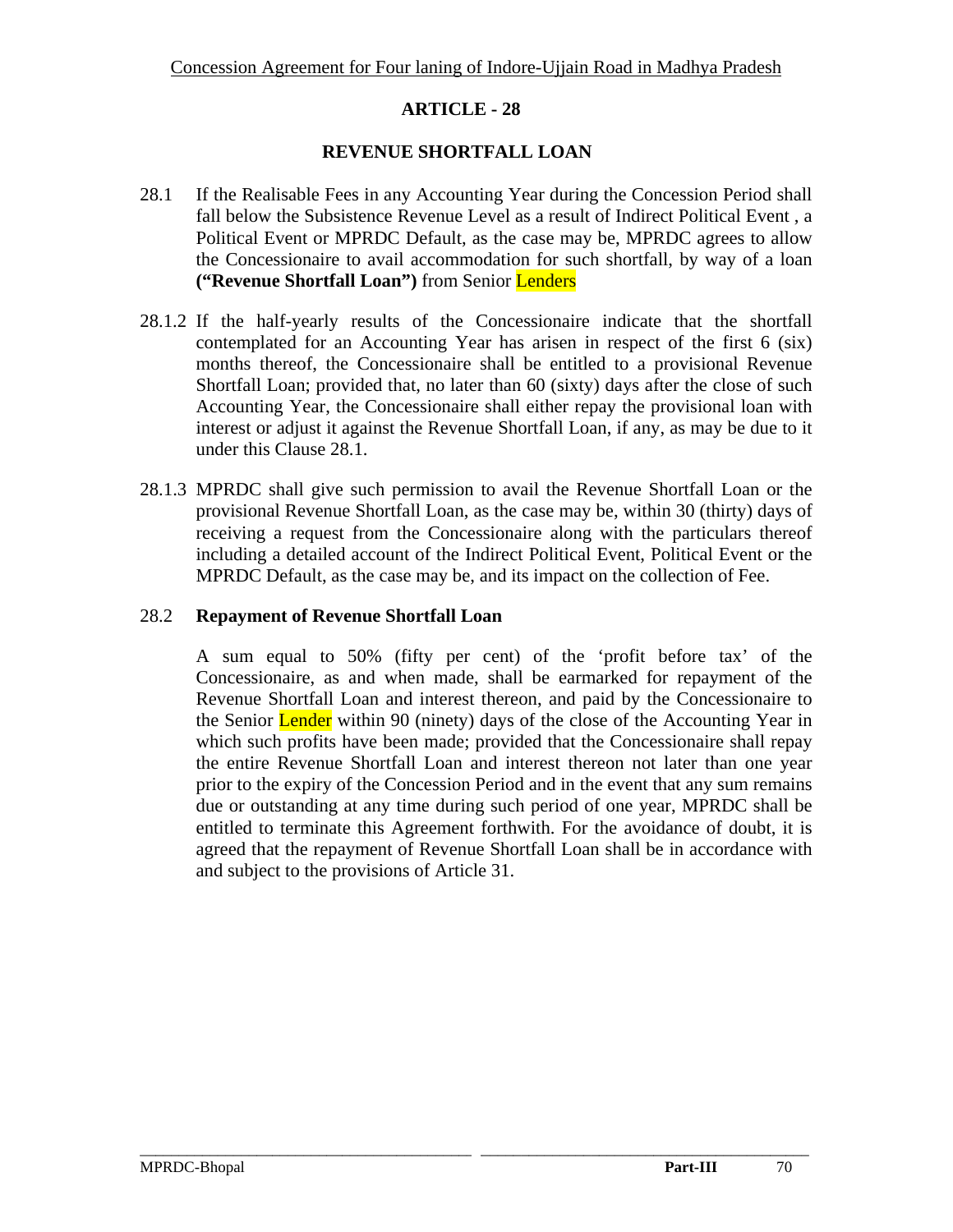#### **EFFECT OF VARIATIONS IN TRAFFIC GROWTH**

#### **29.1 Effect of variation in traffic growth**

- 29.1.1 The MPRDC and the Concessionaire acknowledge that the traffic as on 1 June 2020 (the **"Target Date**") is estimated to be 37096 PCUs per day (the "**Target Traffic**, and hereby agree that for determining the modifications to the Concession Period under this Article 29, the actual traffic on the Target Date shall be derived by the period under this Article 29, the actual traffic on the Target date shall derived by computing the average of the traffic as determined by traffic sampling to be undertaken, in accordance with Clause 22.3 on the date that falls one year prior to the Target Date (the "**Actual Traffic**"). For the avoidance of doubt, it is agreed that traffic sampling shall be undertaken for a continuous period of 7 (seven) days during anytime within 15(fifteen) days prior to the date specified herein and the average shall be deemed to be actual traffic.
- 29.1.2 In the event that the Actual Traffic shall have fallen short of the Target Traffic by more than 2.5% (two point five percent) thereof or exceeded the Target Traffic by more than 2.5% (two point five percent) thereof, the Concession Period shall be deemed to be modified in accordance with Clause 29.2. For the avoidance of doubt, in the event of any Dispute relating to Actual Traffic, the Dispute Resolution Procedure shall apply.

#### **29.2 Modification in the Concession Period**

- 29.2.1 Subject to the provision of Clause 29.1.2, in the event Actual Traffic shall have fallen short of the Target Traffic, then for every 1% (one percent) shortfall as compared to the Target Traffic, the Concession Period shall , subject to payment of Concession Fee in accordance with this Agreement, be increased by 1.5% (one point five percent) thereof; provided that such increase in Concession Period shall not in any case exceed 20% (twenty percent) of the Concession Period. For the avoidance of doubt, and by way of illustration, it is agreed that in the event of a shortfall of 10.6% (ten point six percent) in Target Traffic, the Concession Period shall be increased by 15% (fifteen percent) thereof
- 29.2.2 Subject to the provisions of Clause 29.1.2 in the event Actual Traffic shall have exceeded the Target Traffic, then for every 1% (one percent) excess as compared to the Target Traffic, the Concession Period shall be reduced by 0.75% (zero point one percent) thereof; provided that such reduction in Concession Period shall not in any case exceed 10% (ten percent) thereof. For the avoidance of doubt and way of illustration, it is agreed that in the event of an excess of 8.7% (eight point seven percent) in Target Traffic, the Concession Period shall be reduced by 6% (six percent) thereof.

Provided further that in lieu of a reduction in Concession Period under this Clause 29.2.2, the Concessionaire may elect to pay, in addition to the Concession Fee that would be due and payable if the Concession Period were not reduced hereunder, a further premium equal to 25% (twenty five per cent) of the Realisable Fee, and upon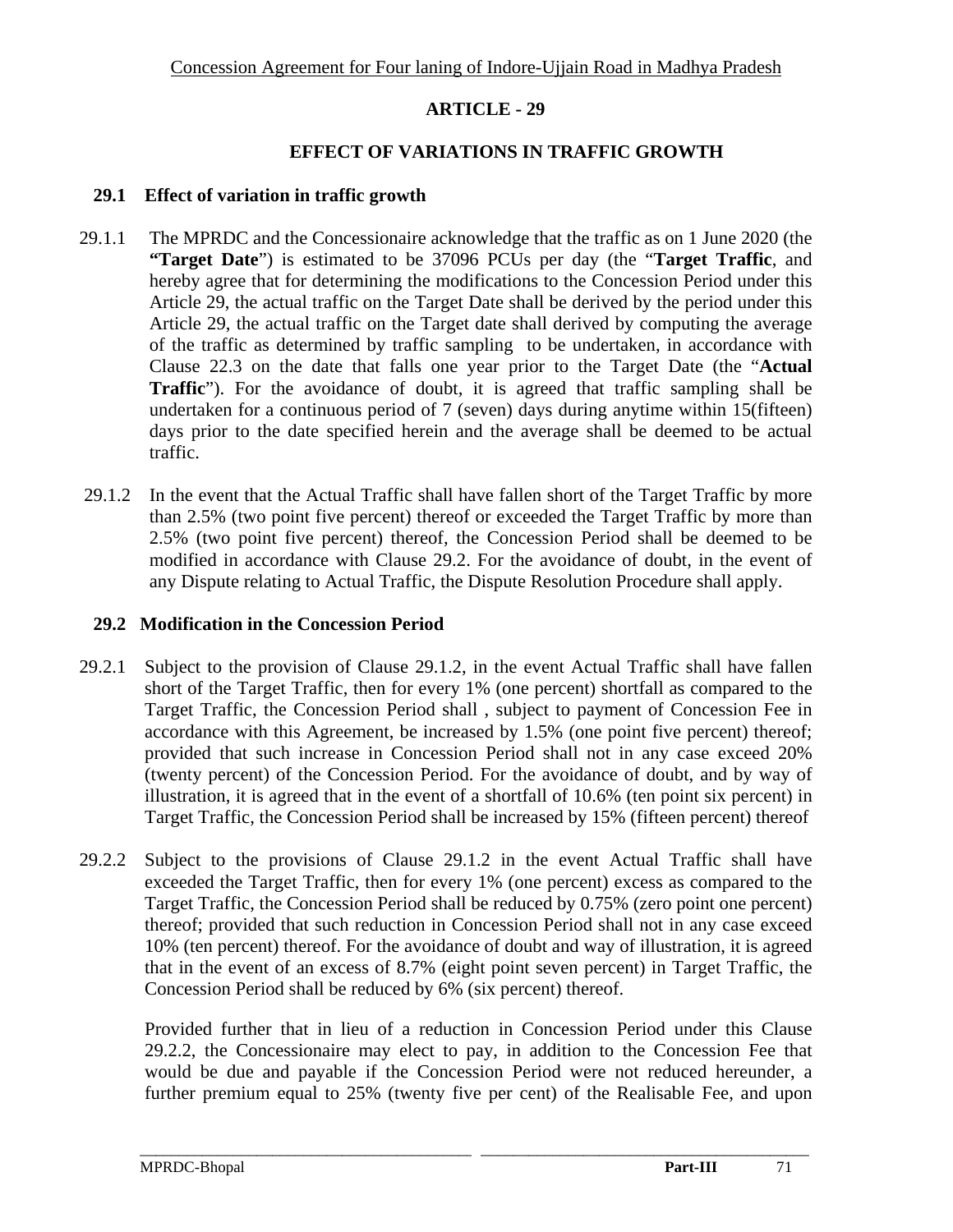notice given to this effect by the Concessionaire no later than two years prior to the Transfer Date contemplated by this Clause 29.2.2, the Government shall waive the reduction in Concession Period hereunder forthwith.

- 29.2.3 Notwithstanding anything to the contrary contained in this Agreement, if the average daily traffic of PCUs in any Accounting Year shall exceed the designed capacity of the Project Highway and shall continue to exceed the designed capacity for 3 (three) Accounting Years following thereafter, an Indirect Political Event shall be deemed to have occurred and the MPRDC may in its discretion terminate this Agreement by issuing a Termination Notice and making a Termination Payment under and in accordance with the provisions of Clause 34.9.2; provided that before issuing such Termination Notice, the MPRDC shall inform the Concessionaire of its intention and grant 180 (one hundred and eighty) days time to make a representation, and may after the expiry of such 180 (one hundred and eighty) days period, whether or not it is in respect of such representation, in its sole discretion issue the Termination Notice. For the avoidance of doubt, the Parties agree that an average daily traffic of 60,000 PCUs shall be deemed to be the designed capacity of the Four-Lane Project Highway.
- 29.2.4 If the Concessionaire shall have, prior to issue of a Termination Notice under Clause 29.2.3, completed the Construction Works necessary for augmenting the capacity of the Project Highway such that its capacity shall have increased sufficiently for carrying the then current traffic in accordance with the corresponding provisions of the Indian Roads Congress Publication No. IRC – 64, 1990 or any substitute thereof, the Indirect Political Event specified in Clause 29.2.3 shall be deemed to have been cured.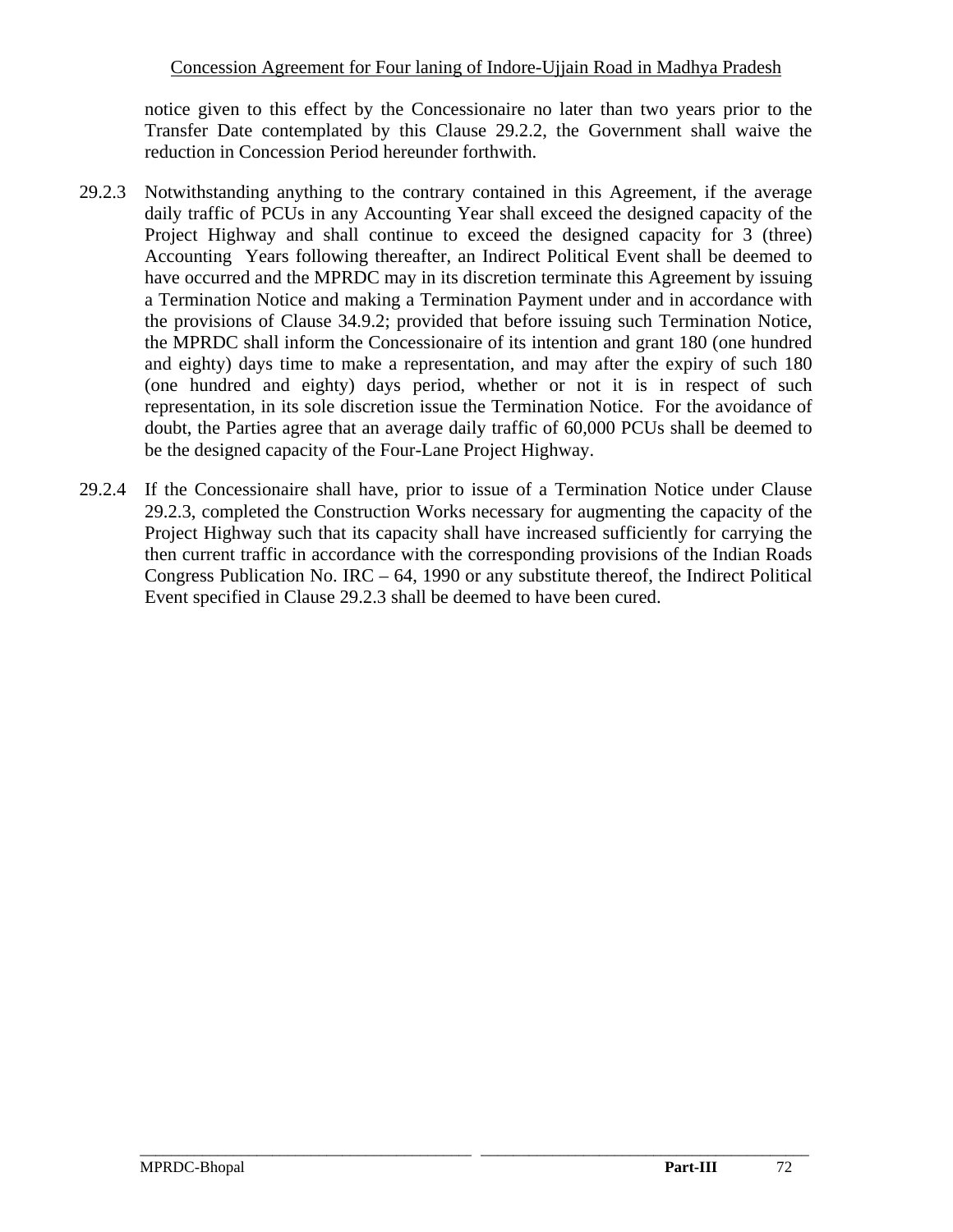### **CONSTRUCTION OF ADDITIONAL TOLL WAY**

#### **30.1 Restriction on construction of Additional Toll way**

- 30.1.1 Notwithstanding anything to the contrary contained in this Agreement but subject always to Clause 30.2, the MPRDC shall not construct and shall procure that no Government Instrumentality shall construct or cause to be constructed, any expressway or other toll road between, interalia, the road section of State Highway -27 from **ch. 5/2 at Indore to ch 53 at Ujjain (Hari Pathak Bridge)** (collectively the "Additional Toll way")for use by traffic at any time before the 15 years of the Appointed Date. For the avoidance of doubt, Additional Toll way does not include any expressway or other toll road connecting, interalia, Project details if the length of such expressway or toll road exceeds the length of the existing route comprising the Project Highway by 20% (twenty percent) thereof.
- 30.1.2 If the MPRDC shall be in breach of the provisions of Clause 30.1.1, the Concessionaire shall, without prejudice to its other rights and remedies under this Agreement including Termination thereof, be entitled to receive compensation from the MPRDC under and in accordance with the provisions of Clause 35.4.

### **30.2 Modification in the Concession Period.**

In the event of MPRDC or any Government Instrumentality constructing or causing construction of any Additional Tollway, the following shall apply:

a) if the Additional Tollway is opened to traffic between the  $20<sup>th</sup>$  (twenieth) and  $25<sup>th</sup>$ (twenty fifth) anniversary of the Appointed Date, the Concessionaire shall be entitled to an additional Concession Period, which shall be equal in duration to the period between the opening of the Additional Tollway and the  $25<sup>th</sup>$  (twenty fifth) anniversary. For the avoidance of doubt, if the Additional Tollway is opened on the  $17<sup>th</sup>$  (seventeenth) anniversary, the Concession Period shall be deemed to be  $28<sup>th</sup>$  (twenty eight) years.

### **30.3 Minimum Fee for the Project Highway**

Upon commissioning of the Additional Toll way, the Concessionaire shall continue to collect the Fee, and shall not offer any discounts or reductions in such Fee except with the prior written consent of the MPRDC; provided that the Concessionaire may continue in the same form and manner, any discounts or reductions that it had offered to any general or special class of Users or vehicles for a continuous period of three years prior to the opening of the Additional Toll way to traffic.

### **30.4 Minimum Fee for Additional Toll way**

MPRDC agrees and undertakes to procure that the fee to be levied and collected during the subsistence of this Concession from any vehicle or class of vehicles using the Additional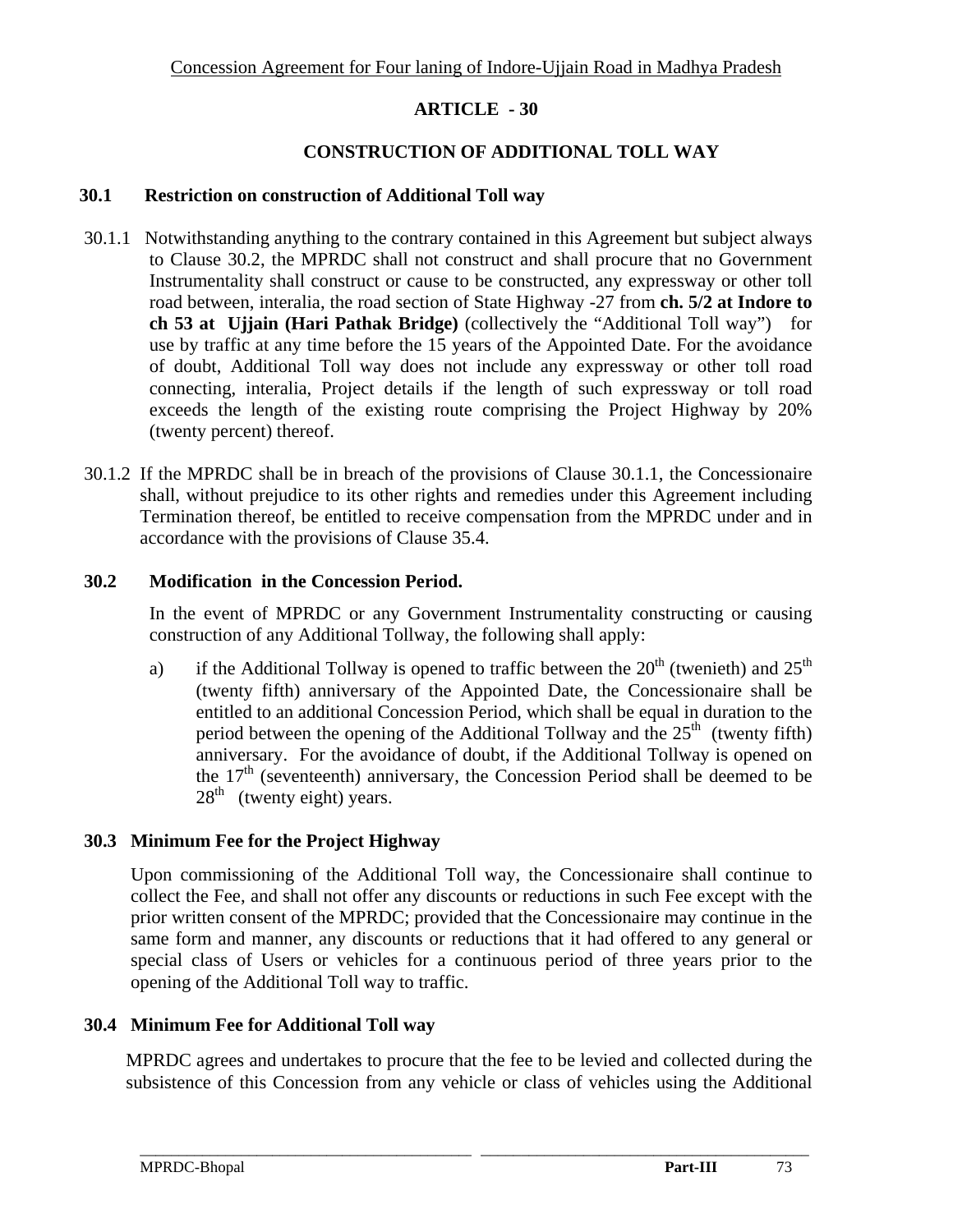Toll way shall at no time be less than 25% (twenty five percent) higher than the Fee levied and collected from similar vehicles using the Project Highway.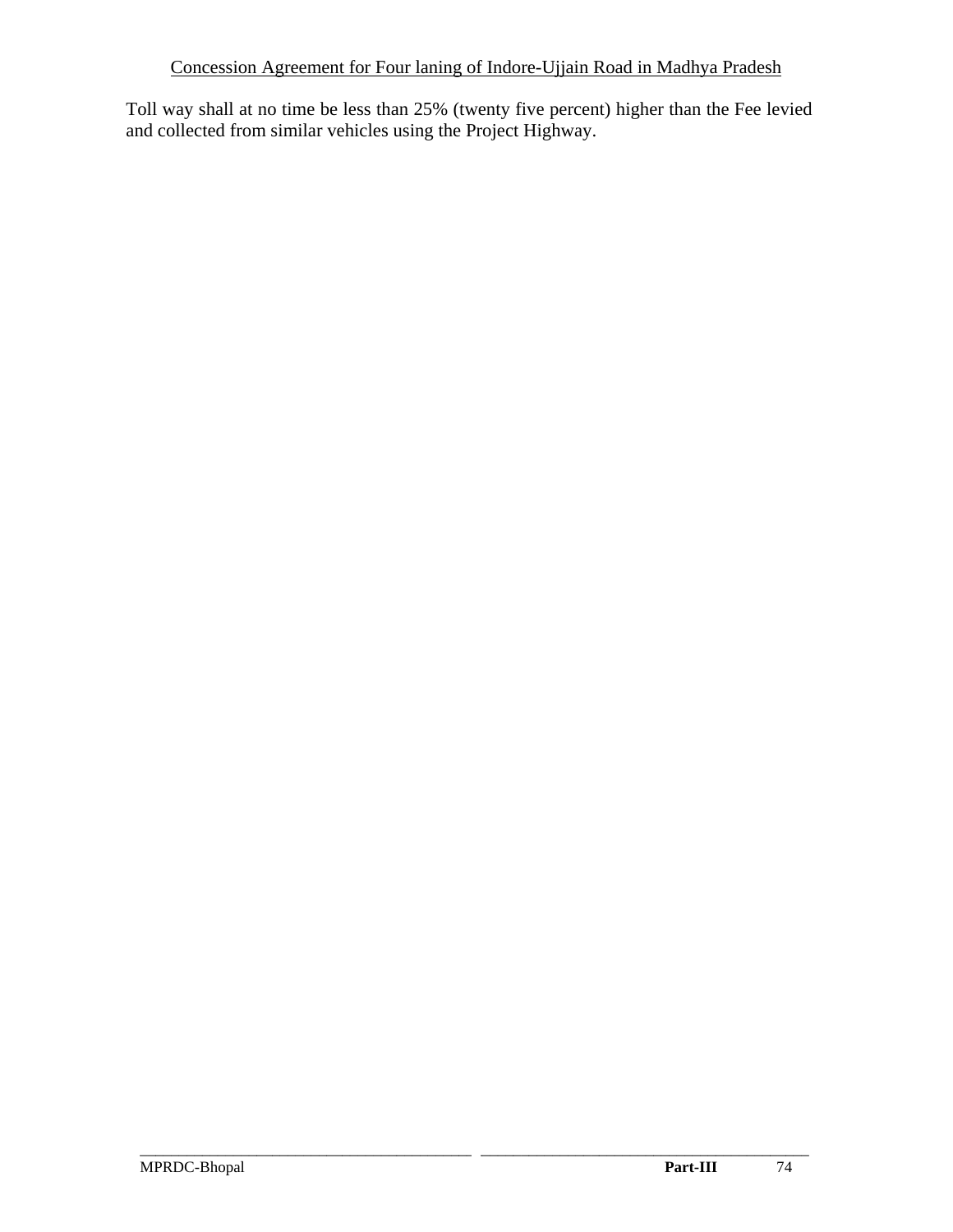### **ESCROW ACCOUNT**

#### **31. Escrow Account**

- 31.1.1 The Concessionaire shall, prior to the Appointed Date, open and establish an Escrow Account with a Bank (the" Escrow Bank") in accordance with this Agreement read with the Escrow Agreement.
- 31.1.2 The nature and scope of the Escrow Account are fully described in the agreement (the **"Escrow Agreement")** to be entered into amongst the Concessionaire, the MPRDC, the Escrow Bank and the Senior Lenders through the Lenders Representative, which shall be substantially in the form set forth in Schedule-S.

#### **31.2 Deposits into Escrow Account**

The Concessionaire shall deposit or cause to be deposited the following inflows and receipts into the Escrow Account:

- (a) all funds constituting the Financial Package;
- (b) all Fee and any other revenues from or in respect of the Project Highway, including the proceeds of insurance claims ; and
- (c) all payments by the MPRDC, after deduction of any outstanding Concession Fee:

Provided that the Senior **Lender**s may make direct disbursements to the EPC Contractor in accordance with the express provisions contained in this behalf in the Financing Agreements.

### **31.3 Withdrawals during Concession Period**

- 31.3.1 The Concessionaire shall, at the time of opening the Escrow Account , give irrevocable instructions, by way of an Escrow Agreement, to the Escrow Bank instructing, inter alia , that deposits in the Escrow Account shall be appropriated in the following order every month, or at shorter intervals as necessary and if not due in a month then appropriated proportionately in such month and retained in the Escrow Account and paid out therefrom in the month when due:
	- a) all taxes due and payable by the Concessionaire;
	- b) all payments relating to construction of the Project Highway, subject to and in accordance with the conditions , if any set forth in the Financing Agreements;
	- c) O&M expenses, subject to the ceiling, if any, set forth in the Financing Agreements;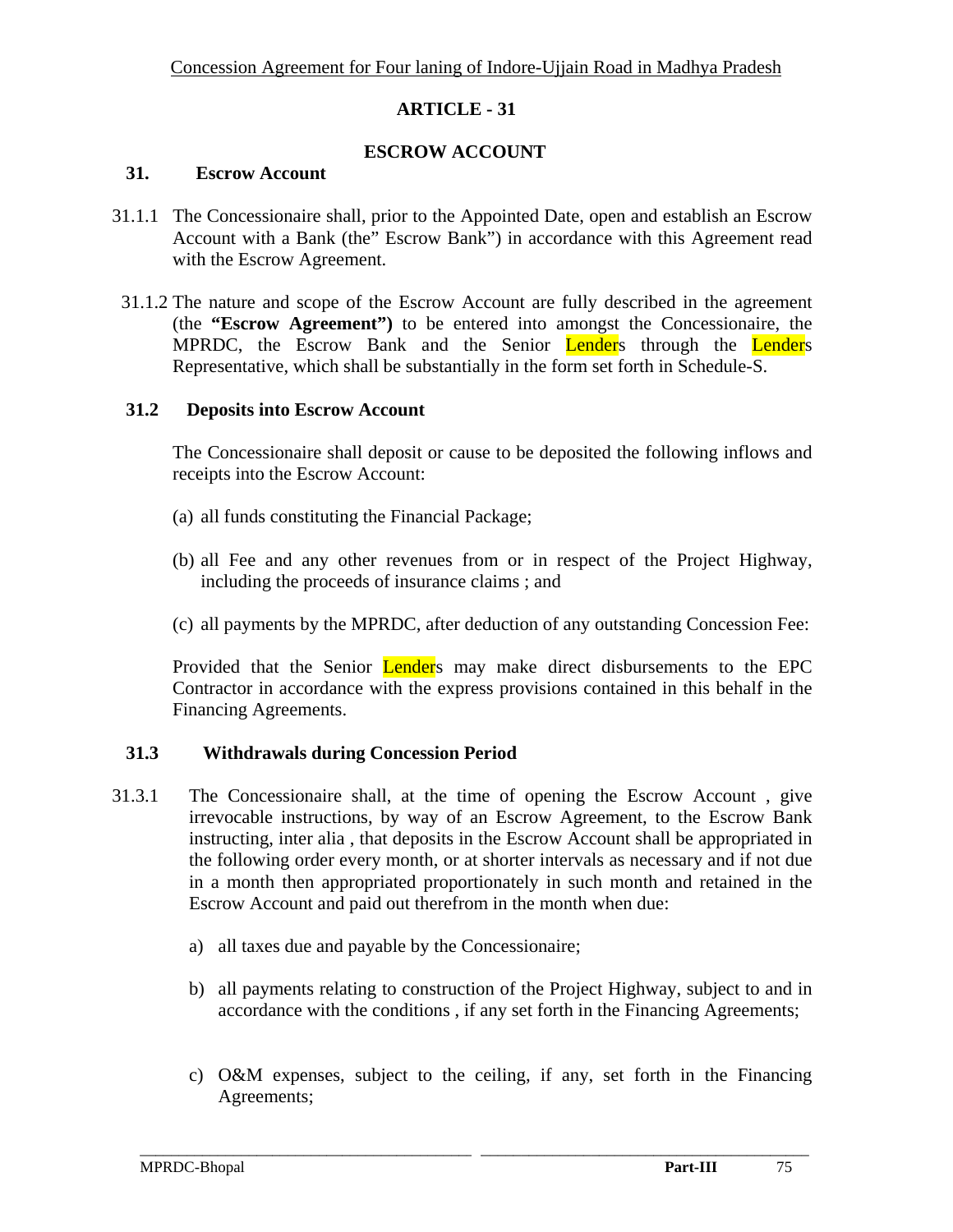- d) O&M expenses and other costs and expenses incurred by the MPRDC in accordance with the provisions of this Agreement and certified by the MPRDC as due and payable to it;
- e) Concession Fee due and payable to the MPRDC;
- f) monthly proportionate provision of Debt Service due in an Accounting Year, including repayment of Revenue Shortfall Loan;
- g) Premium due and payable to the MPRDC;
- h) all payments and Damages certified by the MPRDC as due and payable to it by the Concessionaire;
- i) debt service in respect of Subordinated Debt;
- j) any reserve requirements set forth in the Financing Agreements; and
- k) balance If any in accordance with the instructions of the Concessionaire.
- 31.3.2 The Concessionaire shall not in any manner modify the order of payment specified in Clause 31.3.1, except with the prior written approval of the MPRDC.

#### **31.4 Withdrawals upon Termination**

- 31.4.1 Notwithstanding anything to the contrary contained in this Agreement, all amounts standing to the credit of the Escrow Account shall, upon Termination, be appropriated in the following order:
	- (a) all taxes due and payable by the Concessionaire;
	- (b) 90% (ninety percent) of the Debt Due excluding Subordinated Debt;
	- (c) outstanding Concession Fee;
	- (d) all payments and Damages certified by the MPRDC as due and payable to it by the Concessionaire, including Premium;
	- (e) retention and payments relating to the liability for defects and deficiencies set forth in Article 39;

- (f) outstanding Debt Service including the balance of Debt Due;
- (g) outstanding subordinated Debt;
- (h) incurred or accrued O&M expenses;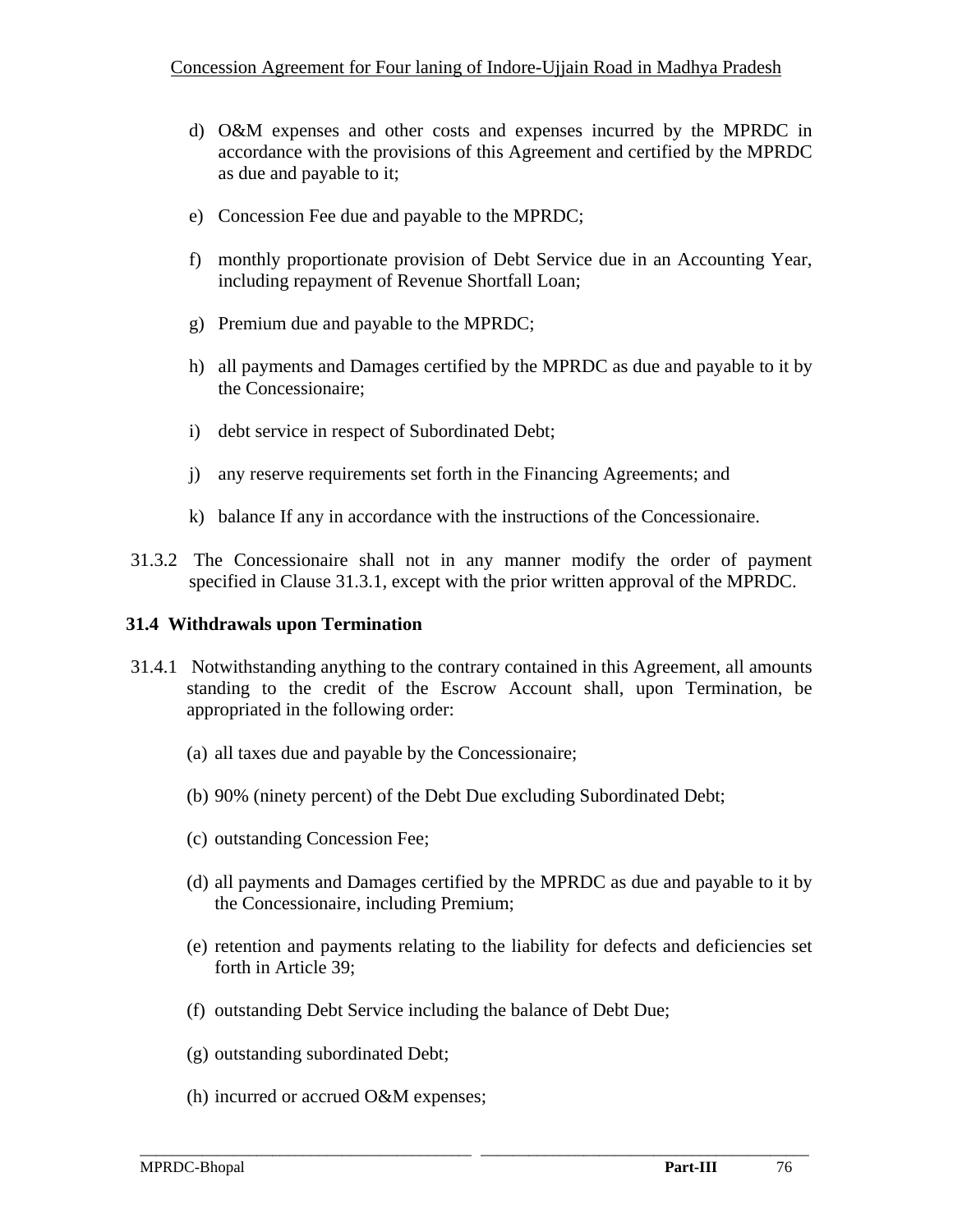- (i) Any other payments required to be made under this Agreement; and
- (j) balance if any in accordance with the instructions of the Concessionaire:

Provided that no appropriation shall be made under Sub-clause (j) of this Clause 31.4.1 until a Vesting Certificate has been issued by the MPRDC under the provisions of Article 38.

 31.4.2 the provisions of this Article 31 and the instruction contained in the Escrow Agreement shall remain in full force and effect until the obligations set forth in Clause 31.4.1 have been discharged.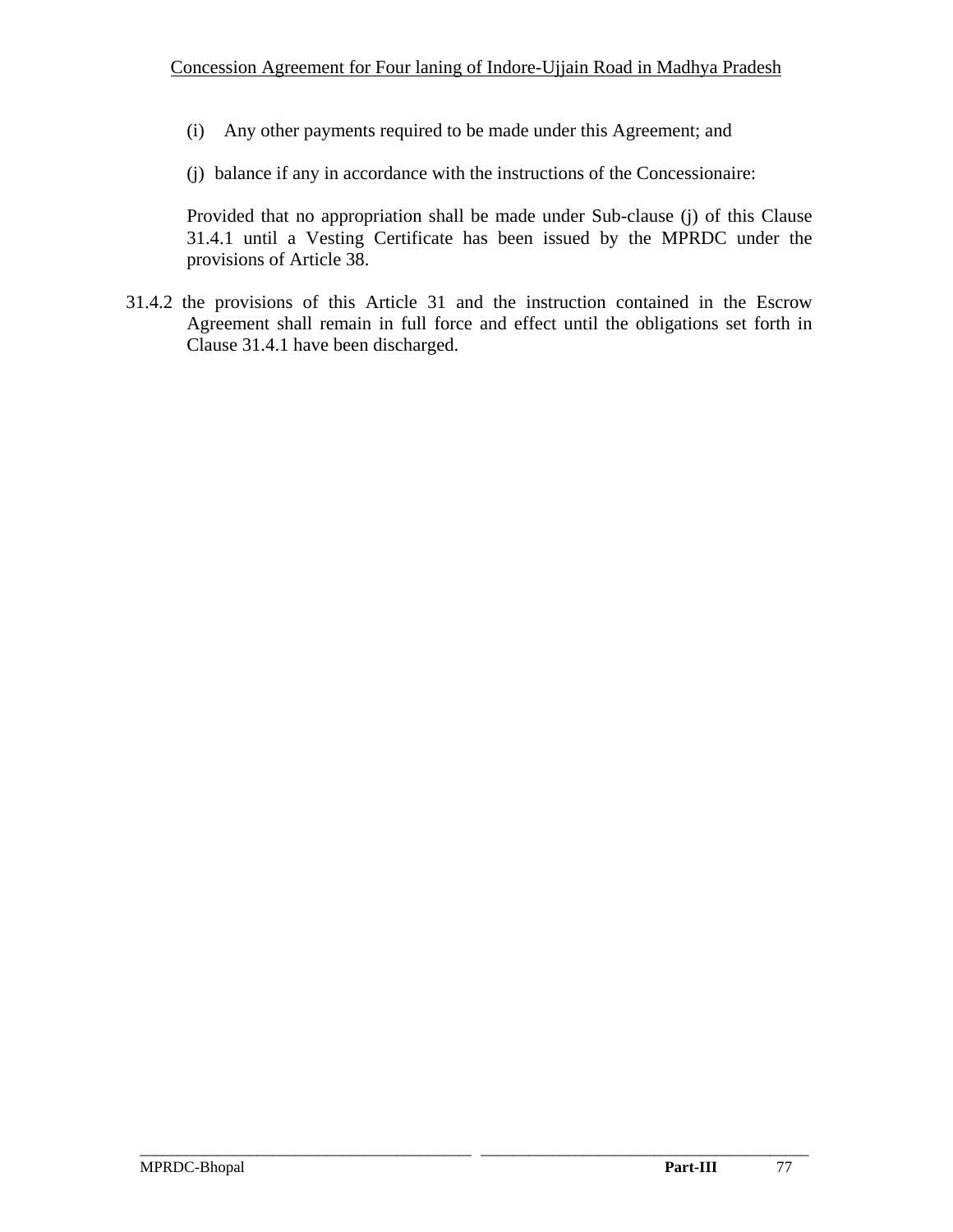### **INSURANCE**

#### **32.1 Insurance during Concession Period**

 The Concessionaire shall effect and maintain at its own cost, during the Construction Period and the Operation Period, such insurances for such maximum sums as may be required under the Financing Agreements, and the Applicable Laws, and such insurances as may be necessary or prudent in accordance with Good Industry Practice (the "**Insurance Cover**"). The Concessionaire shall also effect and maintain such insurances as may be necessary for mitigating the risks that may be devolve on the MPRDC as a consequence of any act or omission of the Concessionaire during the Construction Period. For the avoidance of doubt, the level of insurance to be maintained by the Concessionaire after repayment of Senior **Lender**s dues in full shall be determined by the Concessionaire on the same principles as applicable for determining the level of insurance prior to such repayment of Senior Lenders' dues.

### **32.2 Notice to the MPRDC**

 Not later than 45 (forty-five) days prior to commencement of the Construction Period or the Operation Period, as the case may be , the Concessionaire shall by notice furnish to the MPRDC , in reasonable detail, information in respect of the insurance that it proposes to effect and maintain in accordance with this Article 32. Within 30 (thirty) days of receipt of such notice , the MPRDC may require the Concessionaire to effect and maintain such other insurances as may be necessary pursuant hereto, and in the event of any difference or disagreement relating to any such insurance , the Dispute Resolution Procedure shall apply.

### **32.3 Evidence of Insurance Cover.**

All insurances obtained by the Concessionaire in accordance with this Article 32 shall be maintained with insurers on terms consistent with Good Industry Practice. Within 15 (fifteen) days of obtaining any insurance cover, the Concessionaire shall furnish to the MPRDC, notarised true copies of the certificates of insurance copies of insurance policies and premia payment receipts in respect of such insurance, and no such insurance shall be cancelled, modified or allowed to expire or lapse until the expiration of at least 45(forty five) days after notice of such proposed cancellation , modification or non-renewal has been delivered by the Concessionaire to the MPRDC.

# **32.4 Remedy for failure to insure**

 If the Concessionaire shall fail to effect and keep in force all insurances for which it is responsible pursuant hereto, the MPRDC shall have the option to either keep in force any such insurances, and pay such Premium and recover the costs thereof from the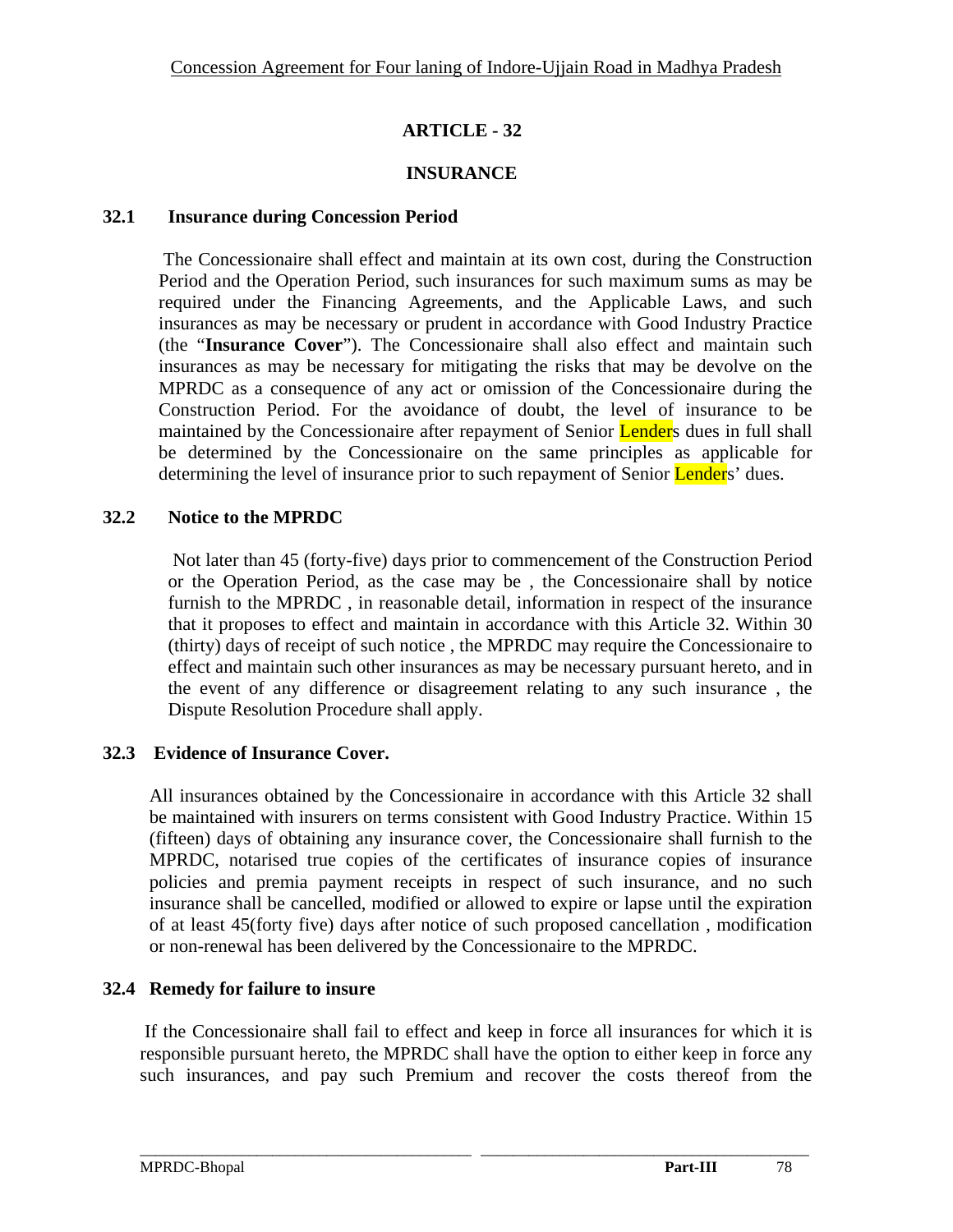Concessionaire, or in event of computation of a Termination Payment, treat an amount equal to the Insurance Cover as deemed to have been received by the Concessionaire.

#### **32.5 Waiver of subrogation**

 All insurance policies in respect of the insurance obtained by the Concessionaire pursuant to this Article 32 shall include a waiver of any and all rights of subrogation or recovery of the insurers, thereunder against , interalia, the MPRDC, and its assigns, successors, undertakings and their subsidiaries, affiliates, employees, insurers and underwriters, and of any right of the insurers to any set-off or counterclaim or any other deduction, whether by attachment or otherwise, in respect of any liability of any such person insured under any such policy or in any way connected with any loss, liability or obligation covered by such policies of insurance.

#### **32.6 Concessionaire's waiver**

 The Concessionaire hereby further releases, assigns and waives any and all rights of subrogation or recovery against , interalia, the MPRDC and its assigns, undertakings and their subsidiaries, affiliates, employees, successors, insurers and underwriters, which the Concessionaire may otherwise have or acquire in or from or in any way connected with any loss, liability or obligation covered by policies of insurance maintained or required to be maintained by the Concessionaire pursuant to this Agreement (other than third party liability insurance policies) or because of deductible clauses in or inadequacy of limits of any such policies of insurance.

### **32.7 Application of insurance proceeds**

The proceeds from all insurance claims, except life and injury, shall be paid to the Concessionaire by credit to the Escrow Account and it shall, notwithstanding anything contrary contained in Clause 31.3, apply such proceeds for any necessary repair, reconstruction, reinstatement, replacement, improvement, delivery or installation of the Project Highway, and the balance remaining, if any, shall be applied in accordance with the provisions contained in this behalf in the Financing Agreements.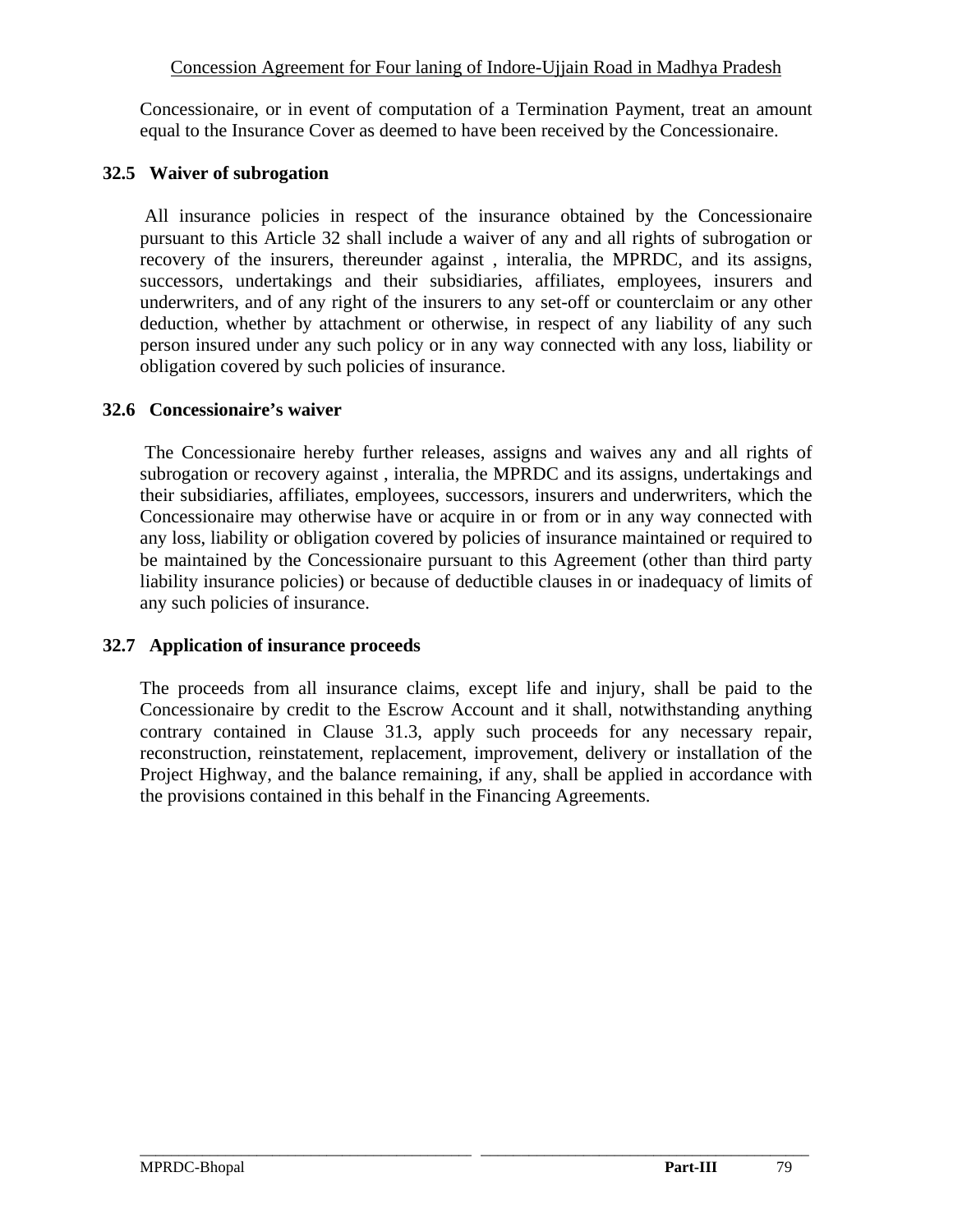### **ACCOUNTS AND AUDIT**

#### **33.1 Audited accounts**

- 33.1.1 The Concessionaire shall maintain books of accounts recording all its receipts (including all Realisable Fees and other revenues derived/collected by it from or on account of the Project Highway and/or its use), income, expenditure, payments (including payments from the Escrow Account), assets and liabilities, in accordance with this Agreement, Good Industry Practice, Applicable Laws and Applicable Permits. The Concessionaire shall provide 2 (two) copies of its Balance Sheet, Cash Flow Statement and Profit and Loss Account, along with a report thereon by its Statutory Auditors, within 90 (ninety) days of the close of the Accounting Year to which they pertain and such audited accounts shall form the basis of payments by either Party under this Agreement. MPRDC shall have the right to inspect the records of the Concessionaire during office hours and require copies of relevant extracts of books of accounts, duly certified by the Auditors, to be provided to MPRDC for verification of basis of payments, and in the event of any discrepancy or error being found, the same shall be rectified and such rectified account shall form the basis of payments by either Party under this Agreement
- 33.1.2 The Concessionaire shall, within 30(thirty) days of the close of each quarter of an Accounting Year, furnish to the MPRDC its un-audited financial results in respect of the preceding quarter, in the manner and form prescribed by the Securities and Exchange Board of India for publication of quarterly results by the companies listed on a stock exchange.
- 33.1.3 On or before the thirty-first day of May each Year, the Concessionaire shall provide to the MPRDC, for the preceding Accounting Year, a statement duly audited by its Statutory Auditors giving summarised information on (a) the traffic count for each category of vehicles using the Project Highway and liable for payment of Fee therefore, (b) Fee charged and received , Realizable Fee and other revenues derived from the Project Highway, and (c) such other information as the MPRDC may reasonably require.

### **33.2 Appointment of auditors**

33.2.1 The Concessionaire shall appoint, and have during the subsistence of this Agreement as its Statutory Auditors, a firm chosen by MPRDC from the mutually agreed list of 10 (ten) reputable firms of chartered accountants (the **"Panel of Chartered Accountants")** suggested by concessionaire, such list to be prepared substantially in accordance with the criteria set forth in Schedule-T. All fees and expenses of the Statutory Auditors shall be borne by the Concessionaire.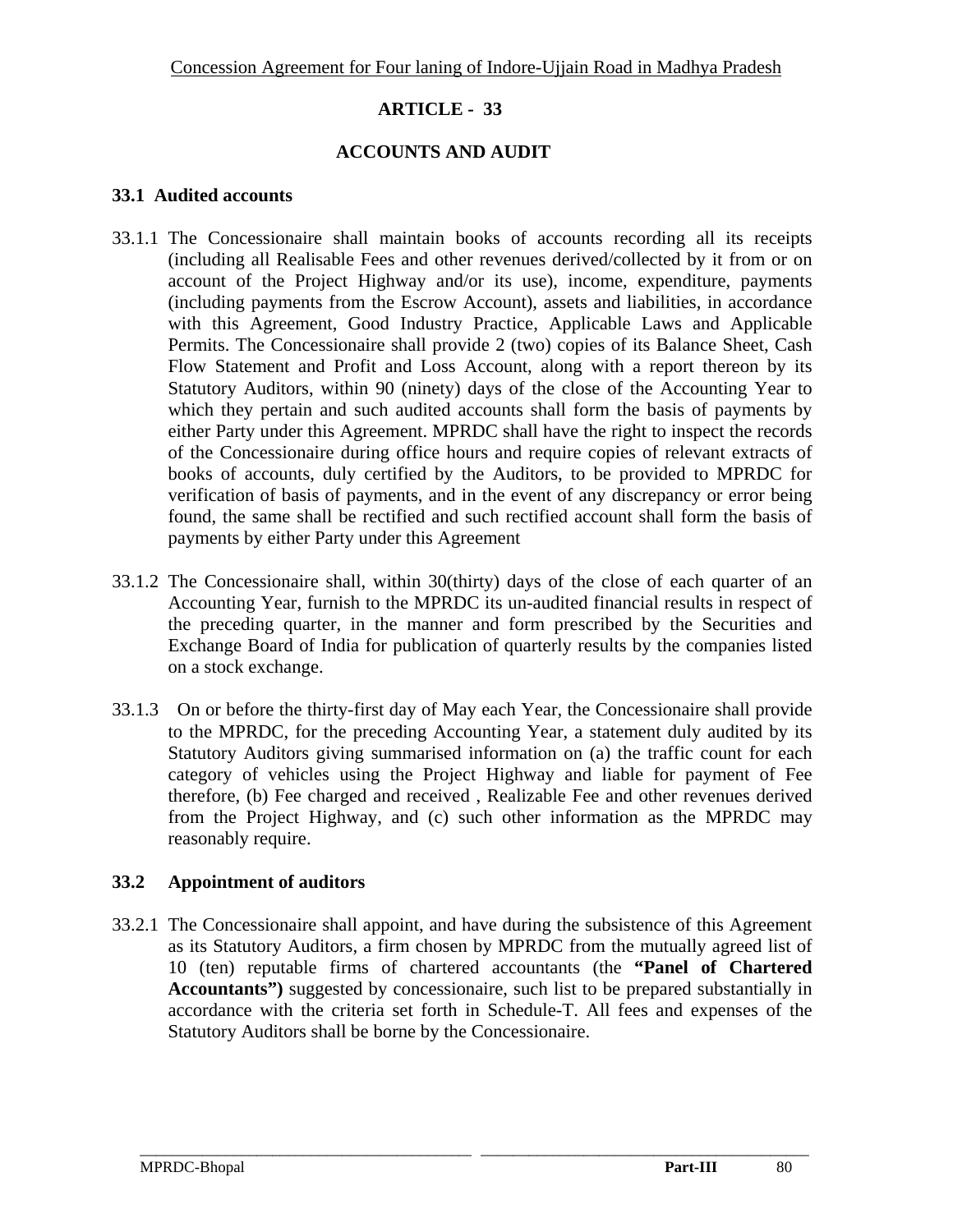- 33.2.2 The Concessionaire may terminate the appointment of its Statutory Auditors with the prior approval of MPRDC subject to the replacement Statutory Auditors being appointed from the Panel of Chartered Accountants as per clause 33.2.1.
- 33.2.3 Notwithstanding anything to the contrary contained in this Agreements, the MPRDC shall have the right, but not the obligation, to appoint at its cost from time to time at anytime, another firm (the "**Additional Auditors**") from the panel of Chartered Accountants to audit and verify all those matters, expenses, costs, realisation and things which the Statutory Auditors are required to do, undertake or certify pursuant to this Agreement.
- 33.2.4 In the event that the Grant exceeds 20% (twenty percent) of the Total Project Cost, the MPRDC shall have the right, but not the obligation, to appoint at its cost, for the duration of the Construction Period, another firm (the" **Concurrent Auditors**") from the panel of Chartered Accountants to undertake concurrent audit of the Concessionaire's accounts.

### **33.3 Certification of claims by Statutory Auditors**

Any claim or document provided by the Concessionaire to the MPRDC in connection with or relating to receipts, income, payments, costs, expenses, accounts or audit, and any matter incidental thereto shall be valid and effective only if certified by it Statutory Auditors. For the avoidance of doubt, such certification shall not be required for exchange of information in the normal course of business including the submission of Monthly Fee Statements under Clause 19.5.

### **33.4 Dispute resolution**

 In the event of there being any difference between the findings of the Additional Auditors or the Concurrent Auditors, as the case may be, and the certification provided by the Statutory Auditors, such Auditors shall meet to resolve the differences and if they are unable to resolve the same, such Dispute shall be resolved by the MPRDC by recourse to the Dispute Resolution Procedure.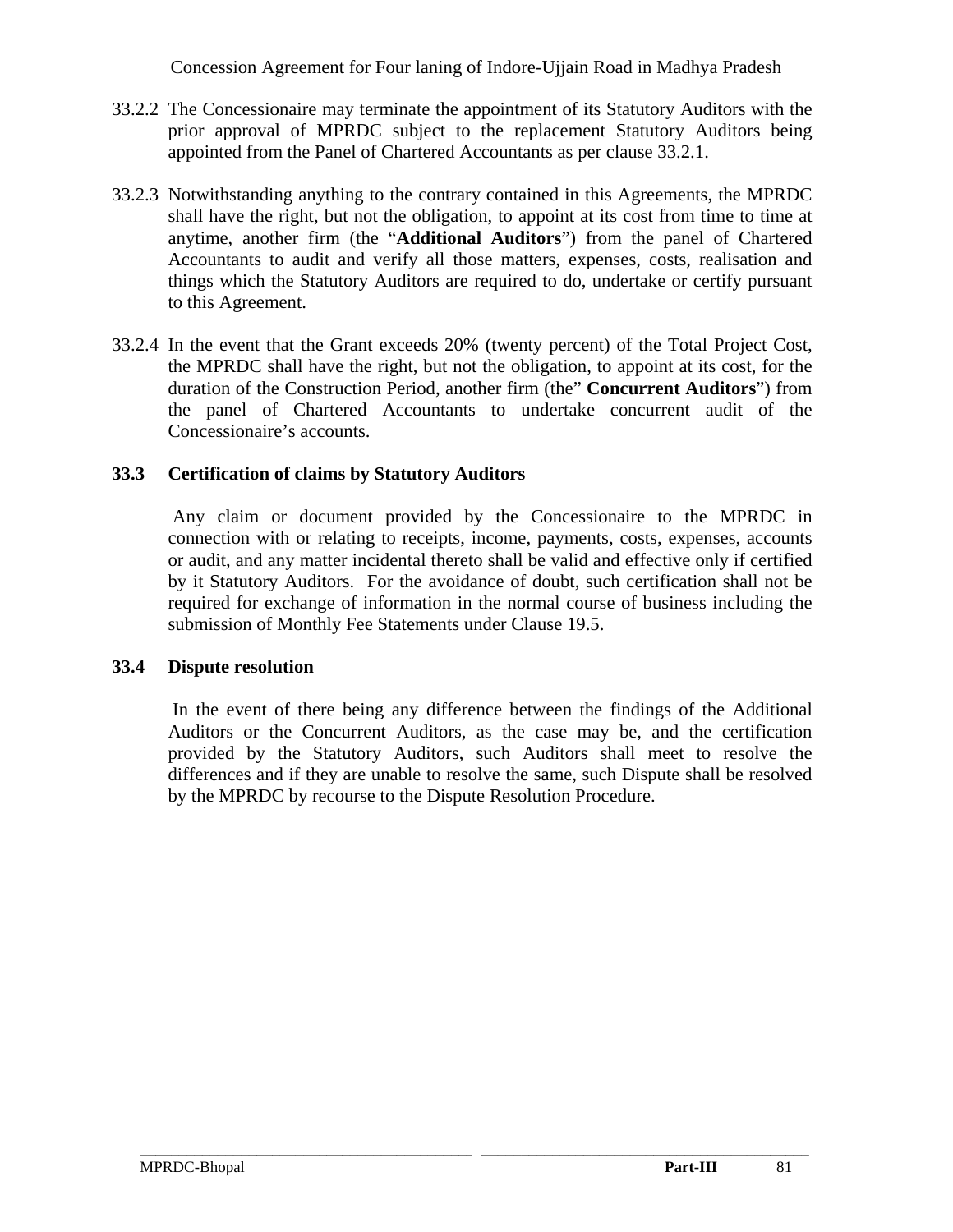### **FORCE MAJEURE**

#### **34.1 Force Majeure**

As used in this Agreement, the expression: "**Force Majeure**" or **"Force Majeure Event"** shall mean occurrence in India of any or all of Non Political Event, Indirect Political Event and Political Event, as defined in Clauses 34.2, 34.3 and 34.4 respectively, if it affects the performance by the Party claiming the benefit of Force Majeure (the **"Affected Party**") of its obligations under this Agreement and which act or event (i) is beyond the reasonable control of the Affected Party, and (ii) the Affected Party could not have prevented or overcome by exercise of due diligence and following Good Industry Practice, and (iii) has Material Adverse Effect on the Affected Party.

#### **34.2 Non-Political Event**

A Non-Political Event shall mean one or more of the following acts or events:

- (a) act of God , epidemic, extremely adverse weather conditions, lightning, earthquake, landslide, cyclone, flood, volcanic eruption, chemical or radioactive contamination or ionising radiation , fire or explosion (to the extent of contamination or radiation or fire or explosion originating from a source external to the Site);
- (b) strikes or boycotts (other than those involving the Concessionaire, Contractors or their respective employees/ representatives, or attributable to any act or omission of any of them) interrupting supplies and services to the Project Highway for a continuous period of 24 (twenty four) hours and an aggregate period exceeding 7(seven) days in an Accounting Year, and not being an Indirect Political Event set forth in Clause 34.3;
- (c) any failure or delay of a Contractor but only to the extent caused by another Non Political Event and which does not result in any offsetting compensation being payable to the Concessionaire by or on behalf of such Contractor;
- (d) any judgement or order of any court of competent jurisdiction or statutory authority made against the Concessionaire in any proceedings for reason other than (i) failure of the Concessionaire to comply with any Applicable Law or Applicable Permit or (ii) on account of breach of any Applicable Law or Applicable Permit or of any contract, or (iii) enforcement of this Agreement or (iv) exercise of any of its rights under this Agreement by the MPRDC:
- (e) the discovery of geological conditions, toxic contamination or archaeological remains on the Site that could not reasonably have been expected to be discovered through a site inspection; or

\_\_\_\_\_\_\_\_\_\_\_\_\_\_\_\_\_\_\_\_\_\_\_\_\_\_\_\_\_\_\_\_\_\_\_\_\_\_\_\_\_\_\_\_\_\_\_\_\_\_\_\_\_\_\_\_\_\_\_\_\_\_\_\_\_\_\_\_\_\_\_\_\_\_\_\_\_\_\_\_\_\_\_\_\_\_

(f) any event or circumstances of a nature analogous to any foregoing.

### **34.3 Indirect Political Event**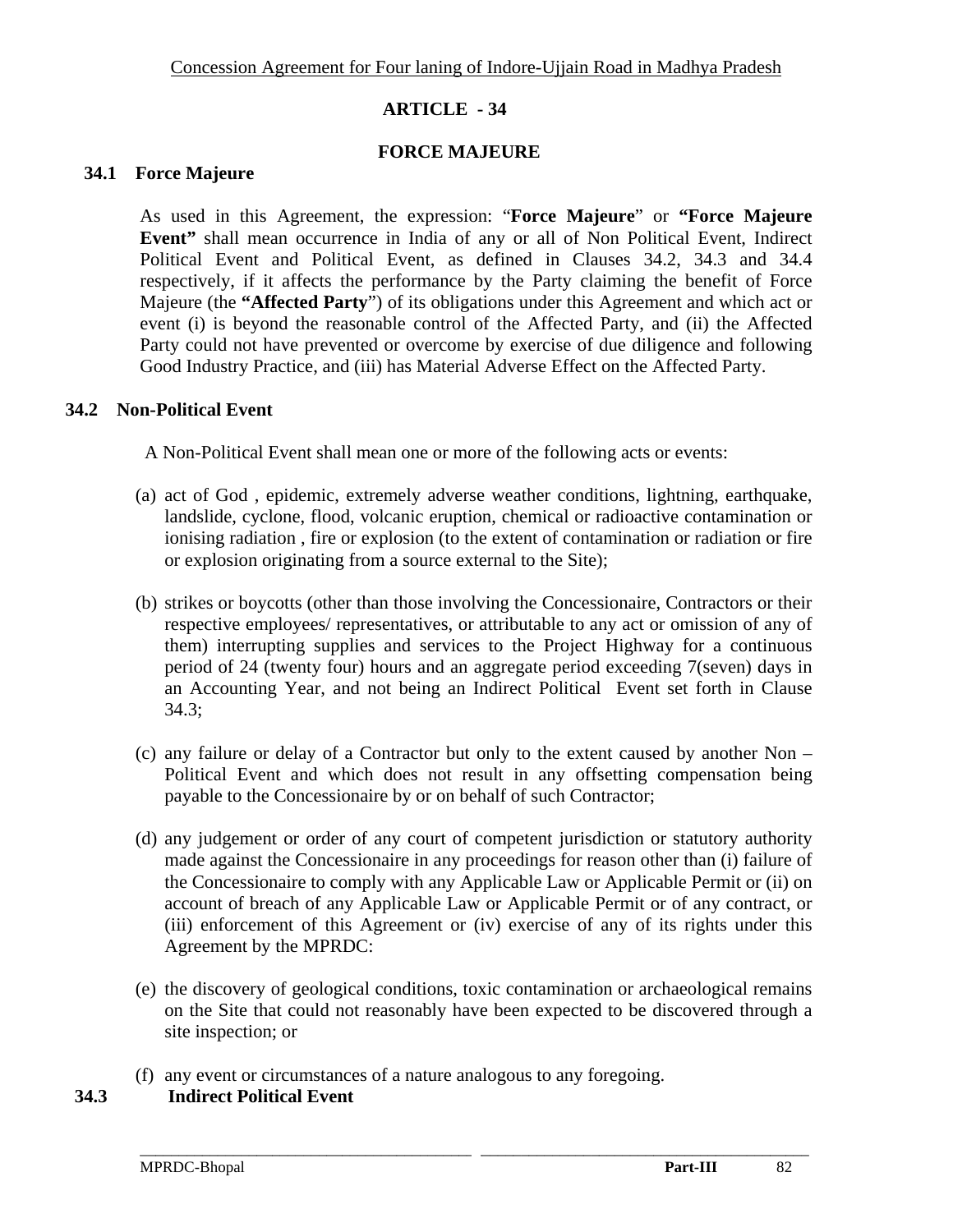An Indirect Political Event shall mean one or more of the following acts or events:

- (a) an act of war (whether declared or undeclared), invasion, armed conflict or act of foreign enemy, blockade, embargo, riot, insurrection, terrorist or military action, civil commotion or politically motivated sabotage;
- (b) industry-wide or State-wide strikes or industrial action for a continuous period of 24 (twenty four) hours and exceeding an aggregate period of 7(seven) days in an Accounting Year;
- (c) any civil commotion, boycott or political agitation which prevents collection of Fee by the Concessionaire for an aggregate period exceeding 7(seven) days in an Accounting Year;
- (d) any failure or delay of a Contractor to the extent caused by any Indirect Political Event and which does not result in any offsetting compensation being payable to the Concessionaire by or on behalf of such Contractor;
- (e) any Indirect Political Event that causes a Non-Political Event; or
- (f) any event or circumstances of a nature analogous to any of the foregoing.

#### **34.4 Political Event**

 A Political Event shall mean one or more of the following acts or events by or on account of any Government Instrumentality:

- (a) Change in Law, only if consequences thereof cannot be dealt with under and in accordance with the provision of Article 41 and its effect, in financial terms, exceeds the sum specified in Clause 41.1;
- (b) Compulsory acquisition in national interest or expropriation of any Project Assets or rights of the Concessionaire or of the Contractors;
- (c) unlawful or unauthorised or without jurisdiction revocation of, or refusal to renew or grant without valid, cause any clearance, licence, permit, authorisation no objection certificate, consent approval or exemption required by the Concessionaire or any of the Contractors to perform their respective obligation under this Agreement and the Project Agreements: provided that such delay, modification, denial, refusal or revocation did not result from the Concessionaire's or any Contractor's inability or failure to comply with any condition relating to grant, maintenance or renewal of such clearance, licence, authorisation, no objection certificate, exemption, consent, approval or permit.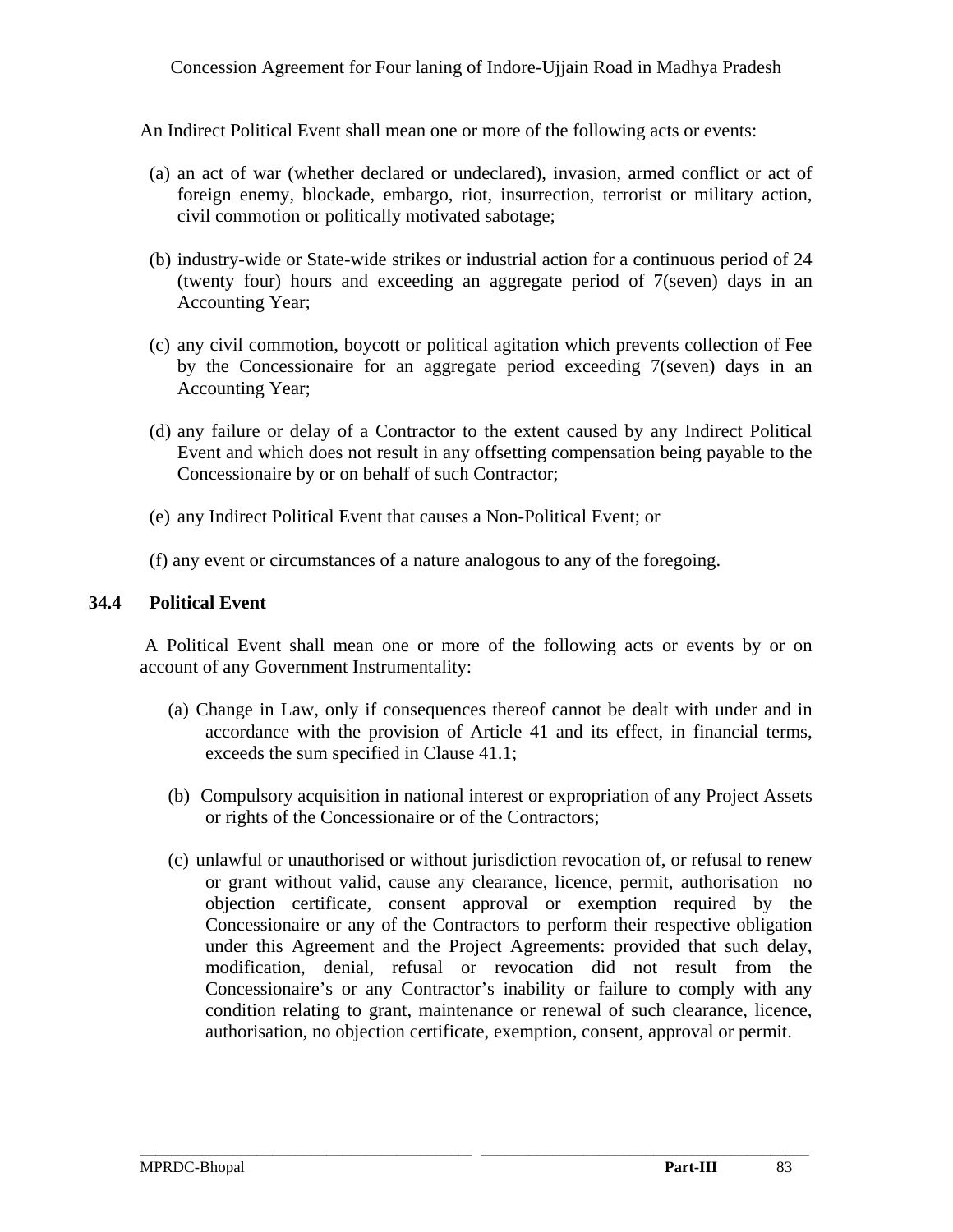- (d) any failure or delay of a Contractor but only to the extent caused by another Political Event and which does not result in any offsetting compensation being payable to the Concessionaire by or on behalf of such Contractor; or
- (e) any event or circumstance of a nature analogous to any of the foregoing.

# **34.5 Duty to report Force Majeure Event**

- 34.5.1 Upon occurrence of a Force Majeure Event, the Affected Party shall by notice report such occurrence to the other Party forthwith. Any notice pursuant hereto shall include full particulars of:
	- (a) the nature and extent of each Force Majeure Event which is the subject of any claim for relief under this Article 34 with evidence in support thereof;
	- (b) the estimated duration and the effect or probable effect which such Force Majeure Event is having or will have on the Affected Party's performance of its obligation under this Agreement;
	- (c) the measure which the Affected Party is taking or proposes to take for alleviating the impact of such Force Majeure Event; and
	- (d) any other information relevant to the Affected Party's claim
- 34.5.2 The Affected Party shall not be entitled to any relief for or in any respect of a Force Majeure Event unless it shall have notified the other Party of the occurrence of the Force Majeure Event as soon as reasonably practicable and in any event not later than 7(seven) days after the Affected Party knew, or ought reasonably to have known, of its occurrence and shall have given particulars of the probable material effect that the Force Majeure Event is likely to have on the performance of its obligations under this Agreement.
- 34.5.3 For so long as the Affected Party continues to claim to be materially affected by such Force Majeure Event, it shall provide the other Party with regular (and not less than weekly) reports containing information as required by Clause 34.5.1, and such other information as the other Party may reasonably request the Affected Party to provide.

# **34.6 Effect of Force Majeure Event on the Concession**

- 34.6.1 Upon the occurrence of any Force Majeure Event prior to the Appointed Date, the period set forth in Clause 24.1.1 for achieving Financial Close shall be extended by a period equal in length to the duration of the Force Majeure Event.
- 34.6.2 At any time after the Appointed Date, if any Force Majeure Event occurs: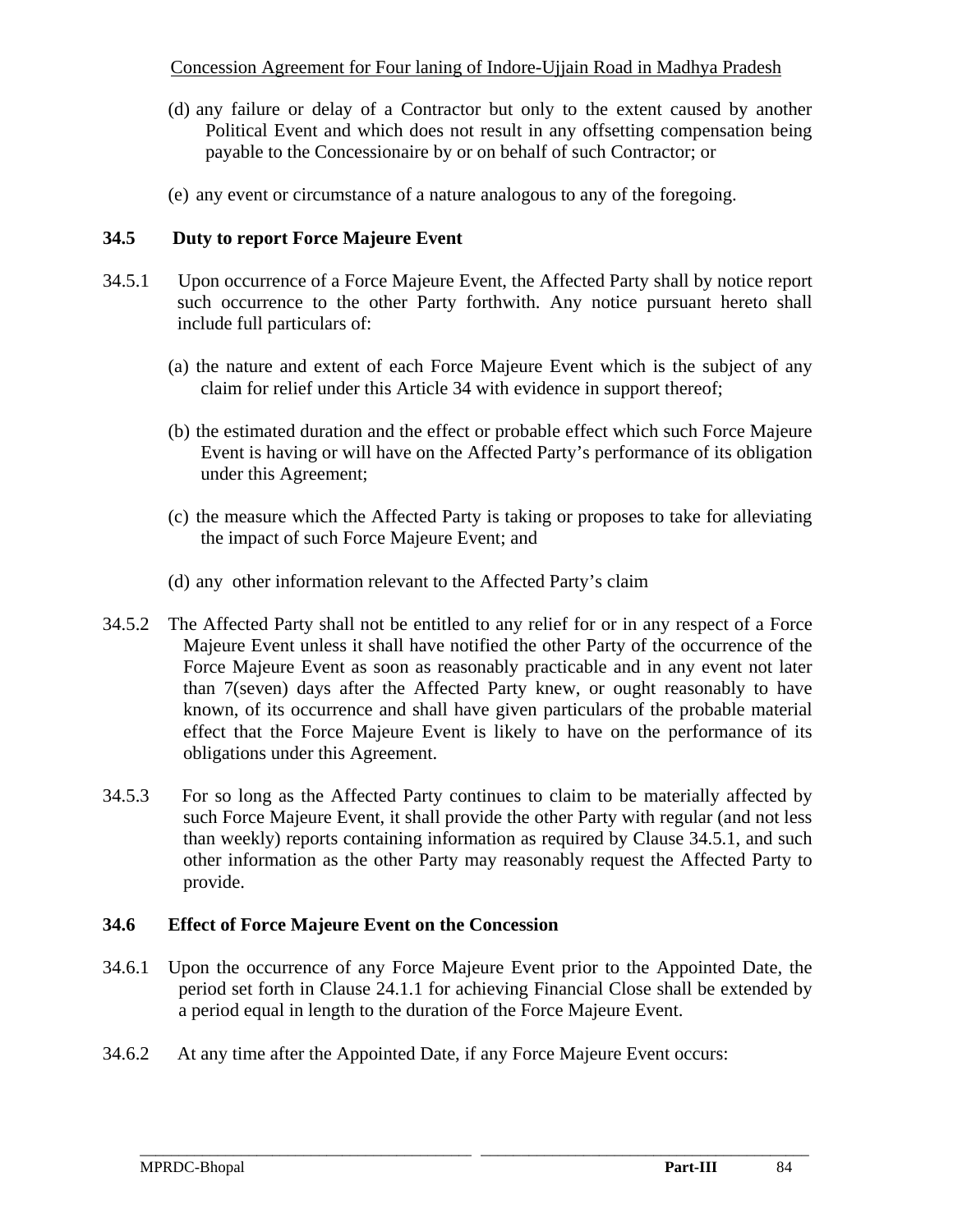- (a) before COD, the Concession Period and the dates set forth in the Project Completion Schedule shall be extended by a period equal in length to the duration for which such Force Majeure Event subsists; or
- (b) after COD, whereupon the Concessionaire is unable to collect Fee despite making best efforts or it is directed by the MPRDC to suspend the collection thereof during the subsistence of such Force Majeure Event, the Concession Period shall be extended by a period equal in length to the period during which the Concessionaire was prevented from collection of Fee on account thereof, provided that in the event of partial collection of Fee where the daily collection is less than 90% (ninety percent) of the Average Daily Fee, the MPRDC shall extend the Concession Period in proportion to the loss of Fee on daily basis. For the avoidance of doubt, loss of 25% (twenty five percent) in collection of Fee as compared to the Average Daily Fee for four days shall entitle the Concessionaire to extension of one day in the Concession Period.

# **34.7 Allocation of costs arising out of Force Majeure**

- 34.7.1 Upon occurrence of any Force Majeure Event prior to the Appointed Date, the Parties shall bear their respective costs and no Party shall be required to pay to the other Party any costs thereof;
- 34.7.2 Upon occurrence of a Force Majeure Event after the Appointed Date, the costs incurred and attributable to such event and directly relating to the Project (the "**Force Majeure Costs**") shall be allocated and paid as follows:
	- (a) upon occurrence of a Non-Political Event, the Parties shall bear their respective Force Majeure Costs and neither Party shall be required to pay to other Party any costs thereof;
	- (b) upon occurrence of an Indirect Political Event, all Force Majeure Costs attributable to such Indirect Political Event, and not exceeding the Insurance Cover for such Indirect Political Event, shall be borne by the Concessionaire and to the extent Force Majeure Costs exceed such Insurance Cover, one half of such excess amount shall be reimbursed by the MPRDC to the Concessionaire; and
	- (c) upon occurrence of a Political Event, all Force Majeure Costs attributable to such Political Event shall be reimbursed by the MPRDC to the Concessionaire.

 For the avoidance of doubt, Force Majeure Costs may include interest payments on debt, O&M Expenses, any increase in the cost of construction Works on account of inflation and all other costs directly attributable to the Force Majeure Event, but shall not include loss of fee revenues or debt repayment obligations, and for determining such costs, information contained in the Financial Package may be relied upon to the extent that such information is relevant.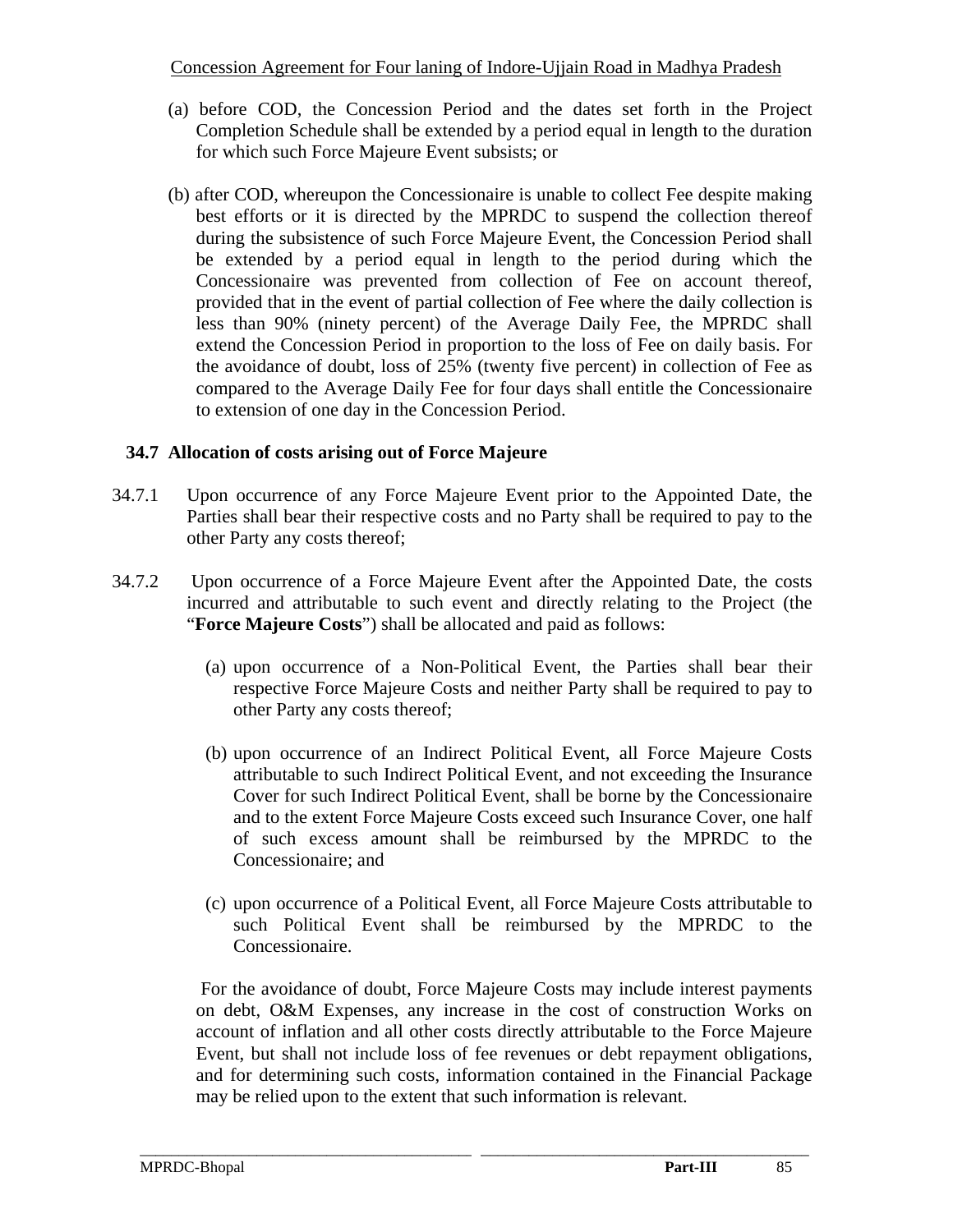34.7.3 Save and except as expressly provided in this Article 34, neither Party shall be liable in any manner whatsoever to the other Party in respect of any loss, damage, costs, expense, claims, demands and proceedings relating to or arising out of occurrence or existence of any Force Majeure Event or exercise of any right pursuant hereto.

### **34.8 Termination Notice for Force Majeure Event**

If a Force Majeure Event subsists for a period of 180 (one hundred and eighty) days or more within a continuous period of 365 (three hundred and sixty five ) days, either Party may in its discretion terminate this Agreement by issuing a Termination Notice to the other Party without being liable in any manner whatsoever save as provided in this Article 34, and upon issue of such Termination Notice, this agreement shall notwithstanding anything to the contrary contained herein, stand terminated forthwith provided that before issuing such Termination Notice, the Party intending to issue Termination Notice shall inform the other Party of such intention and grant 15(fifteen) days time to make a representation and may after the expiry of such 15 (fifteen) days period, whether or not it is in receipt of such representation, in its sole discretion issue the Termination Notice.

# **34.9 Termination Payment for Force Majeure Event**

- 34.9.1 If Termination is on account of a Non-Political Event, the MPRDC shall make a Termination Payment to the Concessionaire in an amount equal to 90% (ninety percent) of the Debt Due less Insurance Cover.
- 34.9.2 If Termination is on account of an Indirect Political Event, the MPRDC shall make a Termination Payment to the Concessionaire in an amount equal to:
	- (a) Debt Due less Insurance Cover; provided that if any insurance claims forming part of the Insurance Cover are not admitted and paid, then 80% (eighty percent) of such unpaid claims shall be included in the computation of Debt Due; and
	- (b) 110% (one hundred and ten percent) of the Adjusted Equity.
- 34.9.3 If Termination is on account of a Political Event, the MPRDC shall make a Termination Payment to the Concessionaire in an amount that would be payable under Clause 37.3.2 as if it were an MPRDC Default.

\_\_\_\_\_\_\_\_\_\_\_\_\_\_\_\_\_\_\_\_\_\_\_\_\_\_\_\_\_\_\_\_\_\_\_\_\_\_\_\_\_\_\_\_\_\_\_\_\_\_\_\_\_\_\_\_\_\_\_\_\_\_\_\_\_\_\_\_\_\_\_\_\_\_\_\_\_\_\_\_\_\_\_\_\_\_

### 34.10 **Dispute resolution**

 In the event that the Parties are unable to agree in good faith about the occurrence or existence of a Force Majeure Event, such Dispute shall be finally settled in accordance with Dispute Resolution Procedure , provided that the burden of proof as to the occurrence or existence of such Force Majeure Event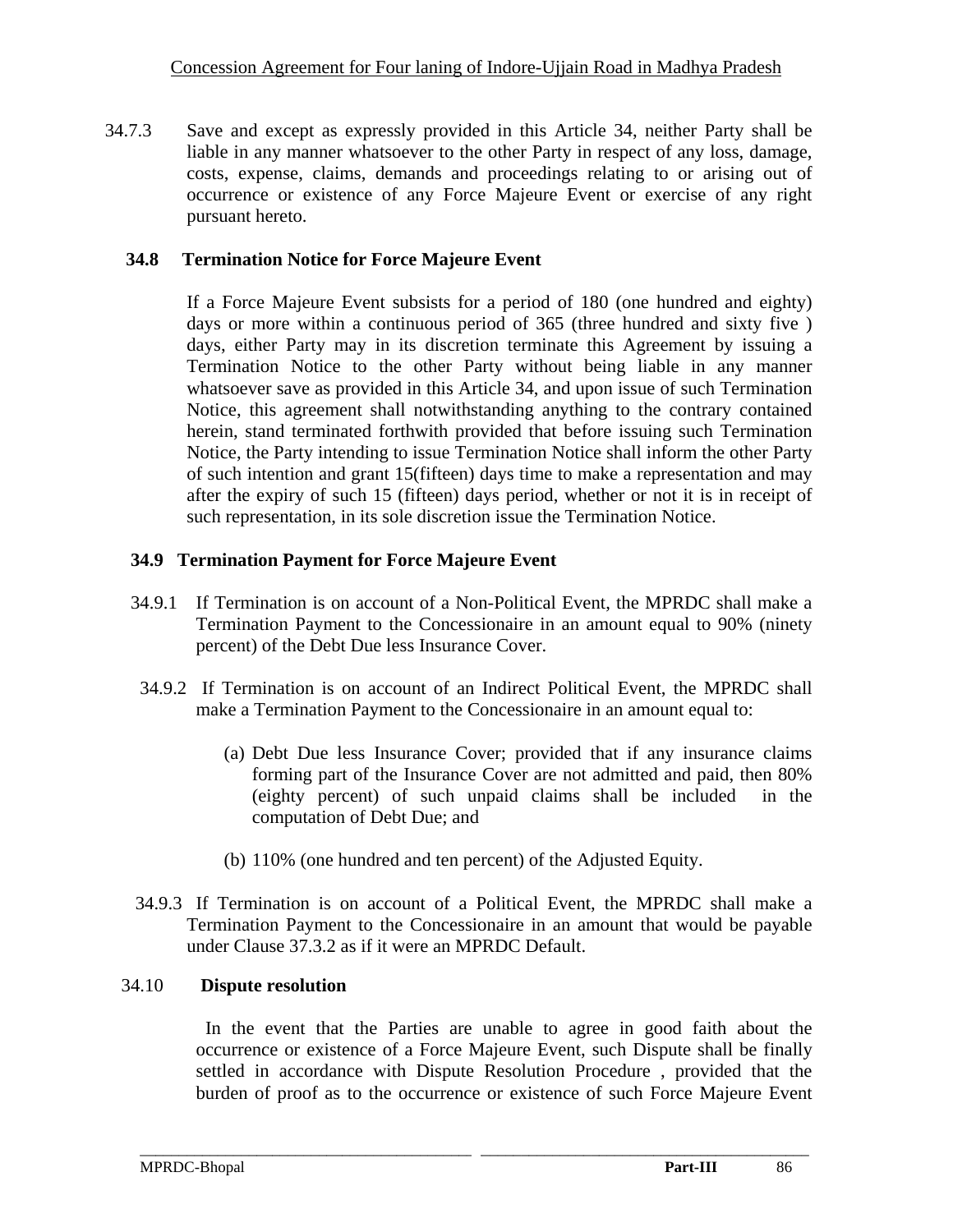shall be upon the Party claiming relief and/ or excuse on account of such Force Majeure Event.

#### **34.11 Excuse from performance of obligations**

 If the Affected Party is rendered wholly or partially unable to perform its obligations under this Agreement because of a Force Majeure Event, it shall be excused from performance of such of its obligations to the extent it is unable to perform on account of such Force Majeure Event; provided that.

- A) the suspension of performance shall be of no greater scope and of no longer duration than is reasonably required by the Force Majeure Event;
- b) the Affected Party shall make all reasonable efforts to mitigate or limit damage to the other Party arising out of or as a result of the existence or occurrence of such Force Majeure Event and to cure the same with due diligence and
- c) when the Affected Party is able to resume performance of its obligations under this Agreement, it shall give to the other Party notice to that effect and shall promptly resume performance of its obligations hereunder

### **ARTICLE - 35**

### **COMPENSATION FOR BREACH OF AGREEMENT**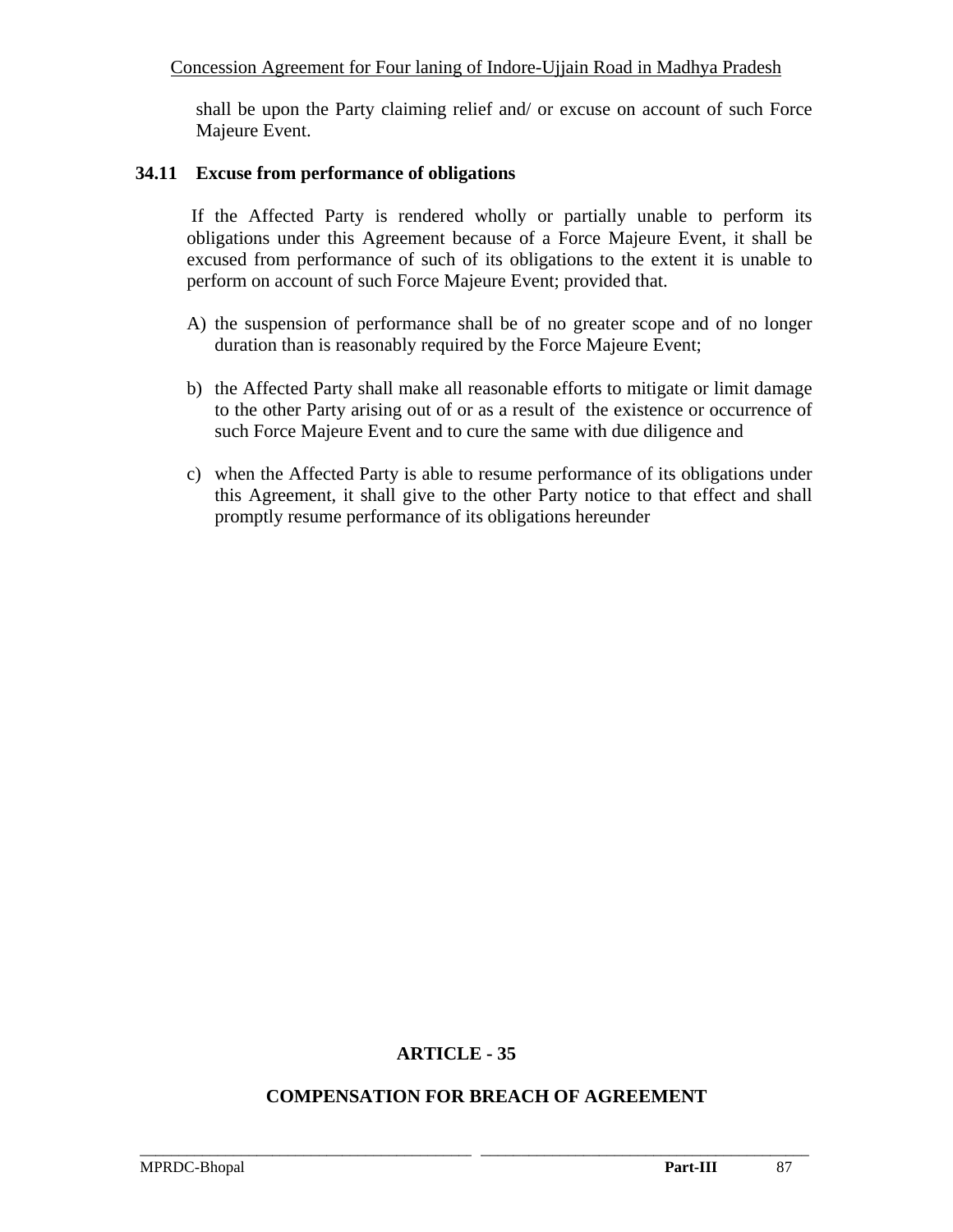# **35.1 Compensation for default by the Concessionaire**

In the event of the Concessionaire being in material default or breach of this Agreement, it shall pay to the MPRDC by way of compensation all direct costs suffered or incurred by the MPRDC as a consequence of such material default, within 30 days of receipt of the demand supported by necessary particulars thereof; provided that no compensation shall be payable under this Clause 35.1 for any breach or default in respect of which Damages are expressly specified and payable under this Agreement.

### **35.2 Compensation for default by the MPRDC**

 In the event of the MPRDC being in material default or breach of this Agreement at any time after the Appointed Date, it shall pay to the Concessionaire by way of compensation, all direct cost suffered or incurred by the Concessionaire as a consequence of such material default within 30(thirty) days of the receipt of the demand supported by necessary particulars thereof, provided that no such compensation shall be payable for any breach or default in respect of which Damages have been expressly specified in this Agreement. For the avoidance of doubt, compensation payable may include interest payments on debt, O&M Expenses any increase in capital costs on account of inflation and all other costs directly attributable to such material default but shall not include loss of Fee revenues or debt repayment obligations, and for determining such compensation information contained in the Financial Package and the Financial Model may be relied upon to the extent it is relevant.

### **35.3 Extension of Concession Period**

In the event that a material default or breach of this Agreement set forth in Clause 35.2 causes delay in achieving COD or leads to suspension of or reduction in collection of Fee, as the case may be , the MPRDC shall , in addition to payment of compensation under Clause 35.2, extend the Concession Period, such extension being equal in duration to the period by which COD was delayed or the collection of Fee remained suspended on account thereof, as the case may be and in the event of reduction in collection of Fee where the daily collection is less than 90% (ninety percent) of the Average Daily Fee, the MPRDC shall in addition to payment of compensation hereunder , extend the Concession Period in proportion to the loss of Fee on a daily basis. For the avoidance of doubt, loss of 25% (twenty percent) in collection of Fee as compared to the Average Daily Fee for four days shall entitle the Concessionaire to extension of one day in the Concession Period.

# **35.4 Compensation for Competing Roads**

35.4.1 In the event that an Additional Tollway or a Competing Road, as the case may be is opened to traffic or operated in breach of this Agreement , the MPRDC shall pay to the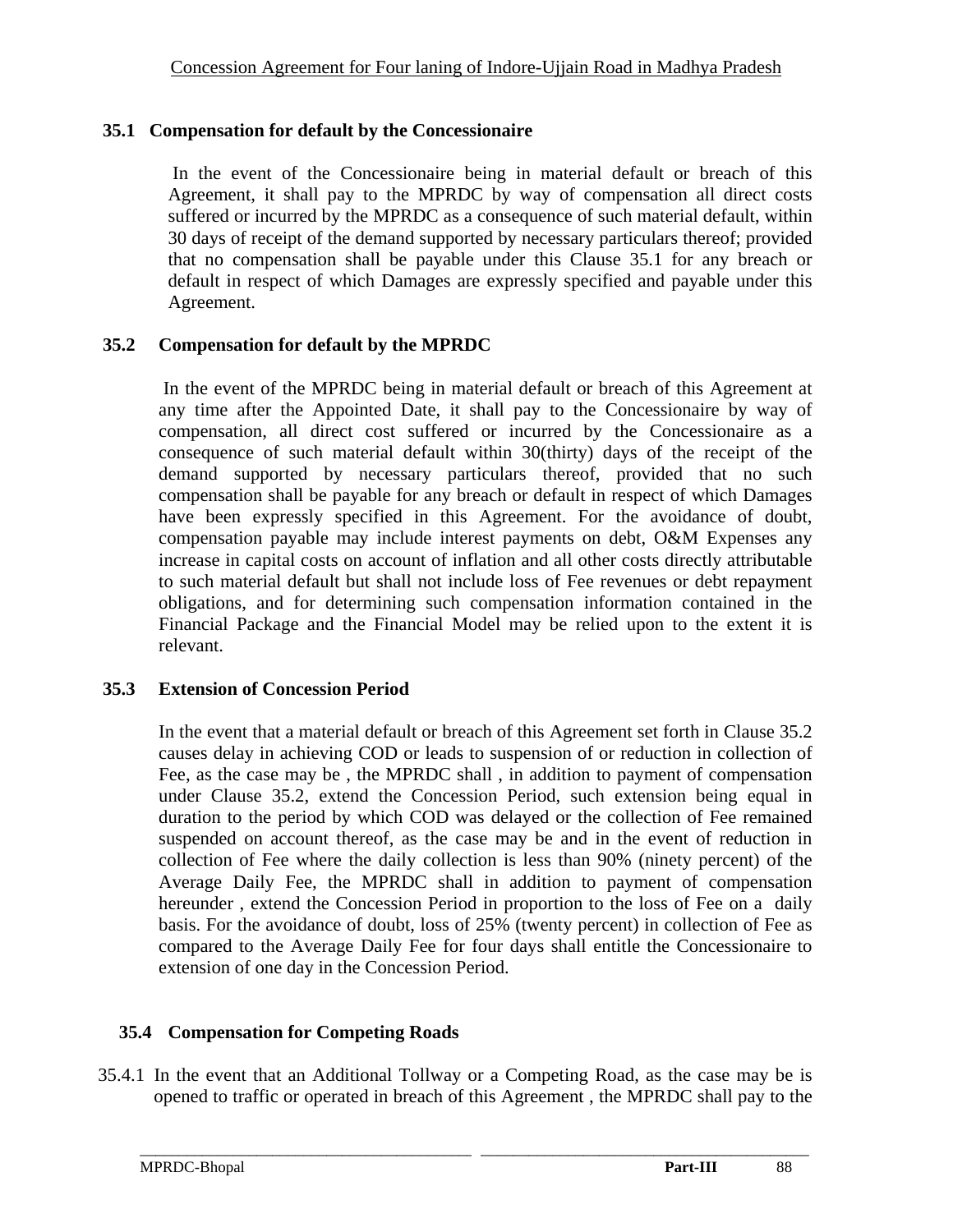Concessionaire compensation in a sum equal to the difference between the Realisable Fee and the projected daily (the" **Projected Fee**") until the breach is cured. The Projected Fee hereunder shall be an amount equal to the Average Daily Fee, increased at the close of every month by 0.5% (zero point five percent) thereof and revised in accordance with Clause 27.2. For the avoidance of doubt, the Average Daily Fee for the purpose of this Clause shall be the amount so determined in respect of the Accounting Year or period, as the case may be occurring prior to such opening or operation of an Additional Tollway or a Competing Road as the case may be.

35.4.2 Payment of compensation under this Clause 35.4 shall be deemed to cure the breach of this Agreement so long as the MPRDC continues to pay compensation hereunder.

### **35.5 Compensation to be in addition**

Compensation payable under this Article 35 shall be in addition to, and not in substitution for, or derogation of, Termination Payment, if any.

### **ARTICLE - 36**

#### **SUSPENSION OF THE CONCESSIONAIRE'S RIGHTS**

\_\_\_\_\_\_\_\_\_\_\_\_\_\_\_\_\_\_\_\_\_\_\_\_\_\_\_\_\_\_\_\_\_\_\_\_\_\_\_\_\_\_\_\_\_\_\_\_\_\_\_\_\_\_\_\_\_\_\_\_\_\_\_\_\_\_\_\_\_\_\_\_\_\_\_\_\_\_\_\_\_\_\_\_\_\_

#### **36. Suspension upon Concessionaire Default**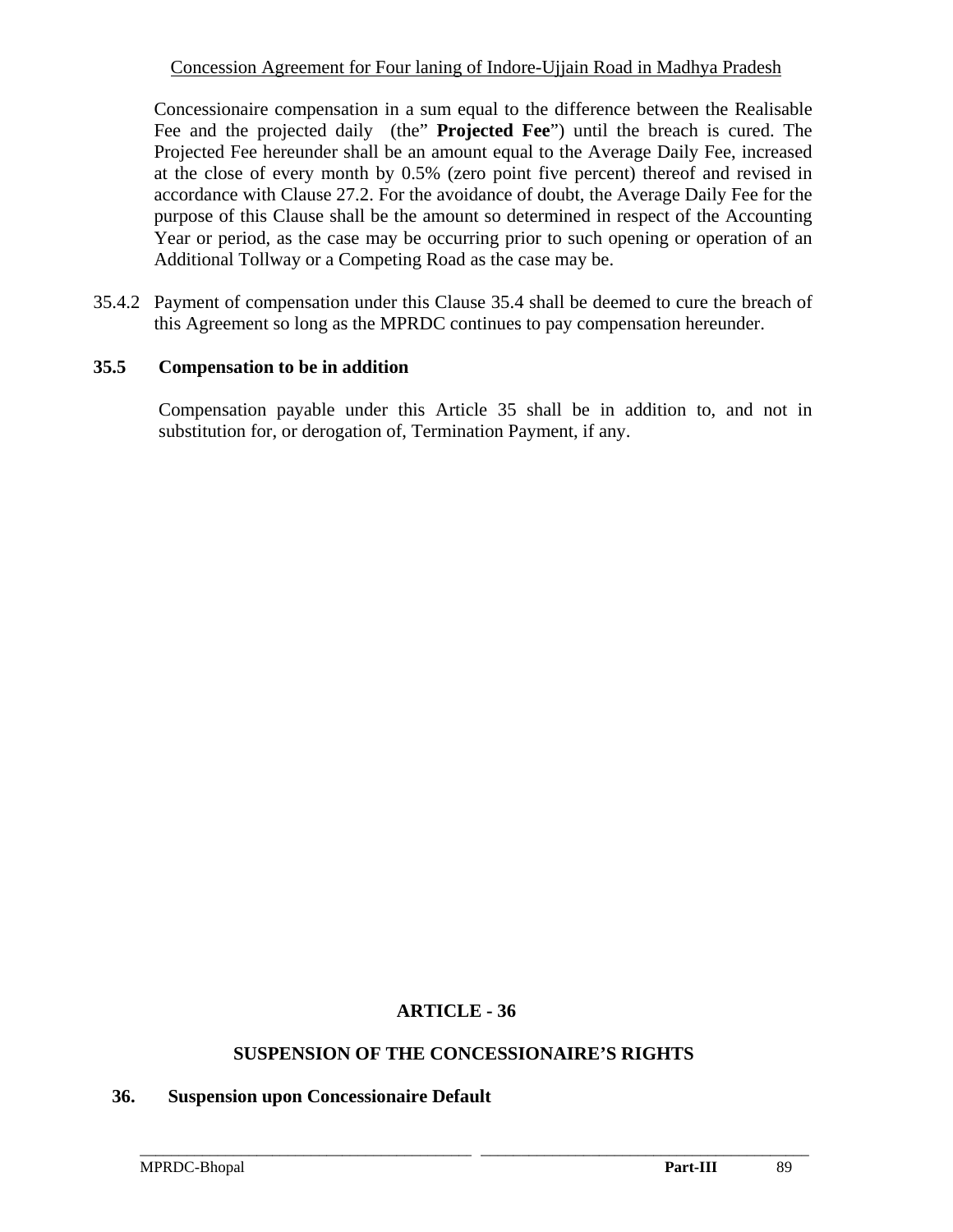Upon occurrence of a Concessionaire Default, the MPRDC shall be entitled, without prejudice to its other rights and remedies under this Agreement including its rights of Termination hereunder to (i) suspend all rights of the Concessionaire under this Agreement including the Concessionaire's right to collect Fee and other revenues pursuant hereto, and (ii) exercise such rights itself or authorise any other person to exercise the same on its behalf during such suspension (the **"Suspension".)** Suspension hereunder shall be effective forthwith upon issue of notice by the MPRDC to the Concessionaire and may extend up to a period not exceeding 180(one hundred and eighty) days from the date of issue of such notice; provided that upon written request from the Concessionaire and the **Lender**s Representative, the MPRDC shall extend the aforesaid period of 180 (one hundred and eighty) days by a further period not exceeding 90(ninety) days.

# **36.2 MPRDC to act on behalf of Concessionaire**

- 36.2.1 During the period of Suspension, the MPRDC shall on behalf of the Concessionaire collect all Fee and revenues under and in accordance with this Agreement and deposit the same in the Escrow Account. The MPRDC shall be entitled to make withdrawals from the Escrow Account for meeting the costs incurred by it for remedying and rectifying the cause of Suspension, and thereafter for defraying the expenses specified in Clause 31.3
- 36.2.2 During the period of Suspension hereunder all assets and liabilities in relation to the Project Highway shall continue to vest in the Concessionaire and all things done or actions taken, including expenditure incurred by the MPRDC for discharging the obligations of the Concessionaire under and in accordance with Agreement and the Project Agreements, shall be deemed to have been done or taken for and on behalf of the Concessionaire and the Concessionaire undertakes to indemnify the MPRDC for all costs incurred during such period.

# **36.3 Revocation of Suspension**

- 36.3.1 In the event that the MPRDC shall have rectified or removed the cause of Suspension within a period not exceeding 90 (ninety) days from the date of Suspension, it shall revoke the Suspension forthwith and restore all rights of the Concessionaire under this Agreement.
- 36.3.2 Upon the Concessionaire having cured the Concessionaire Default within a period not exceeding 90 (ninety) days from the date of Suspension , the MPRDC shall revoke the Suspension forthwith and restore all rights of the Concessionaire under this Agreement

### **36.4 Substitution of Concessionaire**

At any time during the period of Suspension, the **Lender**s Representative on behalf of Senior Lenders, shall be entitled to substitute the Concessionaire under and in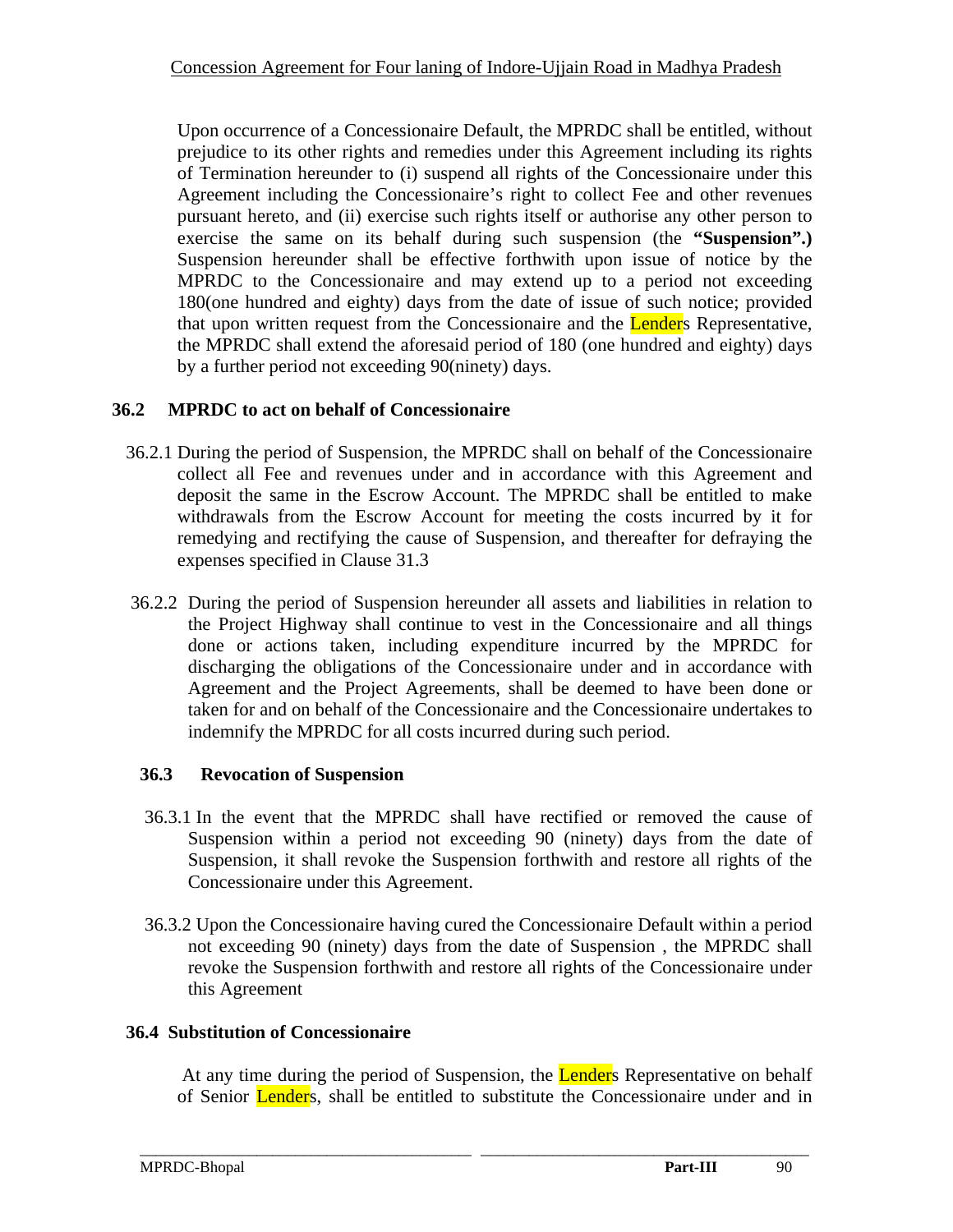accordance with the Substitution Agreement, and upon receipt of notice thereunder from the Lender's Representative, the MPRDC shall withhold Termination for a period not exceeding 180 (one hundred and eighty) days from the date of Suspension and any extension thereof under Clause 36.1, for enabling the Lenders Representative to exercise its rights of substitution on behalf of Senior Lenders.

### **36.5 Termination**

- 36.5.1 At any time during the period of Suspension under this Article 36, the Concessionaire may by notice require the MPRDC to revoke the Suspension and issue a Termination Notice. Subject to the rights of the **Lender**s Representative to undertake substitution in accordance with the provisions of this Agreement and within the period specified in Clause 36.4, the MPRDC shall within 15 (fifteen) days of receipt of such notice, terminate this Agreement under and in accordance with Article 37.
- 36.5.2 Notwithstanding anything to the contrary contained in this Agreement, in the event that Suspension is not revoked within 180 (one hundred and eighty) days from the date of Suspension hereunder or within the extended period, if any , set forth in Clause 36.1 , the Concession Agreement shall upon expiry of the aforesaid period, be deemed to have been terminated by mutual agreement of the Parties and all the provisions of this Agreement shall apply, mutatis mutandis, to such Termination as if a Termination Notice had been issued by the MPRDC upon occurrence of a Concessionaire Default.

# **ARTICLE - 37**

# **TERMINATION**

### **37.1 Termination for Concessionaire Default**

 37.1.1 Save as otherwise provided in this Agreement, in the event that any of the defaults specified below have occurred, and the Concessionaire fails to cure the default within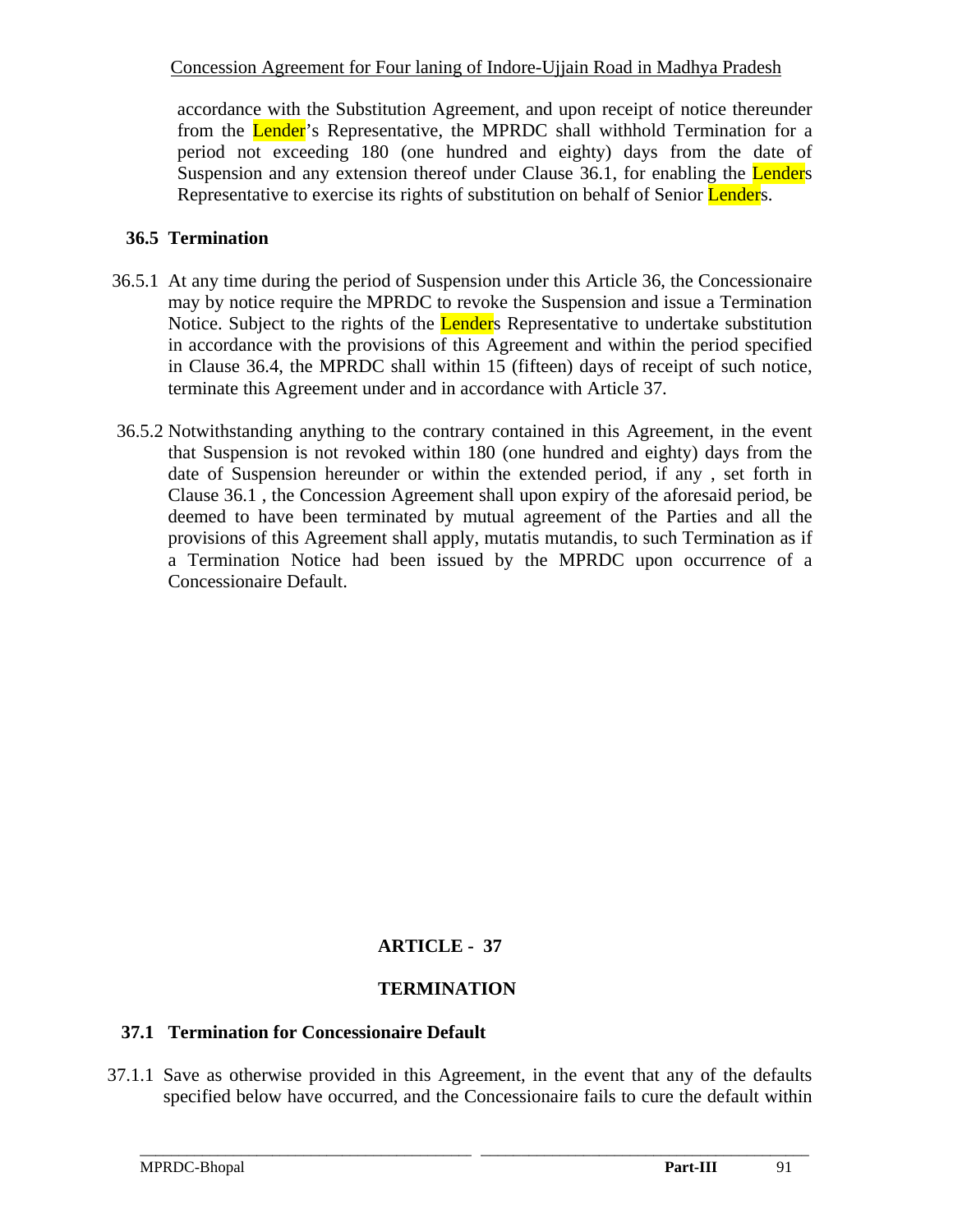the Cure Period set forth below, or where no Cure Period is specified, then within a Cure Period of 60 (sixty) days, the Concessionaire shall be deemed to be in default of this Agreement (a " **Concessionaire Default**"), unless the default has occurred solely as a result of any breach of this Agreement by the MPRDC or due to Force Majeure . The defaults referred to herein shall include:

- a) the Performance Security has been encashed and appropriated in accordance with Clause 9.2 and the Concessionaire fails to replenish or provide fresh Performance Security within a Cure Period of 30 (thirty) days.
- b) subsequent to the replenishment or furnishing of fresh Performance Security in accordance with Clause 9.2, the Concessionaire fails to cure , within a Cure Period of 90 days, the Concessionaire Default for which whole or part of the Performance Security was appropriated.
- c) the Concessionaire does not achieve the latest outstanding Project Milestone due in accordance with the provisions of Schedule –G and continues to be in default for 90 (ninety) days;
- d) the Concessionaire abandons or manifests intention to abandon the construction or operation of the Project Highway without the prior written consent of the MPRDC;
- e) Project Completion Date does not occur within the period specified in Clause 12.4.3;
- f) the punch list items have not been completed within the period set forth in Clause 14.4.1;
- g) the Concessionaire is in breach of the Maintenance Requirements;
- h) the Concessionaire has failed to make any payment to the MPRDC within the period specified in this Agreement;
- i) an Escrow Default has occurred and the Concessionaire fails to cure the Default within a Cure Period of 15 (fifteen) days;
- j) upon occurrence of a Financial Default, the **Lender**s Representative has by notice required the MPRDC to undertake Suspension in accordance with the Substitution Agreement and the Concessionaire fails to cure the default within the Cure Period specified in the Substitution Agreement;
- k) a breach of any of the Project Agreements by the Concessionaire has caused material Adverse Effect.

\_\_\_\_\_\_\_\_\_\_\_\_\_\_\_\_\_\_\_\_\_\_\_\_\_\_\_\_\_\_\_\_\_\_\_\_\_\_\_\_\_\_\_\_\_\_\_\_\_\_\_\_\_\_\_\_\_\_\_\_\_\_\_\_\_\_\_\_\_\_\_\_\_\_\_\_\_\_\_\_\_\_\_\_\_\_

l) the Concessionaire creates any Encumbrance in breach of this Agreement;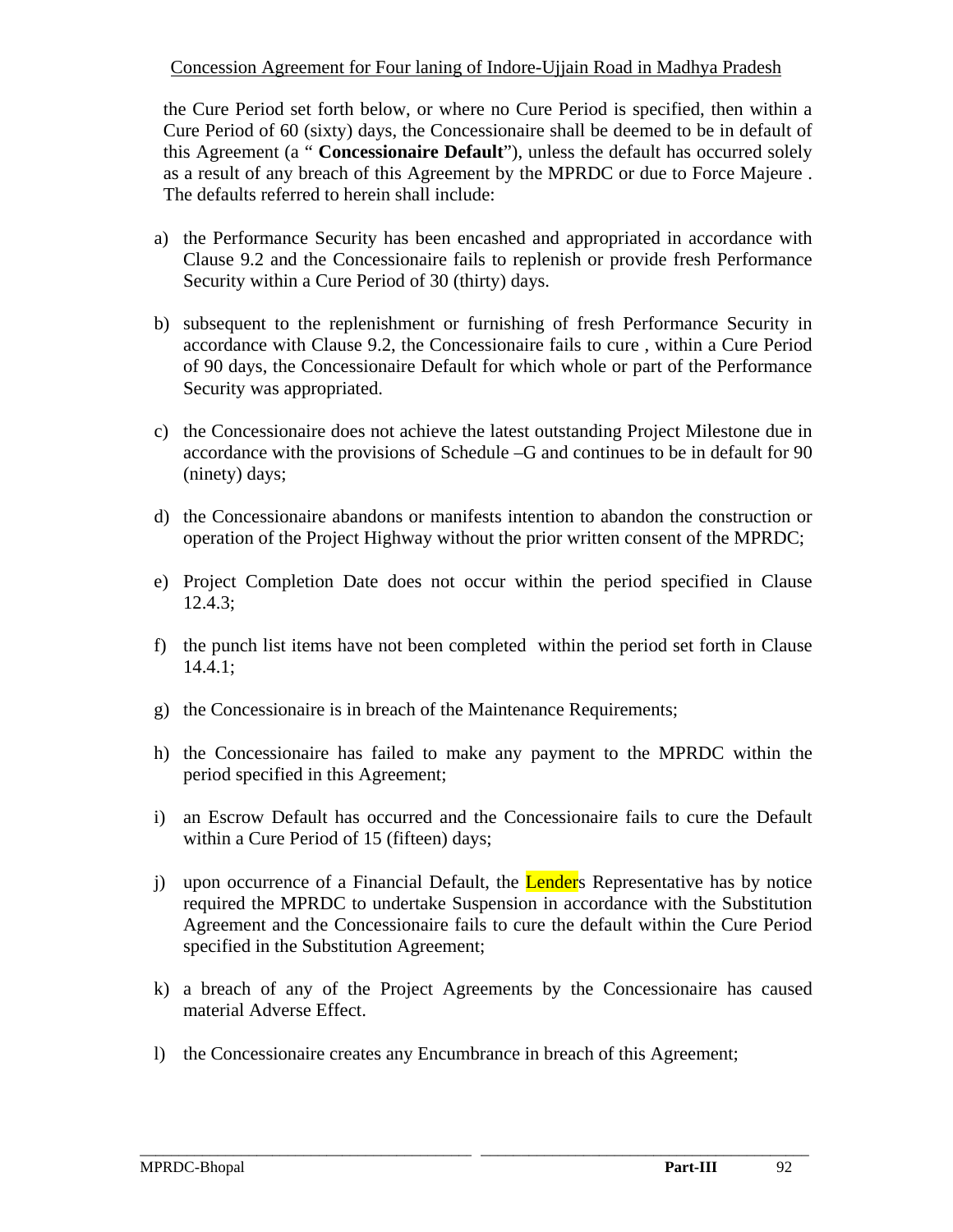- m) the Concessionaire repudiates this Agreement or otherwise takes any action or evidences or conveys an intention not to be bound by the Agreement;
- n) a Change in Ownership has occurred in breach of the provisions of Clause 5.3;
- o) there is a transfer, pursuant to law either of (i) the rights and/or obligations of the Concessionaire under any of the Project Agreements, or of (ii) all or part of the assets or undertaking of the Concessionaire, and such transfer causes a Material Adverse Effect;
- p) an execution levied on any of the assets of the Concessionaire has caused a Material Adverse Effect;
- q) the Concessionaire is adjudged bankrupt or insolvent, or if trustee or receiver is appointed for the Concessionaire or for the whole or material part of its assets that has a material bearing on the Project,
- r) the Concessionaire has been , or is in the process of being liquidated, dissolved, wound-up, amalgamated or reconstituted in a manner that would cause, in the reasonable opinion of the MPRDC, a Material Adverse Effect;
- s) a resolution for winding up of the Concessionaire is passed, or any petition for winding up of the Concessionaire is admitted by a court of competent jurisdiction and a provisional liquidator or receiver is appointed and such order has not been set aside within 90(ninety) days of the date thereof or the Concessionaire is ordered to be wound up by court except for the purpose of amalgamation or reconstruction; provided that as part of such amalgamation or reconstruction the entire property, assets and undertaking of the Concessionaire are transferred to the amalgamated or reconstructed entity and that the amalgamated or reconstructed entity has unconditionally assumed the obligation of the Concessionaire under this Agreement and the Project Agreements; and provided that:
	- i) the amalgamated or reconstructed entity has the capability and operating experience necessary for the performance of its obligations under this Agreement and the Project Agreements.
	- ii) the amalgamated or reconstructed entity has the financial standing to perform its obligations under this Agreement and the Project Agreements.; and has a credit worthiness at least as good as that of the Concessionaire as at the Appointed Date; and
	- iii) each of the Project Agreements remains in full force and effect;
	- **t)** any representation or warranty of the Concessionaire herein contained which is, as of the date hereof, found to be materially false or the Concessionaire is at any time hereafter found to be in breach thereof;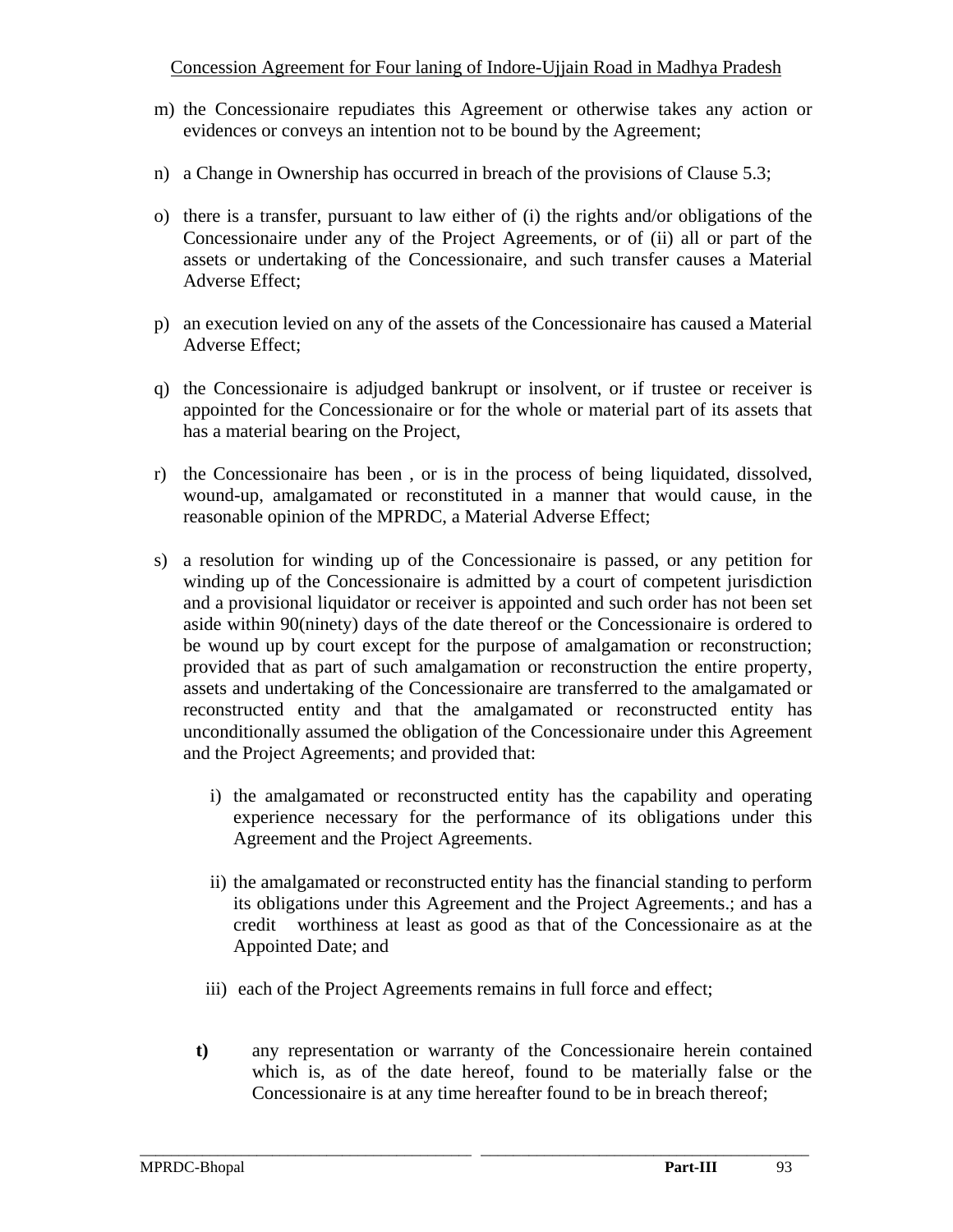- (u) the Concessionaire submits to the Government any statement which has a material effect on the Government's rights, obligations or interests and which is false in material particulars;
- (v) the Concessionaire has failed to fulfil any obligation, for which failure Termination has been specified in this Agreement; or
- (w) the Concessionaire commits a default in complying with any other provision of this Agreement if such default causes a Material Adverse Effect on the Government.
- 37.1.2 Without prejudice to any other rights or remedies which the MPRDC may have under this Agreement, upon occurrence of a Concessionaire Default, the MPRDC shall be entitled to terminate this Agreement by issuing a Termination Notice to the Concessionaire ; provided that before issuing the Termination Notice , the MPRDC shall by a notice inform the Concessionaire of its intention to issue such Termination Notice and grant 15(fifteen) days to the Concessionaire to make a representation , and may after the expiry of such 15(fifteen) days, whether or not it is in receipt of such representation , issue the Termination Notice , subject to the provisions of clause 37.1.3.
- 37.1.3 The MPRDC shall, if there be Senior Lenders send a copy of its notice of intention to issue a Termination Notice referred to in Clause 37.1.2 to inform the Lender's Representative and grant 15(fifteen) days to the Lender's Representative, for making a representation on behalf of the Senior **Lender**s stating the intention to substitute the Concessionaire in accordance with the Substitution Agreement, In the event the MPRDC receives such representation on behalf of Senior Lenders, it shall, in its discretion either withhold Termination for a period not exceeding 180(one hundred and eighty) days from the date of such representation or exercise its right of Suspension, as the case may be, for enabling the **Lenders** Representative to exercise the Senior **Lender**'s right of substitution in accordance with the Substitution Agreement:

Provided that the Lender's Representative may, instead of exercising the Senior Lender's right of substitution, procure that the default specified in the notice is cured within the aforesaid period of 180(one hundred and eighty) days, and upon such curing thereof, the MPRDC shall withdraw its notice referred to above and restore all the rights of the Concessionaire:

Provided further that upon written request from the **Lender**'s Representative and the Concessionaire, the MPRDC shall extend the aforesaid period of 180(one hundred and eighty) days by such further period not exceeding 90(ninety) days, as the MPRDC may deem appropriate.

\_\_\_\_\_\_\_\_\_\_\_\_\_\_\_\_\_\_\_\_\_\_\_\_\_\_\_\_\_\_\_\_\_\_\_\_\_\_\_\_\_\_\_\_\_\_\_\_\_\_\_\_\_\_\_\_\_\_\_\_\_\_\_\_\_\_\_\_\_\_\_\_\_\_\_\_\_\_\_\_\_\_\_\_\_\_

# **37.2 Termination for MPRDC Default**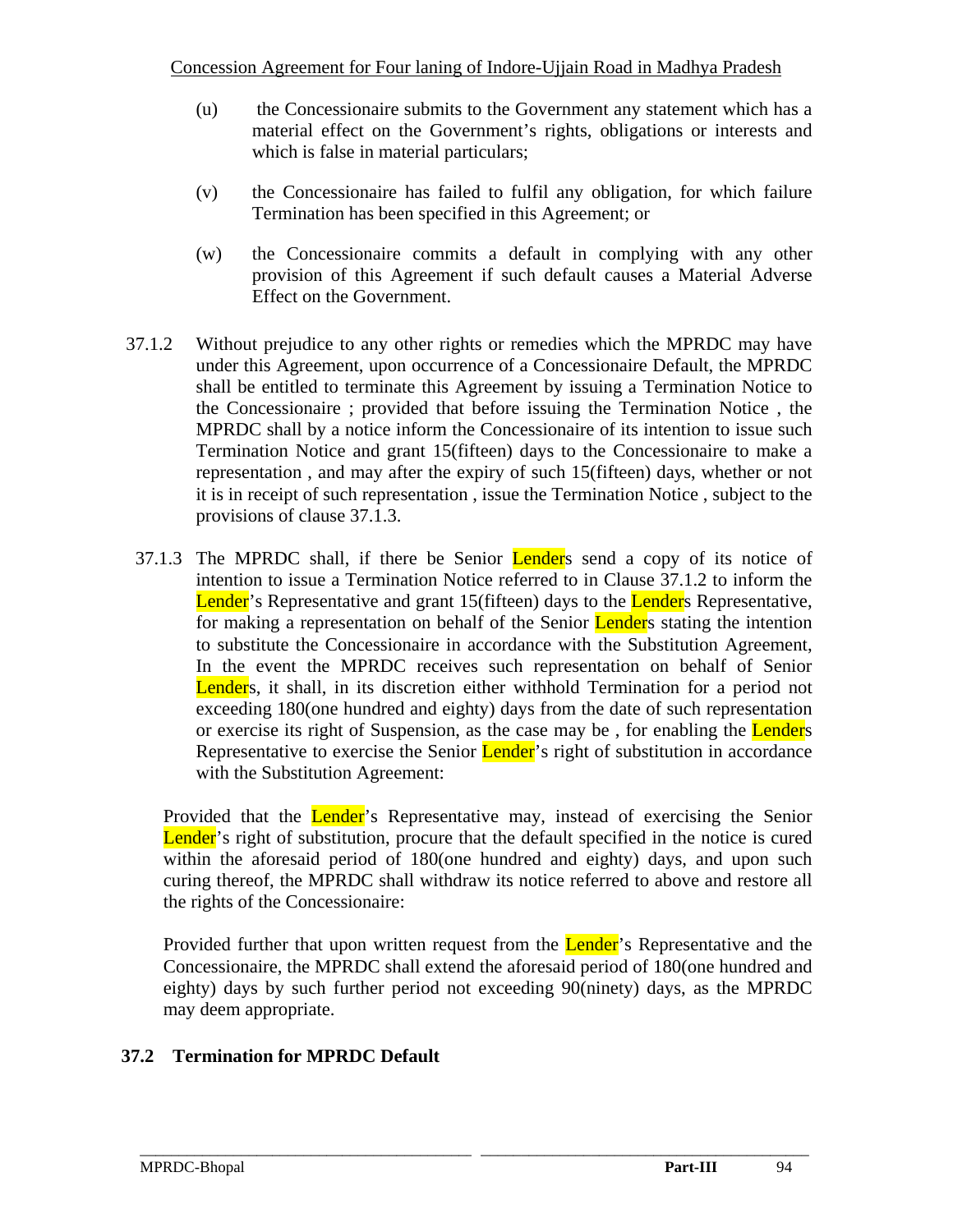- 37.2.1 In the event that any of the defaults specified below shall have occurred and the MPRDC fails to cure such default within a Cure Period of 90 (ninety) days or such longer period as has been expressly provided in this Agreement, the MPRDC shall be deemed to be in default of this Agreement (the "**MPRDC Default**") unless the default has occurred as a result of any breach of this Agreement by the Concessionaire or due to Force Majeure. The defaults referred to herein shall include;
	- a) MPRDC commits a material default in complying with any of the provision of this Agreement and such default has a Material Adverse Effect on the Concessionaire;
	- b) MPRDC has failed to make any payment to the Concessionaire within the period specified in this Agreement;
	- c) MPRDC repudiates this Agreement or otherwise takes any action that amounts to or manifest an irrevocable intention not to be bound by this Agreement; or
	- d) the State commits a material default in complying with the provision of the State Support Agreement if such default has a Material Adverse Effect on the Concessionaire and the breach continues for a period of 90 (ninety) days form the date of notice given in this behalf by the Concessionaire to the MPRDC.
- 37.2.2. Without prejudice to any other right or remedy which the Concessionaire may have under this Agreement, upon occurrence of MPRDC Default, the Concessionaire shall, subject to the provisions of the Substitution Agreement, be entitled to terminate this Agreement by issuing a Termination Notice to the MPRDC; provided that before issuing the Termination Notice, the Concessionaire shall by a notice inform the MPRDC of its intention to issue the Termination Notice and grant 15 (fifteen) days, to the MPRDC to make a representation, and may after the expiry of such 15 (fifteen) days, whether or not it is in receipt of such representation, issue the Termination Notice.

# **37.3 Termination Payment**

- 37.3.1 Upon Termination on account of a Concessionaire Default during the Operation Period the MPRDC shall pay to the Concessionaire by way of Termination Payment, an amount equal to 90% (ninety percent) of the Debt Due less Insurance Cover; provided that if any insurance claims forming part of the Insurance Cover are not admitted and paid, then 80% (eighty percent) of such unpaid claims shall be included in the computation of Debt Due. For the avoidance of doubt, the Concessionaire hereby acknowledges that no Termination Payment shall be due or payable on account of a Concessionaire Default occurring prior to COD.
- 37.3.2 Upon Termination on account of MPRDC Default, the MPRDC shall pay to the Concessionaire, by way of Termination Payment, an amount equal to:

\_\_\_\_\_\_\_\_\_\_\_\_\_\_\_\_\_\_\_\_\_\_\_\_\_\_\_\_\_\_\_\_\_\_\_\_\_\_\_\_\_\_\_\_\_\_\_\_\_\_\_\_\_\_\_\_\_\_\_\_\_\_\_\_\_\_\_\_\_\_\_\_\_\_\_\_\_\_\_\_\_\_\_\_\_\_

(a) Debt Due; and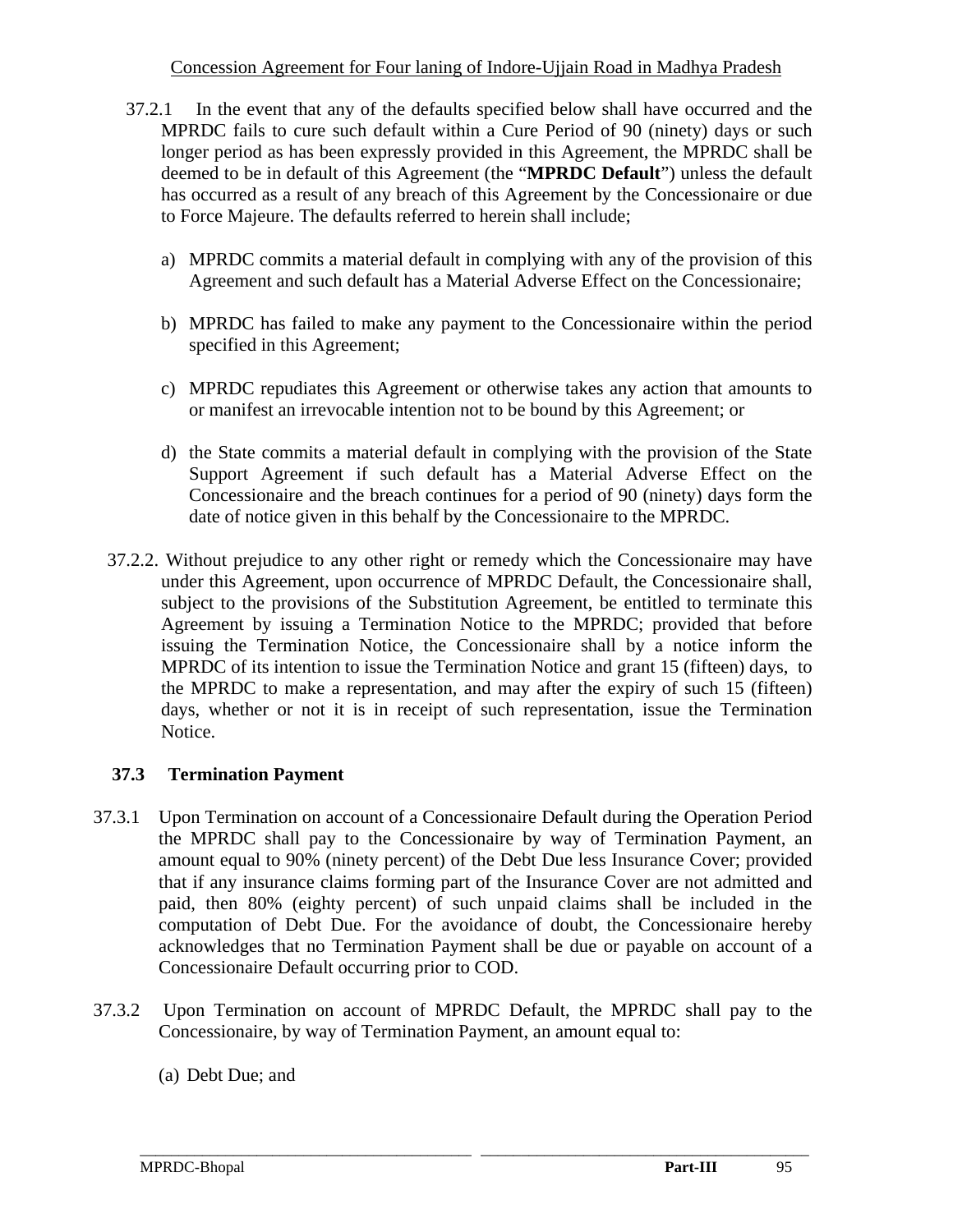- (b) 150% (one hundred and fifty percent) of the Adjusted Equity.
- 37.3.3 Termination Payment shall become due and payable to the Concessionaire within 15 (fifteen) days of a demand being made by the Concessionaire to the MPRDC within necessary particulars, and in the event of any delay, the MPRDC shall pay interest at a rate equal to 3% (three percent) above the Bank Rate on the amount of Termination Payment remaining unpaid; provided that such delay shall not exceed 90(ninety) days. For the avoidance of doubt, it is expressly agreed that Termination Payment shall constitute full discharge by the MPRDC of its payment obligations in respect thereof hereunder.

# **37.4 Other rights and obligations of the MPRDC**

Upon Termination for any reason whatsoever, the MPRDC shall:

- (a) be deemed to have taken possession and control of the Project Highway forthwith;
- (b) take possession and control of all materials , stores, implements, construction plants and equipment on or about the Site;
- (c) be entitled to restrain the Concessionaire and any person claiming through or under the Concessionaire from entering upon the Site or any part of the Project;
- (d) require the Concessionaire to comply with the Divestment Requirements set forth in Clause 38.1; and
- **(e)** succeed upon election by the MPRDC, without the necessity of any further action by the Concessionaire, to the interest of the Concessionaire under such of the Project Agreement as the MPRDC may in its discretion deem appropriate , and shall upon such election be liable to the Contractors only for compensation accruing and becoming due and payable to them under the terms of their respective Project Agreements from and after the date the MPRDC elects to succeed to the interests of the Concessionaire. For the avoidance of doubt, it is hereby agreed, and the Concessionaire hereby acknowledges, that all sums claimed by such Contractors as being due and owing for works and services performed or accruing on account of any act, omission or event prior to such date shall constitute debt between the Concessionaire and such Contractors, and the MPRDC shall not in any manner be liable for such sums. It is further agreed that in the event the MPRDC elects to cure any outstanding defaults under such Project Agreements, the amount expended by the MPRDC for this purpose shall be deducted from the Termination Payment.

# **37.5 Survival of rights**

 Notwithstanding anything to the contrary contained in this Agreement, any Termination pursuant to the provision of this Agreement shall be without prejudice to the accrued rights of either Party including its right to claim and recover money damages, insurance proceeds, security deposits and other rights and remedies which it may have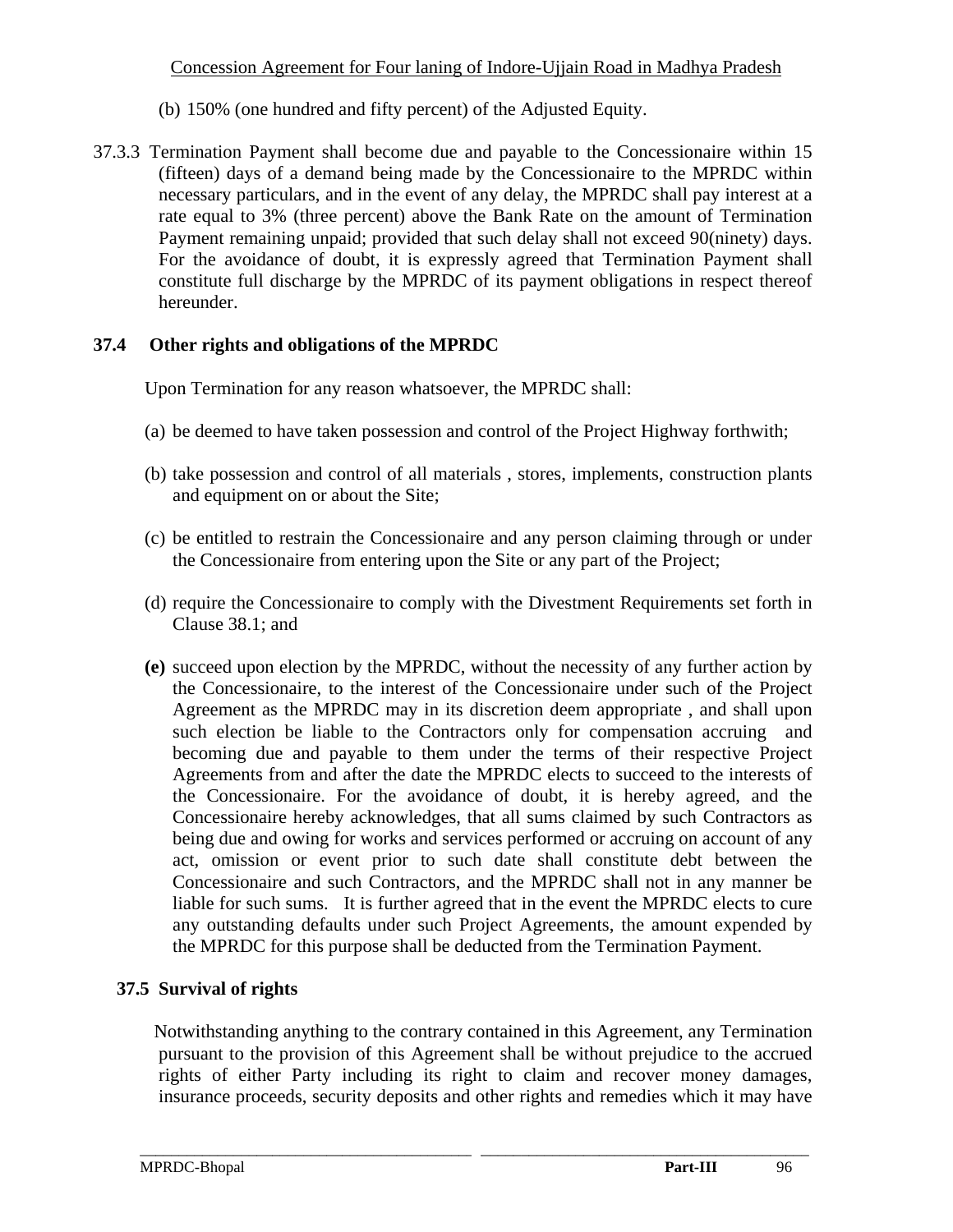in law or contract. All rights and obligation of either Party under this Agreement, including Termination Payments and Divestment Requirements, shall survive the Termination to the extent such survival is necessary for giving effect to such rights and obligations.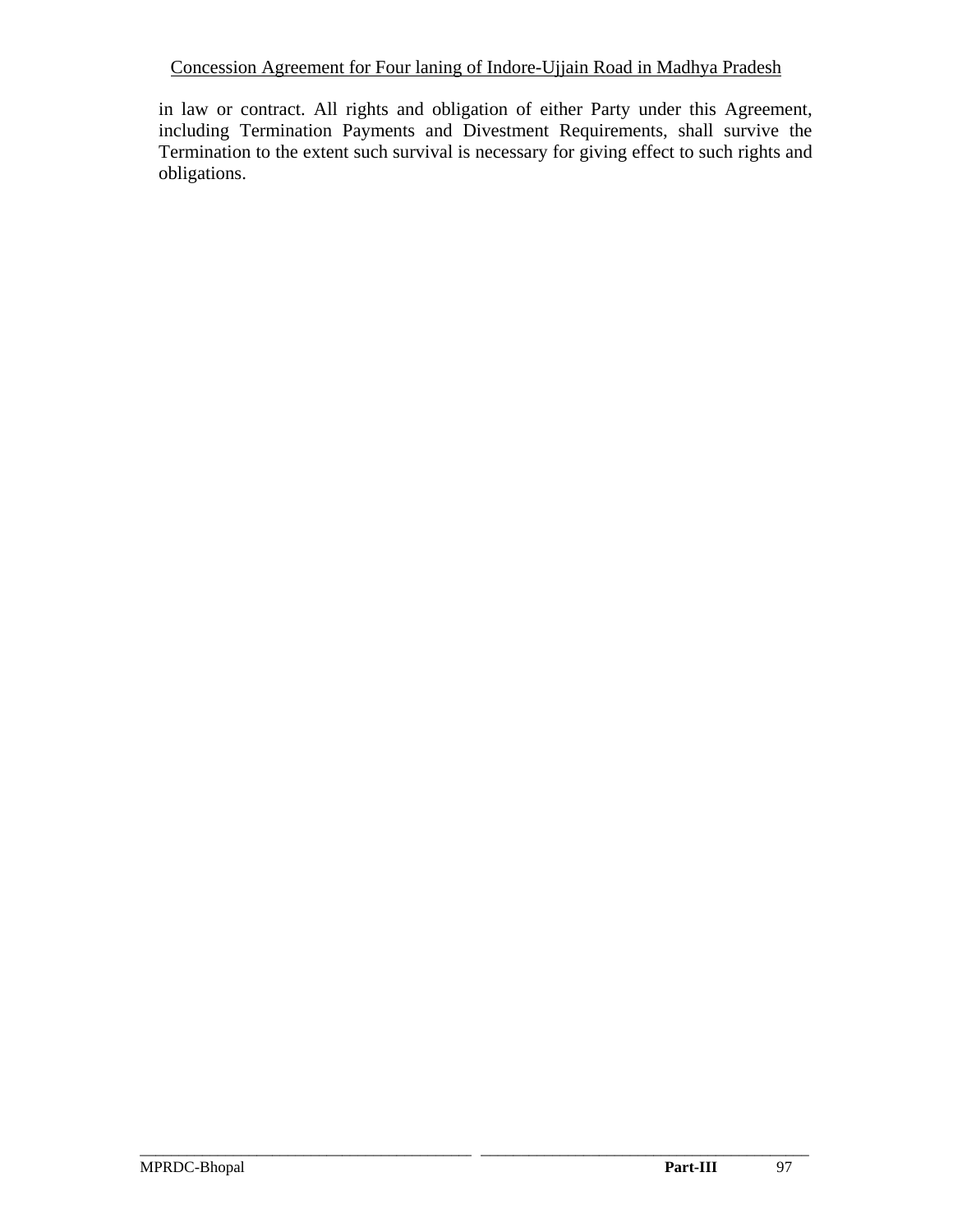### **DIVESTMENT OF RIGHTS AND INTEREST**

#### **38.1 Divestment Requirements**

 Upon Termination the Concessionaire shall comply with and conform to the following Divestment Requirements:

- (a) notify to the MPRDC forthwith the location and particulars of all Project Assets;
- (b) deliver forthwith the actual or constructive possession of the Project Highway, free and clear of all Encumbrances, save and except to the extent set forth in the Substitution Agreement;
- (c) cure all Project Assets, including the road , bridges, structures and equipment, of all defects and deficiencies so that the Project Highway is compliant with the Maintenance Requirement; provided that in the event of Termination during the Construction Period, all Project Assets shall be handed over on "as is where is" basis after bringing them to a safe condition;
- (d) deliver relevant records and reports pertaining to the Project Highway and its design , engineering, construction, operation and maintenance , including all programmes and manuals pertaining thereto, and complete 'as built' Drawings as on the Transfer Date;
- (e) transfer and/or deliver all Applicable Permits to the extent permissible under Applicable Laws;
- (f) execute such deeds of conveyance, documents and other writings as the MPRDC may reasonably require for conveying , divesting and assigning all the rights, title and interest of the Concessionaire in the Project Highway, including the right to receive outstanding insurance claims to the extent due and payable to the MPRDC, absolutely unto the MPRDC or its nominee; and
- (g) comply with all other requirements as may be prescribed or required under Applicable Laws for completing the divestment and assignment of all rights, title and interest of the Concessionaire in the Project Highway, free from all Encumbrances, absolutely unto the MPRDC or its nominee.

### **38.2 Inspection and cure**

Not earlier than 90 (ninety) days before Termination but not later than 15 (fifteen) days before the effective date of such Termination, the Independent Engineer shall verify, after giving due notice to the Concessionaire specifying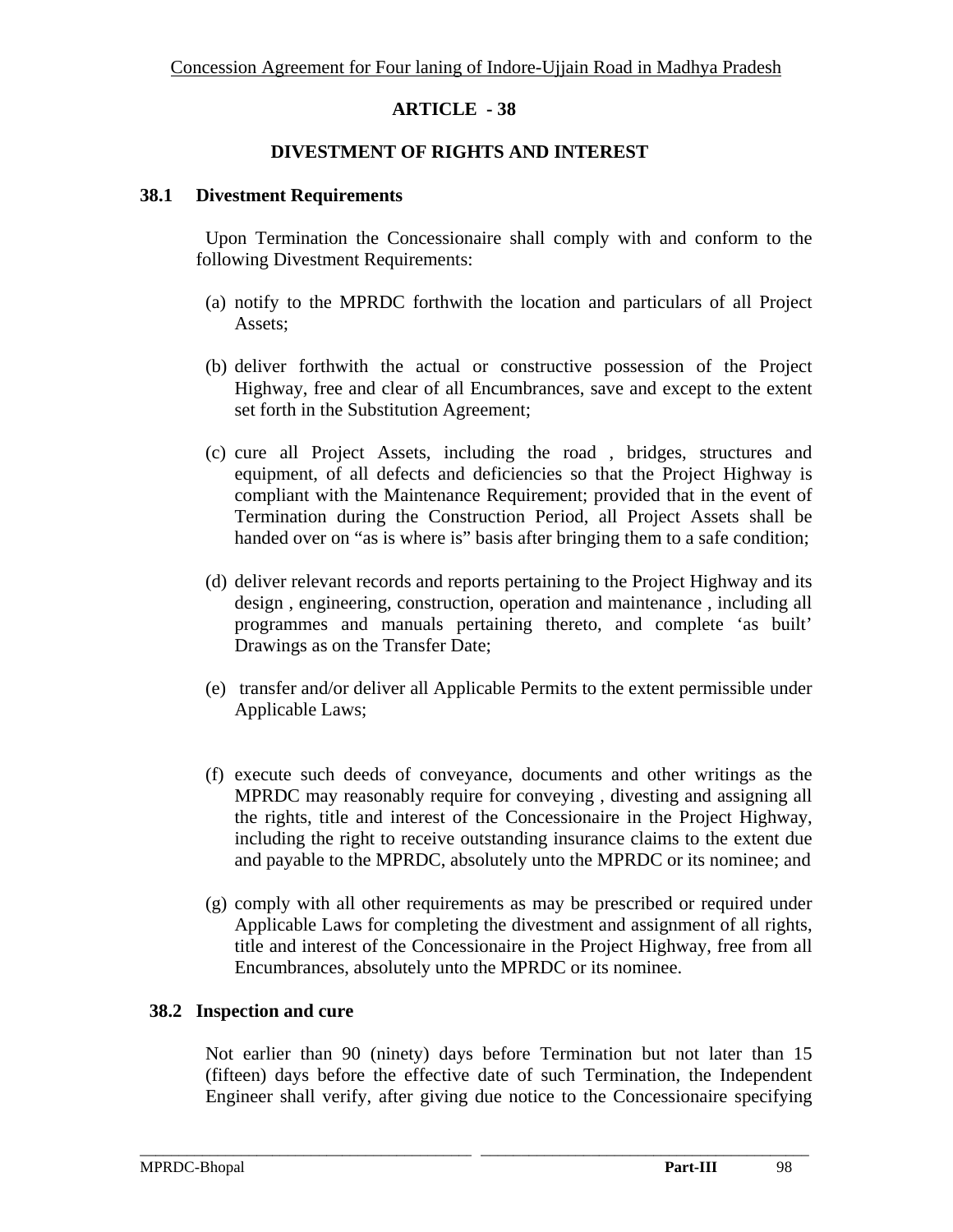the time, date and venue of such verification and/or inspection, compliance by the Concessionaire with the Maintenance Requirements, and if required, cause appropriate tests to be carried out at the Concessionaire's cost for this purpose. Defaults, if any, in the Maintenance Requirements shall be cured by the Concessionaire at its cost and the provisions of Article 39 shall apply, mutatis mutandis, in relation to curing of defects or deficiencies under this Article 38.

# **38.3 Vesting Certificate**

 The divestment of all rights, title and interest in the Project Highway shall be deemed to be complete on the date when all of the Divestment Requirements have been fulfilled, and the MPRDC shall without unreasonable delay, thereupon issue a certificate substantially in the form set forth in Schedule –U (the "**Vesting Certificate**"), which will have the effect of constituting evidence of divestment by the Concessionaire of all of its rights, title and interest in the Project Highway, and their vesting in the MPRDC pursuant hereto, It is expressly agreed that any defect or deficiency in the Divestment Requirements shall not in any manner be construed or interpreted as restricting the exercise of any rights by the MPRDC or its nominee on, or in respect of , the Project Highway on the footing that all Divestment Requirements have been complied with by the Concessionaire.

# **38.4 Additional Facilities**

Notwithstanding anything to the contrary contained in this Agreement, all Additional Facilities shall continue to vest in the Concessionaire upon and after Termination.

# **38.5 Divestment Costs etc**

- 38.5.1 The Concessionaire shall bear and pay all costs incidental to divestment of all of the rights title and interest of the Concessionaire in the Project Highway in favor of the MPRDC upon Termination, save and except that all stamp duties payable on any deeds or Documents executed by the Concessionaire in connection with such divestment shall be borne by the MPRDC.
- 38.5.2 In the event of any dispute relating to matters covered by and under this Article 38, the Dispute Resolution Procedure shall apply.

# **ARTICLE - 39**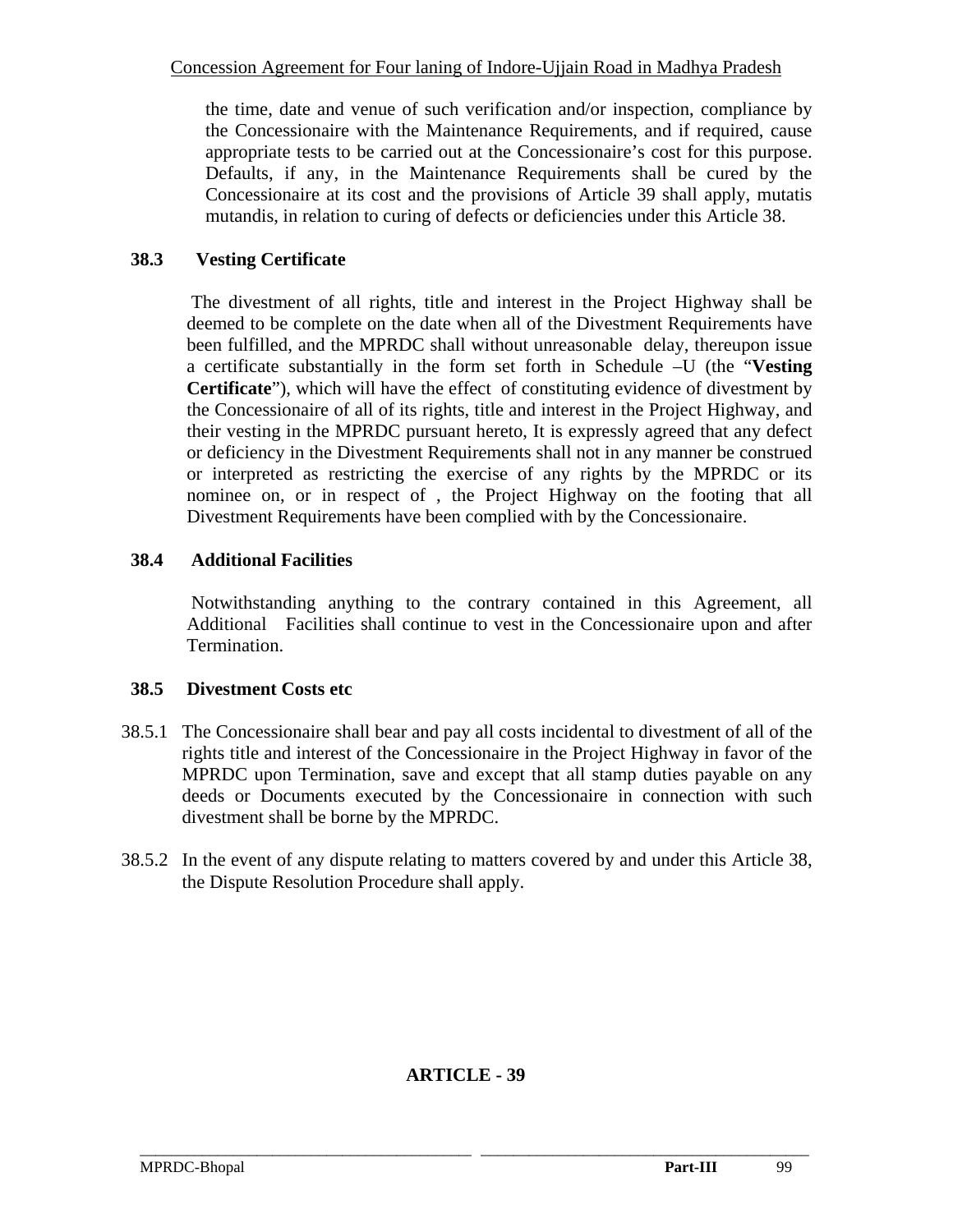### **DEFECTS LIABILITY AFTER TERMINATION**

#### **39.1 Liability for defects after Termination**

The Concessionaire shall be responsible for all defects and deficiencies in the Project Highway for a period of 120 (one hundred and twenty) days after Termination, and it shall have the obligation to repair or rectify, at its own cost, all defects and deficiencies observed by the Independent Engineer in the Project Highway during the aforesaid period. In the event that the Concessionaire fails to repair or rectify such defect or deficiency within a period of 15(fifteen) days from the date of notice issued by the MPRDC in this behalf, the MPRDC shall be entitled to get the same repaired or rectified at the Concessionaire's risk and cost so as to make the Project Highway conform to the Maintenance Requirements. All costs incurred by the MPRDC hereunder shall be reimbursed by the Concessionaire to the MPRDC within 15 (fifteen) days of receipt of demand thereof, and in the event of default in reimbursing such costs, the MPRDC shall be entitled to recover the same from the Escrow Account.

#### **39.2 Retention in Escrow Account**

- 39.2.1 Notwithstanding anything to the contrary contained in this Agreement, but subject to the provisions of Clause 39.2.3 a sum equal to 5% (five percent) of the total Realisable Fee for the year immediately preceding the Transfer Date shall be retained in the Escrow Account for a period of 120(one hundred and twenty) days after Termination for meeting the liabilities, if any, arising out of or in connection with the provisions of Clause 39.1.
- 39.2.2 Without prejudice to the provision of Clause 39.2.1, the Independent Engineer shall carry out an inspection of the Project Highway at any time between 210(two hundred and ten) and 180(one hundred and eighty) days prior to the Termination and if it recommends that the status of the Project Highway is such that a sum larger than the amount stipulated in Clause 39.2.1 should be retained in the Escrow Account and for a period longer than the aforesaid 120 (one hundred and twenty )days , the amount recommended by the Independent Engineer shall be retained in the Escrow Account for the period specified by it.
- 39.2.3 The Concessionaire may for the performance of its obligation under this Article 39, provide to the MPRDC a guarantee from a Bank for a sum equivalent to the amount determined under 39.2.1 or 39.2.2, as the case may be , and for the period specified therein, substantially in the form set forth in Schedule –F (the "**Performance Guarantee**"), to be modified, *mutatis mutandis*, for this purpose, and the MPRDC shall , without prejudice to its other rights and remedies hereunder or in law , be entitled to encash and appropriate the required amounts from the Performance Guarantee for undertaking the repairs or rectification at the Concessionaire's risk and cost in accordance with the provision of this Article 39.Upon furnishing of a Performance Guarantee under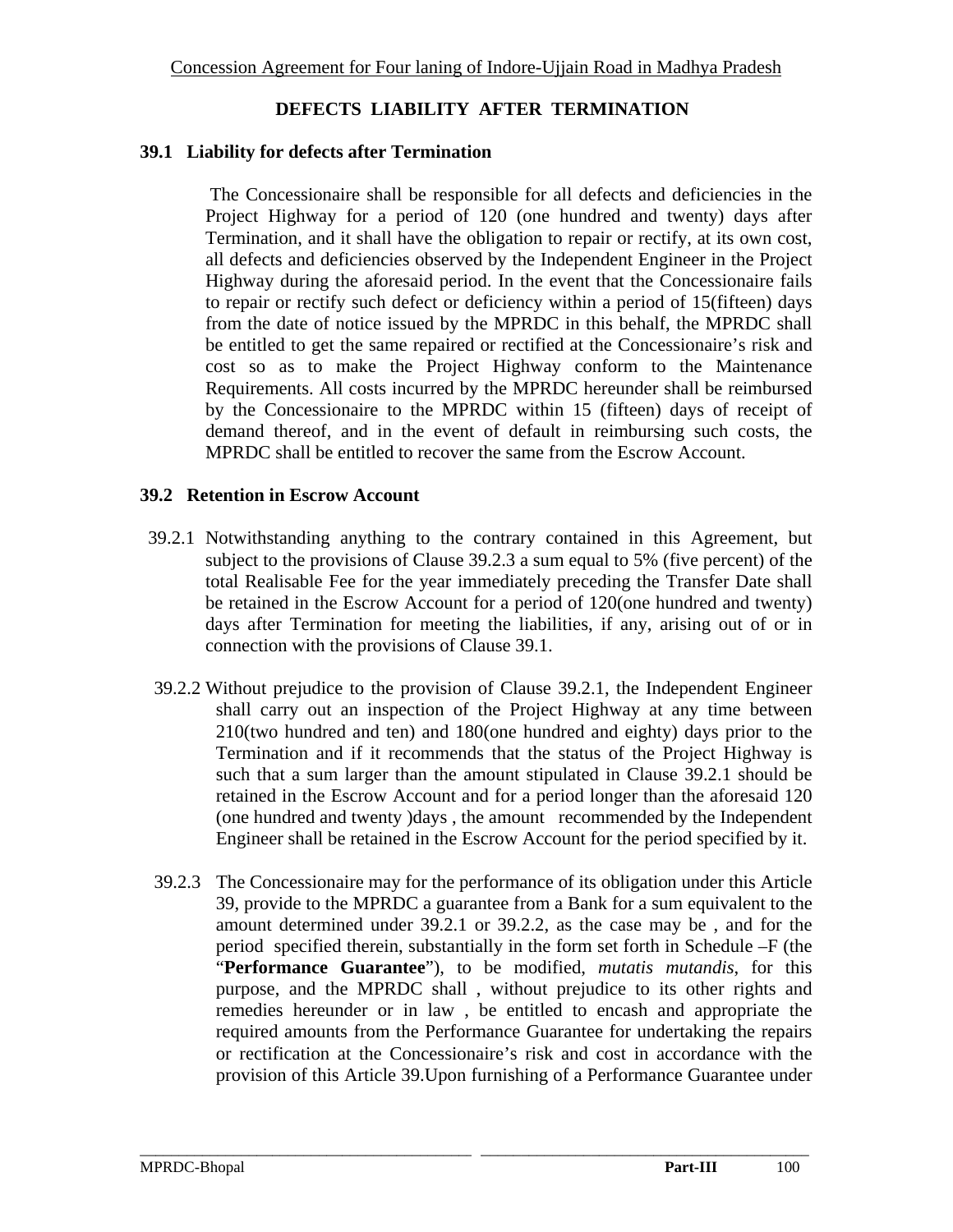this Clause 39.2.3, the retention of funds in the Escrow Account in terms of Clause 39.2.1 or 39.2.2, as the case may be , shall be dispensed with.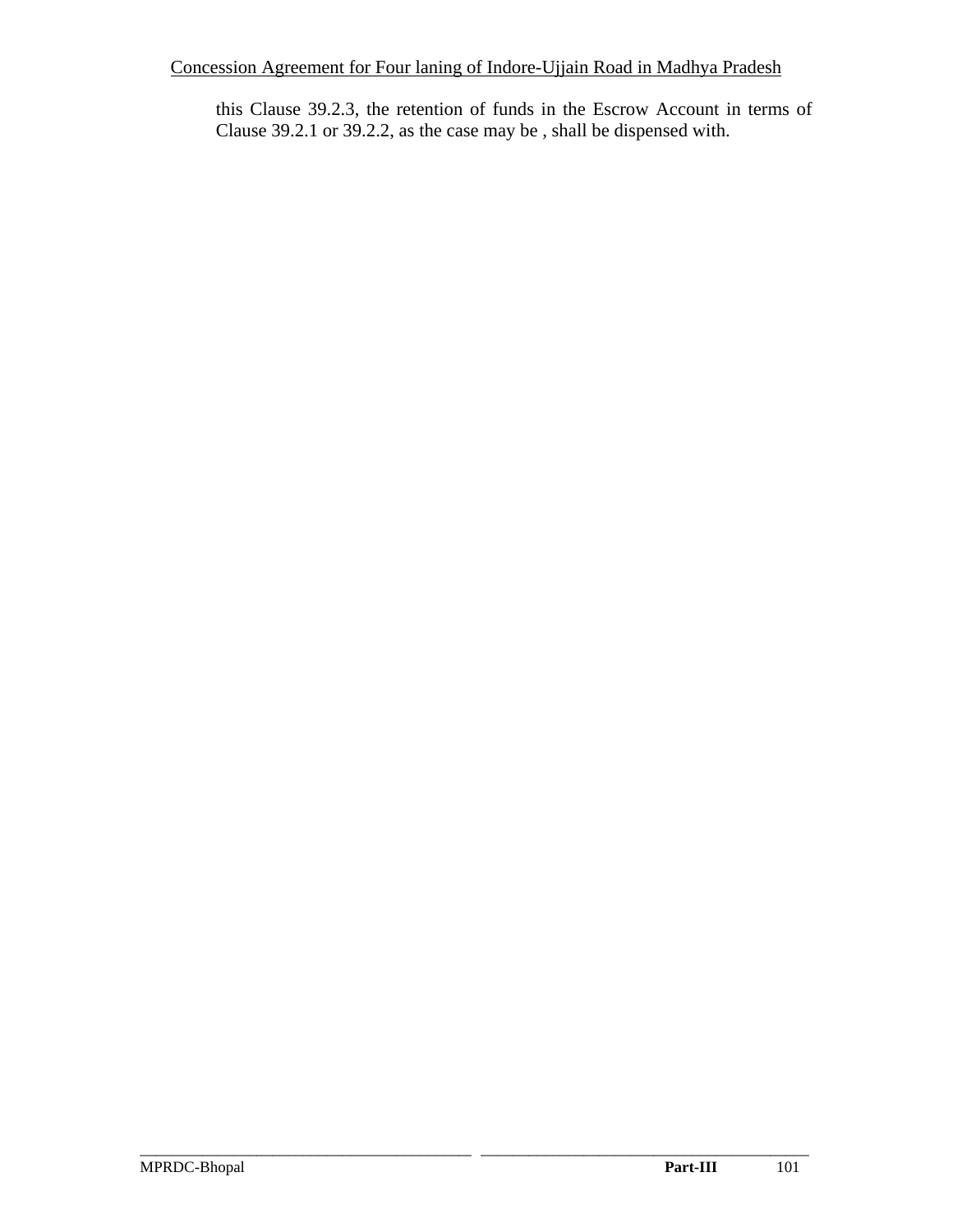### **ASSIGNMENT AND CHARGES**

#### **40.1 Restrictions on assignment and charges**

- 40.1.1 Subject to Clauses 40.2 and 40.3 , this Agreement shall not be assigned by the Concessionaire to any person save and except with prior consent in writing of the MPRDC, which consent the MPRDC shall be entitled to decline without assigning any reason.
- 40.1.2 Subject to the provisions of Clause 40.2 the Concessionaire shall not create nor permit to subsist any Encumbrances, or otherwise transfer or dispose of all or any of its rights and benefits under this Agreement or any Project Agreement to which the Concessionaire is a party except with prior consent in writing of the MPRDC which consent the MPRDC shall be entitled to decline without assigning any reason.

#### **40.2 Permitted assignment and charges**

The restraints set forth in Clause 40.1 shall not apply to:

- a) liens arising by operation of law (or an agreement evidencing the same ) in the ordinary course of business of the Project Highway;
- b) mortgages/pledges/hypothecation of goods/assets other than Project Assets, and their related documents of title , arising or created in the ordinary course of business of the Project Highway and as security only for indebtedness to the Senior Lenders under the Financing Agreements and/or for working capital arrangements for the Project Highway
- c) assignment of rights , interest and obligation of the Concessionaire to or in favour of the **Lender**'s Representative as nominee and for the benefit of the Senior **Lender**s, to the extent covered by and in accordance with the Substitution Agreement as security for financing provided by Senior Lenders under the Financing Agreements; and
- d)`liens or encumbrances required by any Applicable Law.

### **40.3 Substitution Agreement**

40.3.1 The Lender's Representative, on behalf of Senior Lenders, may exercise the right to substitute the Concessionaire in accordance with the agreement for substitution of the Concessionaire , (the "Substitution Agreement") to be entered into amongst the Concessionaire the MPRDC and the Lenders' Representative on behalf of Senior Lenders, substantially in the form set forth in Schedule –V.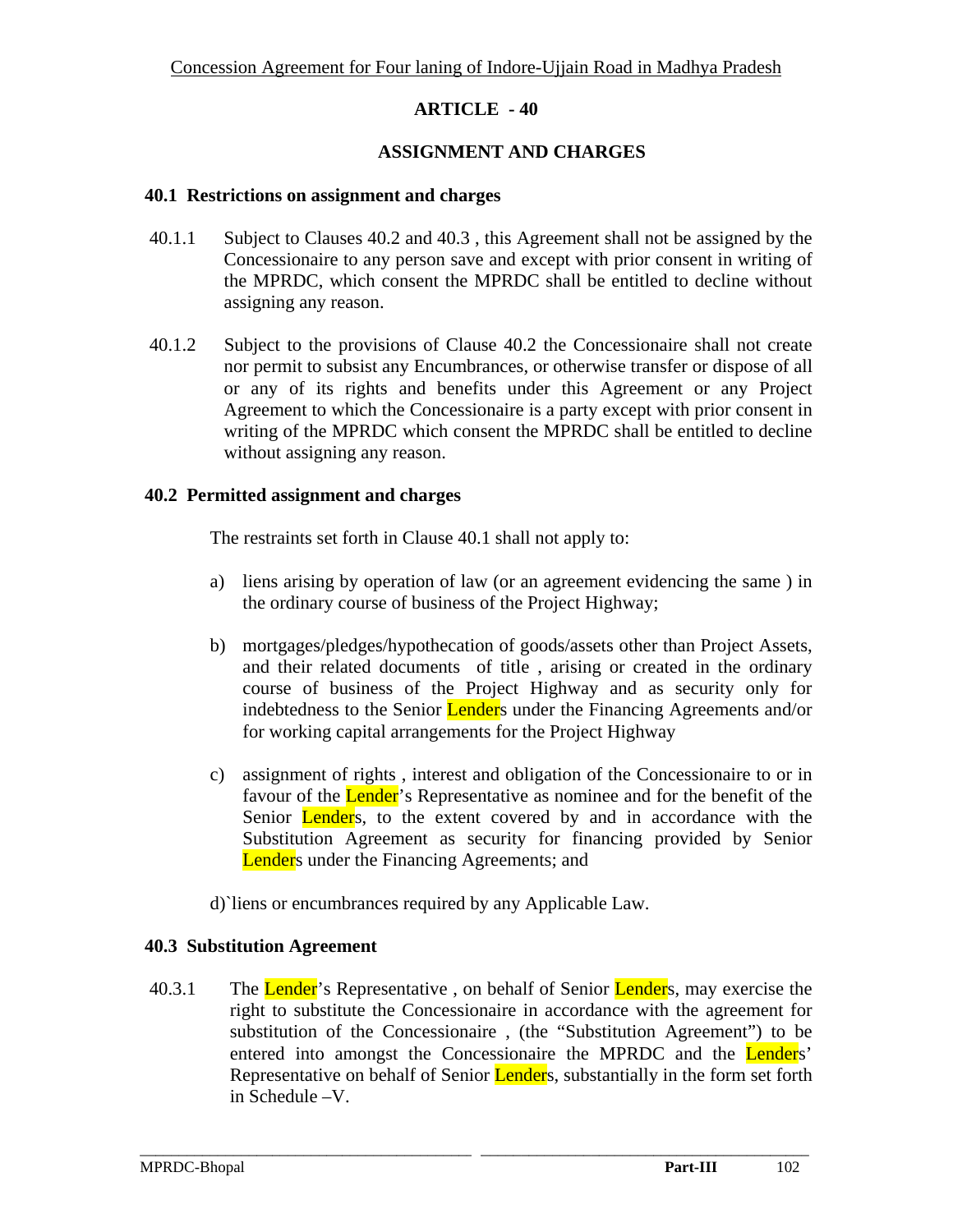40.3.2 Upon substitution of the Concessionaire under and in accordance with the Substitution Agreement, the Nominated Company substituting the Concessionaire shall be deemed to be the Concessionaire under this Agreement and shall enjoy all rights and be responsible for all obligations of the Concessionaire under this Agreement as if it were the Concessionaire; provided that where the Concessionaire is in breach of this Agreement on the date of such substitution , the MPRDC shall by notice grant a Cure Period of 120 (one hundred and twenty) days to the Concessionaire for curing such breach.

#### 40.4 **Assignment by the MPRDC**

 Notwithstanding anything to the contrary contained in this Agreement, the MPRDC may after giving 60 (sixty) days notice to the Concessionaire, assign any of its rights and benefits and/or obligations under this Agreement; to an assignee who is in the reasonable opinion of the MPRDC, capable of fulfilling all of the MPRDC's then outstanding obligations under this Agreement.

### **ARTICLE - 41**

\_\_\_\_\_\_\_\_\_\_\_\_\_\_\_\_\_\_\_\_\_\_\_\_\_\_\_\_\_\_\_\_\_\_\_\_\_\_\_\_\_\_\_\_\_\_\_\_\_\_\_\_\_\_\_\_\_\_\_\_\_\_\_\_\_\_\_\_\_\_\_\_\_\_\_\_\_\_\_\_\_\_\_\_\_\_

### **CHANGE IN LAW**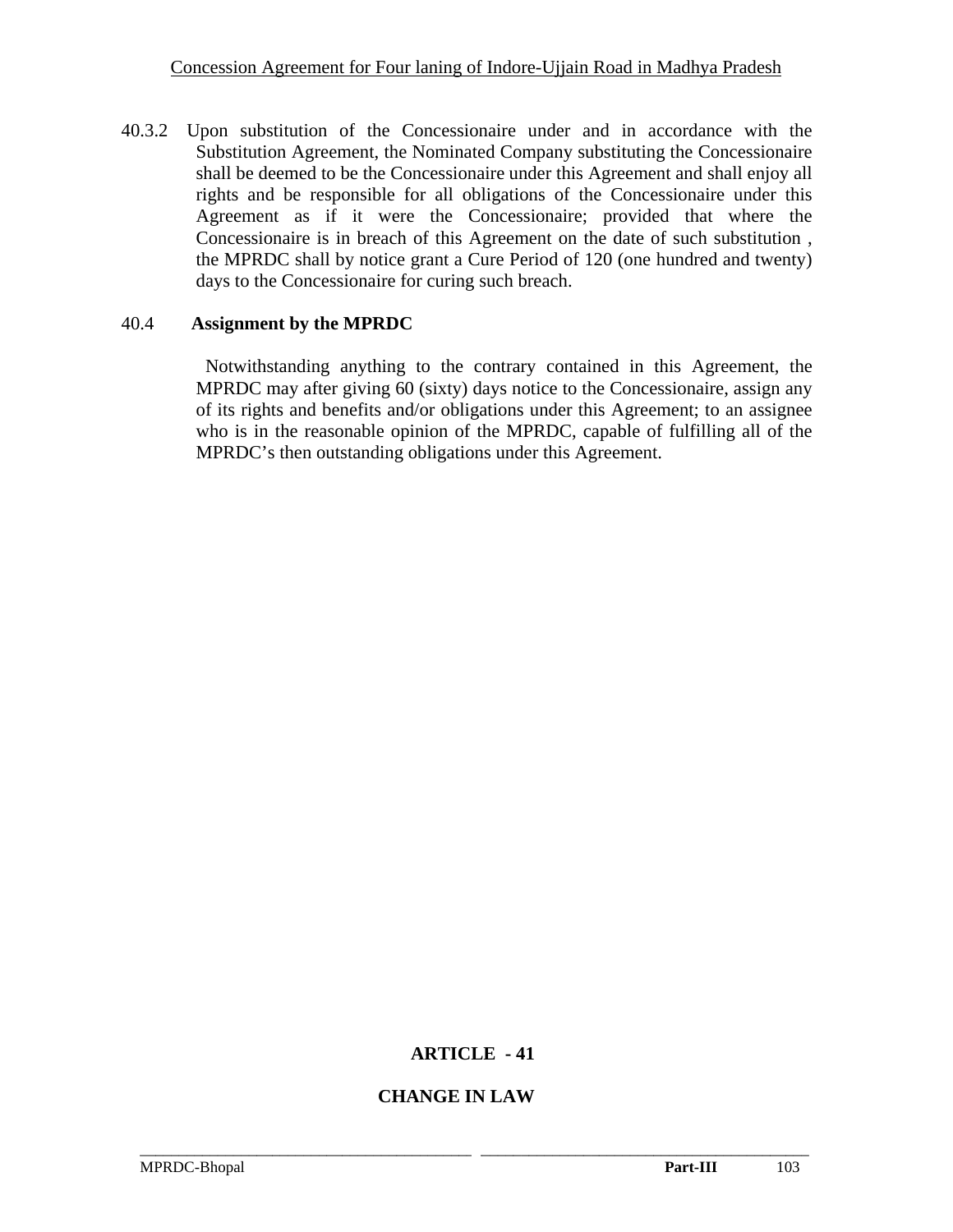# **41.1 Increase in costs**

 If as a result of Change in Law, the Concessionaire suffers an increase in costs or reduction in net after-tax return or other financial burden, the aggregate financial effect of which exceeds the higher of Rs.1 crore (Rupees one crore) and 0.5% (zero point five percent) of the Realisable Fee in any Accounting Year, the Concessionaire may so notify the MPRDC and propose amendments to this Agreement so as to place the Concessionaire in the same financial position as it would have enjoyed had there been no such Change in Law resulting in the cost increase , reduction in return or other financial burden as aforesaid . Upon notice by the Concessionaire, the Parties shall meet, as soon as reasonably practicable but no later than 30(thirty) days from the date of notice, and either agree on amendments to this Agreement or on any other mutually agreed arrangement.

Provided that if no agreement is reached within 90(ninety) days of the aforesaid notice, the Concessionaire may by notice require the MPRDC to pay an amount that would place the Concessionaire in the same financial position that it would have enjoyed had there been no such Change in Law, and within 15 (fifteen) days of receipt of such notice, along with particulars thereof, the MPRDC shall pay the amount specified therein, provided that if the MPRDC shall dispute such claim of the Concessionaire , the same shall be settled in accordance with the Dispute Resolution Procedure. For the avoidance of doubt it is agreed that this Clause 41.1 shall be restricted to changes in law directly affecting the Concessionaire costs of performing its obligation under this Agreement.

# **41.2 Reduction in costs**

If as a result of Change in Law, the Concessionaire benefits from a reduction in costs or increase in net after –tax return or other financial gains, the aggregate financial effect of which exceeds the higher of Rs 1 crore (Rupees one crore) and 0.5% (zero point five percent) of the Realisable Fee in any Accounting Year, the MPRDC may so notify the Concessionaire and propose amendments to this Agreement so as to place the Concessionaire in the same financial position as it would have enjoyed had there been no such Change in Law resulting in the decreased costs, increase in return or other financial gains as aforesaid . Upon notice by the MPRDC, the Parties shall meet, as soon as reasonably practicable but no later than 30 (thirty) days from the date of notice and either agree on such amendments to this Agreement or on any other mutually agreed arrangement:

Provided that if no agreement is reached within 90(ninety) days of the aforesaid notice, the MPRDC may by notice require the Concessionaire to pay an amount that would place the Concessionaire in the same financial position that it would have enjoyed had there been no such Change in Law, and within 15 (days of the receipt of such notice, along with particulars thereof , the Concessionaire shall pay the amount specified therein to the MPRDC, provided that if the Concessionaire shall dispute such claim to the MPRDC, the same shall be settled in accordance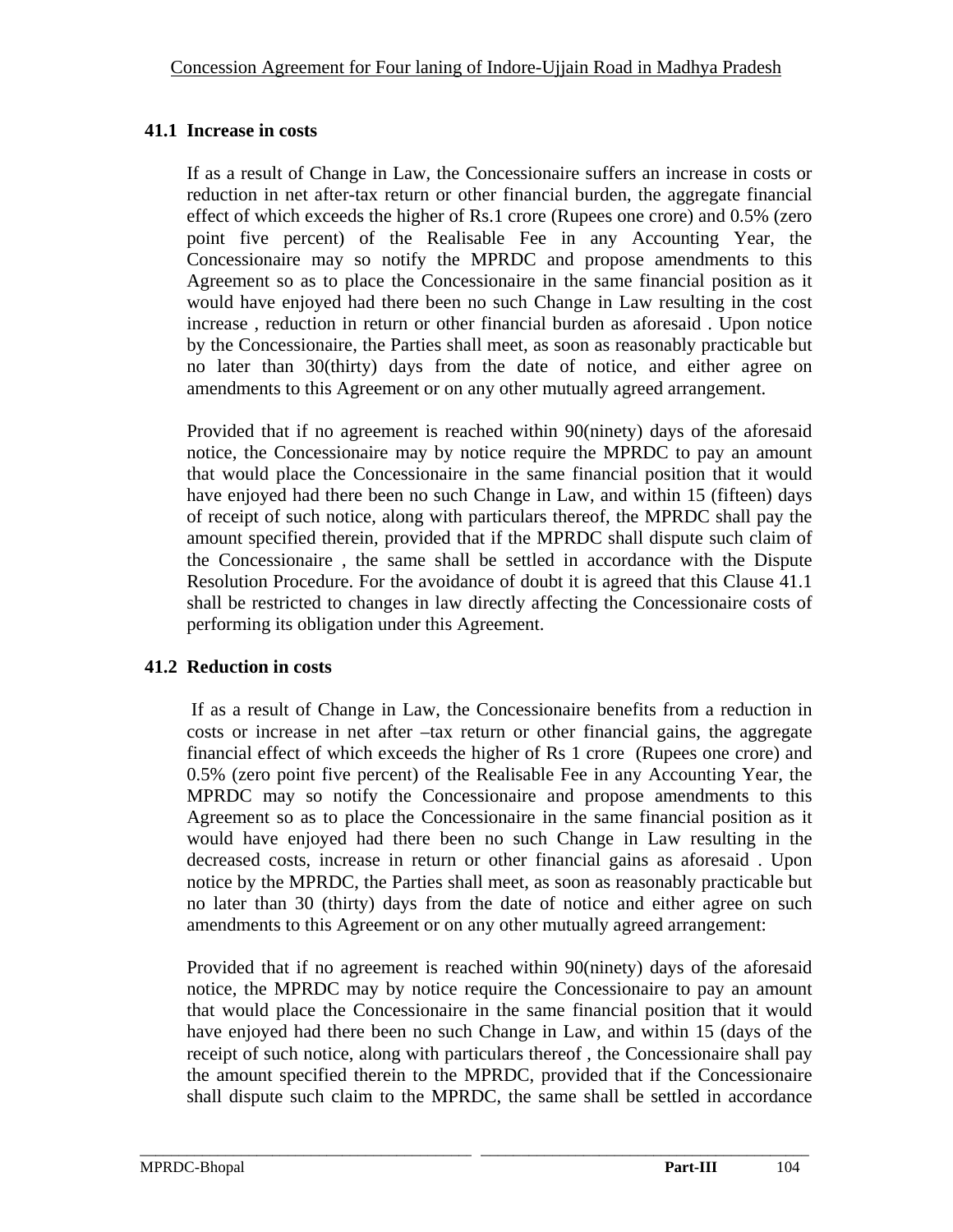with the Dispute Resolution Procedure. For the avoidance of doubt, it is agreed that this Clause 41.2 shall be restricted to change in law directly affecting the Concessionaire's costs of performing its obligations under this Agreement.

### **41.3 Protection of NPV**

Pursuant to the provision of Clause 41.1 and 41.2 and for the purposes of placing the Concessionaire in the same financial position as it would have enjoyed had there been no Change in Law affecting the costs , returns or other financial burden or gains , the Parties shall rely on the Financial Model to establish a net present value (the "**NPV**") of the net cash flow and make necessary adjustments in costs, revenues, compensation or other relevant parameter, as the case may be , to procure that the NPV of the net cash flow is the same as it would have been if no Change in Law had occurred.

### **41.4 Restriction on cash compensation**

The Parties acknowledge and agree that the demand for cash compensation under this Article 41 shall be restricted to the effect of Change in Law during the respective Accounting Year and shall be made at any time after commencement of such year, but no later than one year from the close of such Accounting Year. Any demand for cash compensation payable for and in respect of any subsequent Accounting Year shall be made after the commencement of the Accounting Year to which the demand pertains , but no later than two years from the close of such Accounting Year.

# **41.5 No claim in the event of recovery from Users.**

Notwithstanding anything to the contrary contained in this Agreement, the MPRDC shall not in any manner be liable to reimburse to the Concessionaire any sums on account of a Change in Law if the same are recoverable from the Users.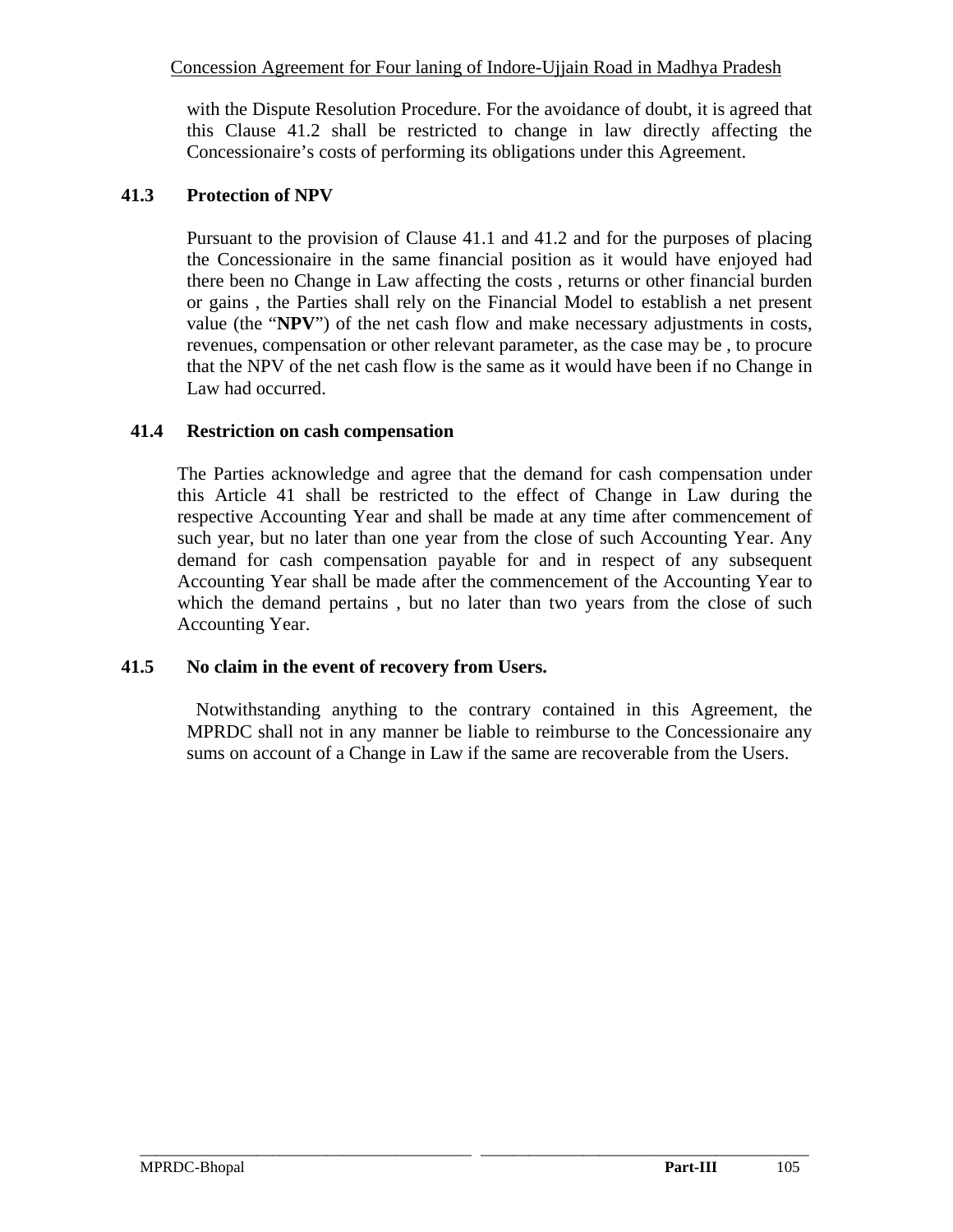### **LIABILITY AND INDEMNITY**

#### **42.1General Indemnity**

- 42.1.1 The Concessionaire will indemnify, defend, save and hold harmless the MPRDC and its officers, servants, agents, Government Instrumentalities and Government owned and/or controlled entities/enterprises. ("**The MPRDC Indemnified Persons**") against any and all suits, proceedings, actions, demands and third party claims for any loss , damage , cost and expense of whatever kind and nature arising out of any breach by the Concessionaire of any of its obligations under this Agreement or any related agreement or on account of any defect or deficiency in the provision of services by the Concessionaire to any User, except to the extent that any such suits, proceedings actions, demands and claims have arisen due to any negligent act or omission , or breach of this Agreement on the part of the MPRDC Indemnified Persons.
- 42.1.2 The MPRDC will indemnify, defend , save and hold harmless the Concessionaire against any and all suits, proceedings, actions, demands and third party claims for any loss , damage ,cost and expense of whatever kind and nature arising out of (i) defect in title and/or the rights of the MPRDC in the land comprised in the Site and/or (ii) breach by the MPRDC of any of its obligation under this Agreement or any related agreement, which materially and adversely affect the performance by the Concessionaire of its obligations under this Agreement, save and except that where any such claim , suit, proceeding, action, and / or demand has arisen due to a negligent act or omission, or breach of any of its obligations under any provision of this Agreement or any related agreement and /or breach of its statutory duty on the part of the Concessionaire its subsidiaries, affiliates, contractors, servants or agents, the same shall be the liability of the Concessionaire.

#### **42.2 Indemnity by the Concessionaire**

42.2.1 Without limiting the generality of Clause 42.1 the Concessionaire shall fully indemnify, hold harmless and defend the MPRDC and the MPRDC Indemnified Persons from and against any and loss and/or damages arising out of or with respect to;

- a) failure of the Concessionaire to comply with Applicable Laws and Applicable Permits;
- b) payment of taxes required to be made by the Concessionaire in respect of the income or other taxes of the Concessionaire's contractors, suppliers and representatives or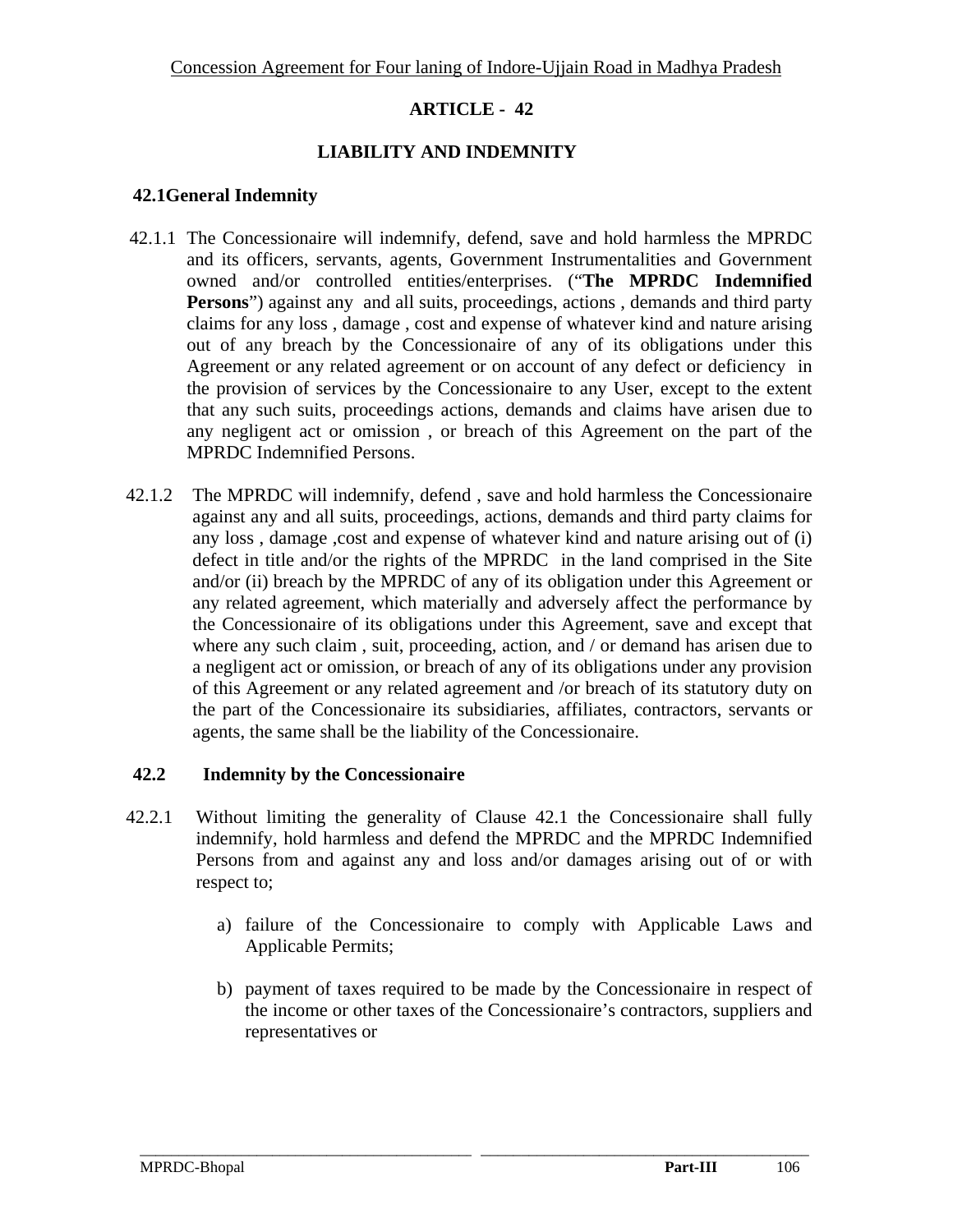- c) non-payment of amounts due as a result of material or services furnished to the Concessionaire or any of its contractors which are payable by the Concessionaire or any of its contractors
- 42.2.2. Without limiting the generality of the provisions of this Article 42, the Concessionaire shall fully indemnify , hold harmless and defend the MPRDC Indemnified Persons from and against any and all suits, proceedings ,actions, claims, demands, liabilities and damages which the MPRDC Indemnified Person may hereafter suffer or pay by reason of any demands , claims, suits or proceedings arising out of claims of infringement of any domestic or foreign patent rights , copyrights or other intellectual property, proprietary or confidentiality rights with respect to any materials, information, design or process used by the Concessionaire or by the Concessionaire's Contractors in performing the Concessionaire's obligation or in any way incorporated in or related to the Project . If in any such suit, action, claim or proceedings, a temporary restraint order or preliminary injunction is granted, the Concessionaire shall make every reasonable effort by giving a satisfactory bond or otherwise, to secure the revocation or suspension of the injunction or restraint order: If, in any such suit, action, claim or proceedings, the Project Highway, or any part thereof or comprised therein, is held to constitute an infringement and its use is permanently enjoined, the Concessionaire shall promptly make every reasonable effort to secure for the MPRDC a licence at no cost to the MPRDC , authorising continued use of the infringing work. If the Concessionaire is unable to secure such licence within a reasonable time, the Concessionaire shall at its own expense and without impairing the Specification and Standards, either replace the affected work, or part, or process thereof with non-infringing work or part or process, or modify the same so that it become non-infringing.

# **42.3 Notice and contest of claims**

In the event that either Party receives a claim or demand from a third party in respect of which it is entitled to the benefit of an indemnity under this Article 42 (the" **Indemnified Party**") it shall notify the other Party (the "**Indemnifying Party**") within 15(fifteen) days of receipt of the claim or demand and shall not settle or pay the claim without the prior approval of the Indemnifying Party, which approval shall not be unreasonably withheld or delayed. In the event that the Indemnifying Party wishes to contest or dispute the claim or demand, it may conduct the proceedings in the name of the Indemnified Party, subject to the Indemnified Party being secured against any costs involved to its reasonable satisfaction.

# **42.4 Defence of claims**

42.4.1 The Indemnified Party shall have the right but not the obligation to contest defend and litigate any claim, action, suit or proceeding by any third party alleged or asserted against such Party in respect of resulting from, related to or arising out of any matter for which it is entitled to be indemnified hereunder and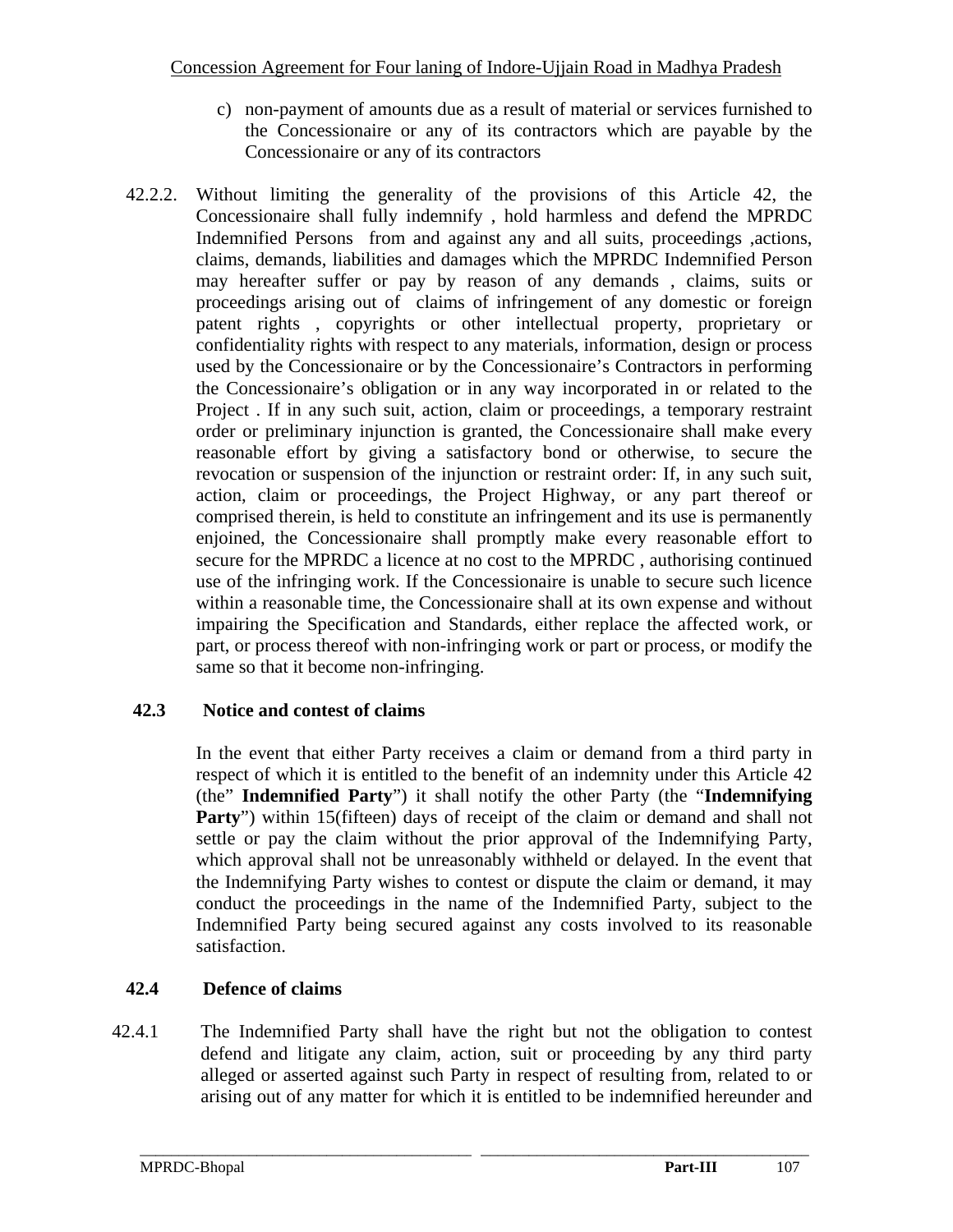reasonable costs and expenses thereof shall be indemnified by the Indemnifying Party. If the Indemnifying Party acknowledges in writing its obligation to indemnify the Indemnified Party in respect of loss to the full extent provided by this Article 42, the Indemnifying Party shall be entitled at its option to assume and control the defence of such claims , action, suit or proceeding, liabilities, payments and obligations at its expense and through the counsel of its choice provided it gives prompt notice of its intention to do so to the Indemnified Party and reimburse the Indemnified Party for the reasonable cost and expenses incurred by the Indemnified Party prior to the assumption by the Indemnifying Party of such defence. The Indemnifying Party shall not be entitled to settle or compromise any claim. demand, action suit or proceeding without the prior written consent of the Indemnified Party, unless the Indemnifying Party provides such security to the Indemnified Party as shall be reasonably required by the Indemnified Party to secure the loss to be indemnified hereunder to the extent so compromised or settled.

- 42.4.2 If the Indemnifying Party has exercised its rights under Clause 42.3, the Indemnified Party shall not be entitled to settle or compromise any claim , action, suit or proceeding without the prior written consent of the Indemnifying Party (which consent shall not be unreasonably withheld or delayed).
- 42.4.3 If the Indemnifying Party exercises its rights under Clause 42.3, the Indemnified Party shall nevertheless have the right to employ its own counsel, and such counsel may participate in such action but the fees and expenses of such counsel shall be at the expense of the Indemnified Party, when and as incurred, unless:
	- (a) the employment of counsel by such party has been authorised in writing by the Indemnifying Party; or
	- (b) the Indemnified Party shall have reasonably concluded that there may be a conflict of interest between the Indemnifying Party and the Indemnified Party in the conduct of defence of such action; or
	- (c) the Indemnifying Party shall not in fact have employed independent counsel reasonably satisfactory to the Indemnified Party to assume the defence of such action and shall have been so notified by the Indemnified Party; or
	- (d) the Indemnified Party shall have reasonably concluded and specifically notified the Indemnifying Party either;

\_\_\_\_\_\_\_\_\_\_\_\_\_\_\_\_\_\_\_\_\_\_\_\_\_\_\_\_\_\_\_\_\_\_\_\_\_\_\_\_\_\_\_\_\_\_\_\_\_\_\_\_\_\_\_\_\_\_\_\_\_\_\_\_\_\_\_\_\_\_\_\_\_\_\_\_\_\_\_\_\_\_\_\_\_\_

i) that there may be specific defences available to it which are different from or additional to those available to the Indemnifying Party ; or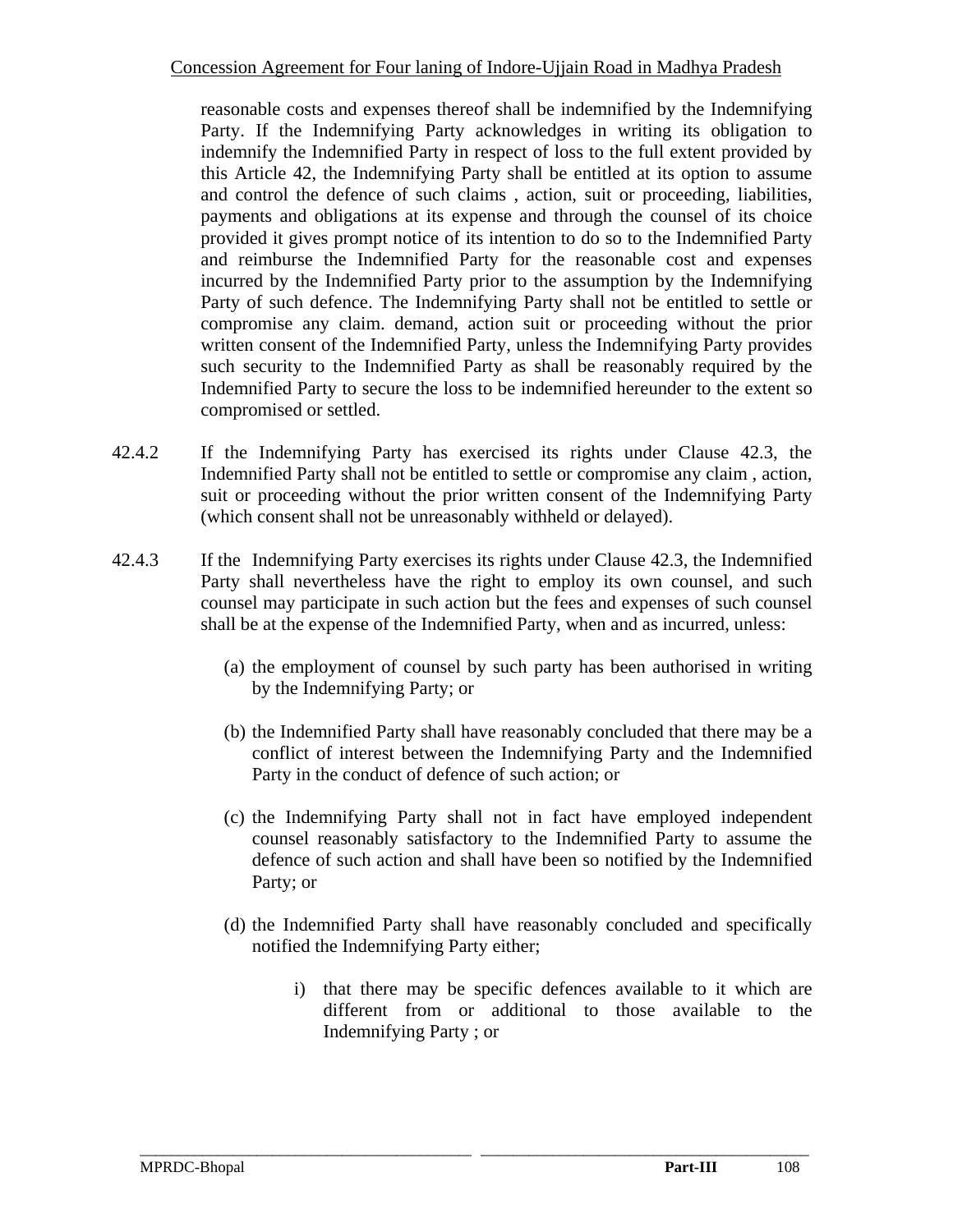ii) that such claim action suit or proceeding involves or could have a material adverse effect upon it beyond the scope of this Agreement:

Provided that if Sub-clauses (b), (c) or (d) of this Clause 42.4.3 shall be applicable, the counsel for the Indemnified Party shall have the right to direct the defence of such claim , demand, action , suit or proceeding on behalf of the Indemnified Party, and the reasonable fees and disbursements of such counsel shall constitute legal or other expenses hereunder.

## **42.5 No consequential claims**

 Notwithstanding anything to the contrary contained in this Article 42, the indemnities herein provided shall not include any claim or recovery in respect of any cost, expense, loss or damage of an indirect, incidental or consequential nature, including loss of profit, except as expressly provided in this Agreement.

## **42.6 Survival on Termination**

The provision of this Article 42 shall survive Termination.

# **ARTICLE - 43**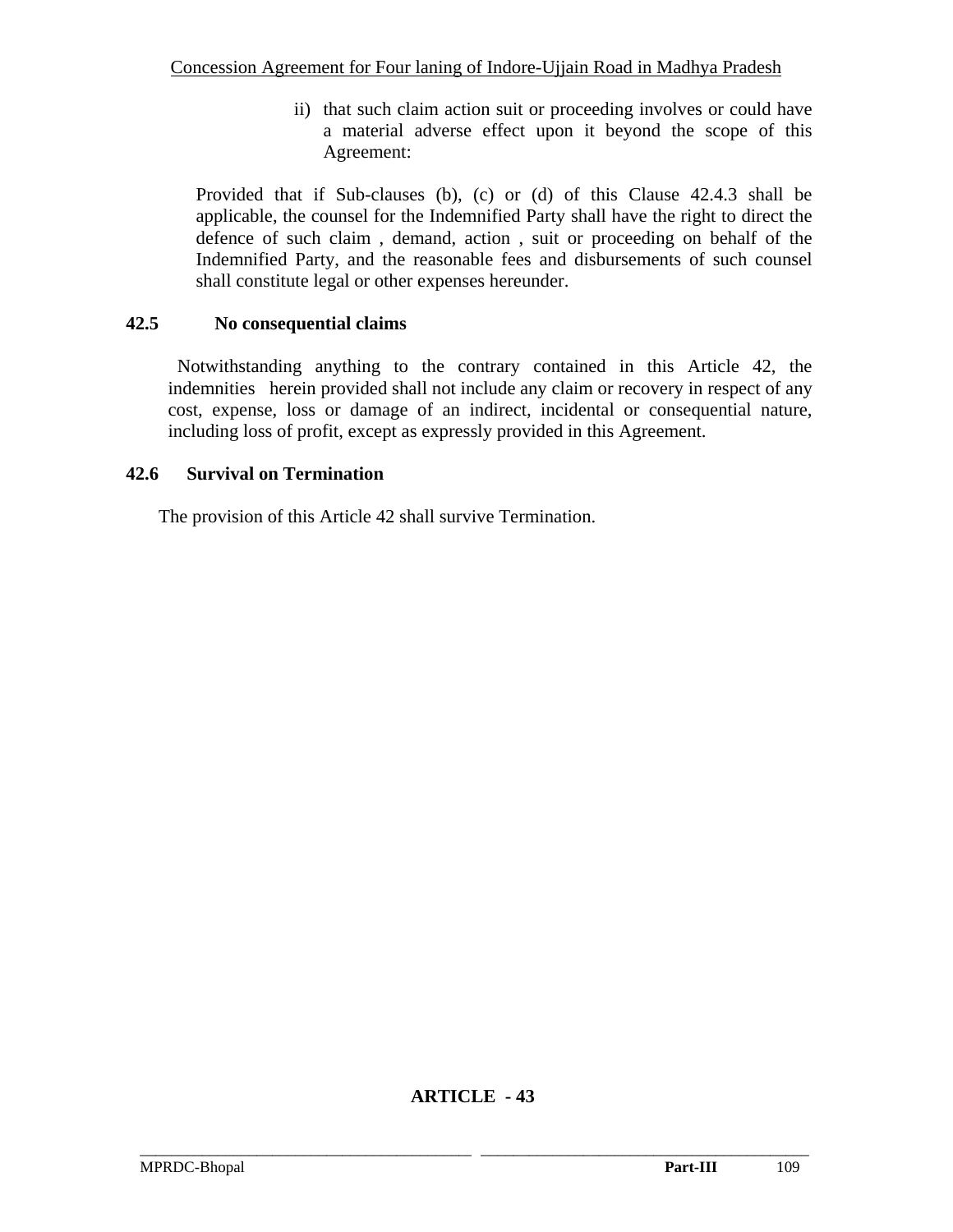## **RIGHTS AND TITLE OVER THE SITE**

### **43.1 Licencee rights**

For the purpose of this Agreement, the Concessionaire shall have rights to the use of the Site as sole licensee subject to and in accordance with this Agreement, and to this end, it may regulate the entry and use of the Project Highway by third parties in accordance with and subject to the provisions of this Agreement.

### **43.2 Access rights of the MPRDC and others**

- 43.2.1 The Concessionaire shall allow free access to the Site at all times for the authorised representatives and vehicles of the MPRDC, Senior Lenders and the Independent Engineer, and for the persons and vehicles duly authorised by any Government Instrumentality to inspect the Project Highway and to investigate any matter within their authority and upon reasonable notice, the Concessionaire shall provide to such persons reasonable assistance necessary to carry out their respective duties and functions.
- 43.2.2 The Concessionaire shall, for the purpose of operation and maintenance of any utility or road specified in Article 11, allow free access to the Site at all times for the authorised persons and vehicles of the controlling body of such utility or road.

## **43.3 Property taxes**

The Concessionaire shall not be liable to pay any property taxes for the Site.

## **43.4 Restriction on sub-letting**

The Concessionaire shall not sub-licence or sublet the whole or any part of the Site, save and except as may be expressly set forth in this Agreement; provided that nothing contained herein shall be construed or interpreted as restricting the right of the Concessionaire to appoint Contractors for the performance of its obligations hereunder including for operation and maintenance of all or any part of the Project Highway.

# **ARTICLE - 44**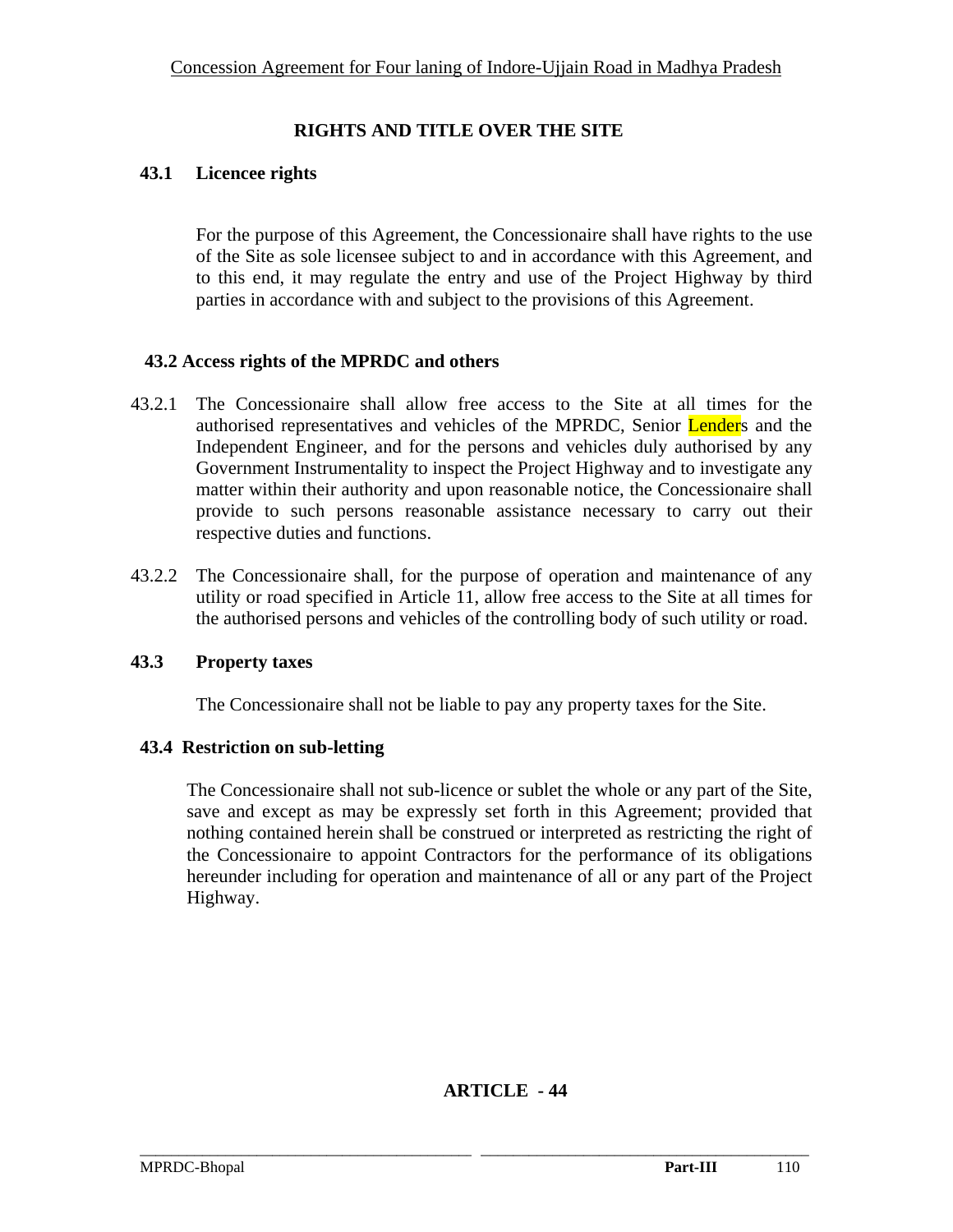## **DISPUTE RESOLUTION**

### **44.1 Dispute resolution**

- 44.1.1 Any dispute, difference or controversy of whatever nature howsoever arising under or out of or in relation to this Agreement (including its interpretation) between the Parties and so notified in writing by either Party to the other Party (the "**Dispute**") shall in the first instance, be attempted to be resolved amicably in accordance with the conciliation procedure set forth in Clause 44.2
- 44.1.2 The Parties agree to use their best efforts for resolving all Disputes arising under or in respect of this Agreement promptly equitably and in good faith and further agree to provide each other with reasonable access during normal business hours to all non-privileged records, information and data pertaining to any Dispute.

### **44.2 Conciliation**

In the event of any Dispute between the Parties either Party may call upon the Independent Engineer to mediate and assist the Parties in arriving at an amicable settlement thereof. Failing mediation by the Independent Engineer or without the intervention of the Independent Engineer, either Party may require such Dispute to be referred to the Principal Secretary/Secretary Public Works Department GOMP and the Chairman of the Board of Directors of the Concessionaire for amicable settlement and upon such reference the said persons shall meet no later than 7(seven) days from the date of reference to discuss and attempt to amicably resolve the Dispute . If such meeting does not take place within the 7(seven) day period or the Dispute is not amicably settled within 15(fifteen) days of the meeting or the Dispute is not resolved as evidenced by the signing of written terms of settlement within 30(thirty) days of the notice in writing referred to in Clause 44.1.1 or such longer period as may be mutually agreed by the Parties, either Party may refer the Dispute to arbitration in accordance with the provision of Clause 44.3.

## **44.3 Arbitration**

- **44.3.1** Any Dispute which is not resolved amicably by conciliation, as provided in Clause 44.2, shall be finally decided by reference to arbitration by a Board of Arbitrators appointed in accordance with Clause 44.3.2. Such arbitration shall be held in accordance with the Rules of Arbitration of the International Centre for Alternative Dispute Resolution, New Delhi (the "Rules") , or such other rules as may be mutually agreed by the Parties, and shall be subject to the provisions of the Arbitration Act. The venue of such arbitration shall be Bhopal and the language of arbitration proceedings shall be English.
- 44.3.2 There shall be a Board of three arbitrators, of whom each Party shall select one, and the third arbitrator shall be appointed by the two arbitrators so selected, and in the event of disagreement between the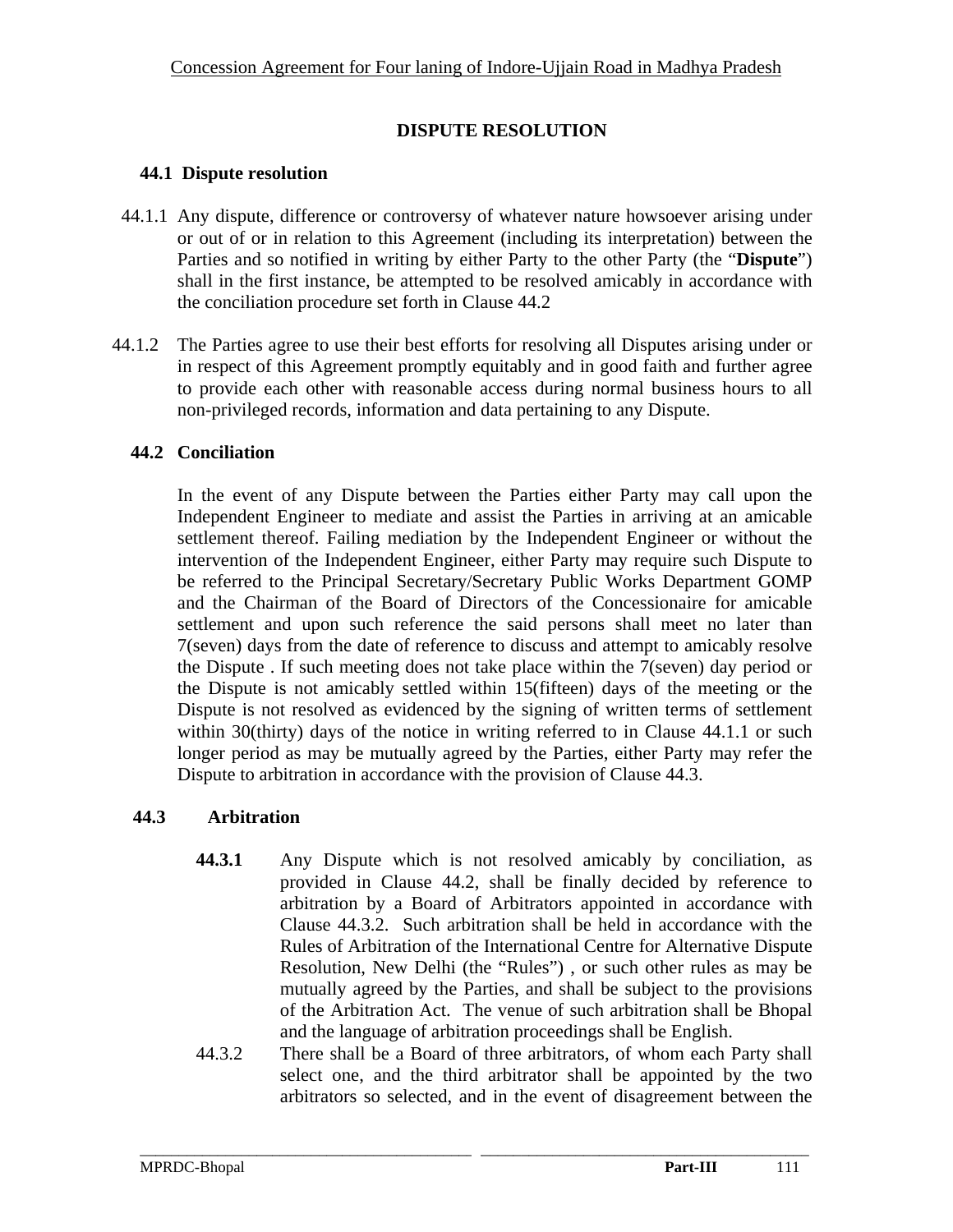two arbitrators, the appointment shall be made in accordance with the Rules.

- 44.3.3 The arbitrators shall make a reasoned award (the "**Award"**). Any Award made in any arbitration held pursuant to this Article 44 shall be final and binding on the Parties as from the date it is made, and the Concessionaire and the MPRDC agree and undertake to carry out such Award without delay.
- 44.3.4 The Concessionaire and the MPRDC agree that an Award may be enforced against the Concessionaire and/or the MPRDC, as the case may be, and their respective assets wherever situated.
- 44.3.5 This Agreement and the rights and obligations of the Parties shall remain in full force and effect, pending the Award in any arbitration proceedings hereunder.
- 44.3.2 The citing of all challenges arising out of the agreement or to its implementation shall be the district court of Bhopal and High Courts in the state of Madhya Pradesh.

## **44.4 Adjudication by Regulatory MPRDC or Commission**

In the event of constitution of a statutory Regulatory Authority or Commission with powers to adjudicate upon disputes between the Concessionaire and the MPRDC, all Disputes arising after such constitution shall, instead of reference to arbitration under Clause 44.3, be adjudicated upon by such Regulatory Authority or Commission in accordance with the Applicable Law and all references to Dispute Resolution Procedure shall be construed accordingly. For the avoidance of doubt, the Parties hereto agree that the adjudication hereunder shall not be final and binding until an appeal against such adjudication has been decided by an appellate tribunal or High Court, as the case may be, or no such appeal has been preferred within the time specified in the Applicable Law.

# **ARTICLE - 45**

# **DISCLOSURE**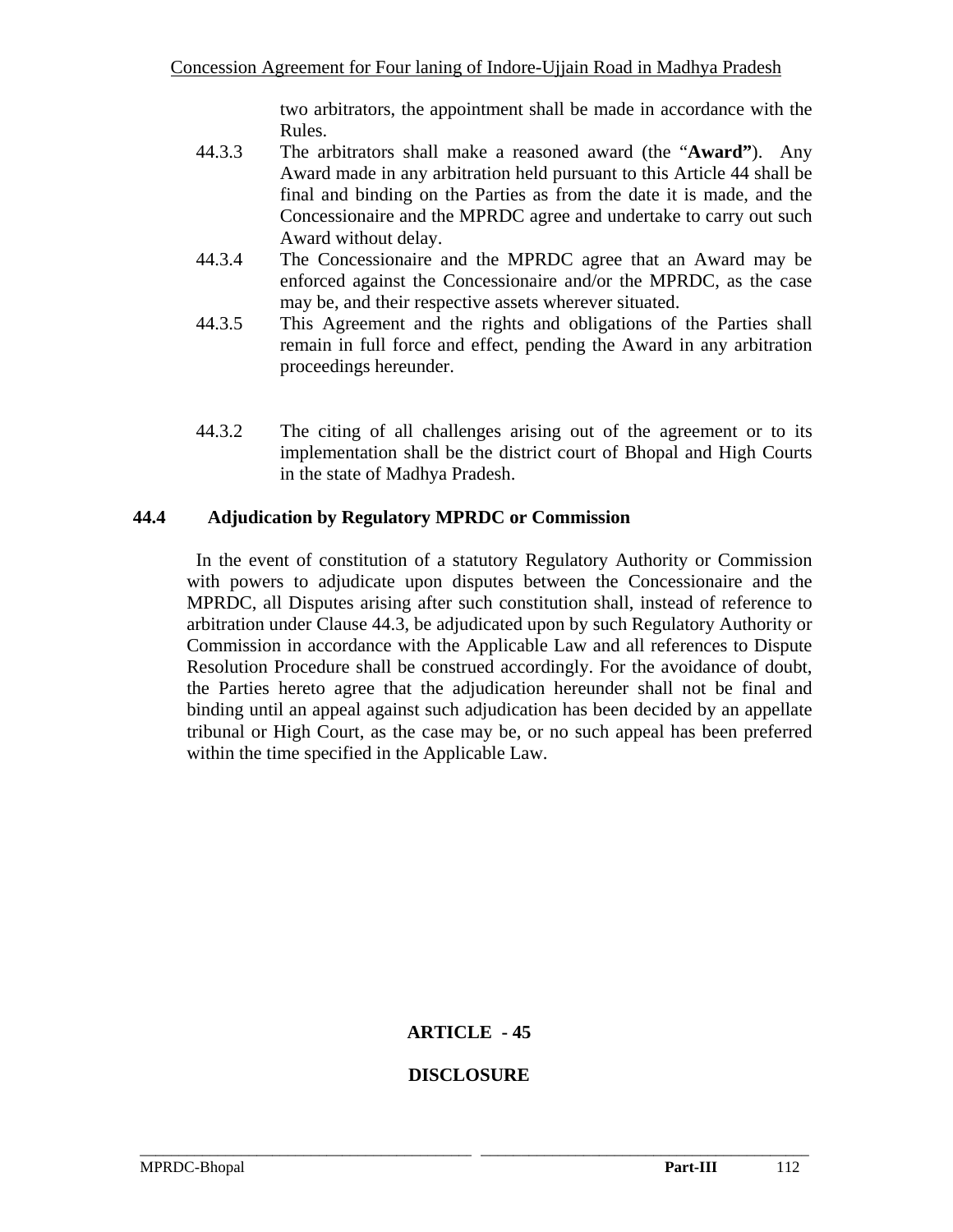### **45.1 Disclosure of Specified Documents**

The Concessionaire shall make available for inspection by any person , copies of this Concession Agreement, the Maintenance Manual , the Maintenance Programme and the Maintenance Requirements (hereinafter collectively referred to as the "**Specified Documents**'), free of charge, during normal business hours on all working days at the Toll Plaza(s) and Concessionaire's Registered Office. The Concessionaire shall prominently display at each of the Toll Plaza(s) and toll booths, public notices stating the availability of the Specified Documents for such inspection and shall make copies of the same available to any person upon payment of copying charges on a 'no profit no loss' basis.

### **45.2 Disclosure of Documents relating to safety**

The Concessionaire shall make available for inspection by any person copies of all Documents and data relating to safety of the Project Highway, free of charge, during normal business hours on all working days, at the Concessionaire's Registered Office. The Concessionaire shall make copies of the same available to any person upon payment of copying charges on a 'no profit no loss' basis.

## **ARTICLE - 46**

\_\_\_\_\_\_\_\_\_\_\_\_\_\_\_\_\_\_\_\_\_\_\_\_\_\_\_\_\_\_\_\_\_\_\_\_\_\_\_\_\_\_\_\_\_\_\_\_\_\_\_\_\_\_\_\_\_\_\_\_\_\_\_\_\_\_\_\_\_\_\_\_\_\_\_\_\_\_\_\_\_\_\_\_\_\_

#### **REDRESSAL OF PUBLIC GRIEVANCES**

**46.1 Complaints Register**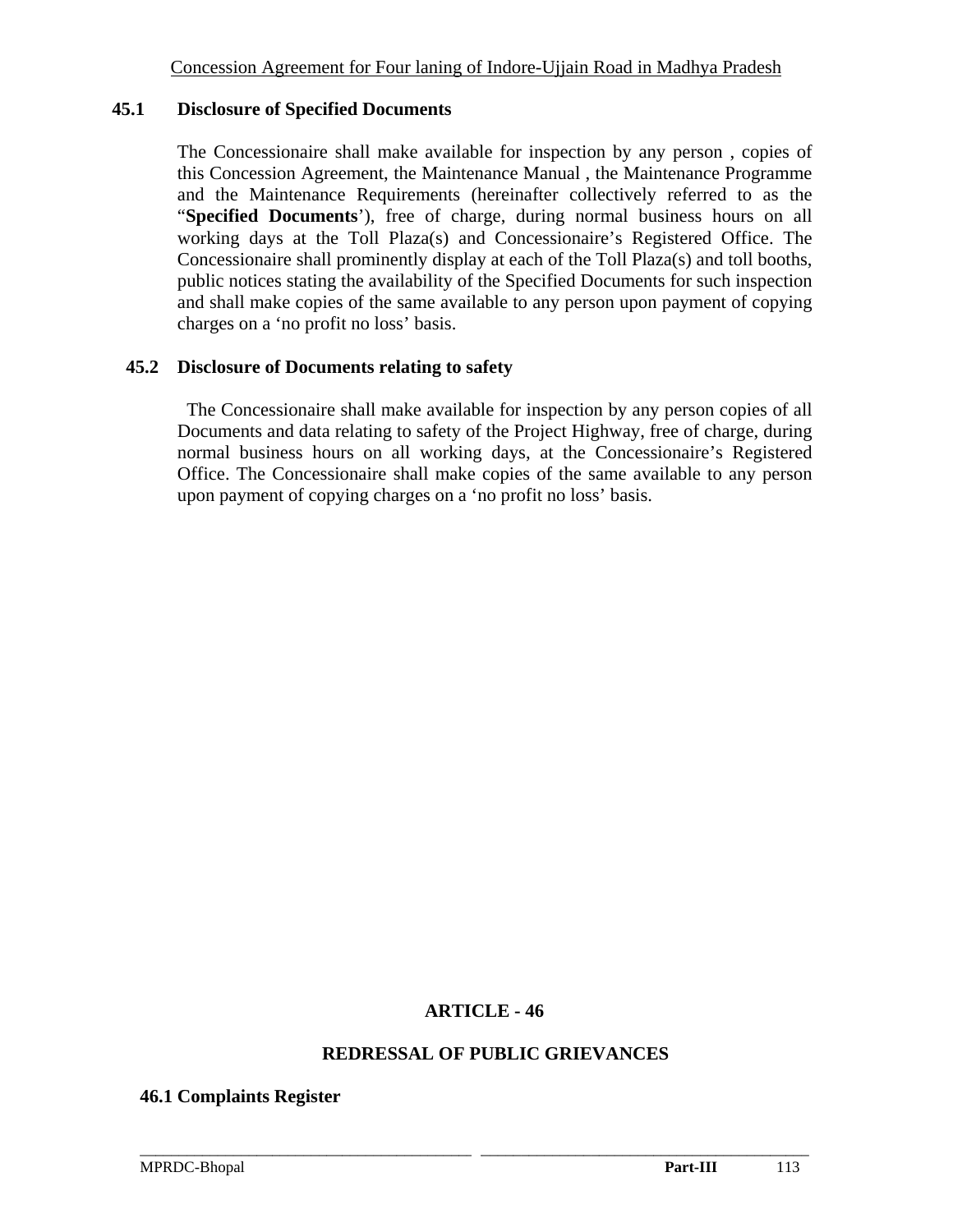- 46.1.1 The Concessionaire shall maintain a public relation office at each of the Toll Plaza(s) where it shall keep a register (the" **Complaint Register**") open to public access at all times for recording of complaints by any person (the "**Complainant**"). Information relating to the availability of and access to the Complaint Register shall be prominently displayed by the Concessionaire at each Toll Plaza(s) so as to bring it to the attention of all Users
- 46.1.2 The Complaint Register shall be securely bound and each page thereof shall be duly numbered. It shall have appropriate columns including the complaint number, date, name and address of the Complainant, substance of the complaint and the action taken by the Concessionaire. Immediately after a complaint is registered the Concessionaire shall give a receipt to the Complainant stating the date and complaint number.
- 46.1.3 Without prejudice to the provisions of Clauses 46.1.1 and 46.1.2, MPRDC may, in consultation with the Concessionaire, specify the procedure for making complaints in electronic form and for responses thereto.

## **46.2 Redressal of complaints**

- 46.2.1 The Concessionaire shall inspect the Complaint Register every day and take prompt and reasonable action for redressal of each complaint. The action taken shall be briefly noted in the Complaint Register and a reply stating the particulars thereof shall be sent by the Concessionaire to the Complainant under a certificate of posting.
- 46.2.2 Within 7(seven) days of the close of each month, the Concessionaire shall send to MPRDC and to the Independent Engineer a true photocopy each of all the pages of the Complaint Register on which any entry has been recorded during the course of such month, and upon perusal thereof, the MPRDC may, in its discretion, advise the Concessionaire to take such further action as the MPRDC may deem appropriate for a fair and just redressal of any grievance. The Concessionaire shall consider such advice and inform the MPRDC of its decision thereon, and if the MPRDC is of the opinion that the Complainant is entitled to further relief, it may refer the matter to the competent forum for its disposal under the Consumer Protection Act, 1986, and advise the Complainant to pursue the complaint at his own risk and cost.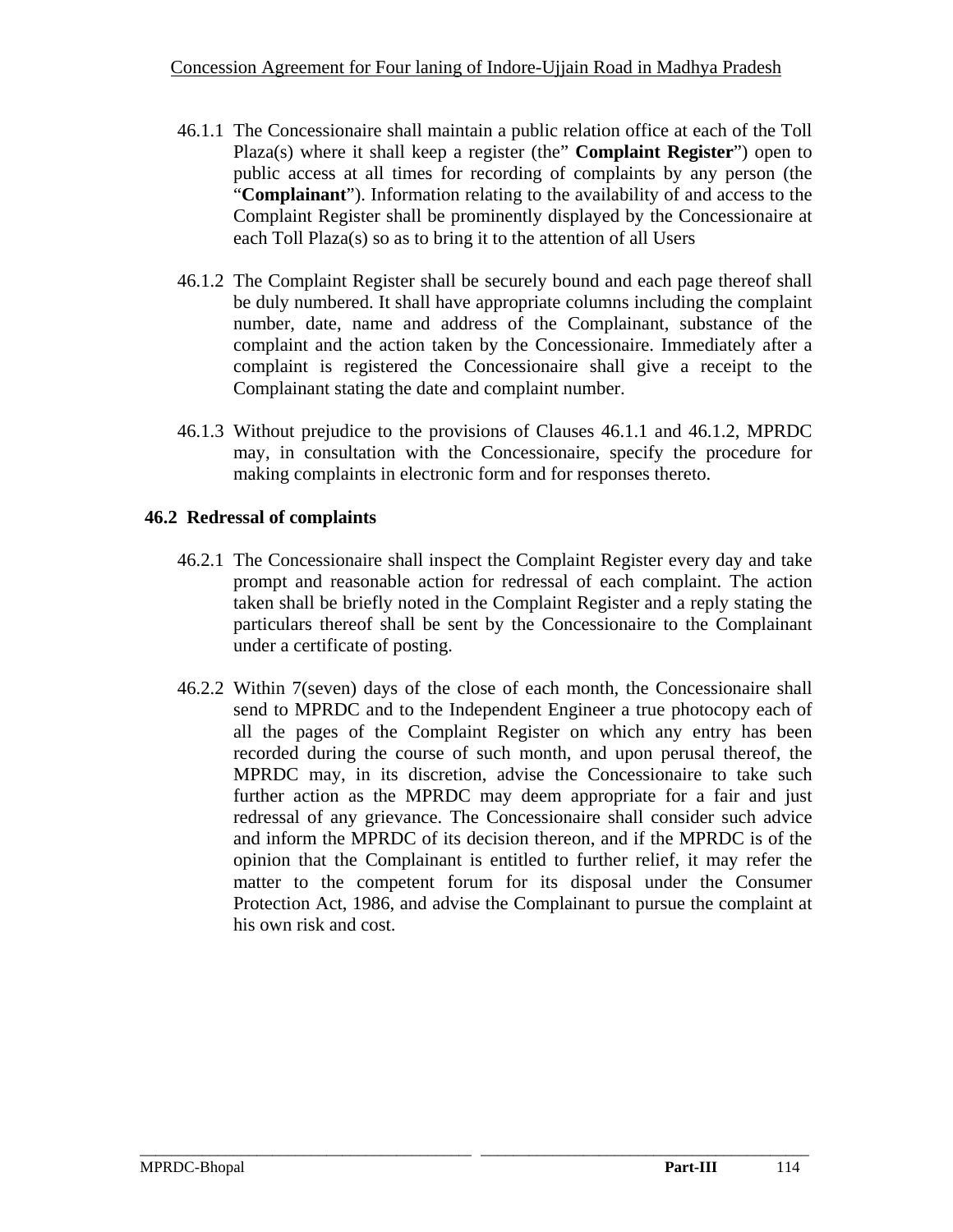## **ARTICLE - 47**

## **MISCELLANEOUS**

### **47.1 Governing law and jurisdiction**

This Agreement shall be construed and interpreted in accordance with and governed by the laws of India, and the courts at Bhopal and High Court at Madhya Pradesh shall have jurisdiction over matters arising out of or relating of this Agreement**.** 

## **47.2 Waiver of immunity**

Each Party unconditionally and irrevocably:

- (a) agrees that the execution, delivery and performance by it of this Agreement constitute commercial acts done and performed for commercial purpose.
- (b) agrees that, should any proceedings be brought against it or its assets, property or revenues in any jurisdiction in relation to this Agreement or any transaction contemplated by this Agreement, no immunity (whether by reason of sovereignty or otherwise) from such proceedings shall be claimed by or on behalf of the Party with respect to its assets;
- (c) waives any right of immunity which it or its assets, property or revenues now has, may acquire in the future or which may be attributed to it in any jurisdiction; and
- (d) consents generally in respect of the enforcement of any judgement or award against it in any such proceedings to the giving of any relief or the issue of any process in any jurisdiction in connection with such proceedings (including the making, enforcement or execution against it or in respect of any assets property or revenues whatsoever irrespective of their use or intended use of any order or judgement that may be made or given in connection therewith).

## **47.3 State Support Agreement**

The Concessionaire acknowledges that for the performance of its obligations under this Agreement, it requires support and certain services from GoMP. The nature and scope of such support and services required by the Concessionaire from GoMP shall be fully described in the State Support Agreement. The State Support Agreement shall be executed substantially in the form are stated in Schedule '**Z**' to this Agreement. The Concessionaire shall enter into the State Support Agreement at its cost and expense with MPRDC and GoMP.

\_\_\_\_\_\_\_\_\_\_\_\_\_\_\_\_\_\_\_\_\_\_\_\_\_\_\_\_\_\_\_\_\_\_\_\_\_\_\_\_\_\_\_\_\_\_\_\_\_\_\_\_\_\_\_\_\_\_\_\_\_\_\_\_\_\_\_\_\_\_\_\_\_\_\_\_\_\_\_\_\_\_\_\_\_\_

## **47.4 Depreciation**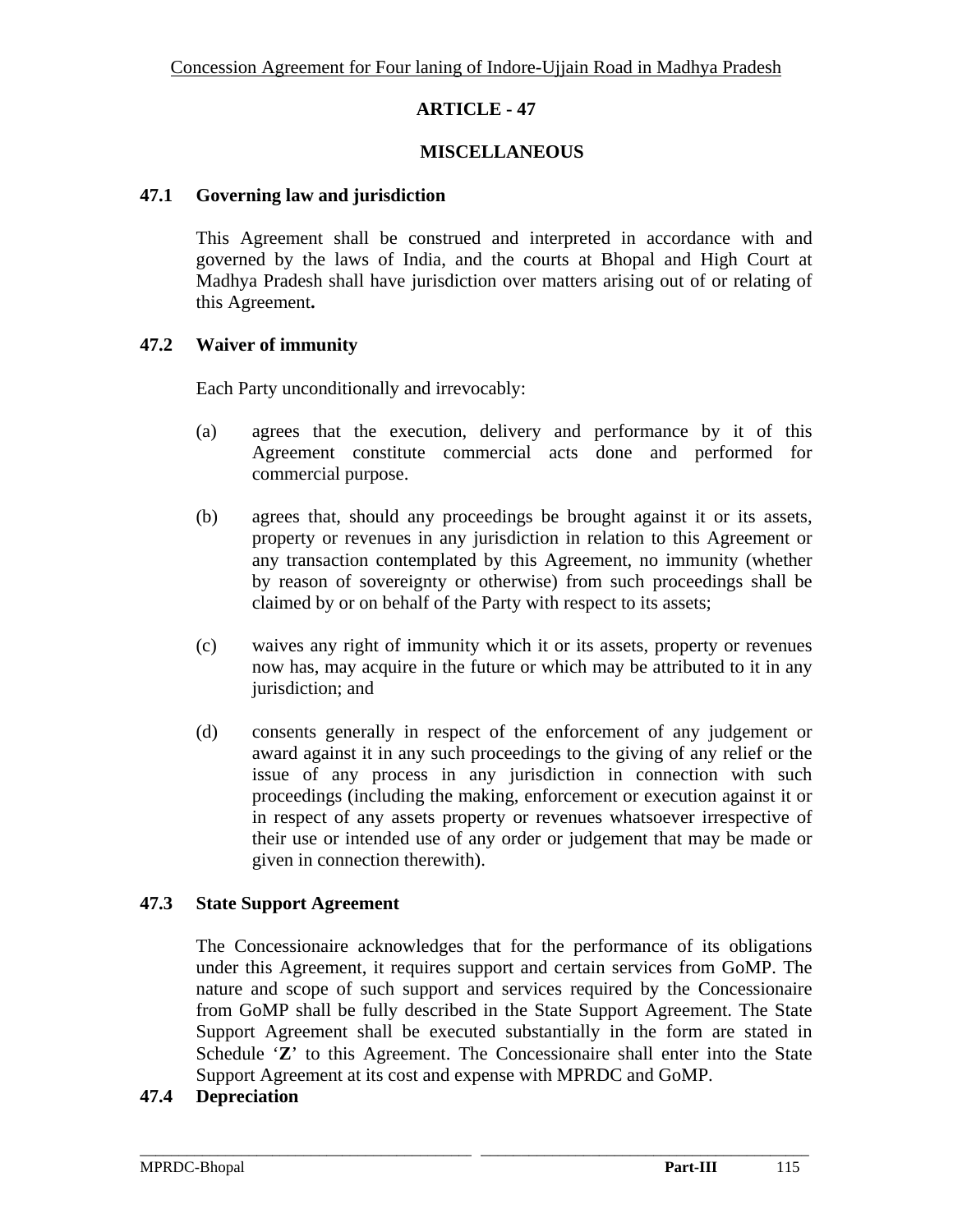For the purpose of depreciation under the Applicable Laws, the property representing the capital investment made by the Concessionaire in the Project shall be deemed to be acquired and owned by the Concessionaire. For the avoidance of doubt, the MPRDC shall not in any manner be liable in respect of any claims for depreciation to be made by the Concessionaire under the Applicable Laws.

# **47.5 Delayed payments**

The Parties hereto agree that payments due from one Party to the other Party under the provisions of this Agreement shall be made within the period set forth therein and if no such period is specified, within 15 (fifteen) days of receiving a demand along with the necessary particulars. In the event of delay beyond such period, the defaulting Party shall pay interest for the period of delay calculated at a rate equal to 5% (five per cent) above the Bank Rate, and recovery thereof shall be without prejudice to the rights of the Parties under this Agreement including Termination thereof.

# **47.6 Waiver**

- 47.6.1 Waiver, including partial or conditional waiver, by either Party of any default by the other Party in the observance and performance of an provision of or obligations under this Agreement: -
	- (a) shall not operate or be construed as a waiver of any other or subsequent default hereof or of other provisions of or obligations under this Agreement;
	- (b) shall not be effective unless it is in writing and executed by a duly authorised representative of the Party; and
	- (c) shall not affect the validity or enforceability of this Agreement in any manner.
- 47.6.2 Neither the failure by either Party to insist on any occasion upon the performance of the terms, conditions and provisions of this Agreement or any obligation thereunder nor time or other indulgence granted by a Party to the other Party shall be treated or deemed as waiver of such breach or acceptance of any variation or the relinquishment of any such right hereunder.

# **47.7 Liability for review of Documents and Drawings.**

Except to the extent expressly provided in this Agreement:

(a) no review, comment or approval by the MPRDC or the Independent Engineer of any Project Agreement, Document or Drawing submitted by the Concessionaire nor any observation or inspection of the construction,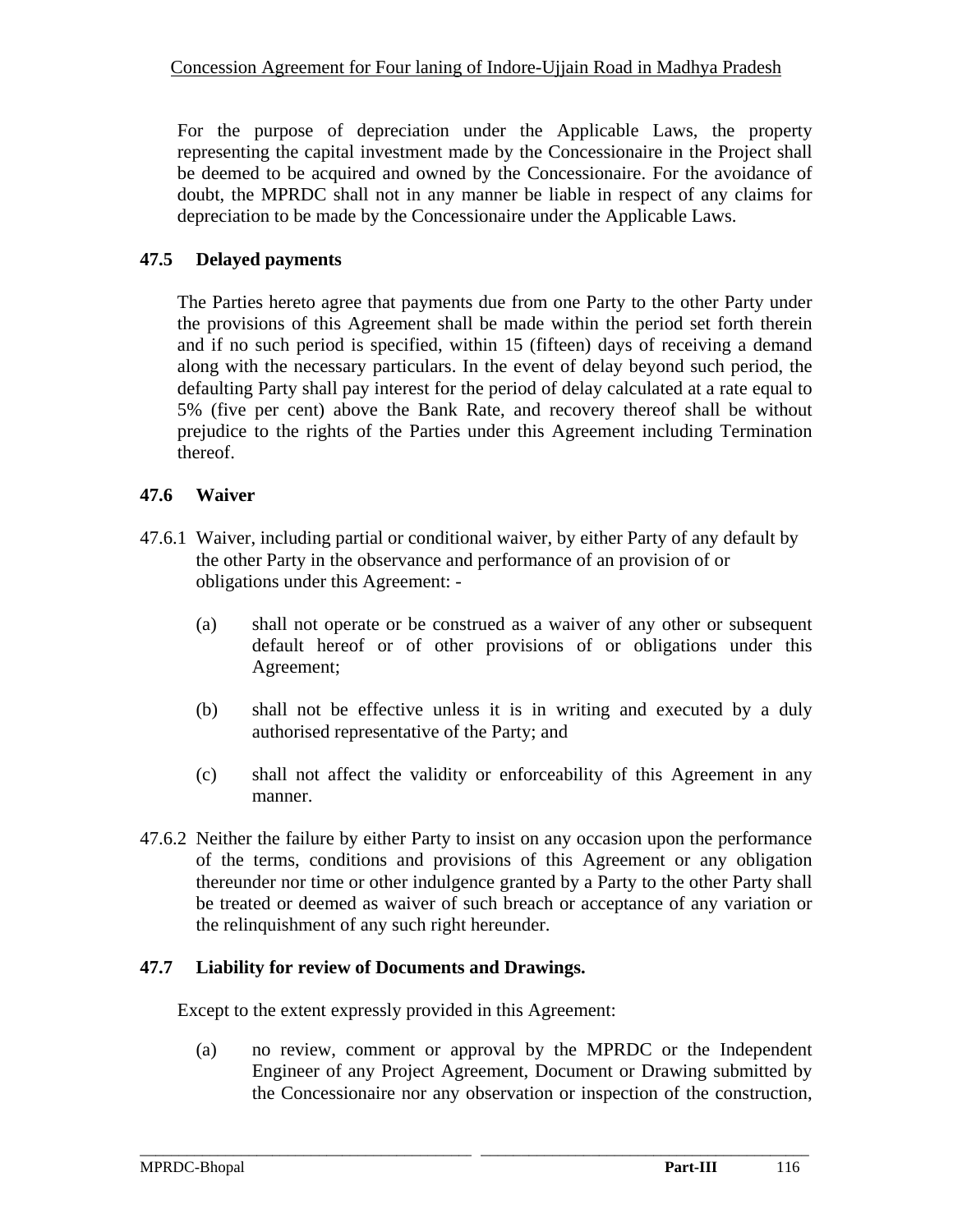operation or maintenance of the Project Highway nor the failure to review, approve, comment, observe or inspect hereunder shall relieve or absolve the Concessionaire from its obligations, duties and liabilities under this Agreement, the Applicable Laws and Applicable Permits; and

(b) the MPRDC shall not be liable to the Concessionaire by reason of any review comment, approval, observation or inspection referred to in Subclause (a) above.

## **47.8 Exclusion of implied warranties etc.**

This Agreement expressly excludes any warranty, condition or other undertaking implied at law or by custom or otherwise arising out of any other agreement between the Parties or any representation by either Party not contained in a binding legal agreement executed by both Parties.

## **47.9 Survival**

47.9.1 Termination shall:

- (a) not relieve the Concessionaire or the MPRDC, as the case may be, of any obligations hereunder which expressly or by implication survive Termination hereof; and
- (b) except as otherwise provided in any provision of this Agreement expressly limiting the liability of either Party, not relieve either Party of any obligations or liabilities for loss or damage to the other Party arising out of or caused by acts or omissions of such Party prior to the effectiveness of such Termination or arising out of such Termination.
- 47.9.2 All obligations surviving Termination shall only survive for a period of 3 (three) years following the date of such Termination.

## **47.10 Entire Agreement**

This Agreement and the Schedules together constitute a complete and exclusive statement of the terms of the agreement between the Parties on the subject hereof and no amendment or modification hereto shall be valid and effective unless such modification or amendment is agreed to in writing by the Parties and duly executed by persons especially empowered in this behalf by the respective Parties. All prior written or oral understandings, offers or other communications of every kind pertaining to this Agreement are abrogated and withdrawn.

# **47.11 Severability**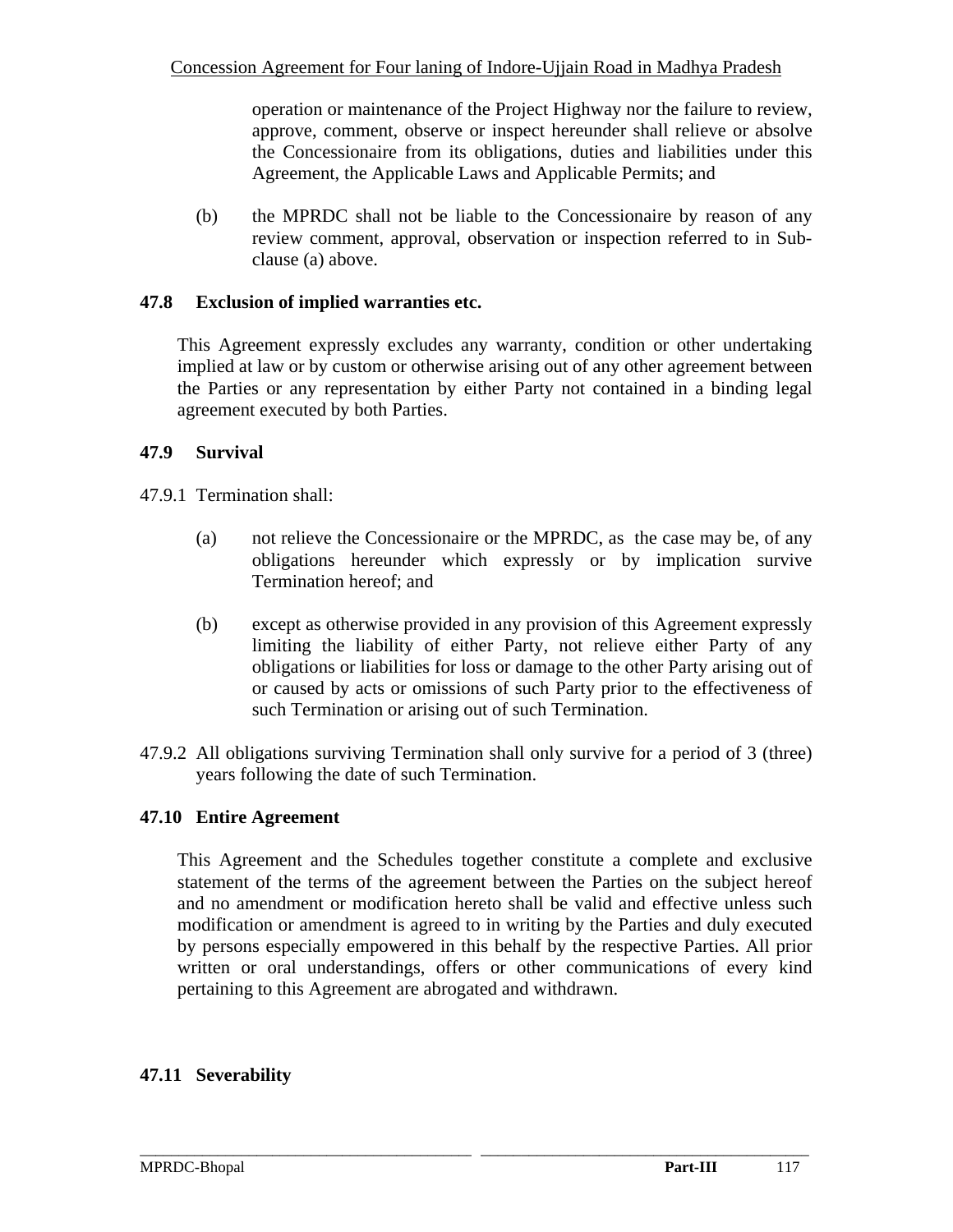If for any reason whatever any provision of this Agreement is or becomes invalid, illegal or unenforceable or is declared by any court of competent jurisdiction or any other instrumentality to be invalid, illegal or unenforceable, the validity, legality or enforceability of the remaining provisions shall not be affected in any manner, and the Parties will negotiate in good faith with a view to agreeing to one or more provisions which may be substituted for such invalid, unenforceable or illegal provision, as nearly as is practicable to such invalid, illegal or unenforceable provision. Failure to agree upon any such provisions shall not be subject to the Dispute Resolution Procedure set forth under this Agreement or otherwise.

# **47.12 No partnership**

This Agreement shall not be interpreted or construed to create an association, joint venture or partnership between the Parties, or to impose any partnership obligation or liability up on either Party and neither Party shall have any right, power or MPRDC to enter into any agreement or undertaking for, or act on behalf of or to act as or be an agent or representative of, or to otherwise bind, the other Party.

# **47.13 Third Parties**

This Agreement is intended solely for the benefit of the Parties and their respective successors and permitted assigns and nothing in this Agreement shall be construed to create any duty to, standard of care with reference to, or any liability to, any person not a Party to this Agreement.

# **47.14 Successors and Assigns**

This Agreement shall be binding upon, and inure to the benefit of the Parties and their respective successors and permitted assigns.

# **47.15 Notices**

Any notice or other communication to be given by any Party to the other Party under or in connection with the matters contemplated by this Agreement shall be in writing and shall:

(a) in the case of the Concessionaire, be given by facsimile and by letter delivered by hand to the address given and marked for attention of the person set out below or to such other person as the Concessionaire may from time to time designate by notice to the MPRDC; provided that notices or other communications to be given to an address outside Bhopal may, if they are subsequently confirmed by sending a copy thereof by registered acknowledgement due, air mail or by the courier, be sent by facsimile to the number as the Concessionaire may from to time to time designate by notice to the MPRDC: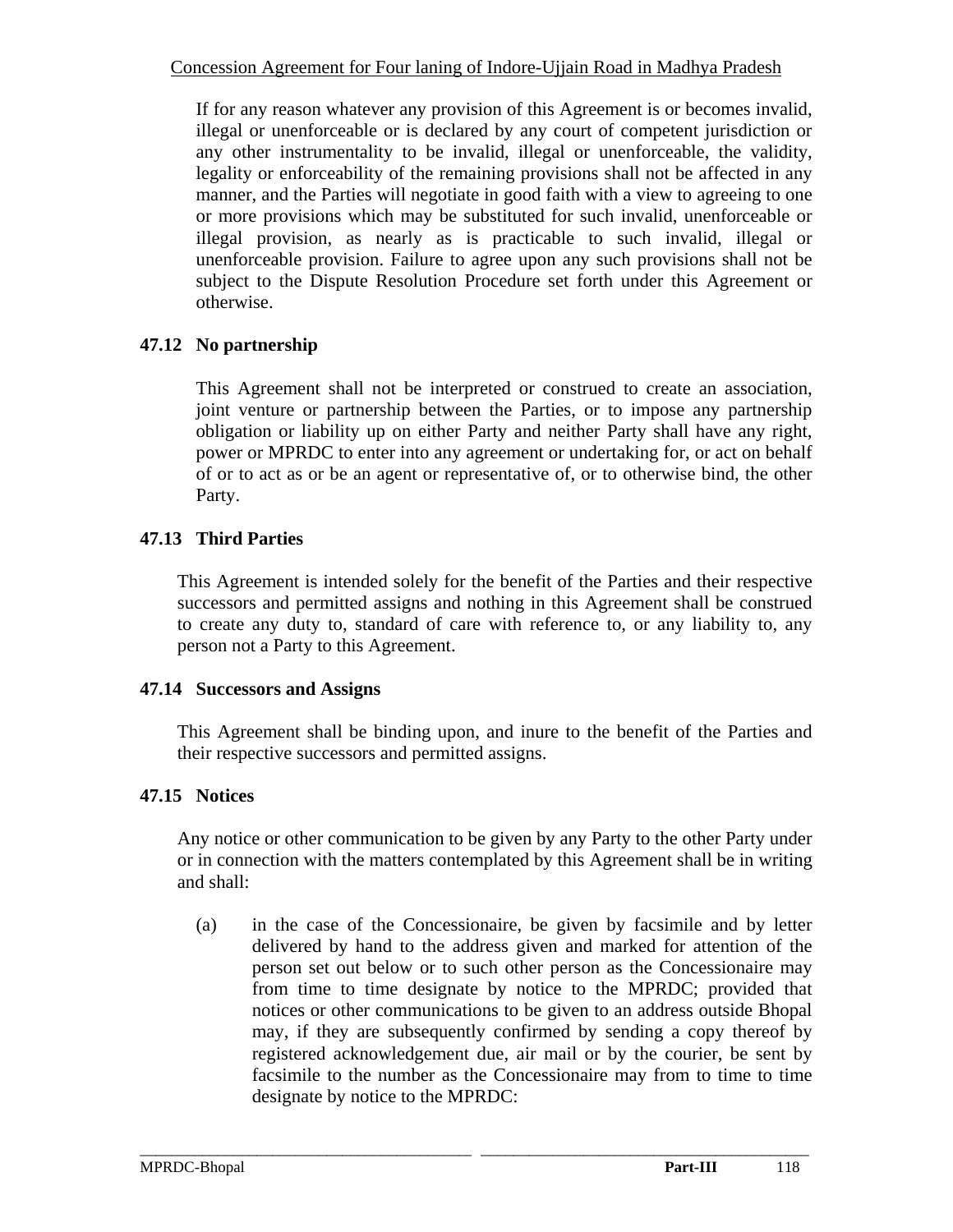- (b) in the case of the MPRDC, be given by facsimile and by letter delivered by hand and be addressed to the Managing Director of MPRDC with a copy delivered to the MPRDC Representative or such other person as the MPRDC may from time to time designate by notice to the Concessionaire provided that if the Concessionaire does not have an office in Bhopal it may send such notice by facsimile and by registered acknowledgement due, air mail or by courier; and
- (c) any notice or communication by a Party to the other Party given in accordance herewith shall be deemed to have been delivered when in the normal course of post it ought to have been delivered.

# **47.16 Language**

All notice required to be given by one Party to the other Party and all other communications; Documentation and proceedings, which are in anyway relevant to this Agreement, shall be in writing and in English language.

## **47.17 Counterparts**

This Agreement may be executed in two counterparts, each of which when executed and delivered shall constitute an original of this Agreement.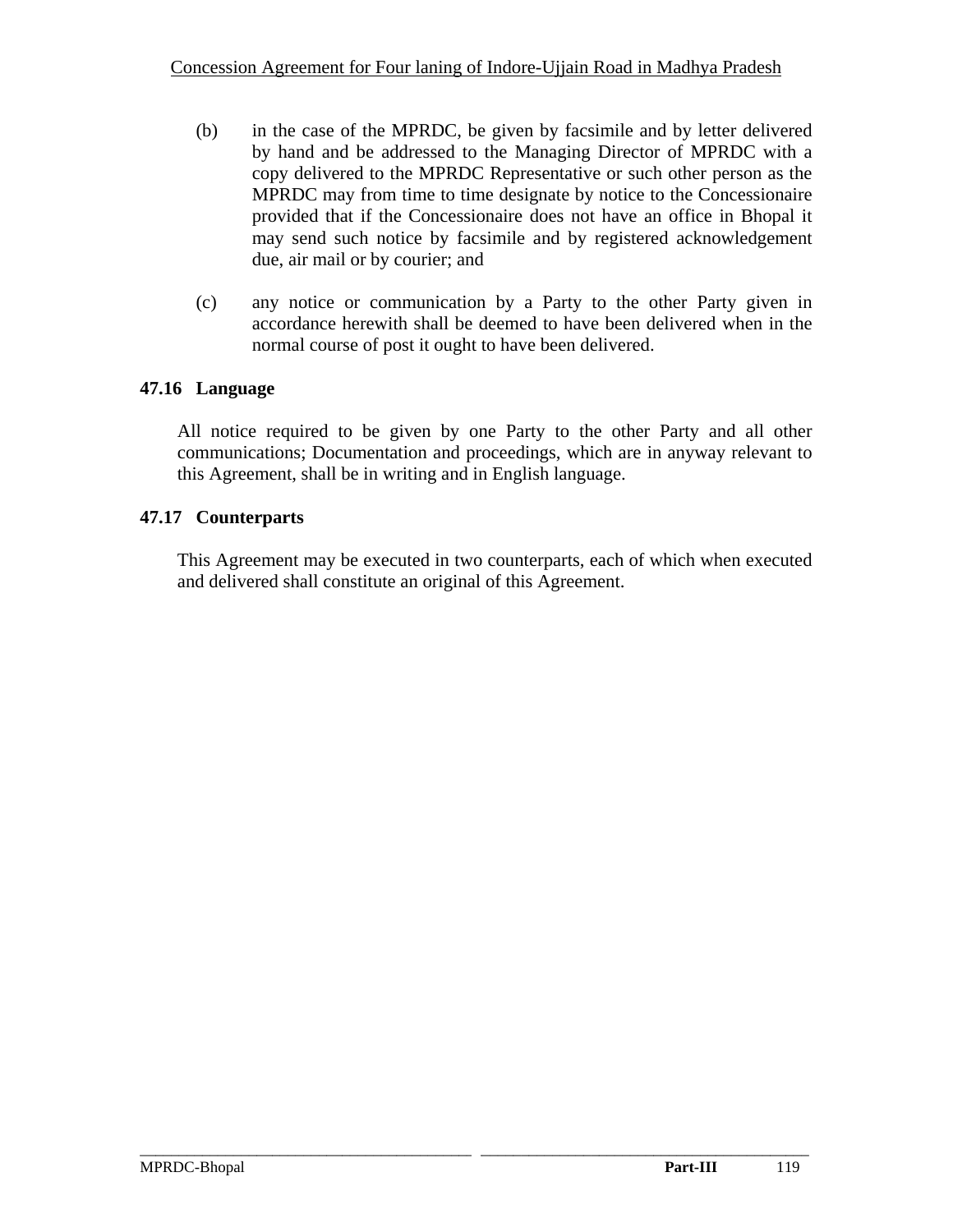## **ARTICLE - 48**

## **DEFINITIONS**

### **48.1 Definitions**

In this Agreement, the following words and expressions shall, unless repugnant to the context or meaning thereof, have the meaning hereinafter respectively assigned to them**:** 

**"Accounting Year"** means the financial year commencing from the first day of April of any calendar year and ending on the thirty-first day of March of the next calendar year**.** 

**"Additional Facilities"** means the facilities such as service station, motels, restaurants, shopping areas and amusement parks which the Concessionaire may, in its discretion and subject to Applicable Laws, provide or procure for the benefit of the Users and which are in addition to the Project Facilities, and not situated on the Site;

**"Additional Tollway**" shall have the meaning set forth in Clause 30.1.1;

**"Adjusted Equity"** means the Equity funded in Indian Rupees and adjusted on the first day of the current month (the "**Reference Date**"), in the manner set forth below, to reflect the change in its value on account of depreciation and variation in WPI, and for any Reference Date occurring:

- (a) on or before COD, the Adjusted Equity shall be a sum equal to the Equity funded in Indian Rupees and expended on the Project, revised to the extent of one half of the variation in WPI occurring between the first date of the month of Appointed Date and the Reference Date;
- (b) from COD and until the  $4<sup>th</sup>$  (fourth) anniversary thereof, an amount equal to the Adjusted Equity as on COD shall be deemed to be the base (the "**Base Adjusted Equity**") and the Adjusted Equity hereunder shall be a sum equal to the Base Adjusted Equity, revised at the commencement of each month following COD to the extent of variation in WPI occurring between COD and the Reference Date;
- (c) after the  $4<sup>th</sup>$  (fourth) anniversary of COD, the Adjusted Equity hereunder shall be a sum equal to the Base Adjusted Equity, reduced by 0.33% (Zero point three three percent) thereof at the commencement of each month following the  $4<sup>th</sup>$  (fourth) anniversary of COD, and the amount so arrived at shall be revised tot he extent of variation in WPI occurring between COD, and the Reference Date;

For the avoidance of doubt, the Adjusted Equity shall, in the event of Termination, be computed as on the Reference Date immediately preceding the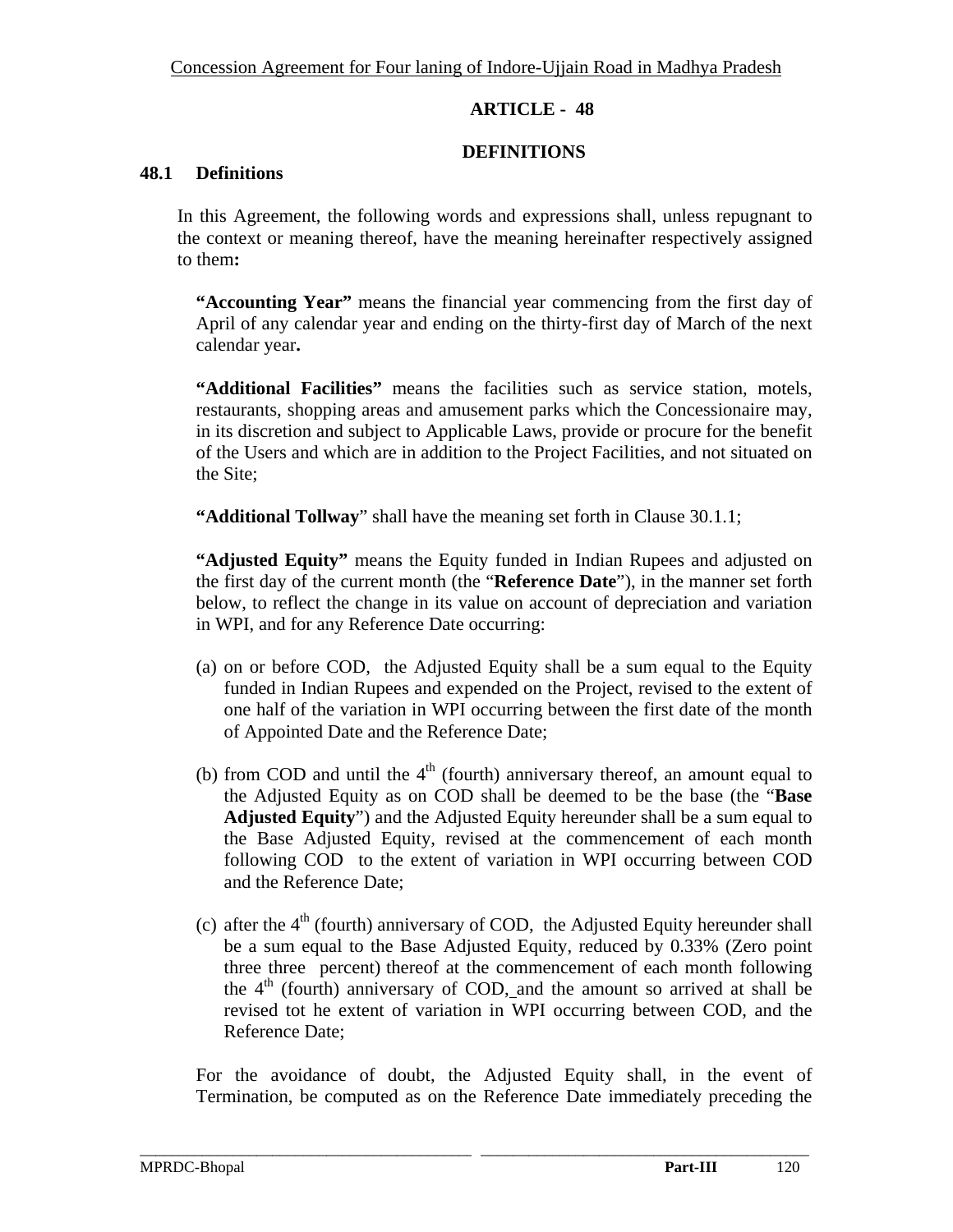Transfer Date; provided that no reduction in the Base Adjusted Equity shall be made for a period equal to the duration, if any, for which the Concession Period is extended, but the revision on account of WPI shall continue to be made;

 **"Affected Party"** shall have the meaning set forth in Clause 34.1;

**"Agreement" or "Concession Agreement"** means this Agreement, its Recitals, the Schedules hereto and any amendments thereto made in accordance with the provisions contained in this Agreement.

**"Applicable Laws"** means all laws, brought into force and effect by GoI, or GoMP including rules, regulations and notifications made thereunder, and judgements, decrees, injunctions, writs and orders of any court of record, applicable to this Agreement and the exercise, performance and discharge of the respective rights and obligation of the Parties hereunder, as may be in force and effect during the subsistence of this Agreement .;

**"Applicable Permits"** means all clearances, licences, permits, authorisations, no objection certificates, consents, approvals and exemptions required to be obtained or maintained under Applicable Laws in connection with the construction, operation and maintenance of the Project Highway during the subsistence of this Agreement ;

**"Appointed Date"** means the date on which Financial Close is achieved or an earlier date that the Parties may by mutual consent determine, and shall be deemed to be the date of commencement of the Concession Period;

**"Arbitration Act"** means the Arbitration and Conciliation Act, 1996 and shall include modifications to or any re-enactment thereof as in force from time to time;

**"Associate" or "Affiliate**" means in relation to either Party and/ or Consortium Members, a person who controls, is controlled by, or is under the common control with such Party or Consortium Member (as used in this definition, the expression "**control**" means with respect to a person which is a company or corporation, the ownership, directly or indirectly, of more than 50% (fifty per cent) of the voting shares of such person, and with respect to a person which is not a company or corporation, the power to direct the management and policies of such person, whether by operation of law or by contract or otherwise);

**"Average Daily Fee"** means the amount arrived at after dividing the total Realisable Fee of the immediately preceding Accounting Year by 365 (three hundred and sixty five), and increasing the product thereof by 5% (five per cent);

provided that the Average Daily Fee for any period prior to completion of the first Accounting Year following COD shall be a simple average of the Fee collected every day during the period between COD and the last day of the month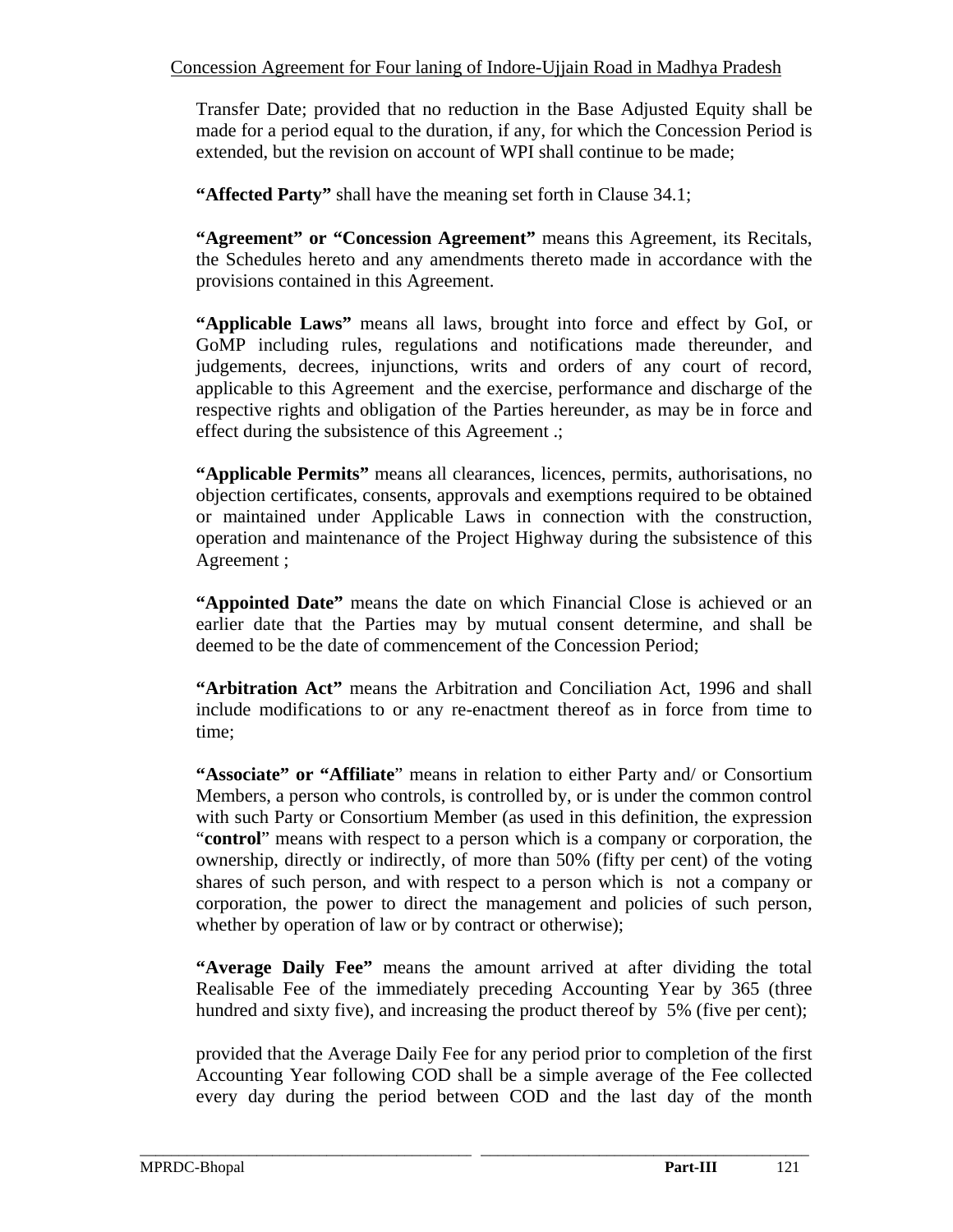preceding the date on which the event requiring calculation hereof occurred, and in the event that the Fee payable by any segment of traffic has not been realized, for any reason, an assessment thereof shall be made by the Independent Engineer to form part of the Average Daily Fee for such period;

**"Bank"** means a bank incorporated in India and having a minimum net of worth 1000 crore (Rupees one thousand crore) or any other bank acceptable to Senior Lenders, but does not include a bank in which any Senior Lender has an interest;

**"Bank Rate"** means the rate of interest specified by the Reserve Bank of India from time to time in pursuance of section 49 of the Reserve Bank of India Act, 1934 or any replacement of such Bank Rate for the time being in effect.

**"Bid"** means the documents in their entirety comprised in the bid submitted by the Concessionaire/Consortium in response to the Tender Notice in accordance with the provisions thereof;

**"Bid Security"** means the security provided by the Concessionaire/Consortium to the MPRDC along with the Bid in a sum of 2.38 crore (Rupees Two Crores Thirty Eight lakhs only) in accordance with the Tender Notice and which is to remain in force until substituted by the Performance Security;

**"Bus"** means any passenger motor vehicle with a Gross Vehicle Weight exceeding 12,000 (twelve thousand) kilograms;

**"COD" or "Commercial Operation Date"** shall have the meaning set forth in Clause 15.1;

**"Car"** means and includes any motor transport vehicle, car, jeep, van, omnibus, or three-wheeled motor vehicle with a Gross Vehicle Weight not exceeding 7500 (seven thousand five hundred) kilograms, but does not include a Motor Cycle, Tractor or road roller**;** 

**"Change in Law" means** the occurrence of any of the following after the date of Bid:

- (a) the enactment of any new Indian law as applicable to the State of MP;
- (b) the repeal, modification or re-enactment of any existing Indian Law as applicable to the State of MP;
- (c) the commencement of any Indian Law as applicable to the State of MP which has not entered into effect until the date of Bid;
- (d) a change in the interpretation or application of any Indian Law as applicable to the Sate of Madhya Pradesh by a judgement of a court of record which has become final, conclusive and binding, as compared to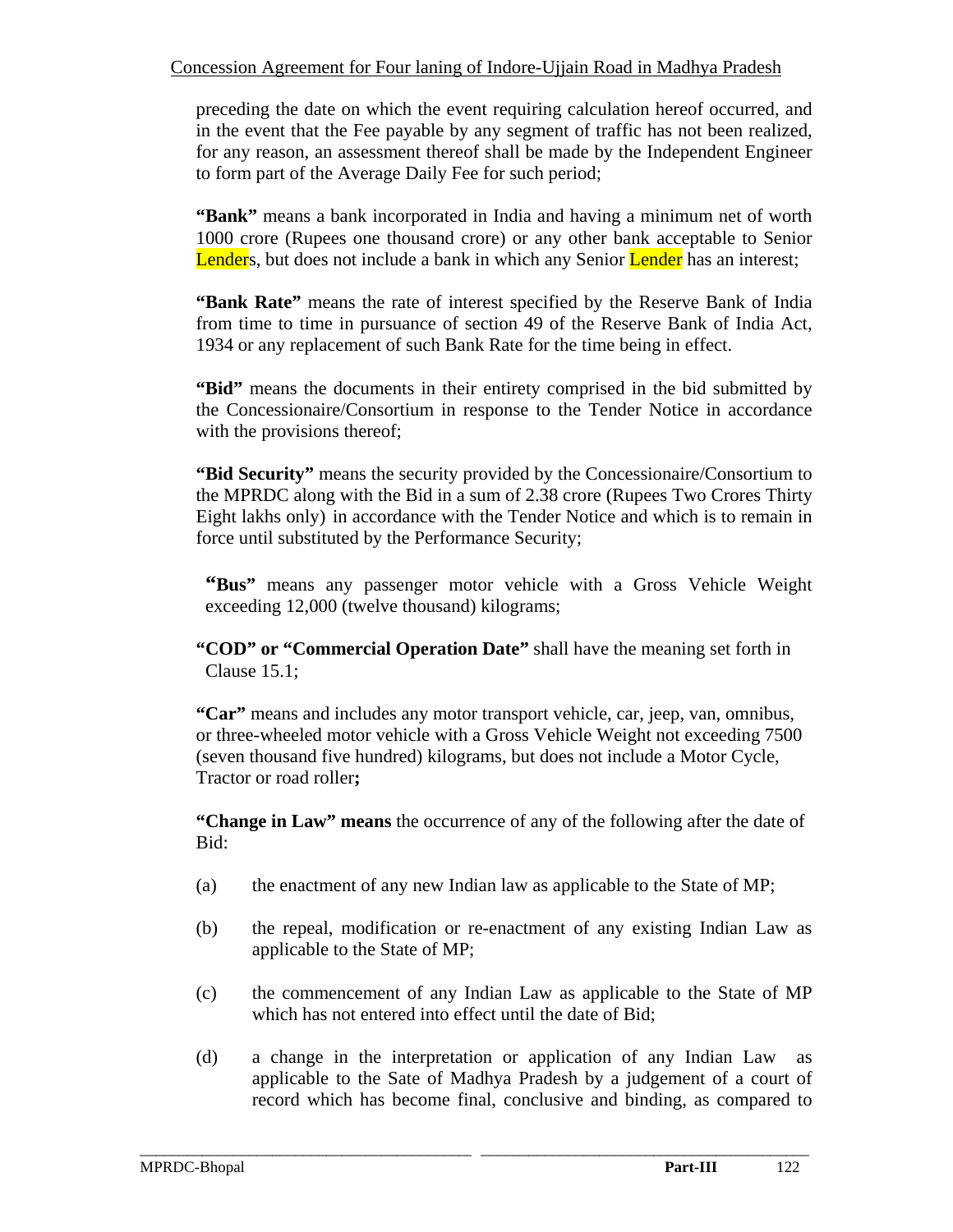such interpretation or application by a court of record prior to the date of Bid; or

(e) any change in he rates of any of the Taxes that have a direct effect on the Project;

**"Change in Ownership"** means a transfer of the direct and/or indirect legal or beneficial ownership of any shares, or securities convertible into shares, that causes the aggregate holding of the existing promoters/Consortium Members together with their Associates in the total Equity to decline below (i) 51% (fifty one per cent) thereof during Construction Period, (ii) 33% (thirty three per cent) thereof during a period of 3 (three) years following COD, and (iii) 26% (twenty six per cent) thereof, or such lower proportion as may be permitted by the Government during the remaining Concession Period; provided that any material variation (as compared to the representations made by the Concessionaire during the bidding process) in the proportion of the equity holding of any Consortium Member to the total Equity, if it occurs prior to COD, shall constitute Change in Ownership provided that any transfer of the direct and/or indirect, legal or beneficial ownership leading to acquisition of more than 15% (fifteen per cent) of the total Equity by any person and/ or his Associate at any time during the Concession Period shall constitute a Change in Ownership. For the avoidance of doubt, indirect, legal or beneficial ownership of any shares, or securities convertible into shares shall include transfer of the direct or indirect beneficial ownership or control of any company or companies whether in India or abroad which results in any person acquiring control over the Equity or voting rights of the shares of the Concessionaire;

**"Change of Scope"** shall have the meaning set forth in Clause 16.1;

**"Company"** means the Company acting as the Concessionaire under this Agreement ;

**"Competing Road"** means a road connecting the two end points of the Project Highway and serving as an alternative route thereof, such road being an existing paved road, which has been widened by more than 2 (two) metres of paved road for at least 75% (seventy five per cent) of the total length thereof at any time after the date of this Agreement, or a new road , which is constructed after such date, as the case may be, but does not include any road connecting the aforesaid two points if the length of such road exceeds the length of the Project Highway by 20% (twenty per cent) thereof;

**"Completion Certificate"** shall have the meaning set forth in Clause 14.2;

**"Concession"** shall have the meaning set forth in Clause 3.1.1:

**"Concessionaire"** shall have the meaning attributed thereto in the array of Parties hereinabove as set forth in the Recitals;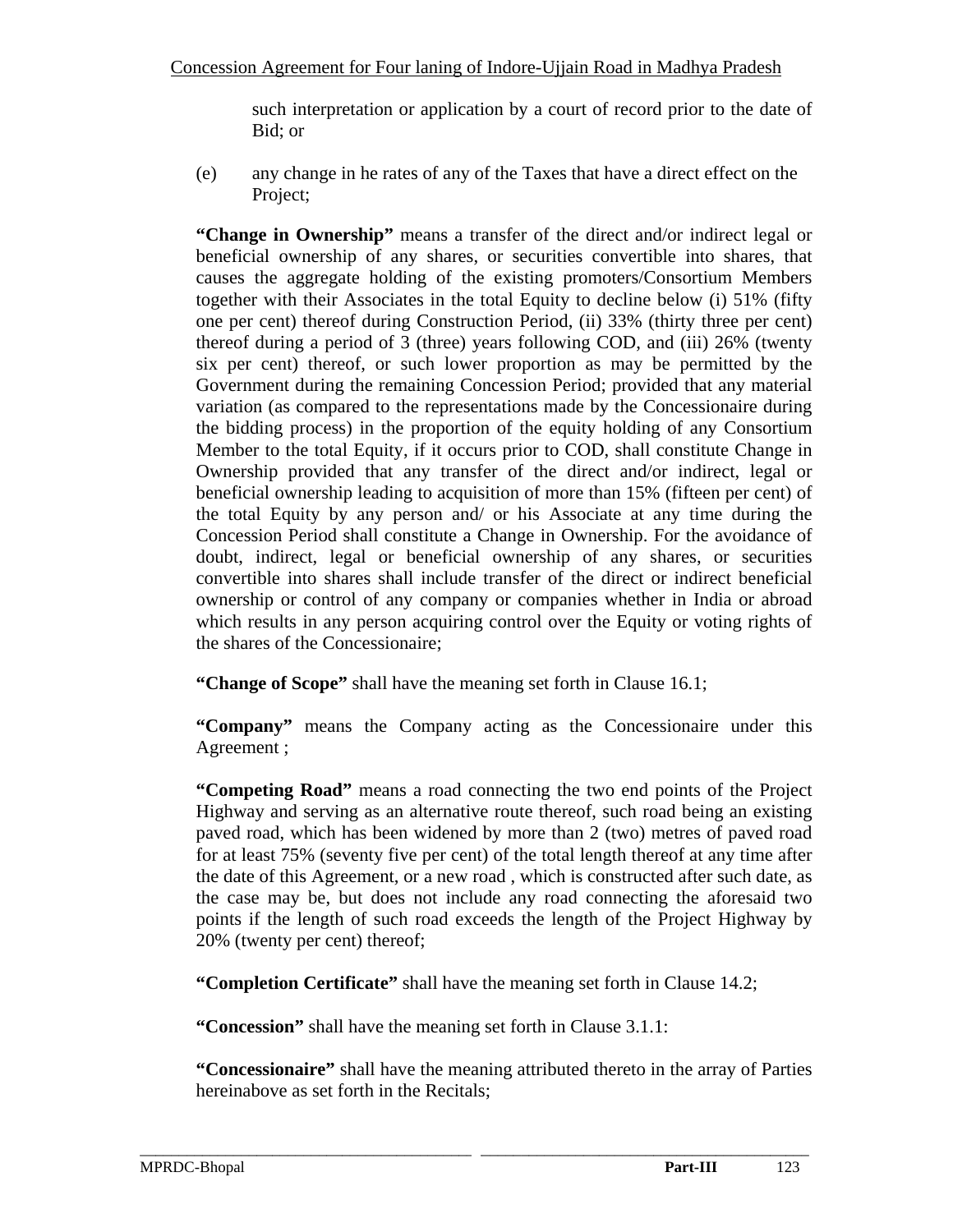**"Concession Fee"** shall have the meaning set forth in Clause 26.1;

**"Concession Period"** means the period starting on and from the Appointed Date and ending on the Transfer Date;

**"Concessionaire Default"** shall have the meaning set forth in Clause 37.1.1;

**"Conditions Precedent"** shall have the meaning set forth in Clause 4.1.1**;** 

**"Consortium"** shall have the meaning set forth in Recital (B);

**"Consortium Member"** means a company specified in Recital (B) as a member of the Consortium;

**"Construction Period"** means the period beginning from the Appointed Date and ending on COD;

**"Construction Works"** means all works and things necessary to complete the Project Highway in accordance with this Agreement**.** 

**"Contractor"** means the person or persons, as the case may be, with whom the Concessionaire has entered into any of the EPC Contract, the O&M Contract, the Tolling Contract or any other agreement or contract for construction, operation and/or maintenance of the Project Highway or matters incidental thereto, but does not include a person who has entered into an agreement for providing financial assistance to the Concessionaire;

**"Cure Period"** means the period specified in this Agreement for curing any breach or default of any provision of this Agreement by the Party responsible for such breach or default and shall;

- (a) commence from the date on which a notice is delivered by one, Party to the other Party asking the latter to cure the breach or default specified in such notice;
- (b) not relieve any Party from liability to pay Damages or compensation under the provisions of this Agreement ; and
- **(c)** not in any way be extended by any period of Suspension under this Agreement ;

\_\_\_\_\_\_\_\_\_\_\_\_\_\_\_\_\_\_\_\_\_\_\_\_\_\_\_\_\_\_\_\_\_\_\_\_\_\_\_\_\_\_\_\_\_\_\_\_\_\_\_\_\_\_\_\_\_\_\_\_\_\_\_\_\_\_\_\_\_\_\_\_\_\_\_\_\_\_\_\_\_\_\_\_\_\_

provided that if the cure of any breach by the Concessionaire requires any reasonable action by the Concessionaire that must be approved by the Government or the Independent Engineer hereunder, the applicable Cure Period shall be extended by the period taken by the Government or the Independent Engineer to accord their approval;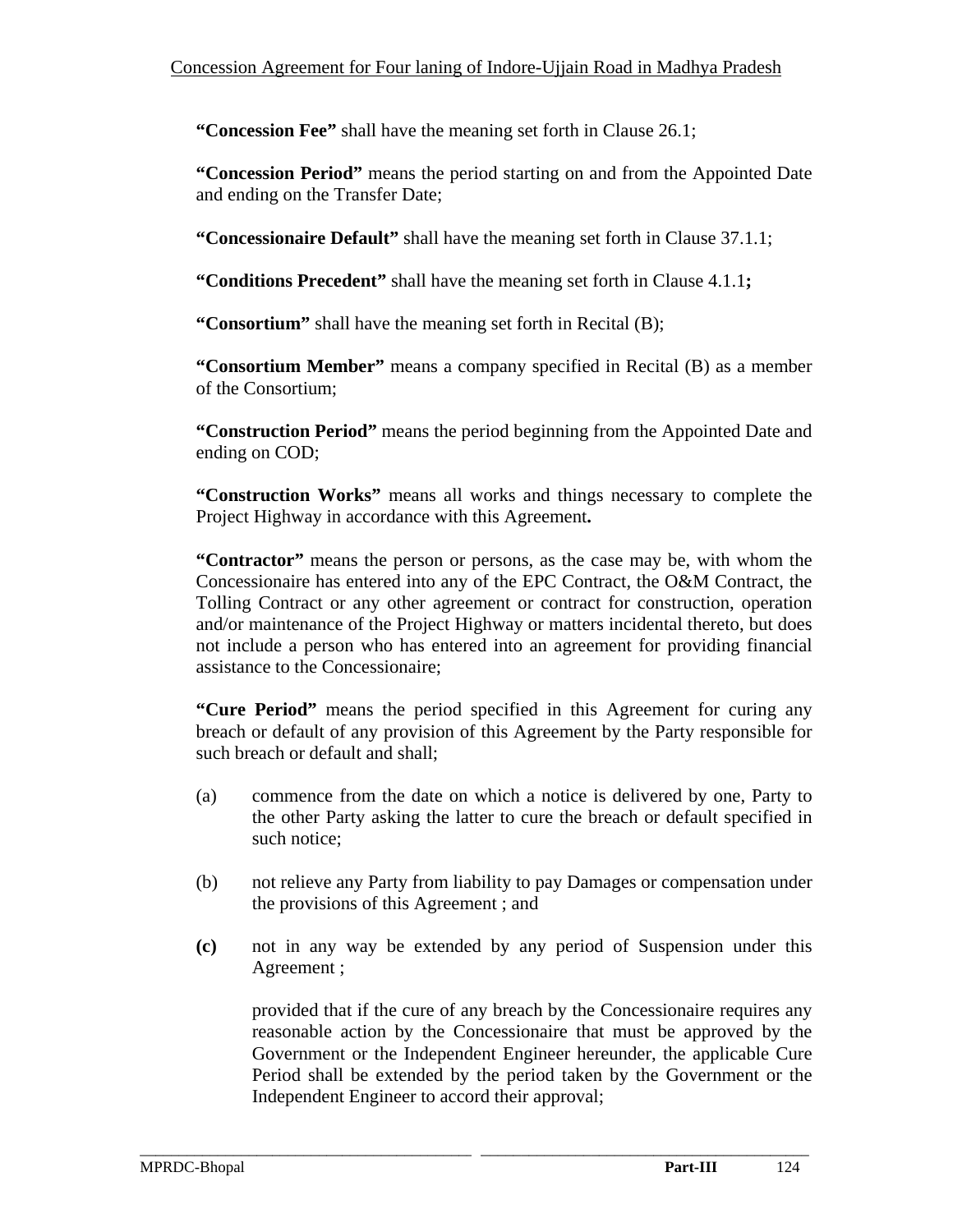**"Damages"** shall have the meaning set forth in Sub-clause (v) of Clause 1.2.1;

**"Debt Due"** means the aggregate of the following sums expressed in Indian Rupees outstanding on the Transfer Date:

- (a) the principal amount of the debt provided by the Senior Lenders under the Financing Agreements for financing the Total Project Cost (the "principal") but excluding any part of the principal that had fallen due for repayment two years prior to the Transfer Date;
- (b) all accrued interest, financing fees and charges payable under the Financing Agreements on or in respect of the debt referred to in Subclause (a) above until the Transfer Date but excluding (i) any interest, fees or charges that had fallen due one year prior to the Transfer Date, (ii) any penal interest or charges payable under the Financing Agreements to any Senior **Lender**, and (iii) any pre-payment charges in relation to accelerated repayment of debt except where such charges have arisen due to MPRDC Default; and
- (c) any Subordinated Debt which is included in the Financial Package and disbursed by lenders for financing the Total Project Cost;

provided that if all or any part of the Debt Due is convertible into Equity at the option of Senior Lenders and/or the Concessionaire, it shall for the purposes of this Agreement be deemed to be Debt Due even after such conversion and the principal thereof shall be dealt with as if such conversion had not been undertaken;

**"Debt Service"** means the sum of all payments on account of principal, interest, financing fees and charges due and payable in an Accounting Year to the Senior **Lender**s under the Financing Agreements;

**"Development Period"** means the period from the date of this Agreement until the Appointed Date;

**"Dispute"** shall have the meaning set forth in Clause 44.1.1;

**"Dispute Resolution Procedure"** means the procedure for resolution of Disputes set forth in Article 44;

**"Divestment Requirements"** means the obligations of the Concessionaire for and in respect of Termination as set forth in Clause 38.1;

**"Document" or "Documentation"** means documentation in printed or written form, or in tapes, discs, drawings, computer programmes, writings, reports,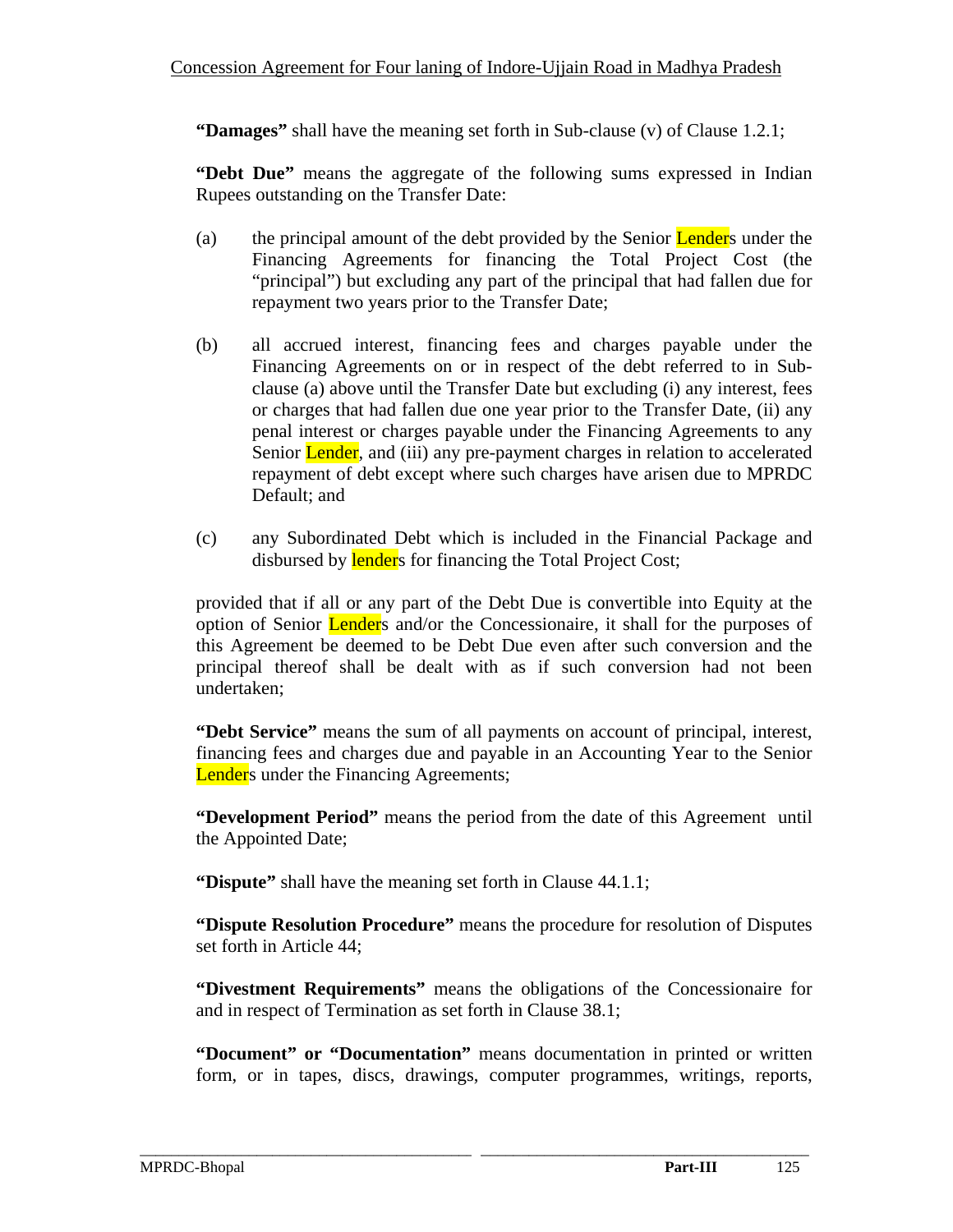photographs, films, cassettes, or expressed in any other written, electronic, audio or visual form.

**"Drawings"** means all of the drawings, calculations and documents pertaining to the Project Highway as set forth in Schedule-H and shall include 'as built' drawings of the Project Highway.

**"EPC Contract"** means the engineering, procurement and construction contract or contracts entered into by the Concessionaire with one or more Contractors for, inter alia, engineering and construction of the Project Highway in accordance with the provisions of this Agreement;

**"EPC Contractor"** means the person with whom the Concessionaire has entered into an EPC Contract;

**"Emergency"** means a condition or situation that is likely to endanger the security of the individuals on or about the Project Highway, including Users thereof, or which poses an immediate threat of material damage to any of the Project Assets;

**"Empowered Institution"** means the Empowered Institution as defined in the Scheme for Support to Public Private Partnerships in Infrastructure " promulgated by the Ministry of Finance in July, 2005

**"Encumbrances"** means, in relation to the Project Highway, any encumbrances such as mortgage, charge, pledge, lien, hypothecation, security, interest, assignment, privilege or priority of any kind having the effect of security or other such obligations, and shall include any designation of loss payees or beneficiaries or any similar arrangement under any insurance policy pertaining to the Project Highway, where applicable herein but excluding utilities referred to in Clause11.1**;** 

**"Equity"** means the sum expressed in Indian Rupees representing the paid up equity share capital of the Concessionaire for meeting the equity component of the Total Project Cost, and for the purpose of this Agreement shall include convertible instruments or other similar forms of capital which shall compulsorily convert into equity share capital of the Company and any interest-free funds advanced by any shareholder of the Company for meeting such equity component, but does not include Equity Support;

**"Equity Support"** shall have the meaning set forth in Clause 25.2.1;

**"Escrow Account"** means an Account which the Concessionaire shall open and maintain with a Bank in which all inflows and outflows of cash on account of capital and revenue receipts and expenditures shall be credited and debited, as the case may be, in accordance with the provisions of this Agreement , and includes the Sub-Accounts of such Escrow Account;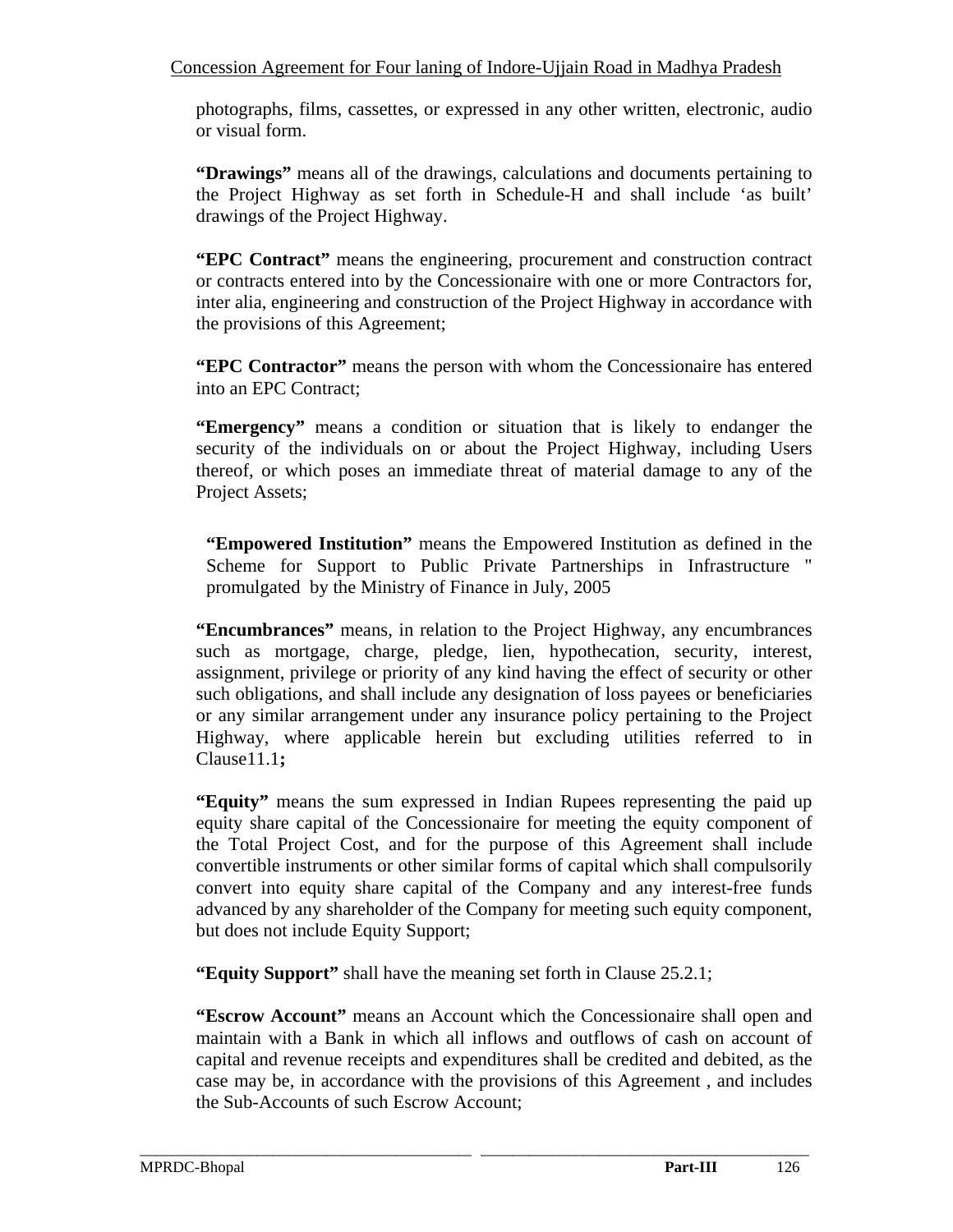**"Escrow Agreement"** shall have the meaning set forth in Clause 31.1.2;

**"Escrow Bank"** shall have the meaning set forth in Clause 31.1.1;

**"Escrow Default"** shall have the meaning set forth in Schedule-S;

"**Exempted Vehicle**" means a vehicle exempted from payment of Fee under and in accordance with the Fee Notification;

**"Fee"** means the charge levied on and payable for a vehicle using the Project Highway or a part thereof in accordance with the Fee Notification and this Agreement ;

**"Fee Notification"** means the Notification No F-23-12/2007/G/19 dated 03.03.2008 issued by GoMP in exercise of the powers conferred by Section 2 of The Indian Tolls (Madhya Pradesh Amendment) Act, 1932 in respect of the levy and collection of Fees during the Concession Period and a copy of which is at Schedule "R" and includes any such subsequent notifications issued from time to time for levy and collection of the Fee contemplated by the provisions of this Agreement.;

**"Financial Close"** means the fulfilment of all conditions precedent to the initial availability of funds under the Financing Agreements;

**"Financial Default"** shall have the meaning set forth in Schedule-V;

**"Financial Model"** means the financial model adopted by Senior **Lender**s setting forth the capital and operating costs of the Project and revenues therefrom on the basis of which financial viability of the Project has been determined by the Senior Lenders, and includes a description of the assumptions and parameters used for making calculations and projections therein;

**"Financial Package"** means the financing package indicating the total capital cost of four-Laning and the means of financing thereof as set forth in the Financial Model and approved by the Senior Lenders, and includes Equity, all financial assistance specified in the Financing Agreements, Subordinated Debt and Equity Support, if any;

**"Financing Agreements"** means the agreements executed by the Concessionaire in respect of financial assistance to be provided by the Senior Lenders by way of loans, guarantees, subscription to non-convertible debentures and other debt instruments including loan agreements, guarantees, notes, debentures, bonds and other debt instruments, security agreements, and other documents relating to the financing (including refinancing) of the Total Project Cost, and includes amendments or modifications made in accordance with Clause 5.2.2;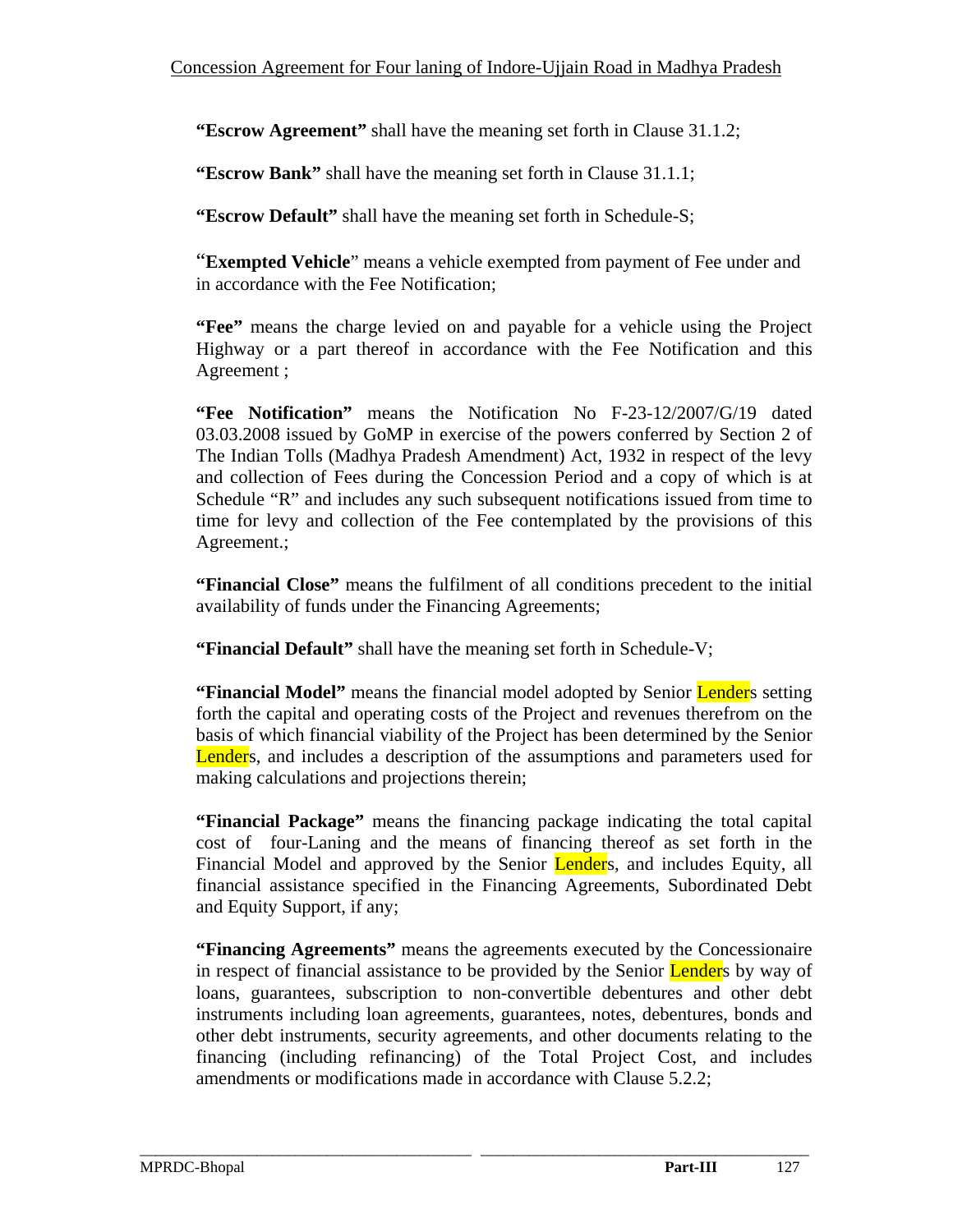**"Force-Majeure or "Force Majeure Event"** shall have the meaning ascribed to it in Clause 34.1;

**"Four-Laning" or "Four -Lane"** means the construction and completion of all works included in or constituting a Four-Lane Project Highway as specified in Article 2 read with Schedule-B and Schedule-C;

**"GOI"** means the Government of India**;** 

**"GoMP"** means the Government of the State of Madhya Pradesh.

**"Good Industry Practice"** means the practices, methods, techniques, designs, standards, skills, diligence, efficiency, reliability and prudence which are generally and reasonably expected from a reasonably skilled and experienced operator engaged in the same type of undertaking as envisaged under this Agreement and which would be expected to result in the performance of its obligations by the Concessionaire in accordance with this Agreement, Applicable Laws and Applicable Permits in reliable, safe, economical and efficient manner;

**"Government"** means the Government of Madhya Pradesh;

**"Government Instrumentality"** means any department, division or sub-division of the Government or the State Government and includes any commission, board, authority, agency or municipal and other local authority or statutory body including Panchayat under the control of the Government of India or the State Government, as the case may be, and having jurisdiction over all or any part of the Project Highway or the performance of all or any of the services or obligations of the Concessionaire under or pursuant to this Agreement ;

**"Grant"** shall have the meaning set forth in Clause 25.1.1;

**"Gross Vehicle Weight" or "GVW"** means in respect of any vehicle the total weight of the vehicle and load certified and registered under the Applicable Laws;

**"Heavy Truck"** or **"Multi-axle truck"** means any goods carrier with a Gross Vehicle Weight exceeding 20,000 (twenty thousand) kilograms and includes a truck with three or more axles;

**"IRC"** means the Indian Roads Congress;

**"Indemnified Party"** means the Party entitled to the benefit of an indemnity pursuant to Article 42;

**"Indemnifying Party"** means the Party obligated to indemnify the other Party pursuant to Article 42**;** 

**"Independent Engineer"** shall have the meaning set forth in Clause 23.1;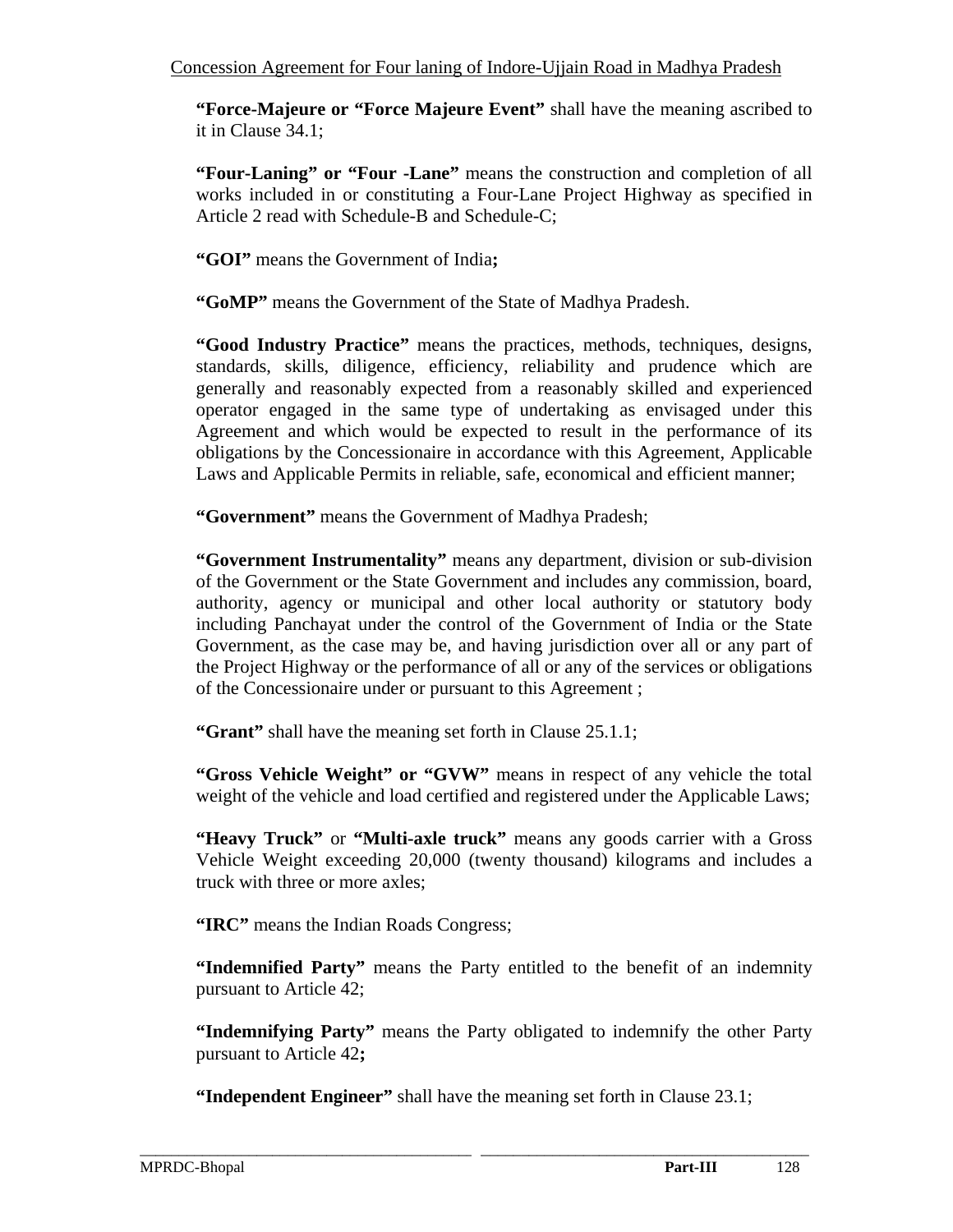**"Indirect Political Event"** shall have the meaning set forth in Clause 34.3;

**"Insurance Cover"** means the aggregate of the maximum sums insured under the insurances taken out by the Concessionaire pursuant to Article 32, and when used in the context of any act or event, it shall mean the aggregate of the maximum sums insured and payable in relation to such act or event;

"**LOA" or "Letter of Acceptance**" means the letter of acceptance referred to in Recital (E);

**"Lenders Representative"** means the person duly authorised by the Senior Lenders to act for and on behalf of the Senior Lenders with regard to matters arising out of or in relation to this Agreement, and includes his successors, assigns and substitutes;

**"Light Commercial Vehicle" or "LCV"** means any passenger vehicle or goods carrier with a Gross Vehicle Weight exceeding 7500 (seven thousand five hundred) kilograms and includes a Tractor with Trailer but does not include a Tractor, Bus, Truck, or Heavy Truck;

**"Local Traffic"** means the traffic on account of commuting by a private Car/Jeep or equivalent vehicle by means of the Project Highway; provided that such private Car is owned by a person who resides within a distance of 20 (twenty) km from the Toll Plaza(s). ;

**"MOSRTH"** means the Ministry of Shipping, Road Transport and Highways or any substitute thereof dealing with highways;

**"Maintenance Manual"** shall have the meaning ascribed to it in Clause 17.3;

**"Maintenance Programme"** shall have the meaning ascribed to it in Clause 17.4.1;

**"Maintenance Requirements"** shall have the meaning set forth in Clause 17.2;

**"Material Adverse Effect"** means a material adverse effect of any act or event on the ability of either Party to perform any of its obligations under and in accordance with the provisions of this Agreement and which act or event causes a material financial burden or loss to either Party;

**"Medical Aid Post"** shall have the meaning set forth in Clause 21.1;

**"Motor Cycle"** means and includes any two –wheeled motor vehicle;

**"MPRDC Default"** shall have the meaning set forth in Clause 37.2.1;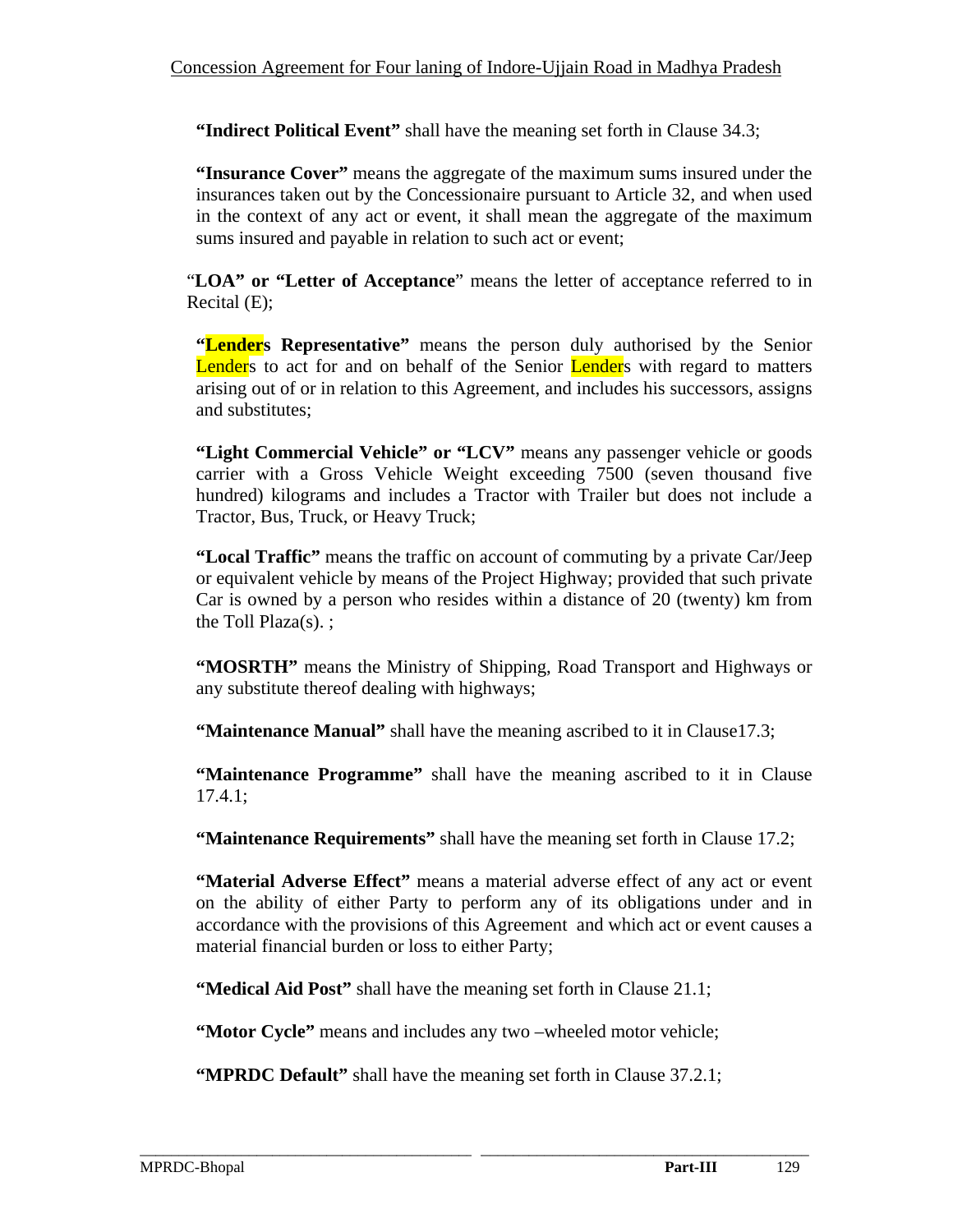**"MPRDC Representative"** means such person or persons as may be authorised in writing by MPRDC to act on its behalf under this Agreement and shall include any person or persons having authority to exercise any rights or perform and fulfil any obligations of the Government under this Agreement;

**"Nominated Company"** means a company selected by the **Lender**'s Representative and proposed to the MPRDC for substituting the Concessionaire in accordance with the provisions of the Substitution Agreement ;

**"Non –Political Event**" shall have the meaning set forth in Clause 34.2;

**"O&M"** means the operation and maintenance of the Project Highway and includes all matters connected with or incidental to such operation and maintenance, provision of services and facilities, and collection of Fee in accordance with the provisions of this Agreement**;** 

**"O&M Contract"** means the operation and maintenance contract that may be entered into between the Concessionaire and the O&M Contractor for performance of all or any of the O&M obligations;

**"O&M Contractor"** means the person, if any, with whom the Concessionaire has entered into an O&M Contract for discharging O&M obligations for and on behalf of the Concessionaire;

**"O&M Expenses"** means expenses incurred by or on behalf of the Concessionaire or by the MPRDC, as the case may be, for all O&M including (a) cost of salaries and other compensation to employees, (b) cost of materials, supplies, utilities and other services, (c) premia for insurance, (d) all taxes, duties, cess and fees due and payable for O&M, (e) all repair, replacement, reconstruction, reinstatement, improvement and maintenance costs, (f) payments required to be made under the O&M Contract, Tolling Contract or any other contract in connection with or incidental to  $O\&M$ , and (g) all other expenditure required to be incurred under Applicable Laws, Applicable Permits or this Agreement ;

**"O&M Inspection Report**" shall have the meaning set forth in Clause 19.2;

**"O&M Support"** shall have the meaning set forth in Clause 25.3.1;

**"Operation Period"** means the period commencing from COD and ending on the Transfer Date**;** 

**"PCU"** shall have the meaning ascribed to a passenger car unit in the India Roads Congress Publication No. IRC-64, 1990 or any substitute or modification thereof, and when used in this Agreement, shall include only motorised vehicles liable to payment of user charges at the Toll Plaza(s) in accordance with the Fee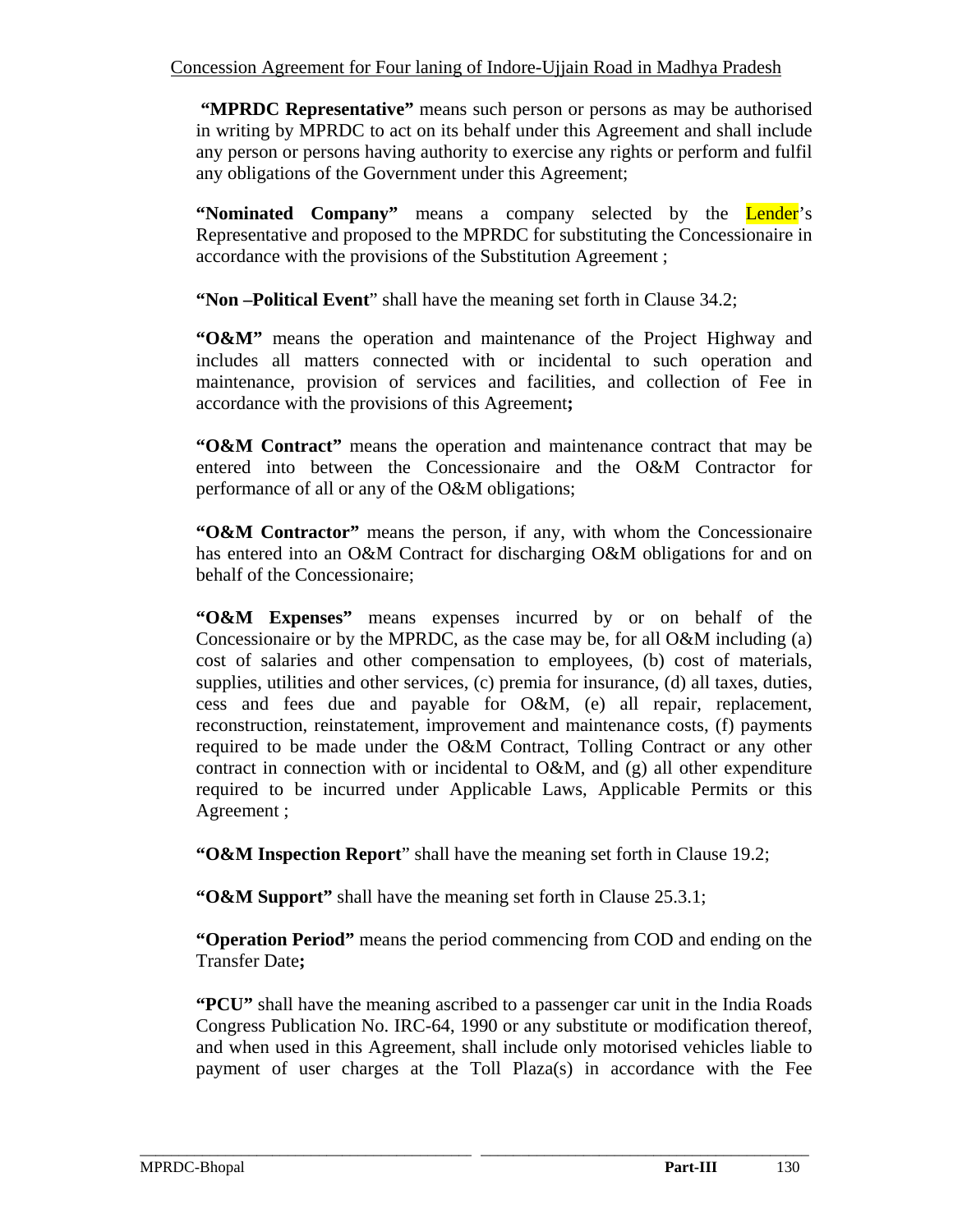Notification and the Exempted Vehicles specified therein, but does not include Tractors, Tractors, with Trailer, Motor Cycles and non-motorised vehicles**.** 

**"PWD"** or **"Public Works Department"** means the Public Works Department of the State Government or any substitute thereof dealing with State Highways and **"Secretary, PWD"** means the Secretary to the State Government in that Department;

**"Panel of Chartered Accountants**" shall have the meaning set forth in Clause 33.2.1;

**"Parties"** means the parties to this Agreement collectively and "**Party**" shall mean any of the parties to this Agreement individually;

**"Performance Security"** shall have the meaning set forth in Clause 9.1;

**"Political Event"** shall have the meaning set forth in Clause 34.4;

**"Premium"** shall have the meaning set forth in Clause 25.4;

**"Project"** means the construction, operation and maintenance of the Project Highway in accordance with the provisions of this Agreement and includes all works, services and equipment relating to or in respect of the Scope of the Project.

**Project Agreements** means this Agreement, the Financing Agreements, EPC Contract, O&M Contract, Tolling Contract, and any other agreements or contracts that may be entered into by the Concessionaire with any person in connection with matters relating to, arising out of or incidental to the Project, but does not include the Escrow Agreement and the Substitution Agreement;

**"Project Assets"** means all physical and other assets relating to and forming part of the Site including (a) rights over the Site in the form of licence, Right of Way or otherwise; (b) tangible assets such as civil works and equipment including foundations, embankments, pavements, road surface, interchanges, bridges, culverts, road overbridges, drainage works, traffic signals, sign boards, kilometrestones, toll plaza(s), electrical systems, communication systems, rest areas, relief centres, maintenance depots and administrative offices; (c) Project Facilities situated on the Site; (d) all rights of the Concessionaire under the Project Agreements; (e) financial assets, such as receivables, security deposits etc.; (f) insurance proceeds; and (g) Applicable Permits and authorisations relating to or in respect of the Project Highway, but does not include Additional Facilities**;** 

**"Project Completion Date"** means the date on which the Completion Certificate or the Provisional Certificate, as the case may be, is issued under the provisions of Article14;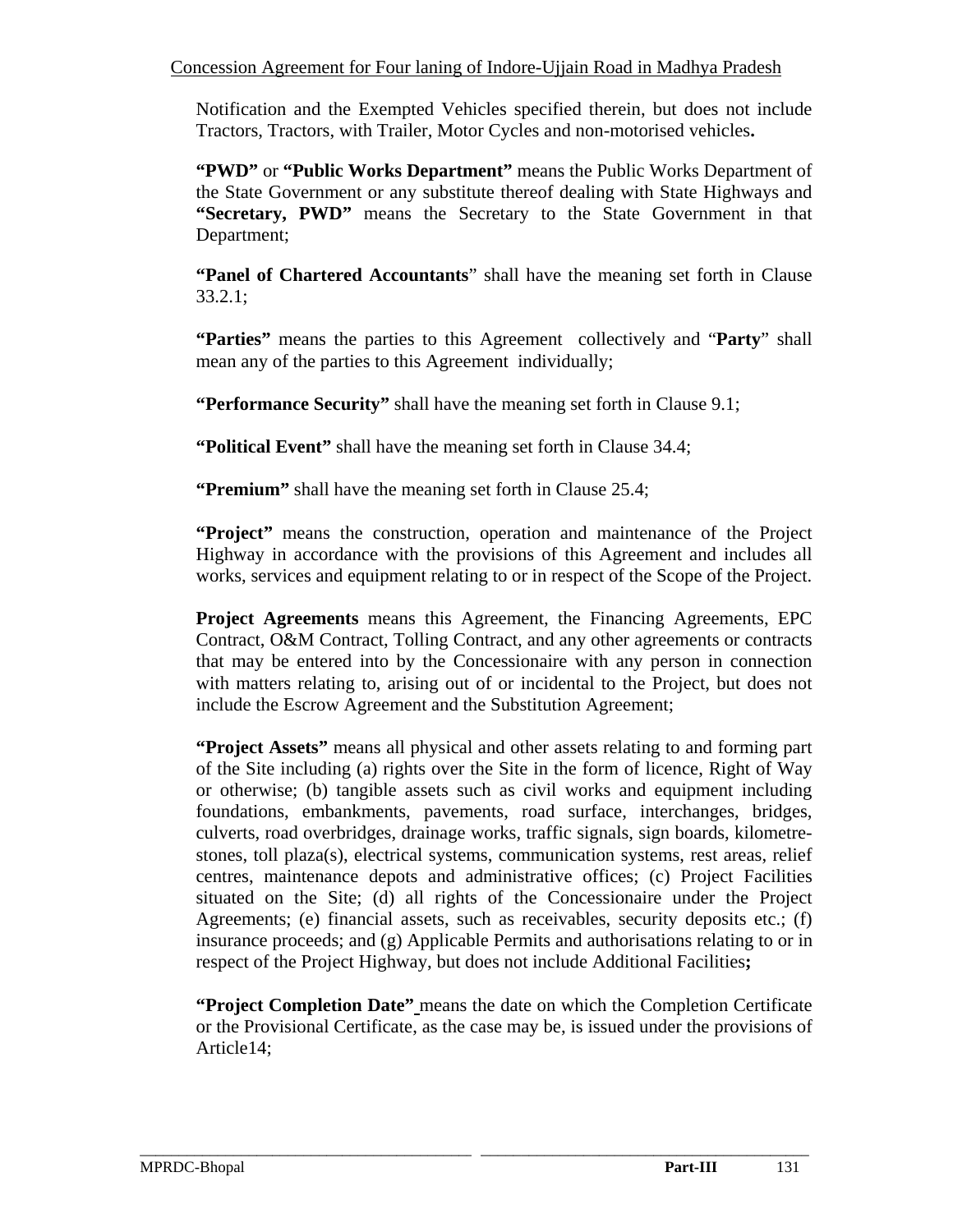**"Project Completion Schedule"** means the progressive Project Milestones set forth in Schedule-G for completion of the Project Highway on or before the Scheduled Four-laning Date;

**"Project Facilities"** means all the amenities and facilities situated on the Site, as described in Schedule-C;

**"Project Highway"** means the Site comprising the existing road comprising road section from ch. 5/2 at Indore to ch 53 at Ujjain (Hari Pathak Bridge) and all Project Assets, and its subsequent development and augmentation in accordance with this Agreement;

**"Project Milestones"** means the project milestones set forth in Schedule-G;

**"Provisional Certificate"** shall have the meaning set forth in Clause 14.3;

"**Punch List"** shall have the meaning ascribed to it in Clause 14.3;

**"RBI"** means the Reserve Bank of India, as constituted and existing under the Reserve Bank of India Act, 1934 including any statutory modification or replacement thereof, and its successors**;** 

**"Reference Exchange Rate" means, in respect of any one currency that is to be** converted into another currency in accordance with the provisions of this Agreement, the exchange rate as of 12.00 (twelve) noon on the relevant date quoted in Bhopal by the State Bank of India and in the absence of such rate, the average of similar rates quoted in Bhopal by the Bank of India and the Bank of Baroda;

**"Re.", "Rs." or "Rupees" or "Indian Rupees**" means the lawful currency of the Republic of India;

**"Realisable Fee**" means all the Fee due and realisable under this Agreement but does not include fees that the Concessionaire has not been able to realise after due diligence and best efforts; For the avoidance of doubt, Realisable Fee shall, save as provided in Clause 26.5, be the amount so declared by the Concessionaire on the basis of its provisional accounts or the audited accounts, as the case may be, and in the event of a dispute thereto, the Dispute Resolution Procedure shall apply;

**"Revenue Shortfall Loan"** shall have the meaning set forth in Clause 28.1.1;

\_\_\_\_\_\_\_\_\_\_\_\_\_\_\_\_\_\_\_\_\_\_\_\_\_\_\_\_\_\_\_\_\_\_\_\_\_\_\_\_\_\_\_\_\_\_\_\_\_\_\_\_\_\_\_\_\_\_\_\_\_\_\_\_\_\_\_\_\_\_\_\_\_\_\_\_\_\_\_\_\_\_\_\_\_\_

**"Right of Way"** means the constructive possession of the Site, together with all way leaves, easements, unrestricted access and other rights of way, howsoever described, necessary for construction, operation and maintenance of the Project Highway in accordance with this Agreement ;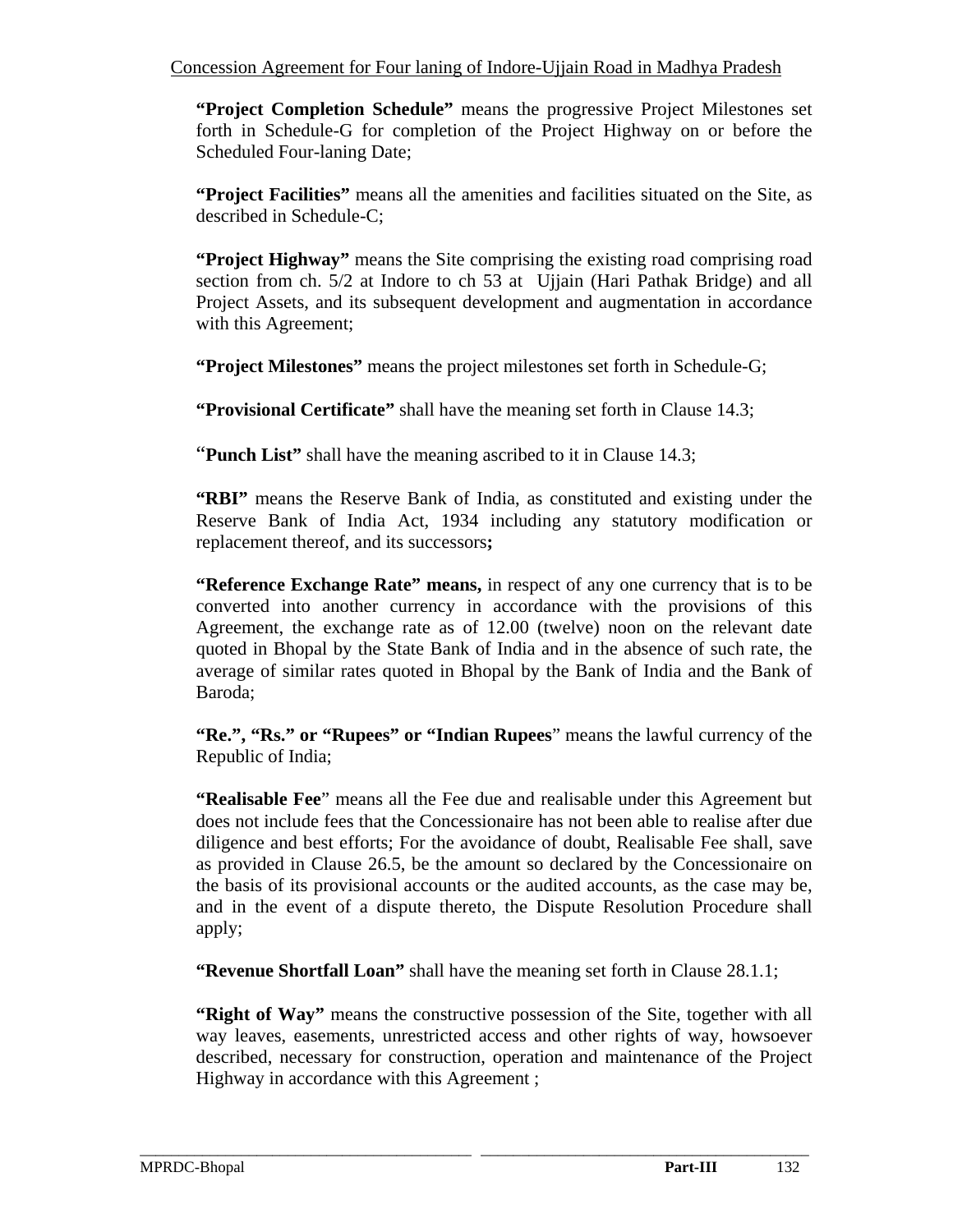**"Safety Consultant"** shall have the meaning set forth in Clause 18.1.2;

 **"Safety Requirements**" shall have the meaning set forth in Clause 18.1.1;

**"Safety Fund"** shall have the meaning set forth in Clause 18.2;

**"Scheduled Four Laning Date"** shall have the meaning set forth in Clause 12.4.1;

**"Scheme for Support to Public Private Partnerships in Infrastructure"**  means the promulgated by the Ministry of Finance in July, 2005 whereby which the Government of India had put into effect a scheme for providing financial support to bridge the viability gap of infrastructure projects undertaken through Public Private Partnerships as given at schedule-X;

## *"***Scope of the Project" shall have the meaning set forth in Clause 2.1;**

**"Senior Lenders"** means the financial institutions, banks, multilateral lending agencies, trusts, funds and agents or trustees of debenture holders, including their successors and assignees, who have agreed to guarantee or provide finance to the Concessionaire under any of the Financing Agreements for meeting all or any part of the Total Project Cost and who hold *parri passu* charge on the assets, rights, title and interests of the Concessionaire;

**"Site"** shall have the meaning set forth in Clause 10.1;

**"Specifications and Standards"** means the specifications and standards relating to the quality, quantity, capacity and other requirements for the Project Highway as set forth in Schedule- D and any modifications thereof, or additions thereto as included in the design and engineering for the Project Highway submitted by the Concessionaire to, and expressly approved by, the MPRDC;

**"State"** means the State of Madhya Pradesh and '**State Government**" means the government of that State

"**State Support Agreement"** shall have the meaning set forth in Clause 47.3;

**"Statutory Auditors"** means a reputable firm of chartered accountants acting as the statutory auditors of the Concessionaire under the provisions of the Companies Act, 1956 including any statutory modification or re-enactment thereof, for the time being in force, and appointed in accordance with Clause 33.2.1;

**"Subordinated Debt"** means the aggregate of the following sums expressed in Indian Rupees or in the currency of debt, as the case may be, outstanding as on the Transfer Date: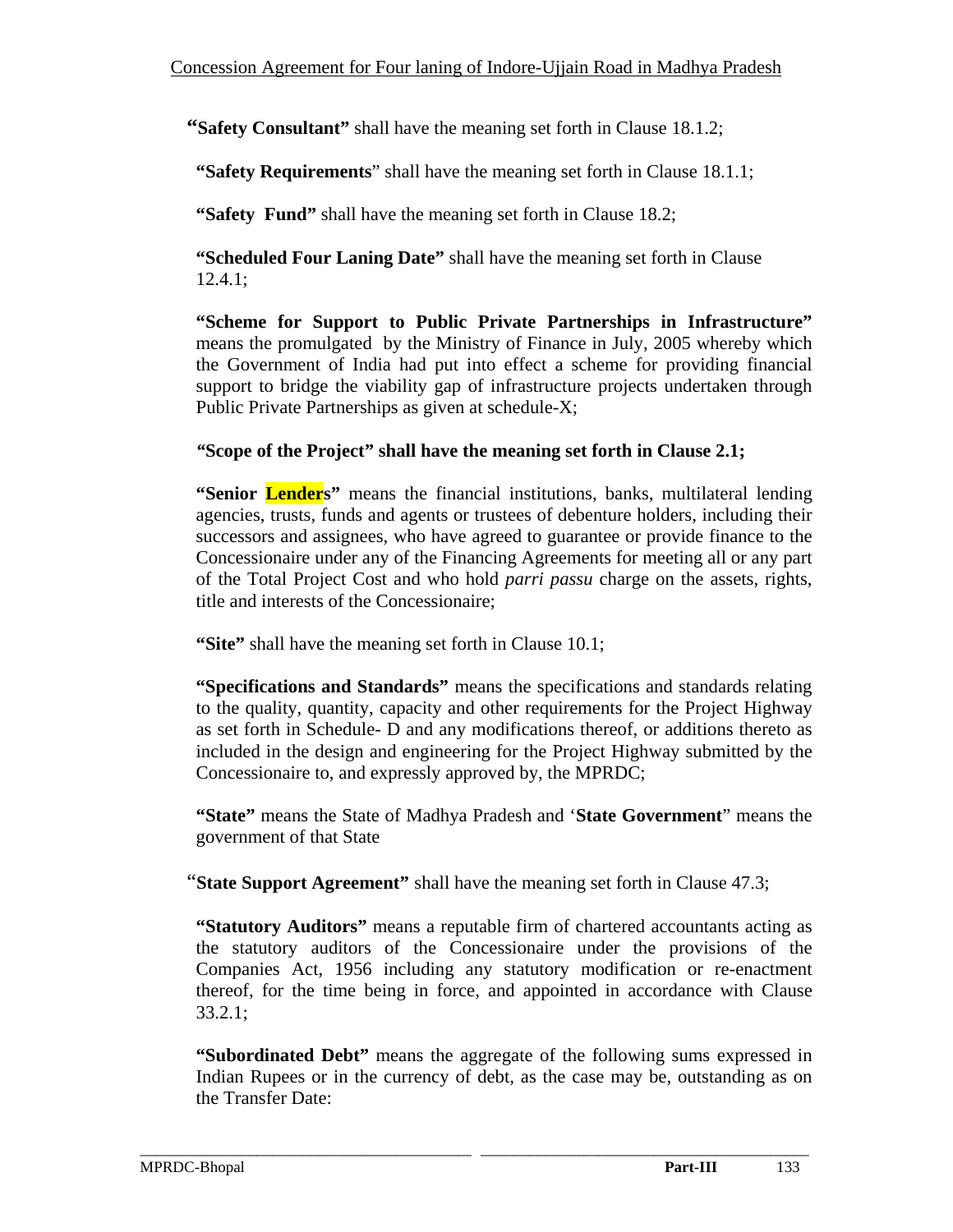- (a) the principal amount of debt provided by lenders or the Concessionaire for meeting the Total Project Cost and subordinated to the financial assistance provided by the Senior **Lenders**; and
- (b) all accrued interest on the debt referred to in Sub-clause (a) above but restricted to the lesser of actual interest rate and rate equal to 5% (five per cent) above the Bank Rate in case of loans expressed in Indian Rupees and lesser of the actual interest rate and six-month LIBOR (London Inter Bank Offer Rate) plus 2% (two per cent) in case of loans expressed in foreign currency, but does not include any interest that had fallen due one year prior to the Transfer Date;

provided that if all or any part of the Subordinated Debt is convertible into Equity at the option of the **lender**s and/or the Concessionaire, it shall for the purposes of this Agreement be deemed to be Subordinated Debt even after such conversion and the principal thereof shall be dealt with as if such conversion had not been undertaken.

**"Subsistence Revenue"** means the total amount of Fee revenue that is required by the Concessionaire in an Accounting Year to meet the sum of (a) O&M Expenses, subject to an annual ceiling of 3% (three per cent) of the Total Project Cost, plus Grant, if any, during the first Accounting Year after COD, to be revised for each subsequent year to reflect the variations in WPI occurring between COD, and commencement of such Accounting Year, and (b) Debt Service in such Accounting Year, but excluding any interest paid by the MPRDC under clause 34.7.2 or 35.2;

**"Substitution Agreement"** shall have the meaning set forth in Clause 40.3;

**"Suspension"** shall have the meaning set forth in Clause 36.1;

**"Taxes"** means any Indian taxes including excise duties, customs duties, value added tax, sales tax, local taxes, cess and any impost or surcharge of like nature (whether Central, State or local) on the goods, materials, equipment and services incorporated in and forming part of the Project Highway charged, levied or imposed by any Government Instrumentality, but excluding any interest, penalties and other sums in relation thereto imposed on any account whatsoever. For the avoidance of doubt, Taxes shall not include taxes on corporate income;

**"Tender Notice**" shall have the meaning set forth in Recital 'C';

**"Termination"** means the expiry or termination of this Agreement and the Concession hereunder;

**"Termination Notice"** means the communication issued in accordance with this Agreement by one Party to the other Party terminating this Agreement ;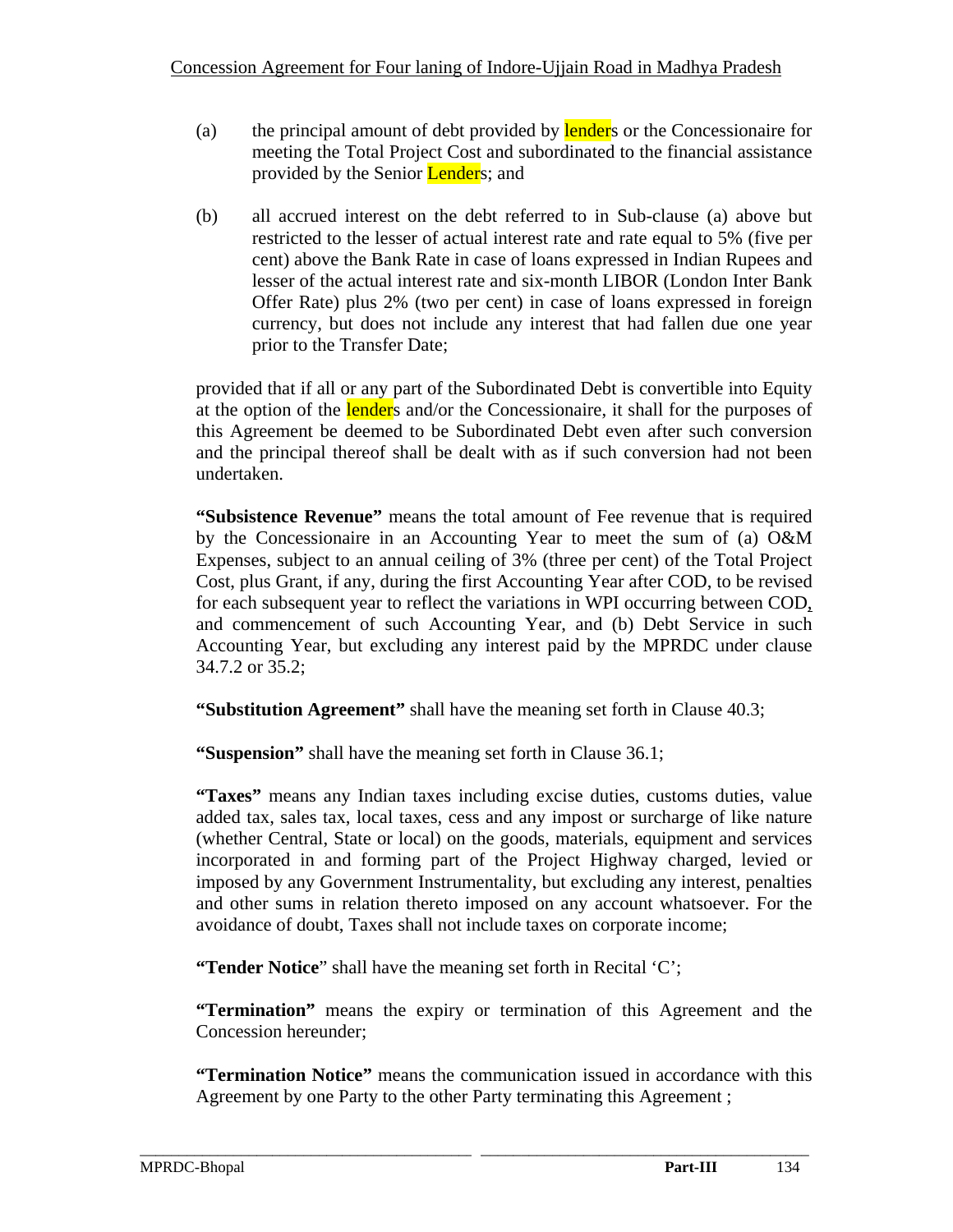**"Termination Payment"** means the amount payable by the MPRDC to the Concessionaire upon Termination and may consist of payments on account of and restricted to the Debt Due and Adjusted Equity, as the case may be, which form part of the Total Project Cost in accordance with the provisions of this Agreement; provided that the amount payable in respect of any Debt Due expressed in foreign currency shall be computed at the Reference Exchange Rate for conversion into the relevant foreign currency as on the date of Termination Payment. For the avoidance of doubt, it is agreed that within a period of 60 (sixty) days from COD, the Concessionaire shall notify to the MPRDC, the Total Project Cost as on COD, and its disaggregation between Debt Due and Equity, and only the amounts so conveyed shall form the basis of computing Termination Payment, and it is further agreed that in the event such disaggregation is not notified to the MPRDC, Equity shall be deemed to be the product arrived at by subtracting Debt Due from Total Project Cost;

**"Tests**" means the tests set forth in Schedule-I to determine the completion of Four Laning in accordance with the provisions of this Agreement;

**"Toll Plaza"** means the structure and barriers erected near each of the two ends of the Project Highway for the purpose of regulating the entry and exit of vehicles in accordance with the provisions of this Agreement and shall include all land, buildings, equipment, and other facilities required in accordance with or incidental to the provisions of this Agreement; provided that such Toll Plaza(s) shall be situated at locations to be decided by the Concessionaire in consultation with the Independent Engineer and in accordance with this Agreement;

**"Tolling Contract"** means the contract, if any, entered into by the Concessionaire with the Tolling Contractor for collection of Fee for and on behalf of the Concessionaire and matters incidental thereto;

**"Tolling Contractor"** means the person, if any, with whom the Concessionaire has entered into a Tolling Contract;

**"Total Project Cost"** means the lowest of:

- (a) the capital cost of the Project, less Equity Support as set forth in the Financial Package;
- (b) the actual capital cost of the Project upon completion of Four-Laning of the Project Highway (less Equity Support); and
- (c) a sum **of Rs. 232.94** crores (Rupees Two hundred and thirty two crores and ninety four lakhs less Equity Support)

The above cost is exclusive of Land Acquisition Cost.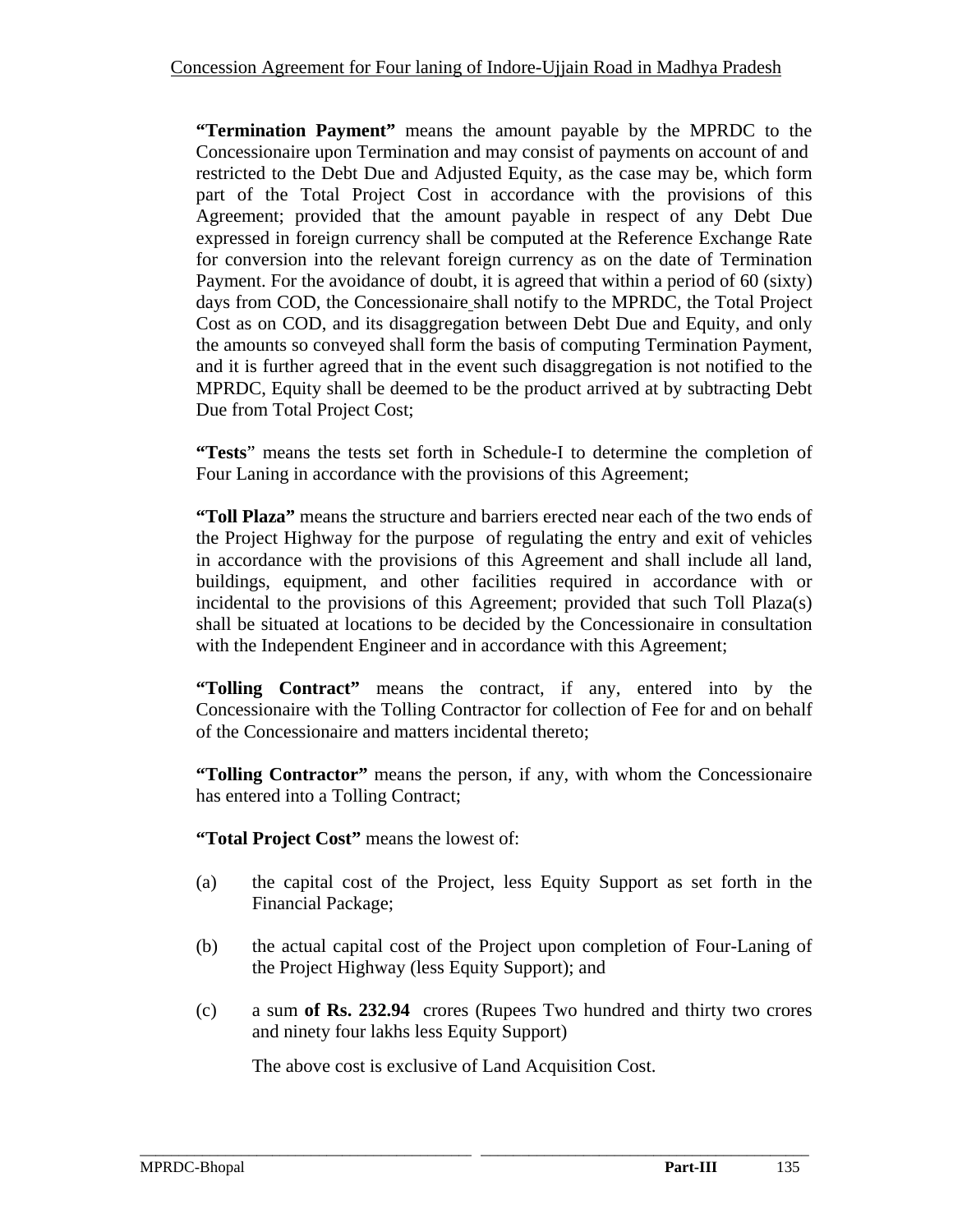provided that in the event of Termination, the Total Project Cost shall be deemed to be modified to the extent of variation in WPI or Reference Exchange Rate occurring in respect of Adjusted Equity and Debt Due, as the case may be, in accordance with the provisions of this Agreement ;

**"Tractor"** means a motor vehicle which is not itself constructed to carry any load other than the equipment used for the purpose of propulsion, but does not include a road roller; and "**Tractor with Trailer"** means a Tractor with an attached vehicle laden with goods other than agricultural produce or agricultural equipment**;** 

**Traffic Aid Post"** shall have the meaning set forth in Clause 20.2

**"Transfer Date"** means the date on which this Agreement and the Concession hereunder expires pursuant to the provisions of this Agreement or is terminated by a Termination Notice;

**"Tripartite Agreement"** means the agreement defined in clause 8.3 of Scheme for Support to Public Private Partnerships in Infrastructure " promulgated by the Ministry of Finance in July, 2005 to be entered into between the Empowered Institution, the concessionaire and the Lead Financial Institution.

**"Truck"** means any goods carrier with a Gross Vehicle Weight exceeding 12,000 (twelve thousand) kilograms and includes a road roller, but does not include a Heavy Truck;

**"User"** means a person who travels on the Project Highway or any part thereof in/on any vehicle**;** 

**"Vesting Certificate"** shall have the meaning set forth in Clause 38.3; and

**"WPI"** means the Wholesale Price Index for all commodities as published by the Ministry of Industry, GOI and shall include any index which substitutes the WPI, and any reference to WPI shall, unless the context otherwise requires, be constructed as a reference to the WPI published for the period ending with the preceding month**.** 

## **IN WITNESS WHEREOF THE PARTIES HAVE EXECUTEDAND DELIEVERED THIS AGREEMENT AS OF THE DAY, MONTH AND YEAR FIRST ABOVE WRITTEN.**

\_\_\_\_\_\_\_\_\_\_\_\_\_\_\_\_\_\_\_\_\_\_\_\_\_\_\_\_\_\_\_\_\_\_\_\_\_\_\_\_\_\_\_\_\_\_\_\_\_\_\_\_\_\_\_\_\_\_\_\_\_\_\_\_\_\_\_\_\_\_\_\_\_\_\_\_\_\_\_\_\_\_\_\_\_\_

SIGNED, SEALED AND SIGNED, SEALED AND DELEVERED DELIVERED